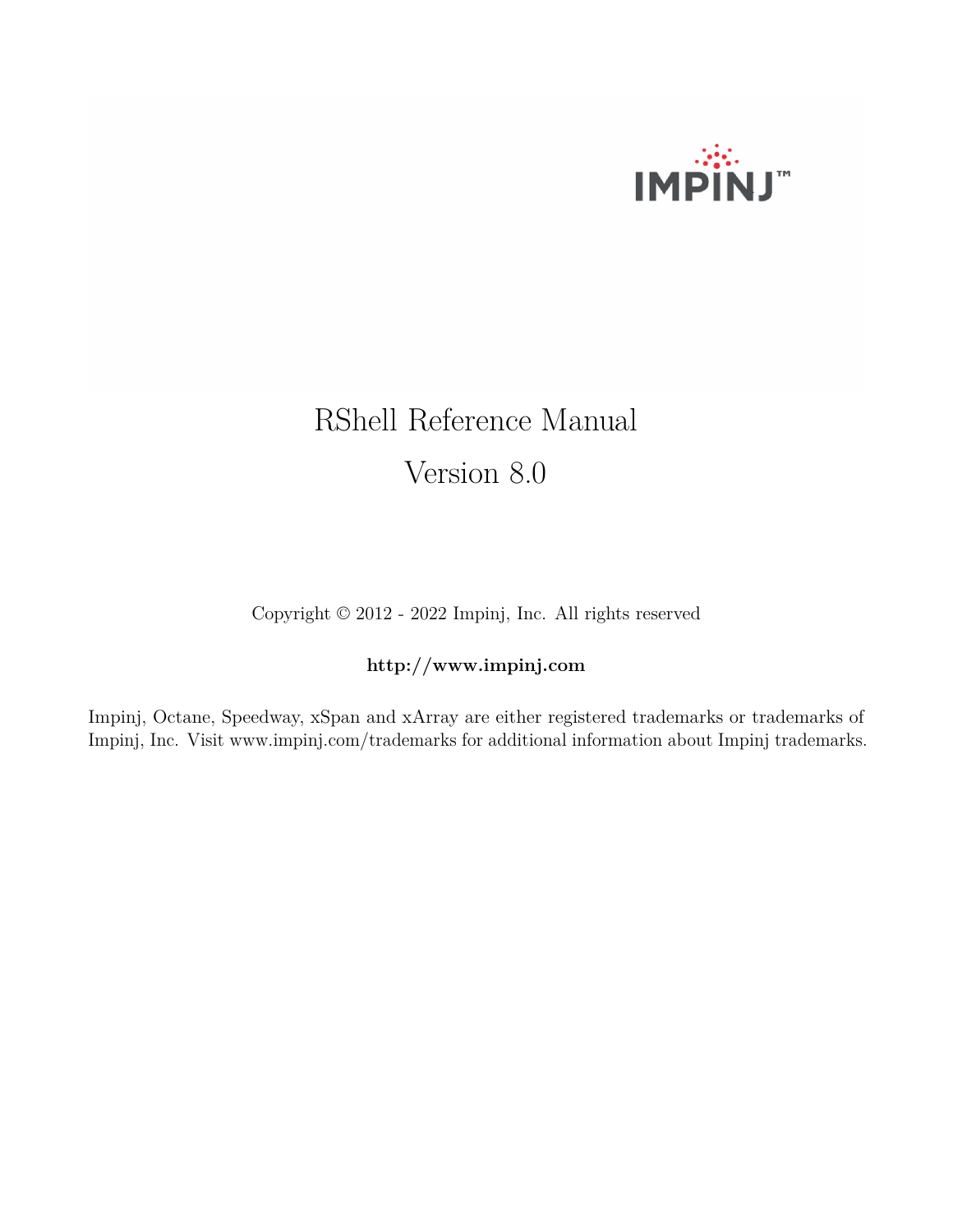# **Contents**

| $\mathbf{1}$   |     | Introduction<br>$\boldsymbol{4}$              |  |
|----------------|-----|-----------------------------------------------|--|
| $\overline{2}$ |     | <b>Document Conventions</b><br>$\overline{5}$ |  |
|                | 2.1 | $\overline{5}$                                |  |
|                | 2.2 | 5                                             |  |
| 3              |     | Overview<br>6                                 |  |
|                | 3.1 | $\overline{7}$                                |  |
|                | 3.2 |                                               |  |
|                | 3.3 | 10                                            |  |
| $\overline{4}$ |     | <b>Command Reference</b><br>12                |  |
|                | 4.1 | 12                                            |  |
|                | 4.2 | 12                                            |  |
|                |     | 12<br>4.2.1                                   |  |
|                |     | 4.2.2                                         |  |
|                |     | 4.2.3<br>18                                   |  |
|                |     | 4.2.4<br>21                                   |  |
|                |     | 4.2.5<br>35                                   |  |
|                |     | 4.2.6<br>41                                   |  |
|                |     | 4.2.7<br>47                                   |  |
|                |     | 4.2.8<br>-51                                  |  |
|                | 4.3 | 52                                            |  |
|                |     | 53                                            |  |
|                |     | 4.3.2<br>53                                   |  |
|                |     | 4.3.3<br>61                                   |  |
|                |     | 4.3.4<br>63                                   |  |
|                |     | 4.3.5<br>75                                   |  |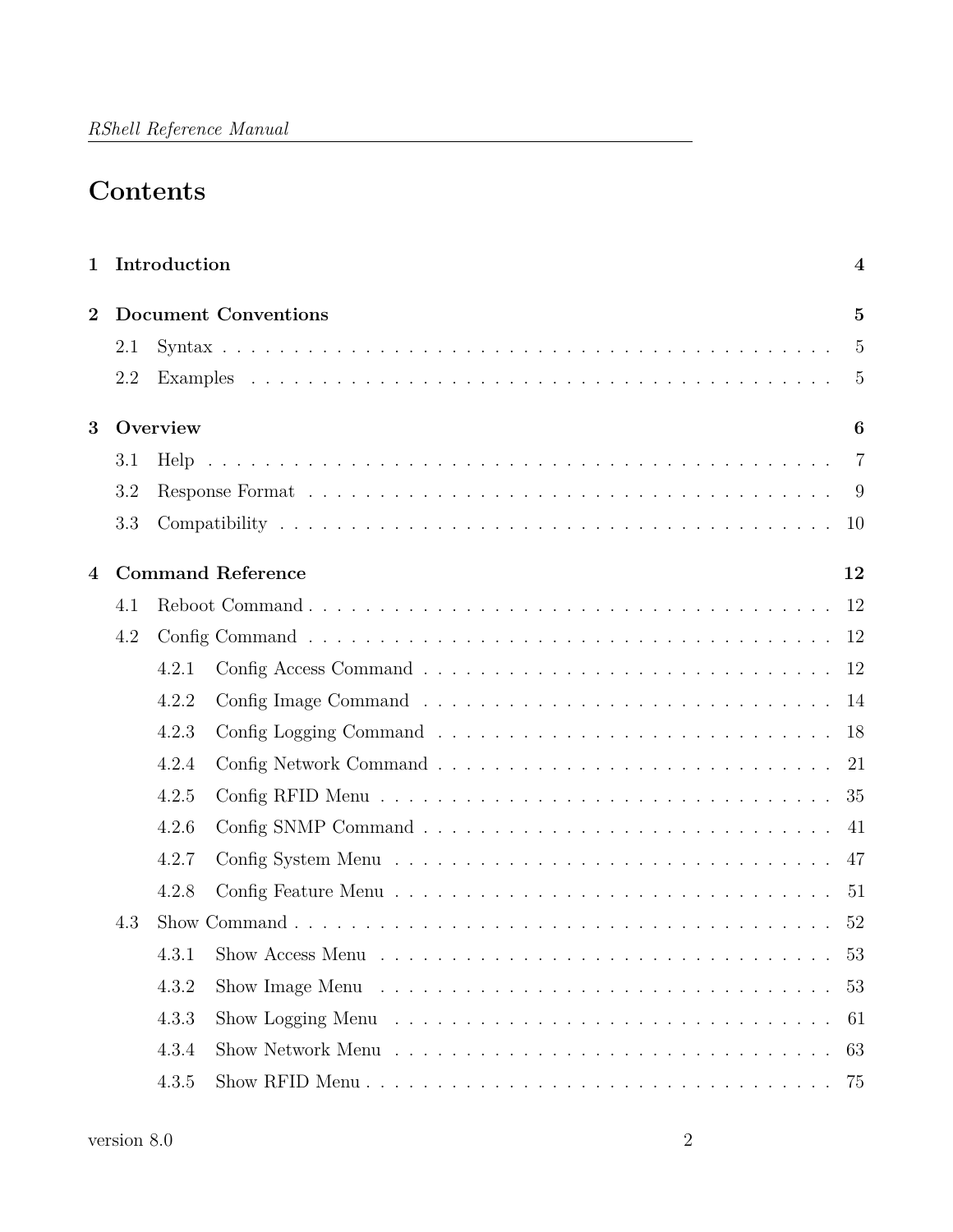| 6 Notices          |    |
|--------------------|----|
| 5 Revision History | 89 |
| 439                |    |
| 438                |    |
| 4.3.7              |    |
|                    |    |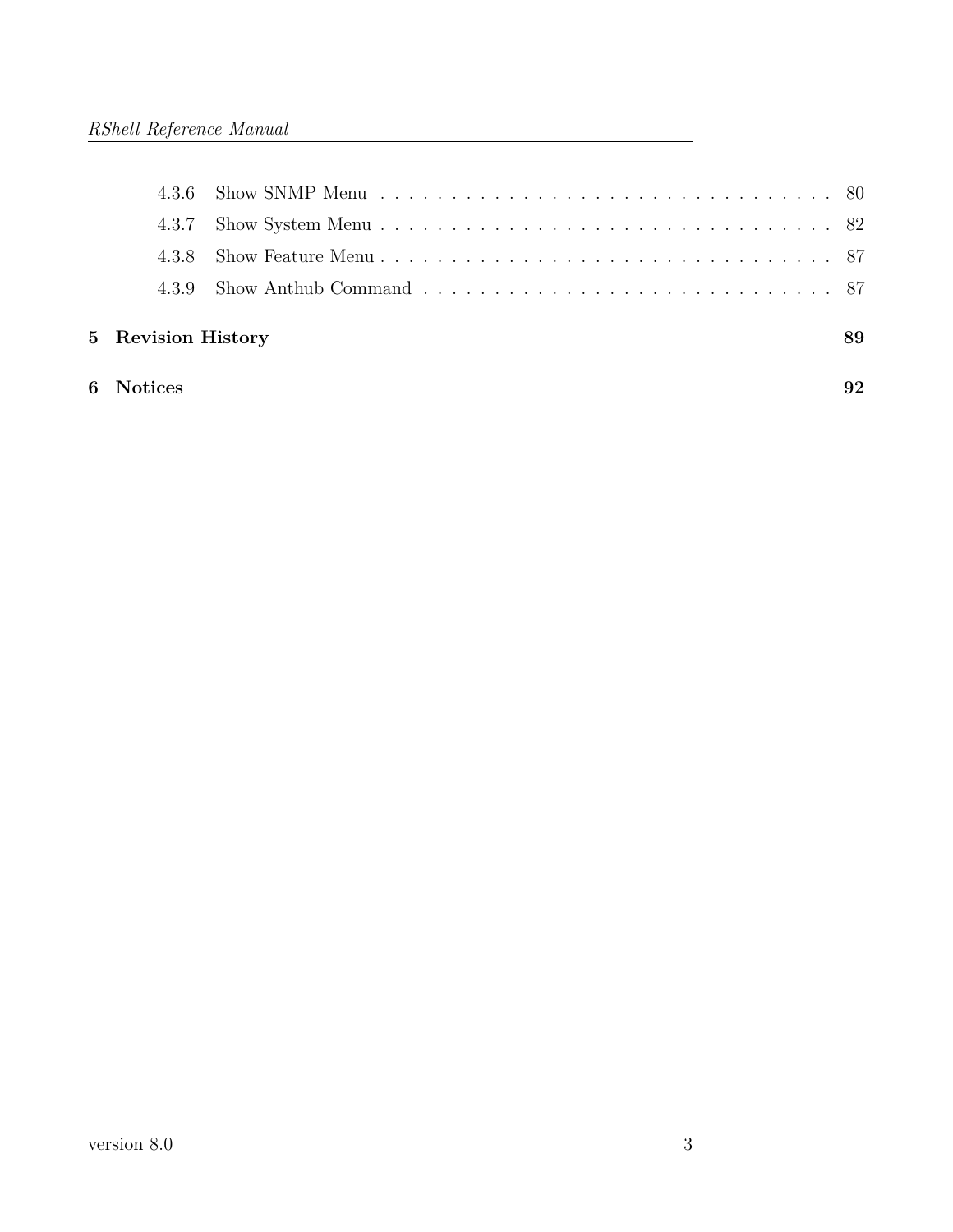# <span id="page-3-0"></span>**1 Introduction**

The Command Line Interface (CLI) for the Impinj Speedway Reader, the Impinj R700 RAIN RFID Reader, and the xArray and xSpan Gateways is called RShell. RShell can be accessed after you log in via a serial or SSH connection. You can use the CLI to configure, maintain, and query the status of an RFID Reader.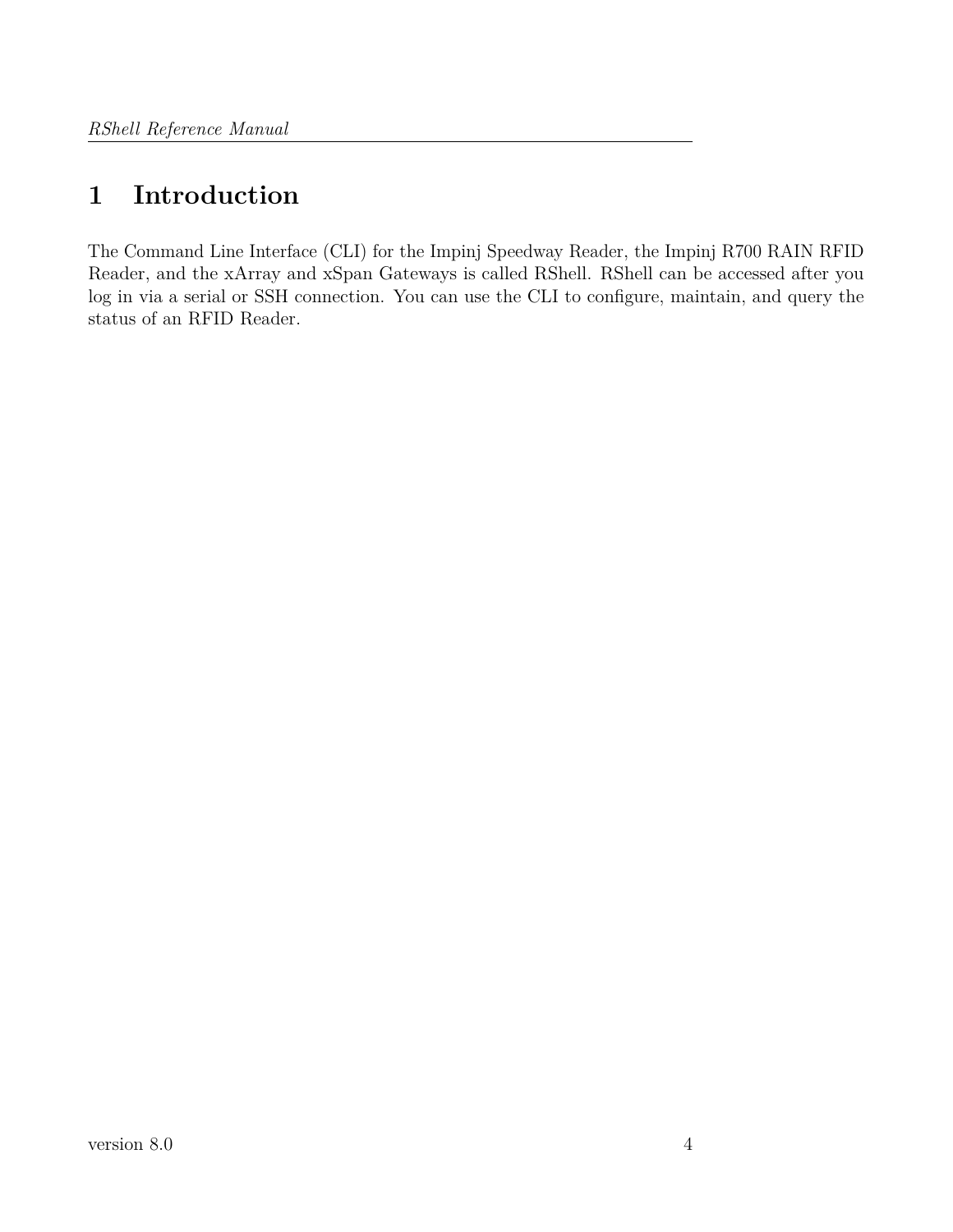# <span id="page-4-0"></span>**2 Document Conventions**

This document covers the Impinj Octane 8.0 and Impinj R700 RAIN RFID Reader 8.0 software releases. The term "Reader" is used to refer to the Impinj R700 RAIN RFID Reader, the Impinj Speedway Reader, and the xArray and xSpan Gateways.

# <span id="page-4-1"></span>**2.1 Syntax**

The following markings are used throughout this document:

```
[] - optional
```

```
() - grouping
```
**|** - either

**<>** - placeholder

```
Literal (reduced size +bold) - a literal term
```
Syntax example:

```
Usage: command1 [<paramA> (on|off)]
```
The syntax example indicates that command1 had optional parameters. If paramA is specified, it must be followed by 'on' or 'off'.

# <span id="page-4-2"></span>**2.2 Examples**

Code examples are provided throughout this reference manual. To help differentiate from descriptive text, the code is shown in a fixed font or using double quotes.

In addition, the input is shown in bold in the examples. In the following example, "help help" is typed, the remainder is the Reader's response.

> **help help**

```
help - Displays this help message.
Usage: help [<subcommand>]
```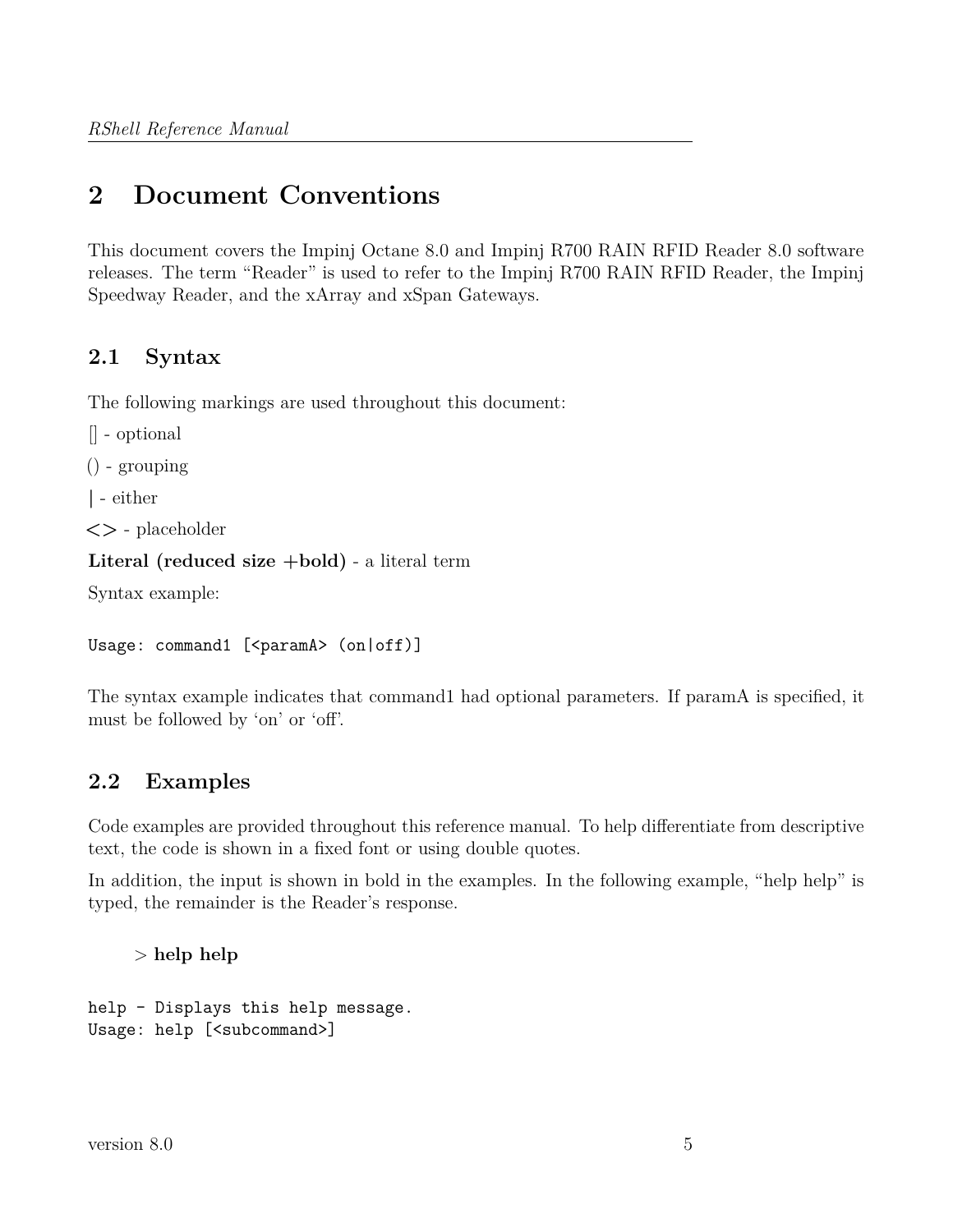# <span id="page-5-0"></span>**3 Overview**

You can navigate to any of the RShell menus simply by entering the menu name at the RShell prompt, as shown below:

> **show network** show network >

For machine execution, all RShell commands can be called from the root menu. For example:

> **show network** show network> **dns**

is equivalent to:

> **show network dns**

All commands return data in a well-defined format.

show network > **dns**

Status='0,Success' Domain1Dynamic='impinj.com' Server1Dynamic='10.10.4.11' Server2Dynamic='10.0.4.10'

For all menus, the **exit** command or simply '**.**' will return you to the previous menu's context. To exit RShell and terminate your session, the **exit** command must be executed from the root menu (the period only will not suffice):

```
show network> exit
> show
show >.
> .
>
```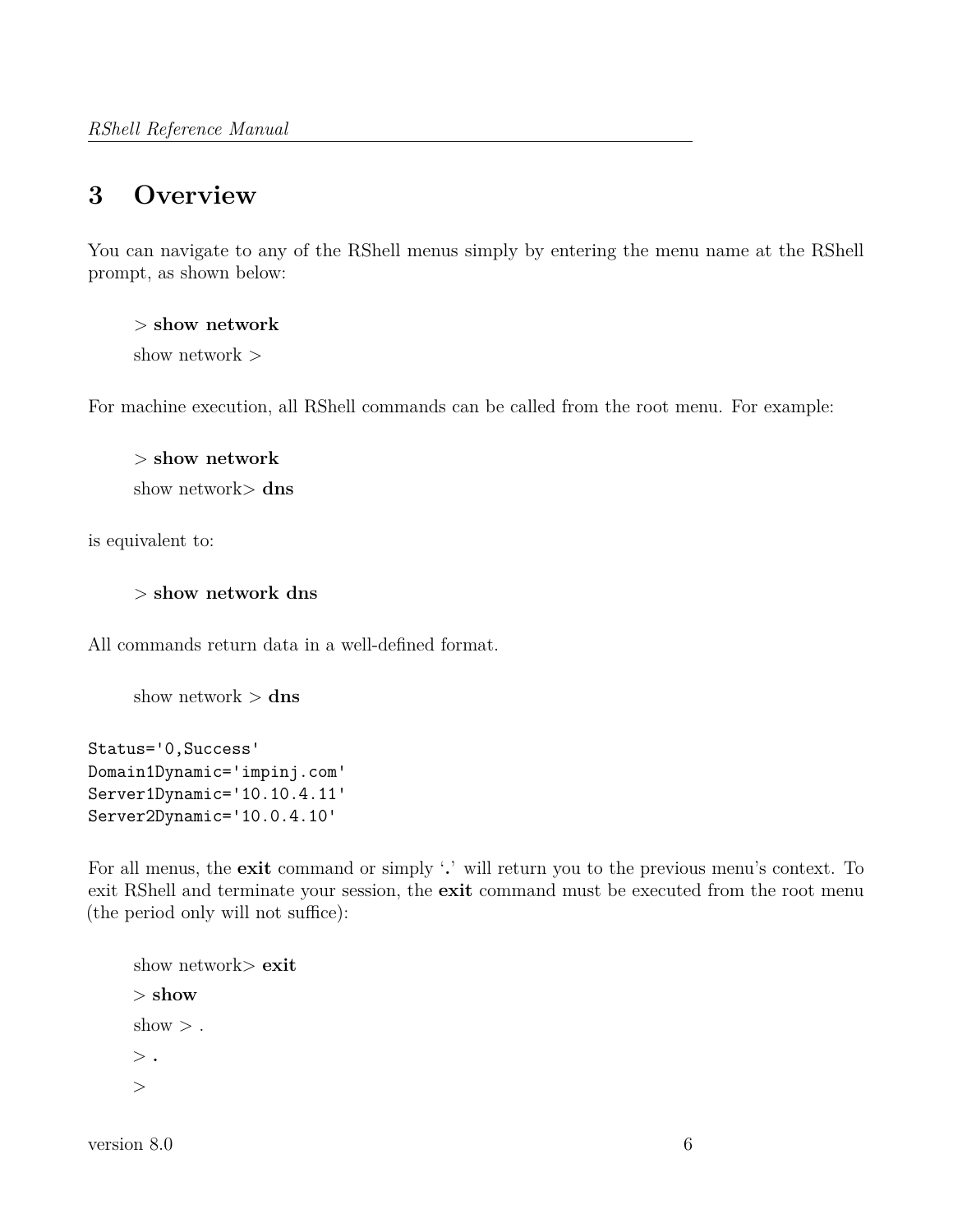# <span id="page-6-0"></span>**3.1 Help**

For all menus, the "**help"** command or simply the question mark (**?**) opens a list of all active menu commands available from the Reader, as well as the submenus that can be accessed from the active menu.

> **help**

```
Commands:
reboot - Reboot the reader.
exit - Exit RShell.
help - Display this help message.
? - Display this help message.
```
Submenus: config - Submenu of configuration commands. show - Submenu of elements that may have their configuration or status shown.

Menu navigation and the **help** keyword or question mark (**?**) can be combined on the same line to list all the commands available for that menu. For example:

> **show help**

or

> **show ?**

Commands: exit - Exit this submenu and return to the parent menu. help - Display this help message. . - Exit this submenu and return to the parent menu. ? - Display this help message.

Submenus: image - Image status commands. logging - Logging status commands. network - Network status commands. rfid - RFID status commands.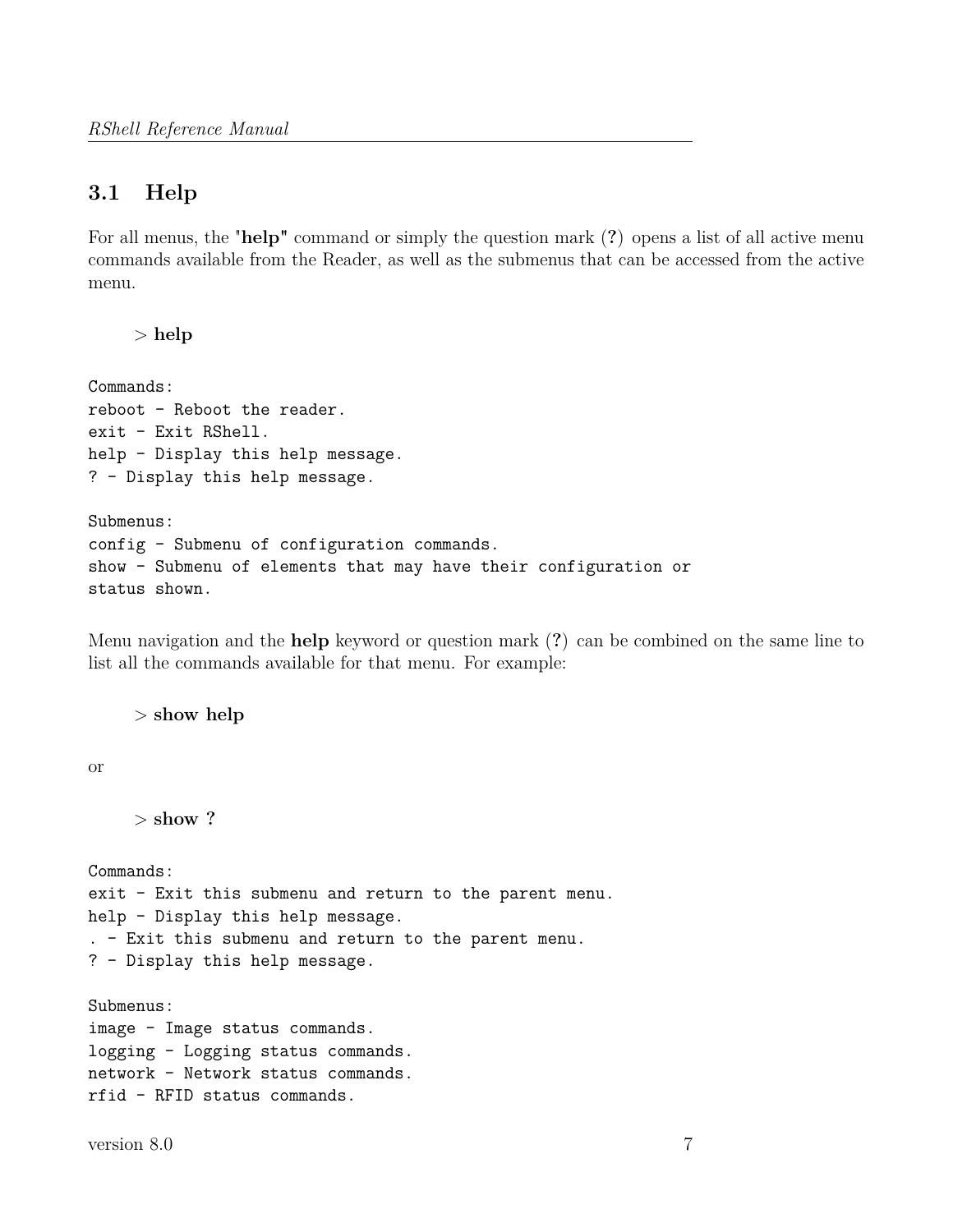snmp - SNMP status commands. system - System status commands. feature - Feature status commands. anthub - Antenna Hub status commands

For all menus, entering the **help** command or question mark (**?**) prior to a command or menu returns a short description of the command and the syntax for its usage (if any). For example:

> **? show**

show - Submenu of elements that may have their configuration or status shown. Usage: show [<subcommand> ...]

or

> **? show system platform**

platform - Display generic platform statistics. Usage: show system platform

Entering the question mark (**?**) between a menu and sub-menu/command returns the usage for the items following the"**?"** at the lowest level. In the example below, **image** is a menu that contains commands of its own. Entering **show ? image** opens a usage help menu that indicates that subcommands are necessary. If one of those subcommands is entered (**show ? image metafile**), the detailed usage is given.

> **show ? image**

image - Submenu of image status commands. Usage: image [<subcommand> ...]

> show ? image metafile

metafile - Displays information about the current image upgrade metafile. Usage: image metafile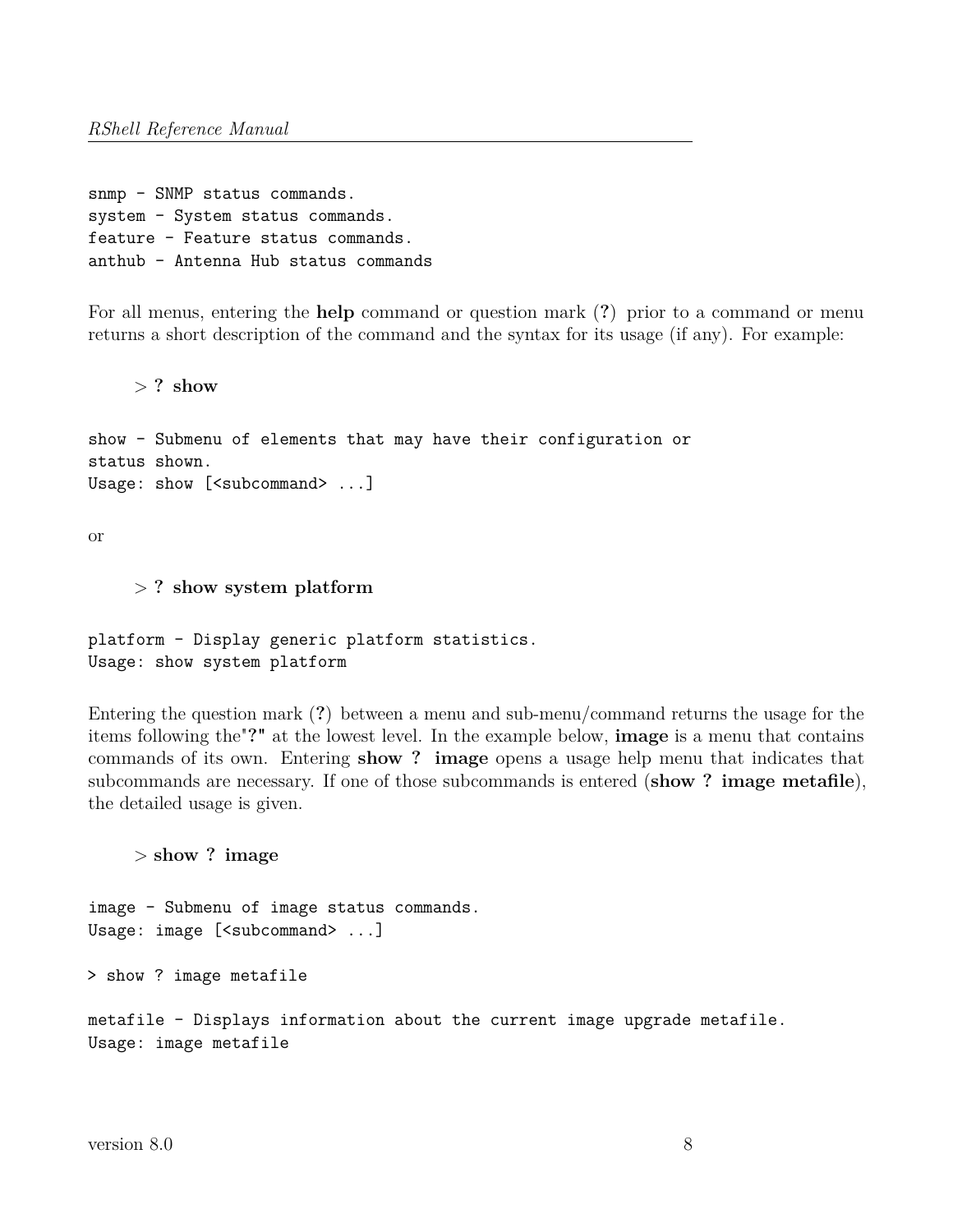# <span id="page-8-0"></span>**3.2 Response Format**

The first line of every command response has the following format.

## **Status='errorCode,errorString'**

The *errorCode* is a numeric value and *errorString* is a human-readable error code. The error codes are defined in Table 3.1.

| Error          |                                      |                                                                                                                                                                                     |
|----------------|--------------------------------------|-------------------------------------------------------------------------------------------------------------------------------------------------------------------------------------|
| Code           | <b>Error String</b>                  | Description                                                                                                                                                                         |
| $\overline{0}$ | <b>Success</b>                       | The command completed successfully.                                                                                                                                                 |
| 1              | Invalid-<br>Command                  | Command could not be parsed and identified as an interface<br>supported command.                                                                                                    |
| $\overline{2}$ | Invalid-<br>Command-<br>Parameter    | One or more parameter types were unrecognized for this command.                                                                                                                     |
| 3              | Invalid-<br>Parameter-<br>Value      | One or more parameter values were illegal or out-of-range for this<br>command.                                                                                                      |
| $\overline{4}$ | Parameter-<br>Dependency-<br>Error   | Parameter value was invalid in combination with other parameters<br>or values.                                                                                                      |
| $\overline{5}$ | Incomplete-<br>Parameter-List        | The parameter list was incompletely specified and the command<br>cannot be executed.                                                                                                |
| 6              | System-<br>Resource-Limit            | Command could not be executed because of a resource limit in the<br>system. For example: the Reader could not add a fourth trap<br>receiver because the device only supports three. |
| $\,7$          | Unsupported-<br>Command              | Reserved for Future commands.                                                                                                                                                       |
| 8              | Permission-<br>Denied                | User does not have permission to access this command.                                                                                                                               |
| 9              | Previous-<br>Command-In-<br>Progress | The command was rejected because a previous command is still in<br>progress and the new command could not be processed.                                                             |
| 10             | Command-<br>Being-<br>Processed      | The command cannot be finished right away: It is being processed.                                                                                                                   |
| 11             | Failure                              | The command failed internally for an unexpected reason.                                                                                                                             |

**Table 3.1: General Status Codes**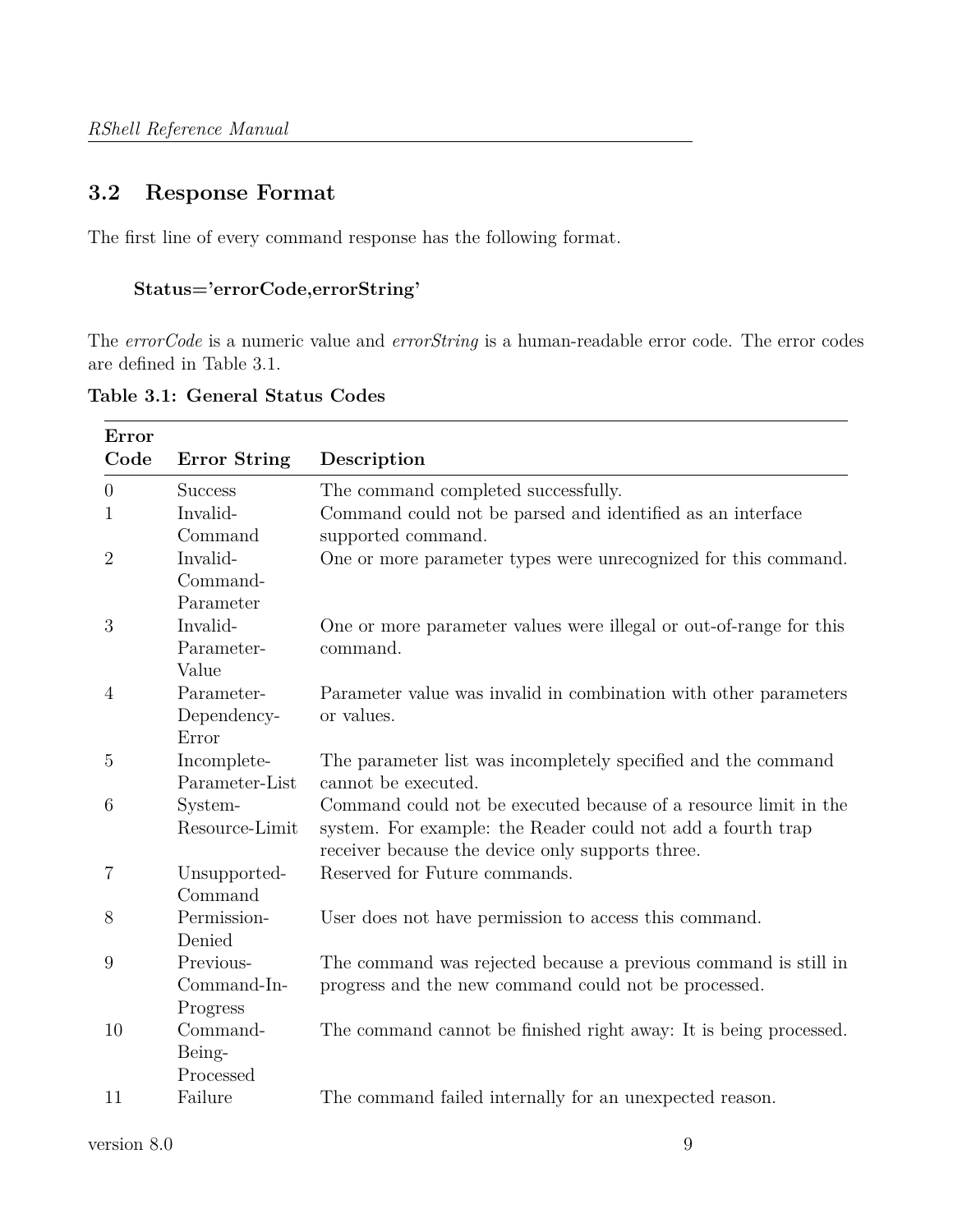| Error |                                           |                                                                                                                                                    |
|-------|-------------------------------------------|----------------------------------------------------------------------------------------------------------------------------------------------------|
| Code  | <b>Error String</b>                       | Description                                                                                                                                        |
| 12    | Provider-<br>Unavailable                  | The process responsible for handling the requested operation is<br>currently unavailable and therefore cannot complete the requested<br>operation. |
| 13    | Status-Was-<br>Lost                       | The command failed internally and produced an invalid result.                                                                                      |
| 14    | Success-<br>Reboot-<br>Required           | The command completed successfully and the Reader requires a<br>reboot before any changes take effect.                                             |
| 15    | Incompatible-<br>With-Enabled-<br>Feature | The feature is not compatible with another feature which is already<br>enabled.                                                                    |

A sample error parameter string shows below with the command deliberately misspelled:

#### > **config foobar**

Status='1,Invalid-Command'

When a command action generates results, the results follow the status line, one parameter per line in the following format:

```
ParameterName='value'
ParameterName='value'
...
ParameterName='value'
```
The specific response parameters for each command are detailed in Section 4. Many commands display only a relevant subset of their possible parameters. In these cases, failure to find the parameter would not be a protocol error. Some command responses are transient, meaning that their value will change as an activity progresses.

# <span id="page-9-0"></span>**3.3 Compatibility**

The RShell CLI is designed to be both a machine interface and a human interface. Impinj strives to maintain backward compatibility within the Speedway and xArray/xSpan product lines. For the new R700 product line, existing command inputs and outputs should be relatively stable.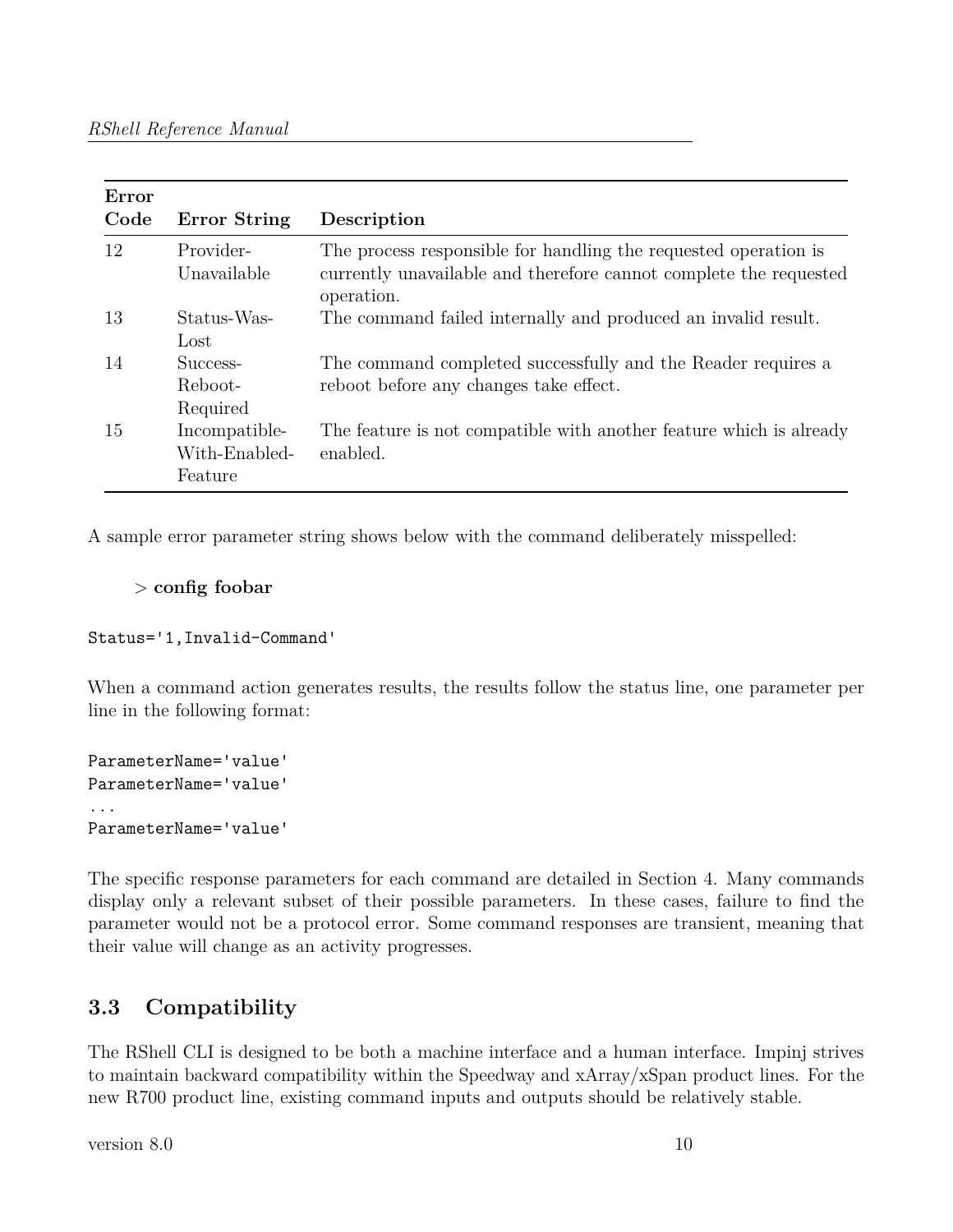To ensure future compatibility, applications designed to interpret the CLI responses should ignore unrecognized parameters and should not read any significance into the order of the parameters. This allows for new result parameters to be displayed without forcing a change on the interpreting application.

For example, in the firmware version Octane 8.0, the **show network summary** command provides the following response:

## > **show network summary**

Status='0,Success' PrimaryInterface='eth:eth0' ActiveInterface='eth:eth0' Hostname='impinj-13-ea-d4' connectionStatus='Connected' ipAddressMode='Dynamic' ipAddress='2600:2104:5:1:2c8e:5096:f7b1:9a28' gatewayAddress='fe80::238:dfff:fef8:b0e9' MACAddress='00:16:25:13:EA:D4' Connectivity='FULL' HTTPService='active' HTTPSService='active'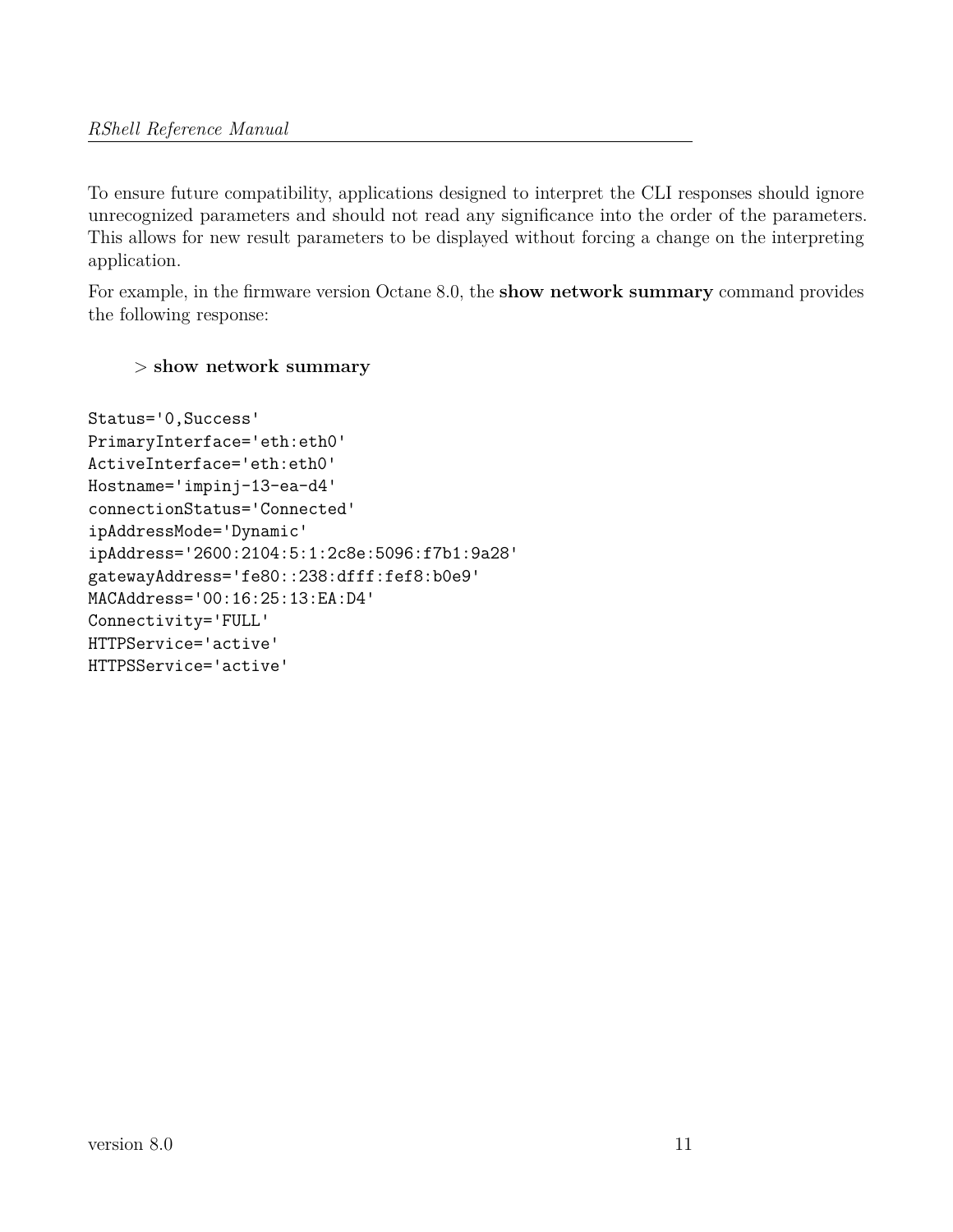# <span id="page-11-0"></span>**4 Command Reference**

This section describes all the commands available within the RShell command line interface and the possible responses.

# <span id="page-11-1"></span>**4.1 Reboot Command**

The **reboot** command instructs the Reader to reboot. This command would typically be used after a manual upgrade of the Reader's firmware or application software. The **reboot** command is only available from the root menu.

# <span id="page-11-2"></span>**4.2 Config Command**

The **config** command has several submenus, shown in the following table, all of which are described in the following sections.

| Command | Description                                          |  |  |  |
|---------|------------------------------------------------------|--|--|--|
| access  | Submenu of access configuration commands.            |  |  |  |
| image   | Submenu of image and upgrade configuration commands. |  |  |  |
| logging | Submenu of logging configuration commands.           |  |  |  |
| network | Submenu of network configuration commands.           |  |  |  |
| rfid    | Submenu of RFID configuration commands.              |  |  |  |
| snmp    | Submenu of SNMP configuration commands.              |  |  |  |
| system  | Submenu of system configuration commands.            |  |  |  |
| feature | Submenu of feature configuration commands.           |  |  |  |

**Table 4.1: Config Command Parameters**

## <span id="page-11-3"></span>**4.2.1 Config Access Command**

The **config access mypasswd** command changes the password for the logged-in user. "Root" is the only user login defined for the Reader. The Reader default password is set to 'impinj'. Other Reader types might use alternative default passwords.

The **config access authentication** command turns authentication for the reader on and off. The default for RESTful APIs is to have basic authentication turned off. However, basic authentication is still required for the web UI; it is a minimal authentication method for the web UI and cannot be turned off.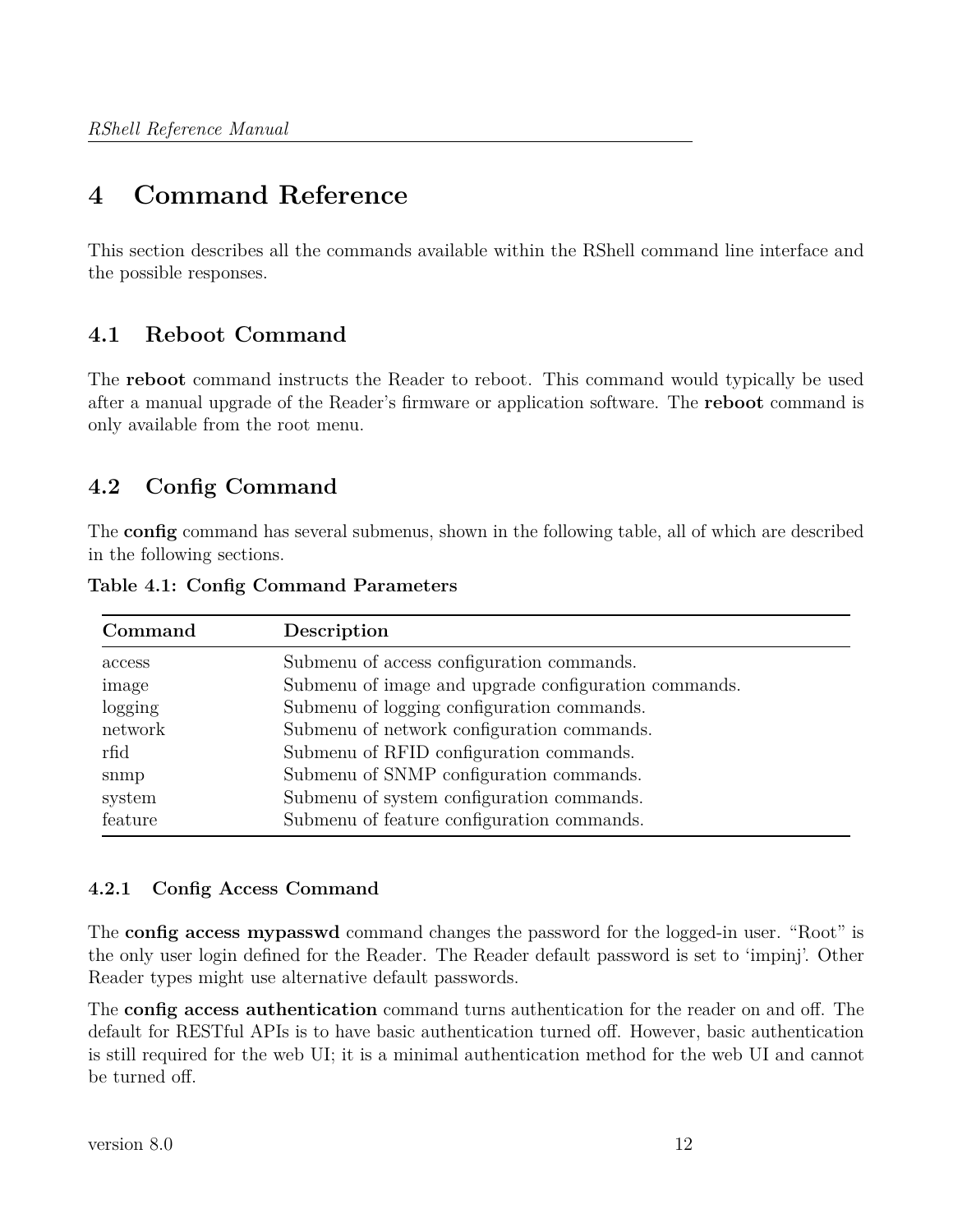The user account name and password are used to access the command line interface via serial and ssh. The **config access** submenus and the **config access mypasswd** and **config access authentication** command arguments are described in the following three tables.

**Table 4.2: Config Access Command Options**

|                                   | <b>Command Parameters</b> | Description                                            |
|-----------------------------------|---------------------------|--------------------------------------------------------|
| mypasswd $\alpha$ dd password $>$ |                           | Change the password of the logged-in user from the old |
| $\langle$ new password $\rangle$  |                           | (current) password to a new password.                  |

**Table 4.3: Config Access Command Parameters**

| Argument | Options                                          | Format           | Description                                                                                                                                                                                                                                                            |
|----------|--------------------------------------------------|------------------|------------------------------------------------------------------------------------------------------------------------------------------------------------------------------------------------------------------------------------------------------------------------|
| mypasswd | $\text{cold}$<br>password<br>$<$ new<br>password | string<br>string | Password to set as account's active password (use<br>printable characters only). Passwords up to 20<br>characters in length have been tested. Passwords<br>entered on the command line are clear text.<br>Single-quote and double-quote characters are not<br>allowed. |

Usage: config access mypasswd  $\langle$ old password $\rangle$   $\langle$ new password $\rangle$ 

**Table 4.4: Config Access Authentication Command Parameters**

| Argument       | Options | Format | Description                                     |
|----------------|---------|--------|-------------------------------------------------|
| authentication | none    | n/a    | No authentication for RESTful API<br>requests.  |
| authentication | basic   | n/a    | Turn on basic auth for RESTful<br>API requests. |

Usage: **config access authentication none** Usage: **config access authentication basic**

An example:

> **config access authentication none**

Status='0,Success'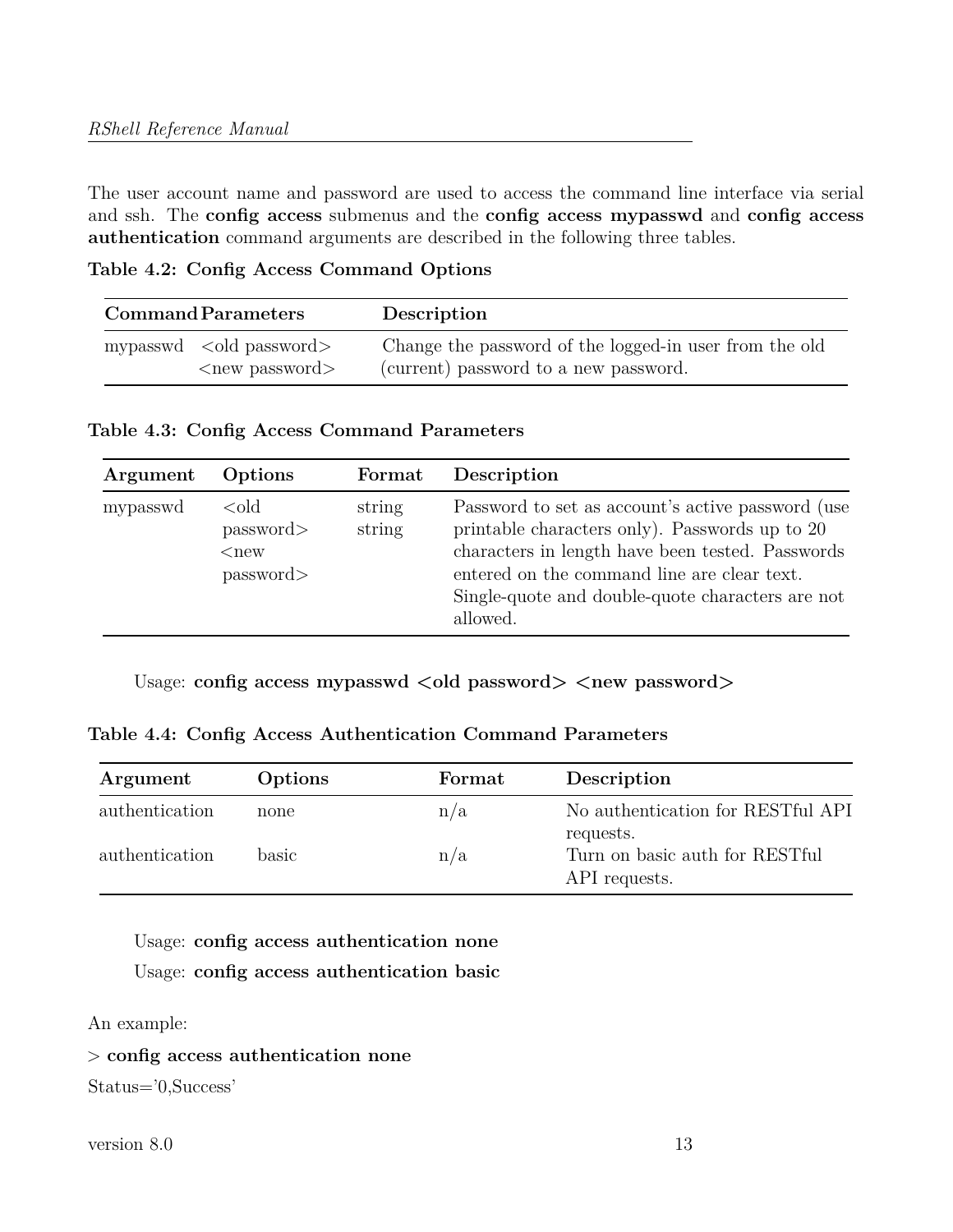## <span id="page-13-0"></span>**4.2.2 Config Image Command**

The **config image** command provides options for image and upgrade configurations. A detailed explanation of how to upgrade images is given in the *Firmware Upgrade Reference Manual*.

#### **Table 4.5: Config Image Command Parameters**

The command parameters for the **config image** command are shown in the following table.

| Command      | Description                                                   |
|--------------|---------------------------------------------------------------|
| default      | Restore the image to the default configuration.               |
| fallback     | Fall back to the previous image (if valid).                   |
| removecap    | Remove the Custom Application Partition (CAP).                |
| metafile     | Perform an upgrade using a metafile from the specified URI.   |
| retrievemode | Configure the mode used to upgrade the image.                 |
| upgrade      | Perform an upgrade using the image file at the specified URI. |
| cap          | Submenu for CAP configuration commands.                       |

## **Config Image Default Command**

The **config image default** command restores the configuration to the default settings. When complete, the command is automatically followed by a reboot. The custom application (if any) is notified after the reboot, so that configuration specific to the custom application (if any) can also be restored to the defaults. This command takes no parameters.

During restoration to the configuration defaults, the **show image summary** command reports the **UpgradeStatus** as 'WaitingForCDR'. When this command is executed, the **metafile retrievemode** is set to **manual**, which cancels any previously scheduled periodic upgrade. When the Reader subsequently boots, the Reader will be running default configuration for the same system version as the system from which it performed the configuration default restore.

If the Reader is in the **auto** upgrade mode when the **config image default** command is issued, it is possible that the Reader could be retrieving the metafile or performing an upgrade at the same time. In this case, this command may return "Previous-Command-In-Progress." If this occurs, wait for the metafile to be retrieved or the upgrade to complete before executing this command again. A short wait allows the command in progress to complete.

## Usage: **config image default**

## **Config Image Fallback Command**

The **config image fallback** command is used to revert back to the previous image. The successful processing of this command is followed by an automatic reboot. This command accepts no parameters.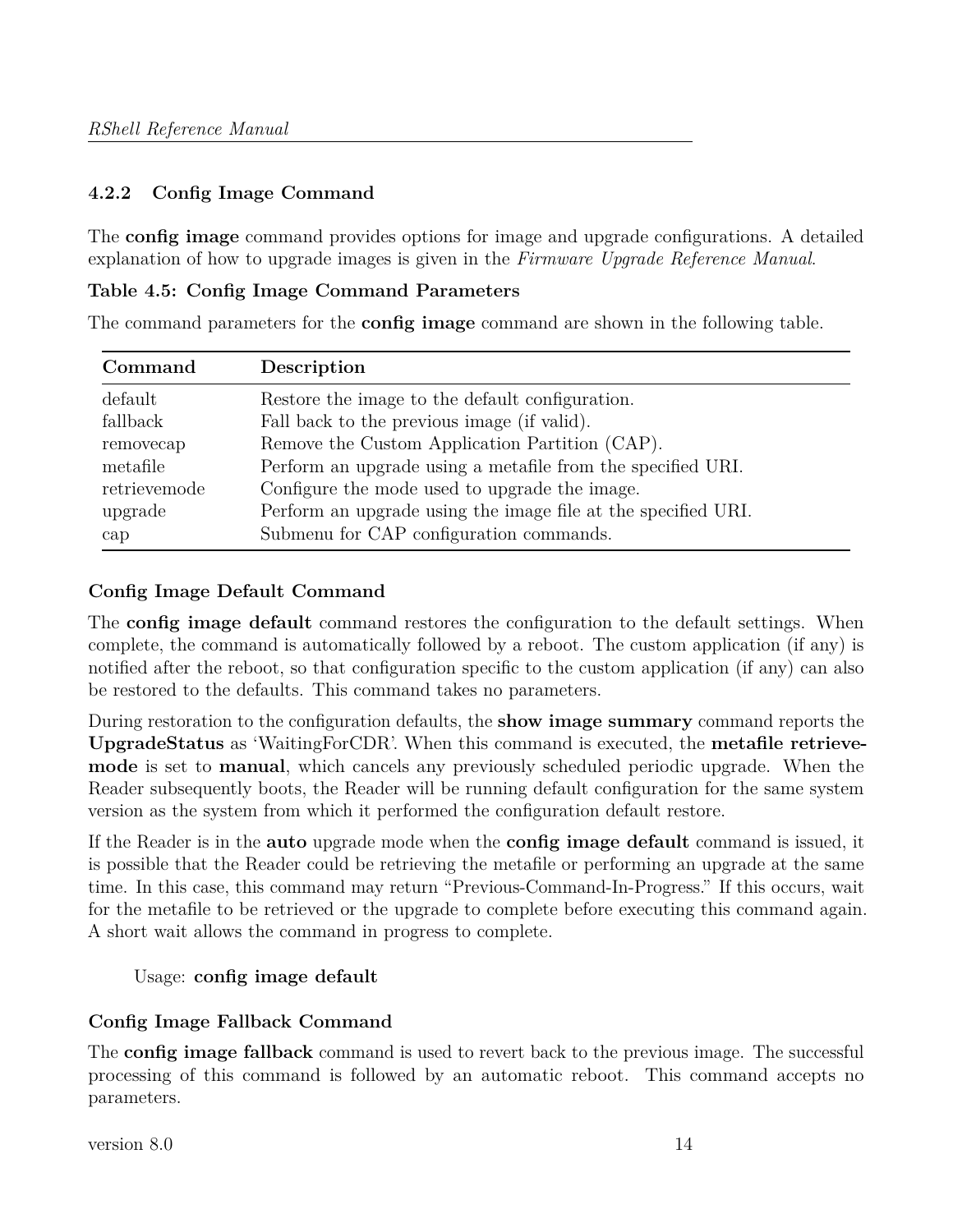If there is no valid previous image available to fall back to, "Permission-Denied" is the command response. In the meantime, the Reader operates normally, except that all of the **config image** commands will be rejected with the reason "Current Image Invalidated." In addition, if **retrievemode** is set to **auto**, the fallback command will cancel any previously scheduled periodic upgrades. When the Reader is rebooted, the previous image will be running.

If the Reader is in auto mode during execution of the **config image fallback** command, it is possible that the Reader could be retrieving the metafile or performing an upgrade at the same time. If this is the case, this command might return "Previous-Command-In-Progress."

A fallback uses all the old configuration settings, including the upgrade metafile settings as if the upgrade to the newer image was never performed. This may trigger an immediate upgrade. If the URI of the old metafile is known and an immediate upgrade is not desired, the user should remove or rename the old metafile before performing a fallback.

# **Config Image RemoveCAP Command**

The **config image removecap** command is used to remove the Custom Application Partition (CAP). The successful processing of this command follows with an automatic reboot. This command takes no parameters.

The effect of this command can be reversed. In other words the CAP can be restored by issuing a **config image fallback** command. Performing the **config image removecap** twice ensures that the removed CAP cannot be restored.

If the Reader is in **auto** mode during execution of this command, it is possible that the Reader could be retrieving the metafile or performing an upgrade at the same time. If this is the case, this command might return "Previous-Command-In-Progress."

## **Config Image Metafile Command**

This command takes the Universal Resource Identifier (URI) of the upgrade configuration metafile as its parameter. It commands the Reader to perform upgrades based on the information in the metafile identified by the URI.

Usage: config image metafile <URI>

Upon receiving this command, the Reader updates its local upgrade configuration URI. It then retrieves the (new) upgrade configuration metafile, and performs the upgrade in accordance with the metafile. If the upgrade is successful, the way the new image is activated depends on the commit-mode specified in the metafile. For more information, see the *Firmware Upgrade Reference Manual*.

If the Reader is in auto mode during the execution of this command, it is possible that the Reader could be retrieving the metafile or performing an upgrade at the same time. If this is the case, this command will return "Previous-Command-In-Progress."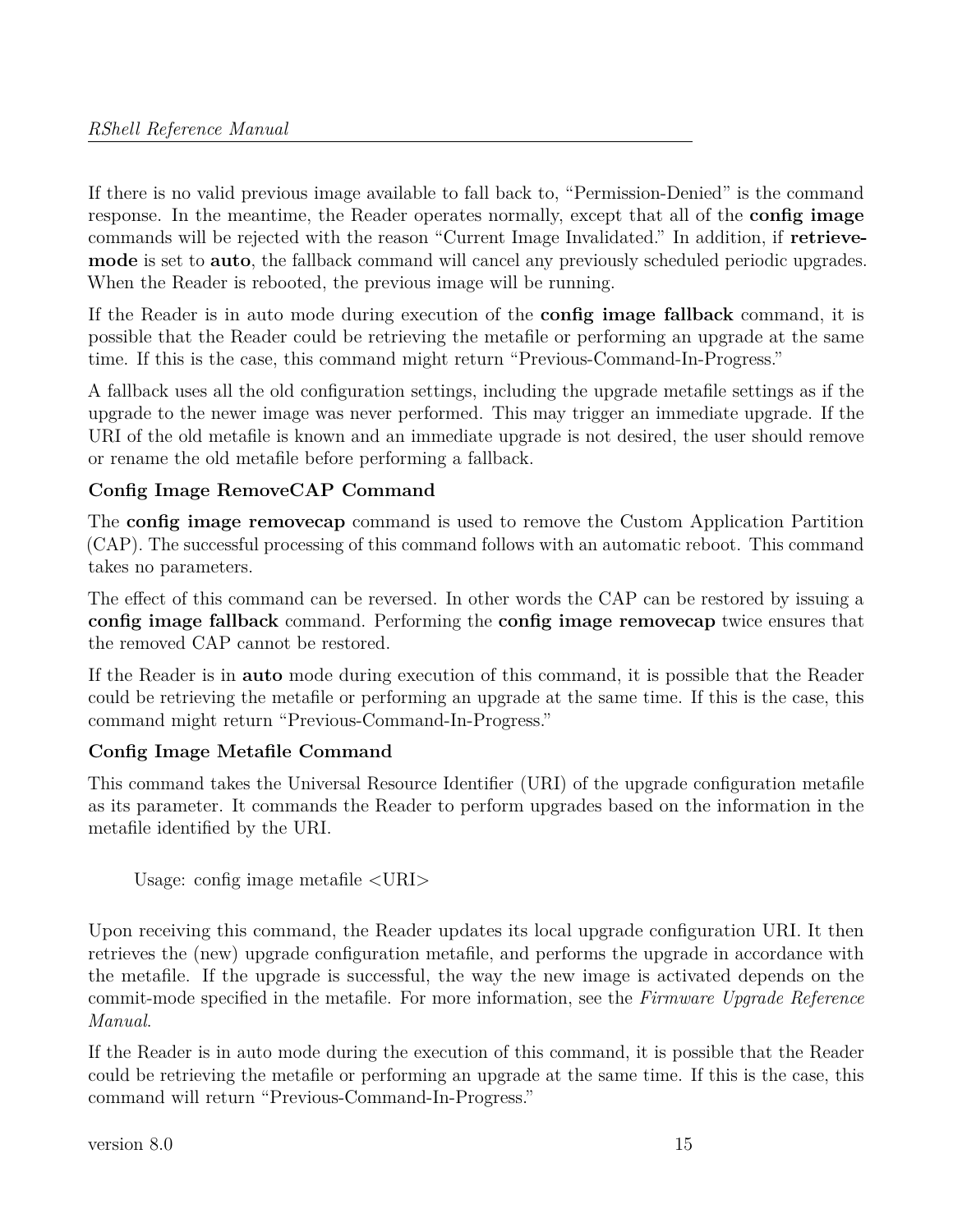## **Config Image RetrieveMode Command**

This command sets the Reader's **metafile retrieve** mode and can also set the retrieval period if the mode is set to **auto**, as described in the following table. When the retrieve-mode is set to **manual**, the Reader will take no upgrade actions. To perform an upgrade in manual mode the user must issue a **config image upgrade** command, which directly downloads an upgrade image.

| Command      | Argument       | Format  | Description                                                                            |
|--------------|----------------|---------|----------------------------------------------------------------------------------------|
| retrievemode | manual         | enum    | In manual mode the user must<br>specify a new metafile URI or n<br>command an upgrade. |
|              | Auto           | enum    | In auto mode, the                                                                      |
|              | $<$ period $>$ | integer | Reader periodically                                                                    |
|              |                |         | retrieves the metafile                                                                 |
|              |                |         | from the most recent                                                                   |
|              |                |         | metafile URI at the                                                                    |
|              |                |         | rate specified by the                                                                  |
|              |                |         | $\le$ period $>$ in minutes.                                                           |
|              |                |         | The retrieve period is                                                                 |
|              |                |         | used only until the                                                                    |
|              |                |         | Reader retrieves a valid                                                               |
|              |                |         | metafile, at which time                                                                |
|              |                |         | the retrieve period                                                                    |
|              |                |         | contained in the                                                                       |
|              |                |         | metafile is adopted.                                                                   |

|  |  |  | Table 4.6: Config Image RetrieveMode Command Parameters |  |  |
|--|--|--|---------------------------------------------------------|--|--|
|--|--|--|---------------------------------------------------------|--|--|

Usage: config image retrievemode manual

Usage: config image retrievemode auto  $\le$ period $>$ 

 $\le$  period $\ge$  is the duration between successive retrievals of the metafile (in minutes) from the most recently specified URI.

If this command results in a change from **manual** to **auto**, or a change of **retrieve-period** while the current mode is **auto**, the Reader immediately attempts to download a new upgrade configuration metafile using its current metafile URI.

## **Config Image Upgrade Command**

This command is used to instruct the Reader to directly download an upgrade image file and perform an immediate upgrade. Upgrade image files are stored on a file server and are retrieved by the Reader from the location identified by the URI.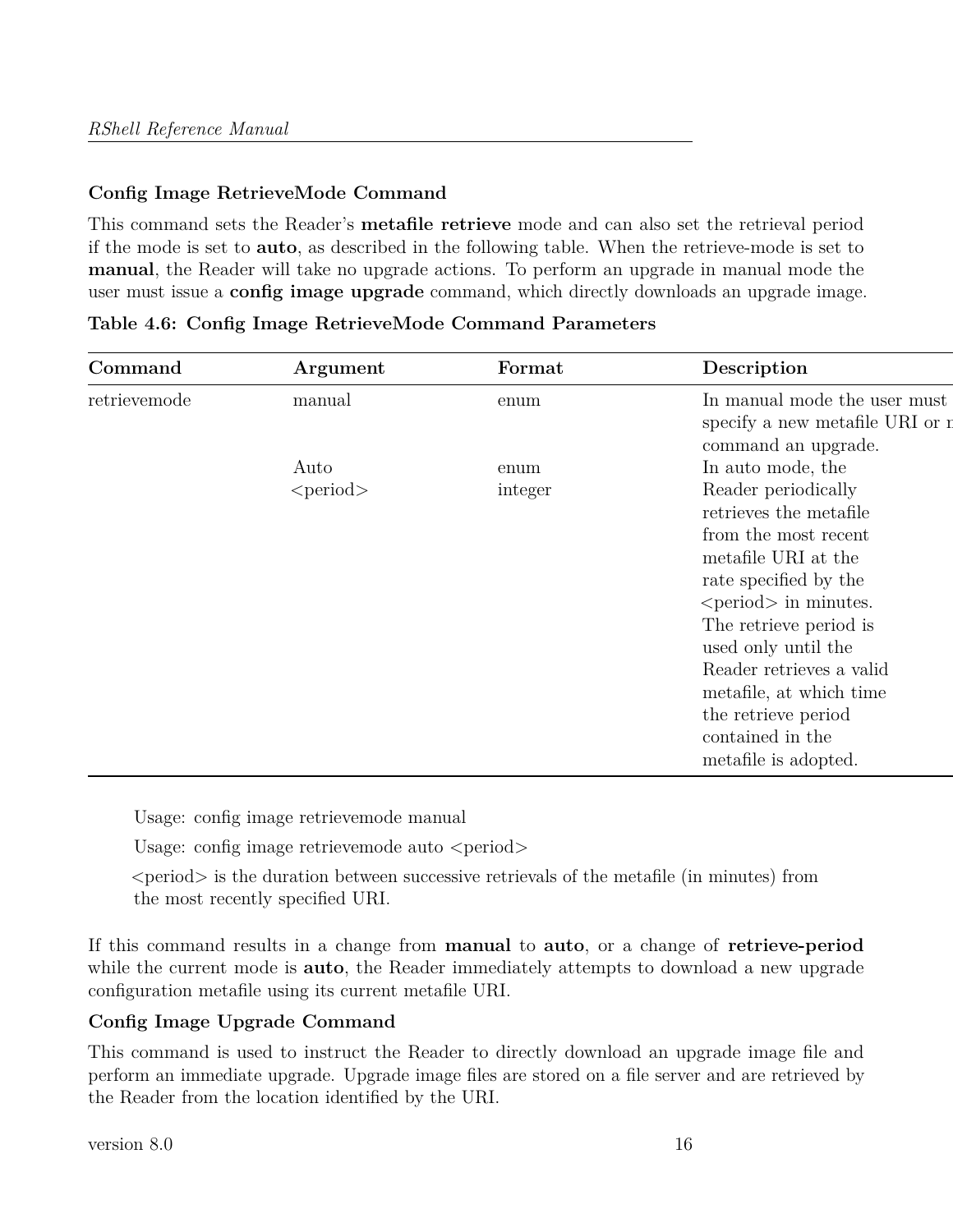Usage: config image upgrade <URI>

Upon receiving this command, the Reader downloads the image file and, if the file is valid and eligible, performs the upgrade. When this command is used, the upgrade will always be performed, even if the upgrade version matches the current version. If the upgrade is successful, the new image is not activated until the user reboots the system.

If the Reader is in **auto** mode during the execution of this command, it is possible that the Reader could be retrieving the metafile or performing an upgrade at the same time. In this case, the command might return "Previous-Command-In-Progress."

**Note:** This command does not change the Reader's upgrade configuration URI, but it sets the retrieve-mode to **manual**. This means that the Reader will not periodically retrieve the upgrade configuration metafile until the retrieve-mode is reset to auto.

## **Config Image CAP Menu**

This menu is used to either disable or enable the installation of CAP (Custom Application Partition) images. For security purposes, the default is for CAP installation to be disabled.

The **config image cap** command has one commmand and one submenu, as shown in the following table, all of which are described in the following sections.

**Table 4.7: Config Image CAP Command Parameters**

| Command | Description                                        |
|---------|----------------------------------------------------|
| disable | Disable installation of CAPs (default).            |
| enable  | Submenu of commands for enabling CAP installation. |

## **Config Image CAP Disable Command**

The command to disable CAP image installation takes no parameters.

#### > **config image cap disable**

Status='0,Success'

The new state takes effect immediately, without requiring a reboot. Note that disabling CAP installation does not negatively effect an existing (installed) CAP – it only prevents the installation of another CAP. To disable the installation of a CAP *and* remove the existing CAP, make the additional call to **config image removecap**.

## **Config Image CAP Enable Menu**

This menu allows for configuring the reader to allow CAP installation. Currently, the menu has only one command entry: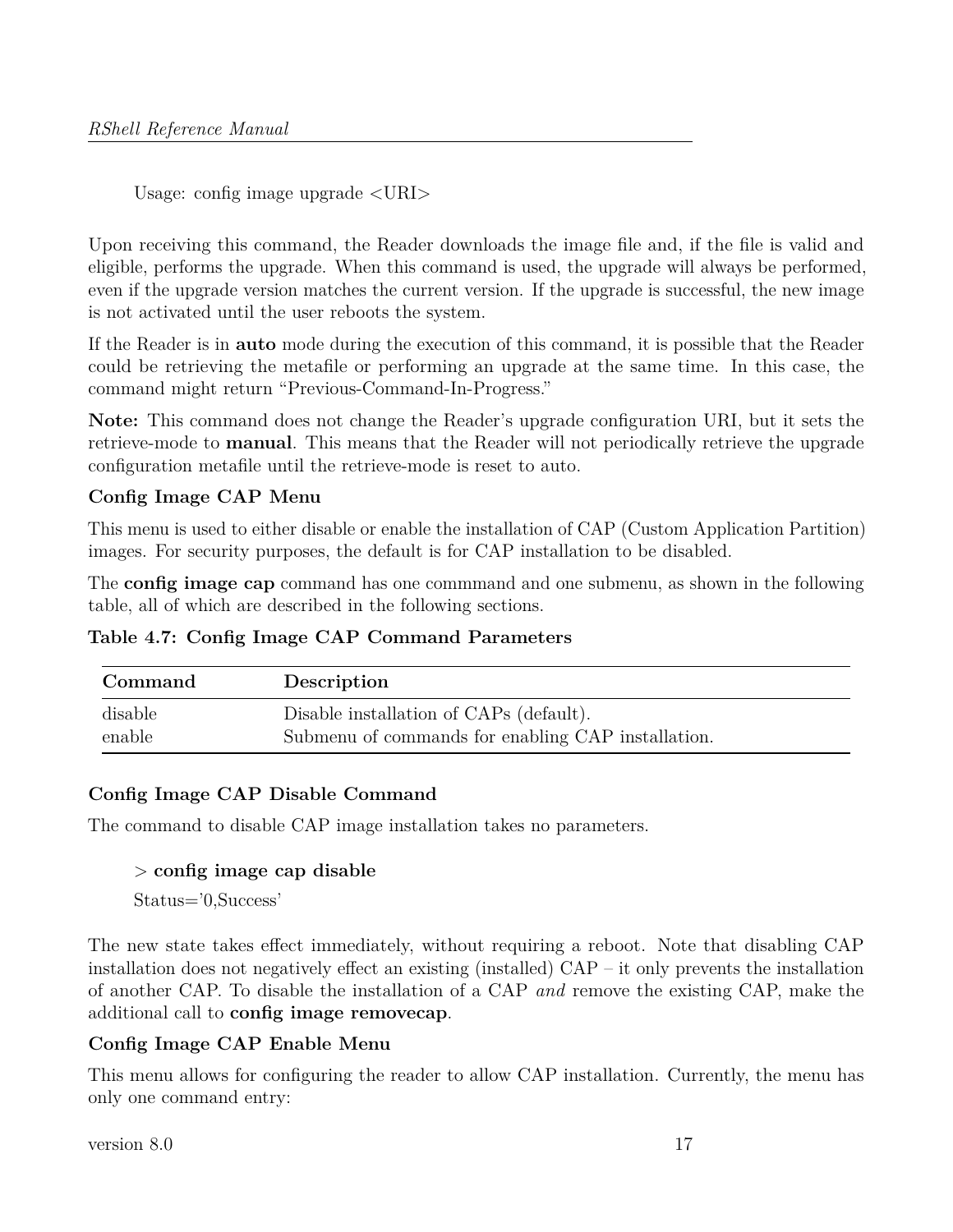## **Table 4.8: Config Image CAP Enable Command Parameters**

| Command | Description                                               |
|---------|-----------------------------------------------------------|
| open    | Enable CAP installation without requiring a signed image. |

The command to enable open CAP installations takes no parameters:

> **config image cap enable open** Status='0,Success'

The new state takes effect immediately, without requiring a reboot.

## <span id="page-17-0"></span>**4.2.3 Config Logging Command**

The **config logging** commands provide configuration options for the storage and forwarding of logged events. Logged events are forwarded using the standard Syslog protocol to a remote Syslog server. Internally the logged events are stored in the Reader's file system, accumulating and persisting across reboots. All logged events have an associated severity level. Only events of severity greater than or equal to the user configured level are retained. Logs are classified into management, rfid, and system categories.

The user log severity can be set to one of eight levels in decreasing order from most severe to least severe: emergency, alert, critical, error, warning, notice, info, and debug. For example, if the log level is set to alert, then only logs classified as emergency or alert are processed.

Regardless of how the user configures the log settings, all error (and higher severity) logs in all categories are retained in an error log independent of the user controlled 'application' log.

Figure 4.1 illustrates a configuration where the Reader management category of logs is set to critical (and above), the RFID related logs are set to warning (and above), and the system logs are set to alert (and above).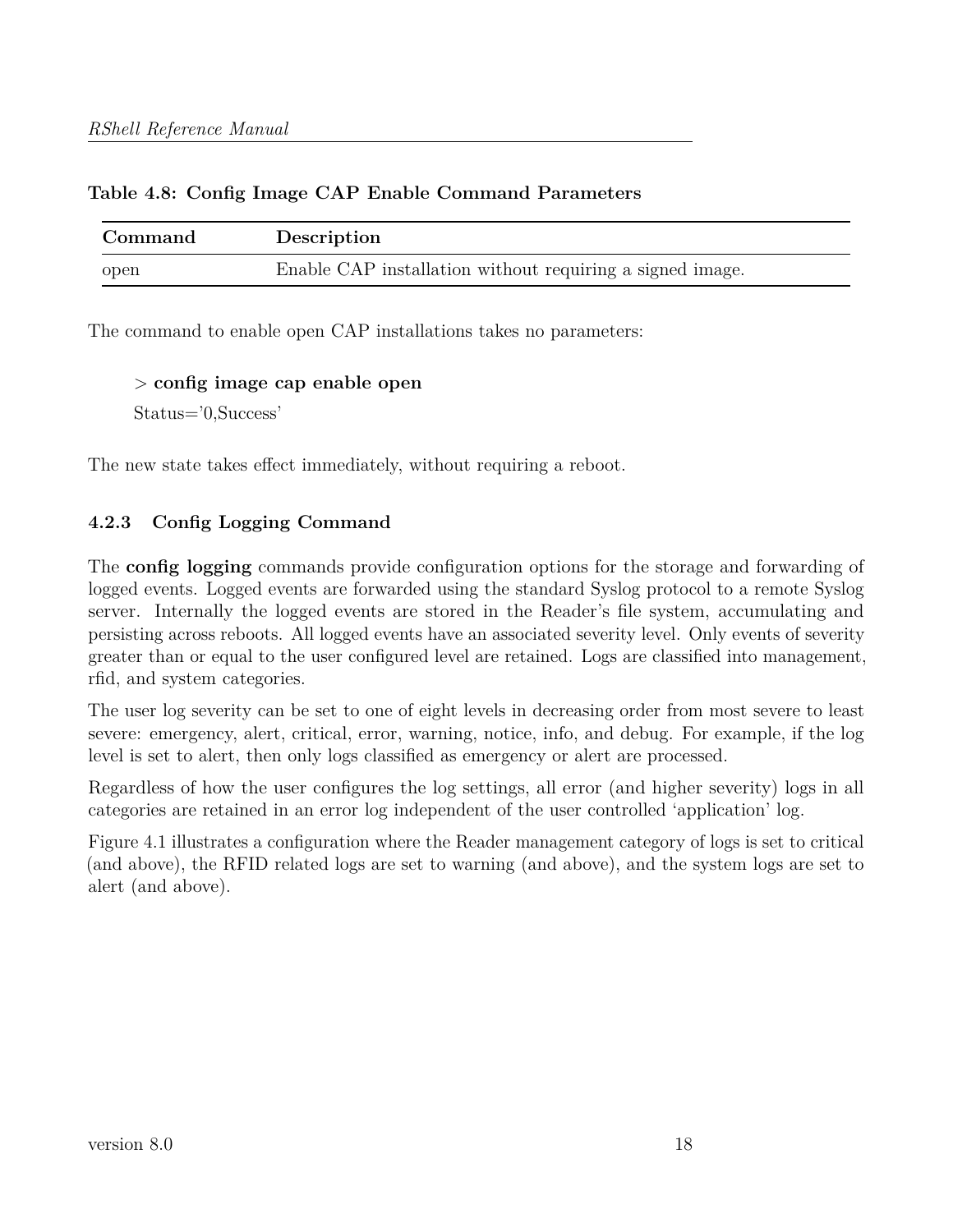#### Management category:



**Figure 4.1 Severity Level Logging Categories**

The command parameters for the **config logging** command are shown in the following table. The command sets the logging level for a log category to one of a set of pre-defined severity levels.

## **Table 4.9: Config Logging Command Parameters**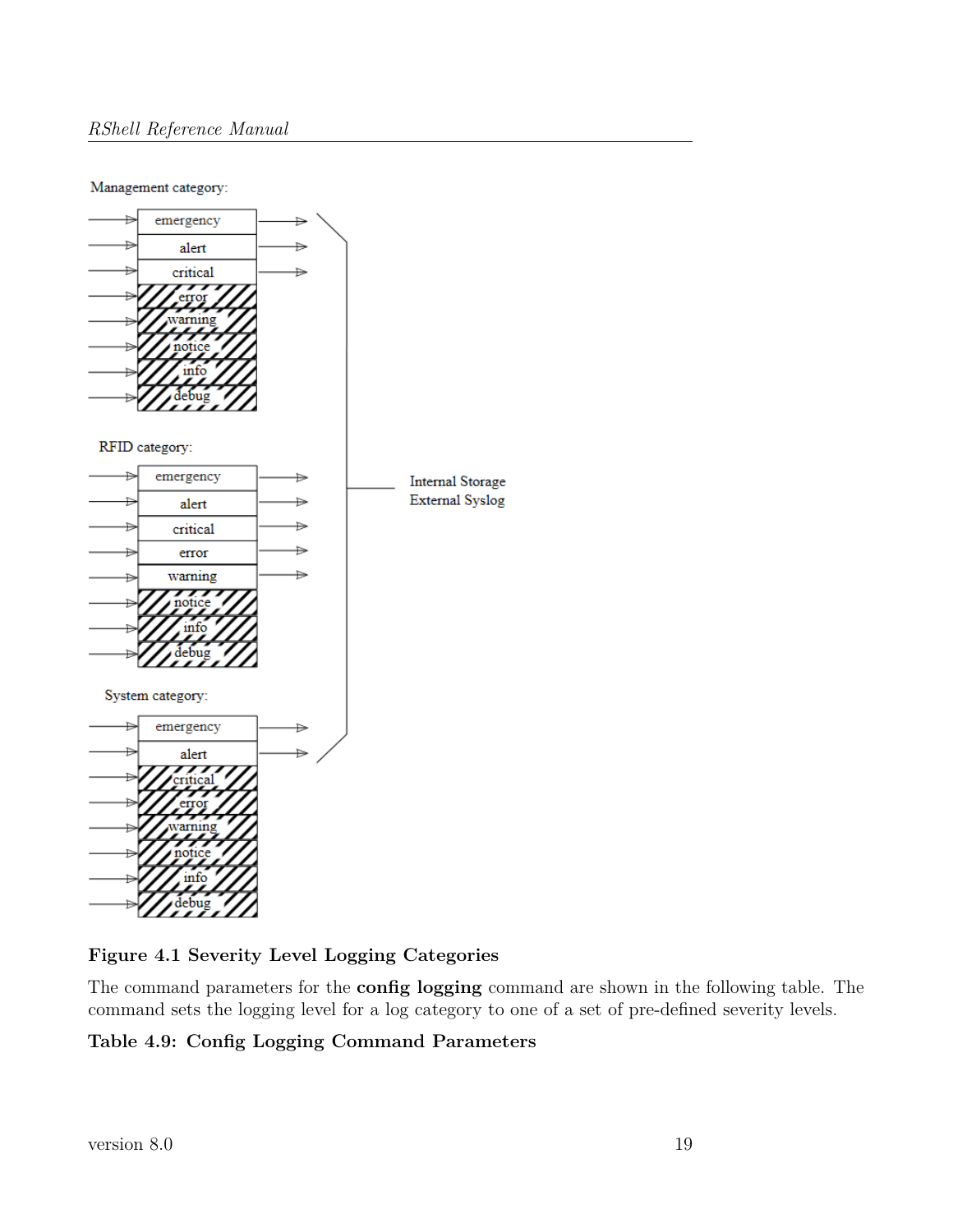| <b>Argument</b> Option |                                   | Format  | Description                                  |
|------------------------|-----------------------------------|---------|----------------------------------------------|
| add                    | $\langle$ syslog server $\rangle$ | address | Add a new Syslog server with given           |
|                        |                                   |         | address or hostname.                         |
| clear                  |                                   |         | Clear the contents of the application log.   |
| del                    | $\langle$ syslog server $\rangle$ | address | Delete a Syslog server with given address    |
|                        |                                   |         | or hostname.                                 |
| delall                 |                                   |         | Delete all listed Syslog servers.            |
|                        | management emergency   alert      | enum    | Configures the level at and above which      |
| rfd                    | critical $ error $<br>warning     |         | logs are retained and forwarded. Listed in   |
| system                 | $\text{notice}$   info   debug    |         | decreasing order of severity. The default    |
|                        |                                   |         | logging level in all cases is warning level. |

Note: You can add up to six syslog servers.

The logging categories are mapped to the following syslog facilities:

| Table 4.10: Logging categories mapped to syslog facilities |  |  |  |  |  |  |  |
|------------------------------------------------------------|--|--|--|--|--|--|--|
|------------------------------------------------------------|--|--|--|--|--|--|--|

| Category   | syslog facility | Description                                    |
|------------|-----------------|------------------------------------------------|
| management | LOG LOCAL0      | Reserved for local use                         |
|            | LOG AUTH        | Security/authorization messages                |
|            | LOG AUTHPRIV    | Security/authorization messages (private)      |
| system     | LOG LOCAL1      | Reserved for local use                         |
|            | $LOG_C$ RON     | Clock daemon (cron and at)                     |
|            | LOG DAEMON      | System daemons without separate facility value |
|            | LOG LPR         | Line printer subsystem                         |
|            | LOG MAIL        | Mail subsystem                                 |
|            | LOG NEWS        | USENET news subsystem                          |
|            | LOG SYSLOG      | Messages generated internally by syslogd       |
|            | LOG USER        | Generic user-level messages (default)          |
|            | LOG UUCP        | UUCP subsystem                                 |
| rfid       | LOG LOCAL2      | Reserved for local use (RFID related)          |

These events can be viewed via the **show logging** command.

Usage for the **config logging** command is shown below:

Usage: config logging  $\langle \text{category} \rangle$   $\langle \text{level} \rangle$ 

<category> is (management|rfid|system)

<level> is (emergency|alert|critical|error|warning|notice|info|debug)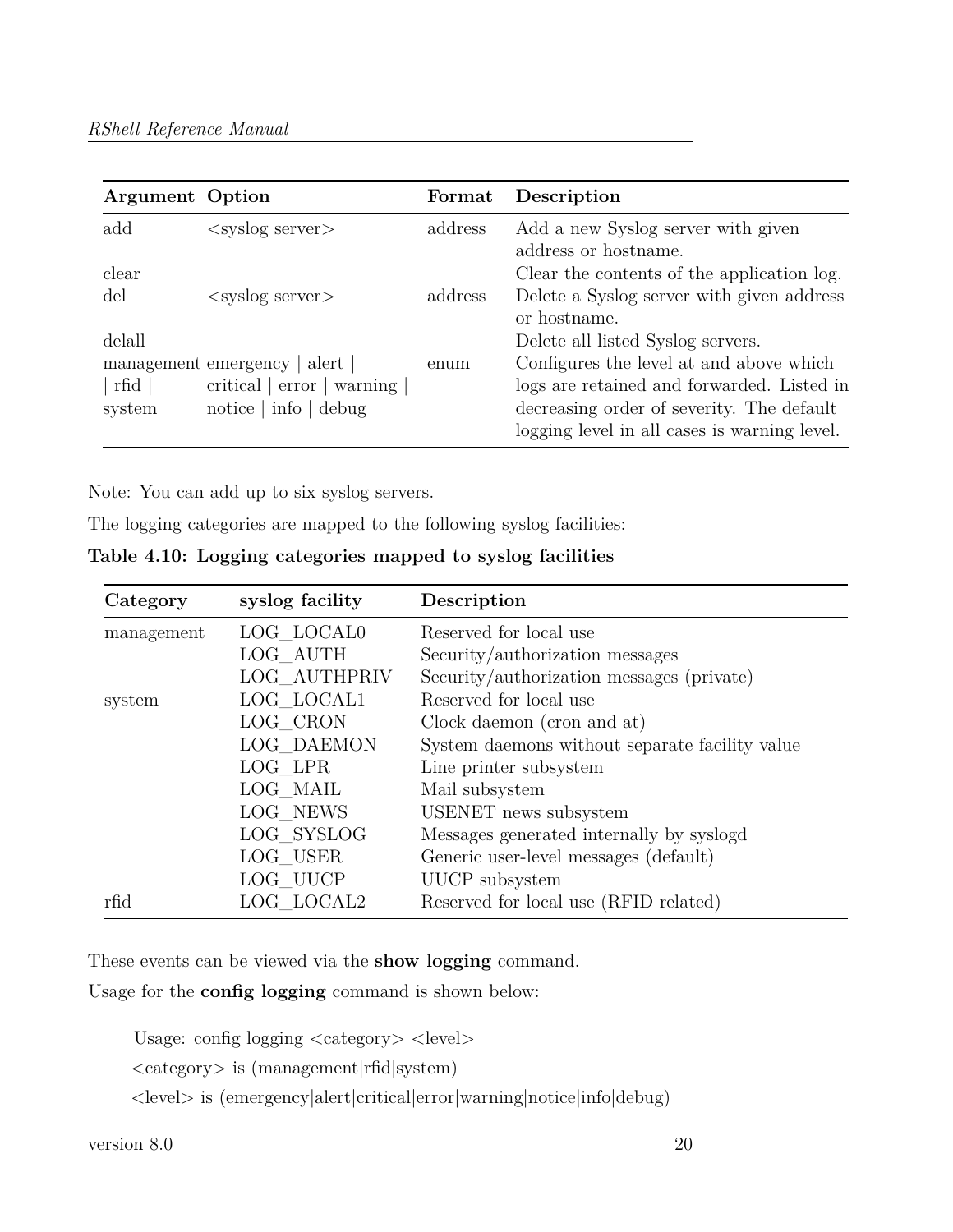Usage: config logging add  $\langle$ server name $\rangle$ Usage: config logging clear Usage: config logging del  $\leq$ server name $>$ Usage: config logging delall

An example of commands that clear the internal log file, configure RFID logging level to 'warning' (and above), and add a Syslog server located at 10.0.10.37 are shown below:

```
> config logging clear
Status='0,Success'
> config logging rfid warning
Status='0,Success'
> config logging add 10.0.10.37
Status='0,Success'
```
#### <span id="page-20-0"></span>**4.2.4 Config Network Command**

The **config network** menu allows the user to administer and manually provision the network settings for the Reader. The config network command parameters are shown in the following table.

**Table 4.11: Config Network Command Parameters**

| Command        | Description                                                   |
|----------------|---------------------------------------------------------------|
| hostname       | Set the Reader's network hostname.                            |
| mdns           | Configures the mDNS service to either be enabled or disabled. |
| wlan           | Submenu for WLAN specific configuration commands.             |
| dns            | Submenu of DNS-specific configuration commands.               |
| interface      | Submenu of network interface configuration commands.          |
| 1 <sub>D</sub> | Submenu of IP address and configuration commands.             |
| ntp            | Submenu of NTP-specific configuration commands.               |
| http           | Submenu for HTTP specific commands                            |
| https          | Submenu for HTTPS specific commands                           |
| ssh            | Submenu for SSH-specific commands                             |
| portsecurity   | Submenu for Port Security specific commands                   |
| sftp           | Submenu for SFTP specific commands                            |
| lldp           | Submenu of LLDP specific configuration commands.              |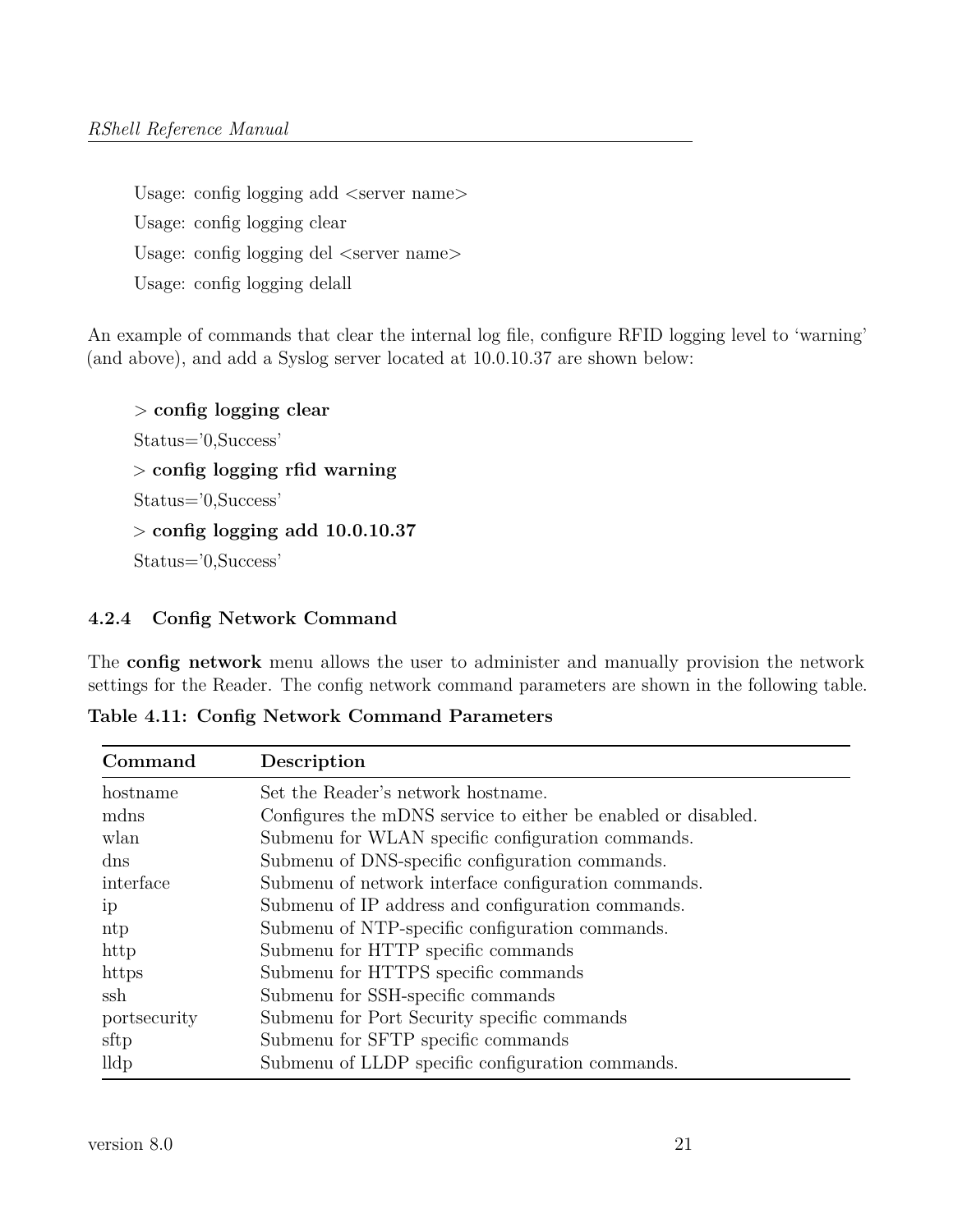#### **Config Network Hostname Command**

The following table shows the **config network hostname** parameters.

**Table 4.12: Config Network Hostname Command Parameters**

|          | Command Argument Format |        | Description                                                                                                                                            |
|----------|-------------------------|--------|--------------------------------------------------------------------------------------------------------------------------------------------------------|
| hostname | $<$ host<br>name<       | string | Set the Reader hostname. If using DHCP and a<br>hostname is returned from the DHCP server,<br>the hostname returned from DHCP will take<br>precedence. |

The **config network hostname** command might only be available in Reader models prior to the Impinj R700 RAIN RFID Reader.

Example to change the hostname:

#### > **config network hostname MySpeedwayRevolution**

Status='0,Success'

#### **Config Network Interface Command**

**Warning**: You should reboot the reader after inserting or removing the WiFi dongle, or unexpected behavior might occur.

| Table 4.13: Config Network Interface Command Parameters |  |
|---------------------------------------------------------|--|
|---------------------------------------------------------|--|

|         | Command Argument Format |      | Description                                             |
|---------|-------------------------|------|---------------------------------------------------------|
| primary | eth   wlan              | enum | Configure the primary interface type, i.e., the network |
|         |                         |      | interface that is active on bootup. Two types are       |
|         |                         |      | supported: ethernet and wlan (WiFi).                    |
| active  | eth   wlan              | enum | Switch the active interface to the specified type.      |

Example to change the active interface:

#### > **config network interface active eth**

Status='0,Success'

**Note**: Switching network interfaces may generate a new IP address, if addressing is configured to be dynamic, and depending on the DNS server on the host network, may take up to 15 minutes or more for the new address to resolve.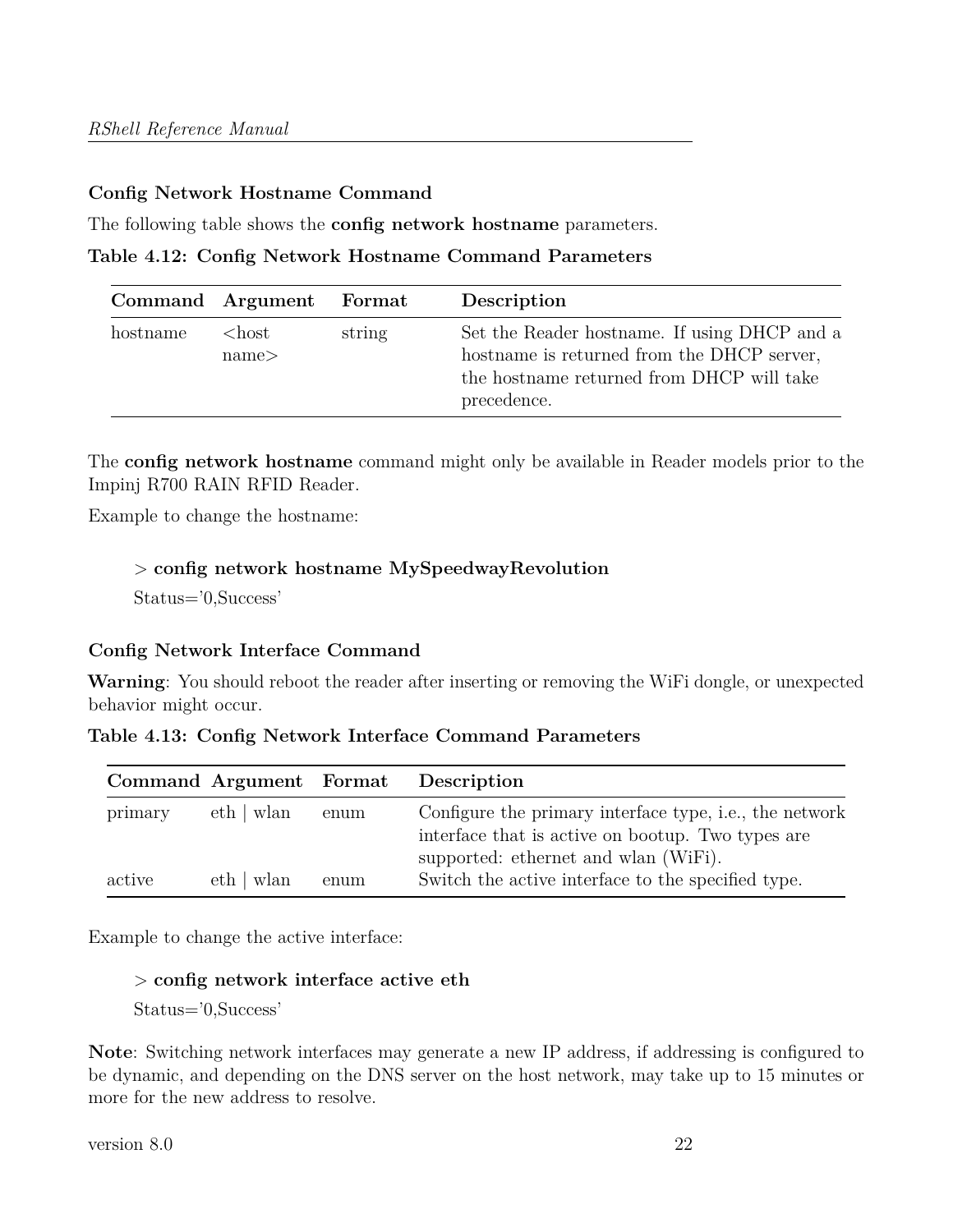## **Config Network mDNS Command**

The **config network mdns** command might only be available in Reader models prior to the Impinj R700 RAIN RFID Reader. The following table shows the **config network mdns** parameters.

**Table 4.14: Config Network mDNS Command Parameters**

|      |                     |      | Command Argument Format Description                                                                                                                                                                                              |
|------|---------------------|------|----------------------------------------------------------------------------------------------------------------------------------------------------------------------------------------------------------------------------------|
| mdns | enable  <br>disable | enum | Configure the current state of the mDNS service. When<br>enabled, mDNS is always active and can be used to both<br>resolve addresses in the local domain as well as provide<br>resolution of the Reader within the local domain. |

An example of the command to change the state of the mDNS service:

## > **config network mDNS enable**

Status='14,Success-Reboot-Required'

Note : reader must be rebooted after this command.

## > **config network mDNS disable**

Status='0,Success'

## **Config Network DNS Command**

The **config network dns** command allows the user to statically configure DNS servers. These servers are in addition to any provisioned through DHCP. The command parameters are shown in the following table.

| Command | Argument                 | Format                              | Description                                                                                                                                                                    |
|---------|--------------------------|-------------------------------------|--------------------------------------------------------------------------------------------------------------------------------------------------------------------------------|
| add     | $<$ dns<br>$s$ erver $>$ | $<$ ip<br>address>                  | Add a statically configured server to the list of<br>current DNS servers. Manually configured DNS<br>servers will be utilized after searching DNS<br>servers returned by DHCP. |
| del     | $<$ dns<br>$s$ erver $>$ | $\mathop{<}\mathrm{ip}$<br>address> | Delete a statically configured server from the list<br>of current DNS servers. Servers obtained through<br>DHCP are not available for deletion.                                |
| delall  |                          |                                     | Delete all statically configured DNS servers from<br>the current list.                                                                                                         |

**Table 4.15: Config Network DNS Command Parameters**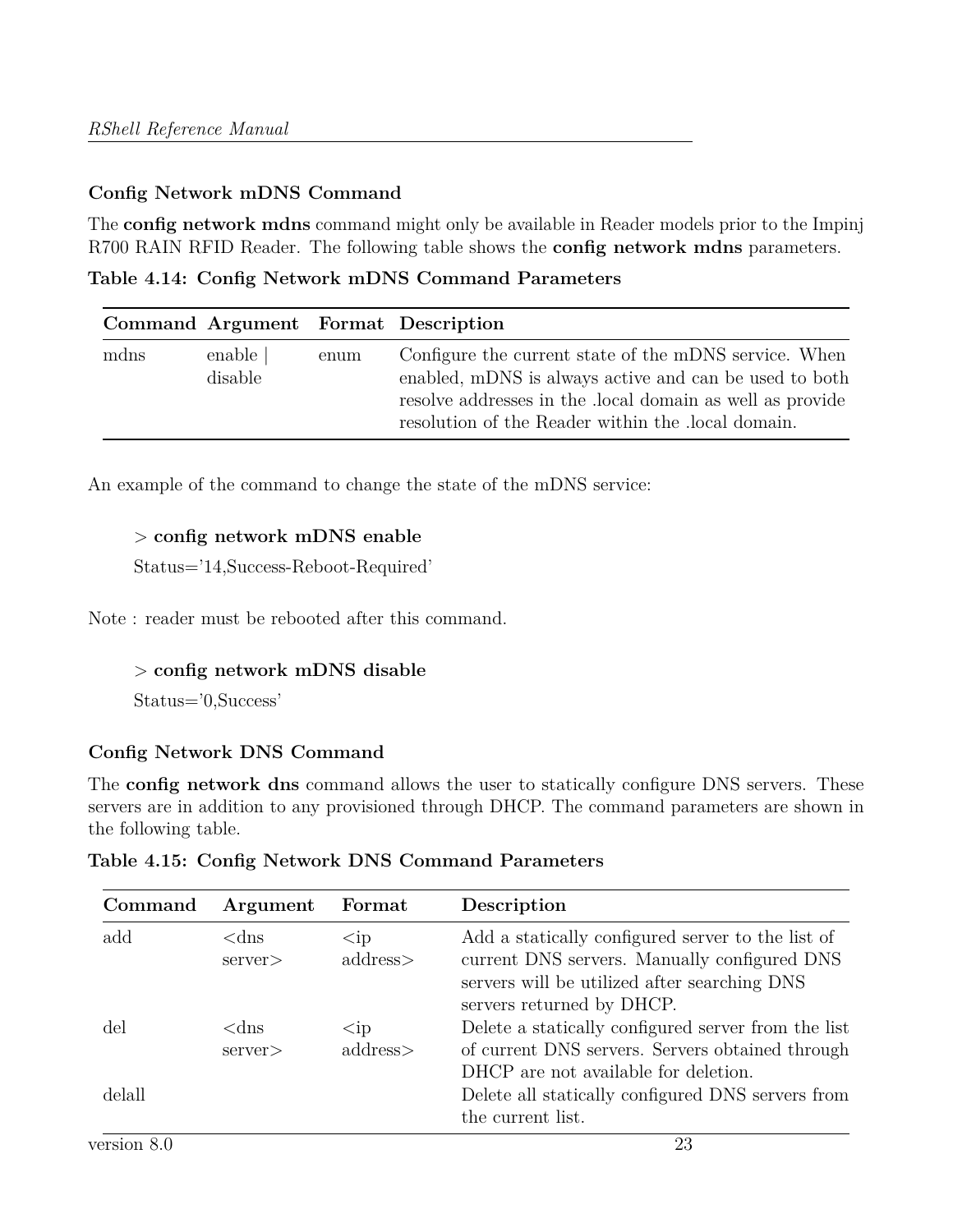A sample command and response is shown below:

#### > **config network dns add 1.2.3.4**

Status='0,Success'

#### **Config Network DNS Domain Command**

The **config network dns domain** command allows the user to add statically configured DNS domains. These servers are in addition to any provisioned through DHCP. Command parameters are shown in the following table.

|        | Command Argument    | Format | Description                                                      |
|--------|---------------------|--------|------------------------------------------------------------------|
| add    | $<$ domain<br>name< | string | Add a static domain name to the list of domain<br>names.         |
| del    | $<$ domain<br>name< | string | Delete a static domain name from the list of<br>domain names.    |
| delall |                     |        | Delete all static domain names from the list of<br>domain names. |

**Table 4.16: Config Network DNS domain Command Parameters**

A sample command and response is shown below:

#### > **config network dns domain add mydomain.com**

Status='0,Success'

#### **Config Network IP Command**

The **config network ip** command allows the user to statically configure IP settings or configure the Reader to use DHCP.

The reader can be configured with either a static IPv4 or static IPv6 address. IPv6 does not support broadcast addresses. If you specify a broadcast address when specifying a static IPv6 address, the broadcast address will be ignored without returning an error.

**Note**: The static address is immediately available. The dynamic address will remain active until the next reboot.

The command parameters are shown in the following table.

#### **Table 4.17: Config Network IP Command Parameters**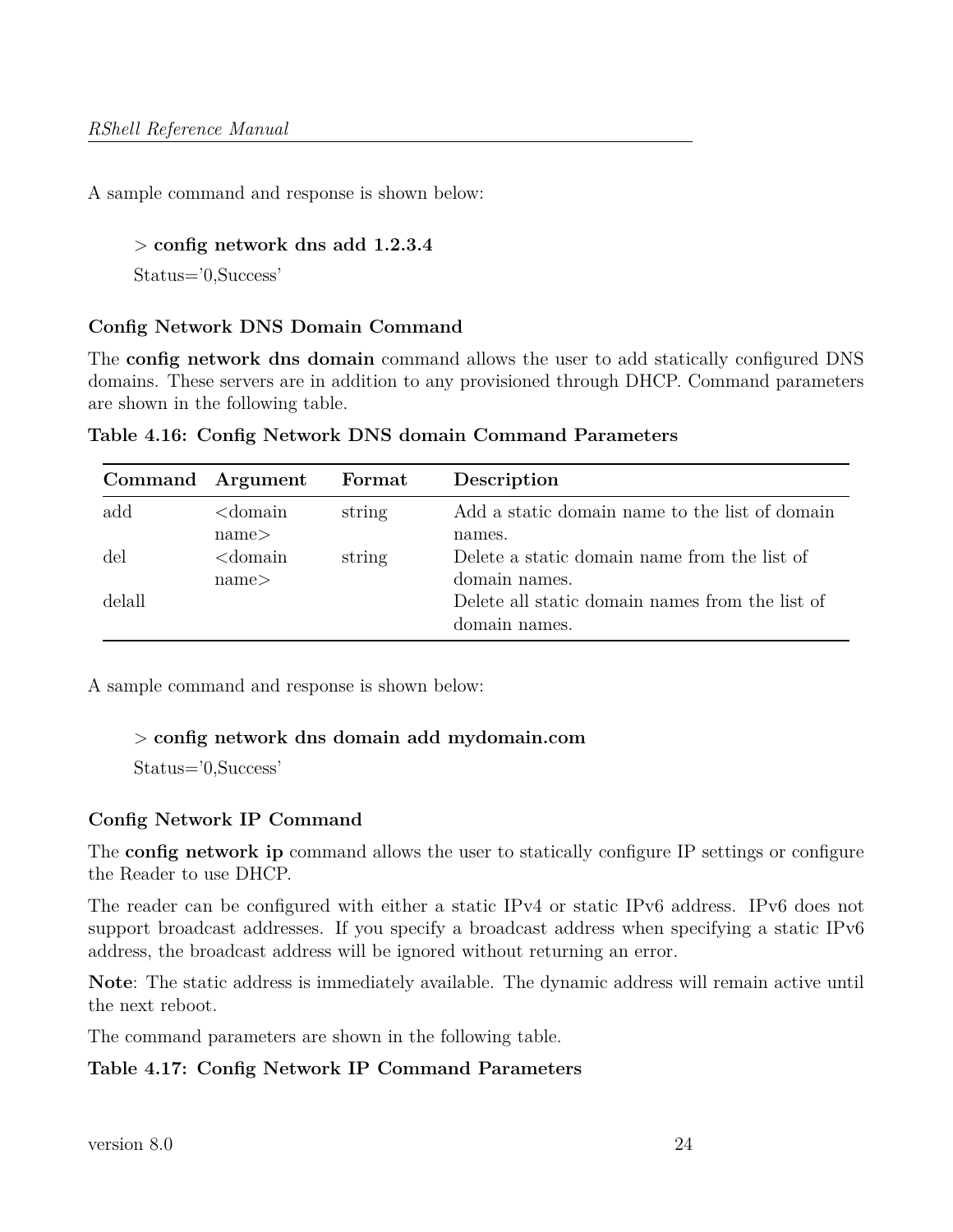| Command | Argument                             | Format | Description                                    |
|---------|--------------------------------------|--------|------------------------------------------------|
| dynamic |                                      |        | Configure the Reader to use DI                 |
|         |                                      |        | parameters.                                    |
| static  | $\langle \text{ip\_address} \rangle$ |        | Configure the Reader                           |
|         | $<$ netmask $>$                      |        | to use statically                              |
|         | $<$ gateway $>$                      |        | configured IP address                          |
|         | $<$ broadcast $>$                    |        | parameters. The                                |
|         |                                      |        | following combinations                         |
|         |                                      |        | of parameters are valid:                       |
|         |                                      |        | $\langle \text{ip\_address} \rangle$ or prefix |
|         |                                      |        | length for IPv6                                |
|         |                                      |        | addresses $(1-128)$                            |
|         |                                      |        | $<$ ip_address $>$                             |
|         |                                      |        | $<$ gateway $>$                                |
|         |                                      |        | $<$ ip_address $>$                             |
|         |                                      |        | $\langle$ netmask $>$ $\langle$ gateway $>$    |
|         |                                      |        | $<$ broadcast $>$                              |
|         |                                      |        | For parameters not                             |
|         |                                      |        | specified, the Reader                          |
|         |                                      |        | will use default values                        |
|         |                                      |        | derived from the values                        |
|         |                                      |        | provided.                                      |

Examples of the commands are shown below:

Set the IP mode to dynamic:

> **config network ip dynamic**

Status='0,Success'

Show the current network IP settings:

## > **show network ip summary**

Status='0,Success' connectionStatus='Connected' ipAddressMode='Dynamic' ipAddress='2600:2104:5:1:f60c:3958:f30b:c122' gatewayAddress='fe80::238:dfff:fef8:b0e9'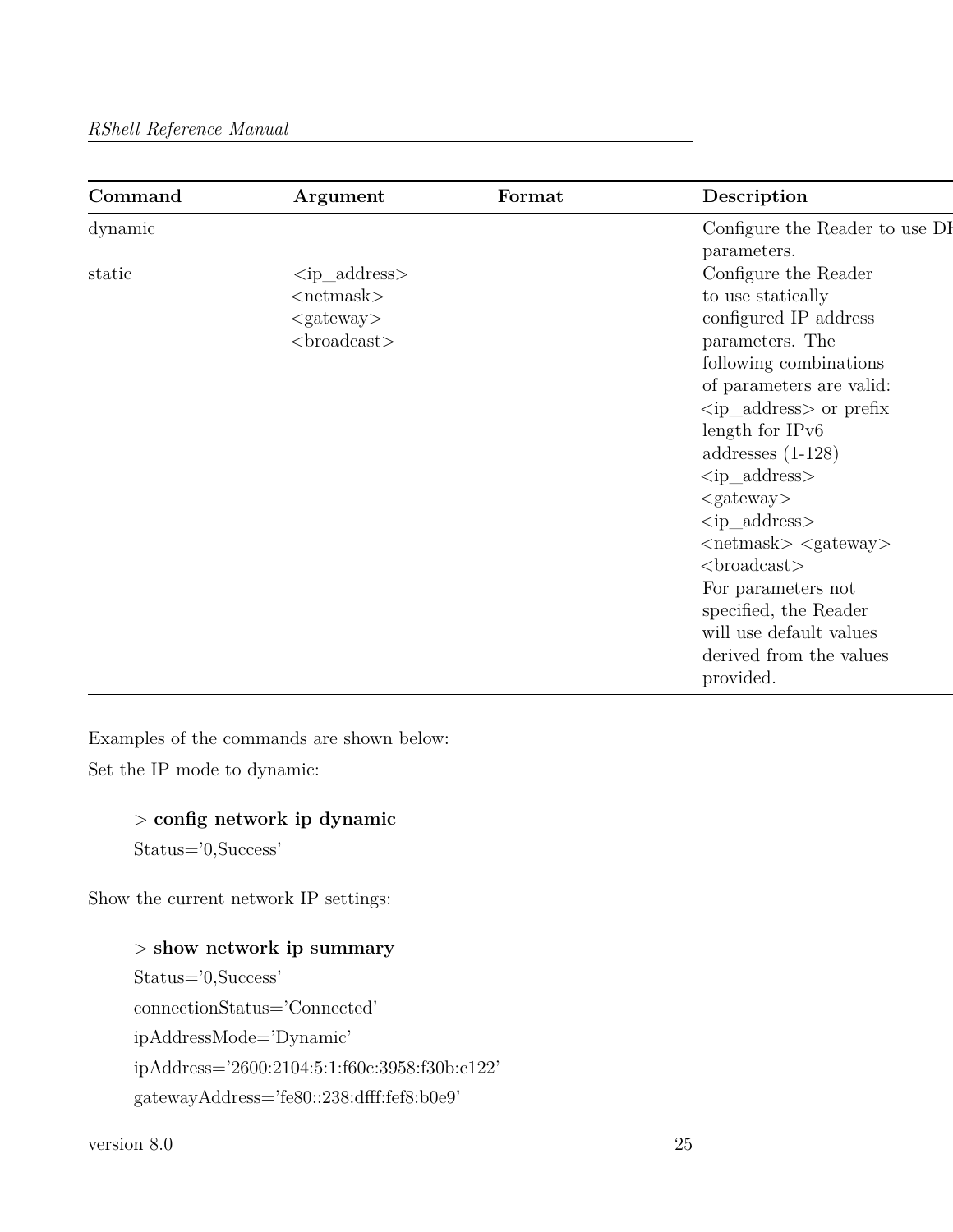MACAddress='02:16:25:1D:00:40' Connectivity='FULL'

Set a static IPv4 address:

> **config network ip static 192.168.20.116** Status='0,Success' > **show network ip summary** Status='0,Success' connectionStatus='Connected' ipAddressMode='Static' ipAddress='192.168.20.116' gatewayAddress='192.168.20.1' MACAddress='02:16:25:1D:00:40' Connectivity='FULL'

Set a static IPv4 address and gateway:

> **config network ip static 192.168.20.116 192.168.20.1** Status='0,Success' > **show network ip summary** Status='0,Success' connectionStatus='Connected' ipAddressMode='Static' ipAddress='192.168.20.116' gatewayAddress='192.168.20.1' MACAddress='02:16:25:1D:00:40' Connectivity='FULL'

Set a static IPv6 address:

> **config network ip static 2600:2104:5:3:2c88:2a32:5634:1234** Status='0,Success'

version 8.0 26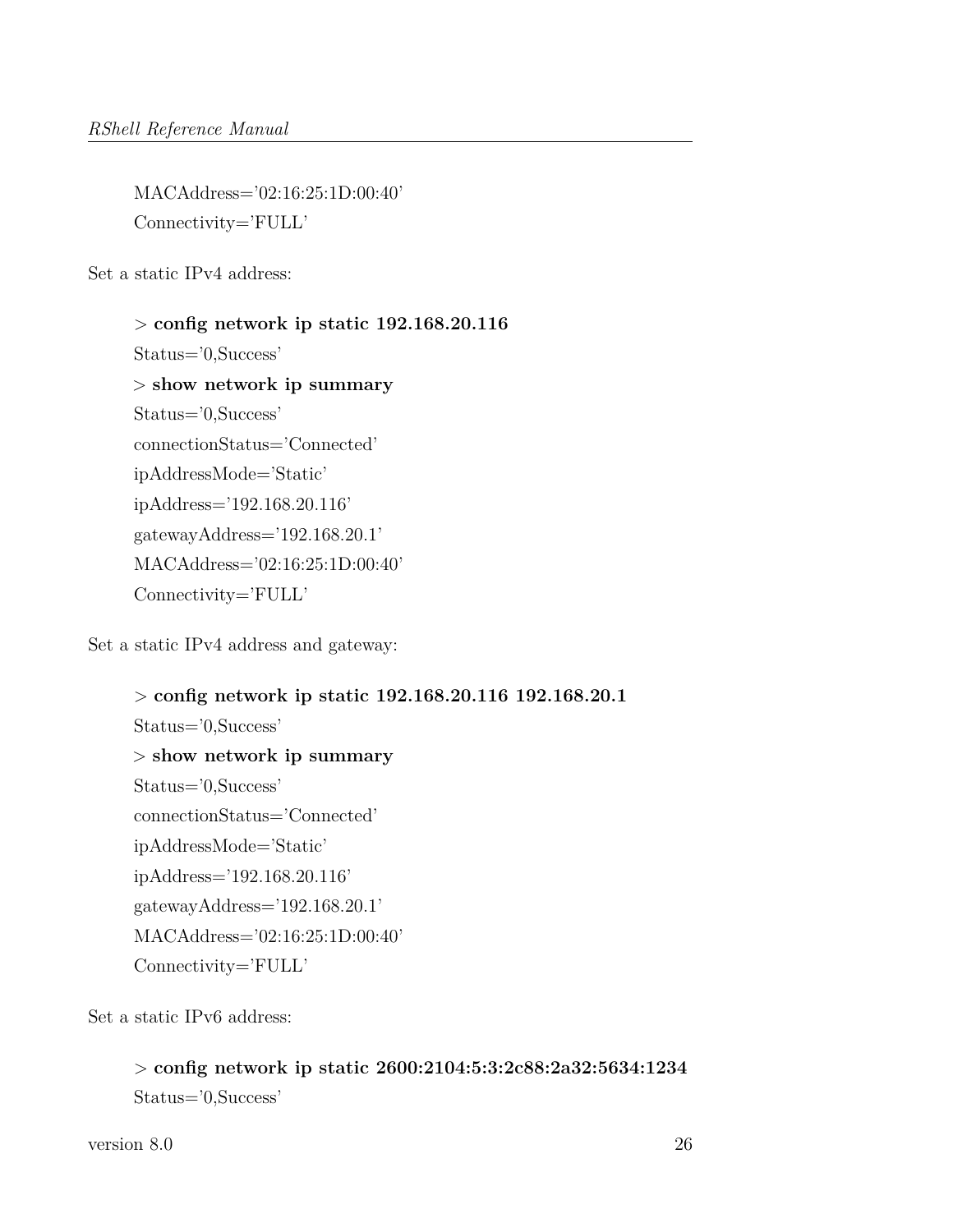Set a static IPv6 address and gateway:

> **config network ip static 2600:2104:5:3:2c88:2a32:5634:1234 2600:2104:5:3:2c88:1111** Status='0,Success'

Set a static IPv6 address, netmask, and gateway:

```
> config network ip static 2600:2104:5:3:2c88:2a32:5634:1234 64 2600:2104:5:3:2c88:1111
Status='0,Success'
```
Show the current network IP settings (dynamic IPv6 example):

```
> show network ip summary
Status='0,Success'
PrimaryInterface='eth:eth0'
ActiveInterface='eth:eth0'
Hostname='impinj-13-ea-d4'
connectionStatus='Connected'
ipAddressMode='Dynamic'
ipAddress='2600:2104:5:1:2c8e:5096:f7b1:9a28'
gatewayAddress='fe80::238:dfff:fef8:b0e9'
MACAddress='00:16:25:13:EA:D4'
Connectivity='FULL'
HTTPService='active'
HTTPSService='active'
```
#### **Config Network LLDP Command**

Readers that support transmit power of 36 dBm ERP (Effective Radiated Power) as covered in the ETSI EN 302 208 draft specification, must be powered by a DC power supply or a Power-over-Ethernet switch that supports PoE+.

For these readers, the Link Layer Discovery Protocol (LLDP)/Cisco Discovery Protocol (CDP) is used to try to negotiate power with the PoE+-capable Ethernet switch, though not all PoE+ switches support software-based negotiation of LLDP/CDP.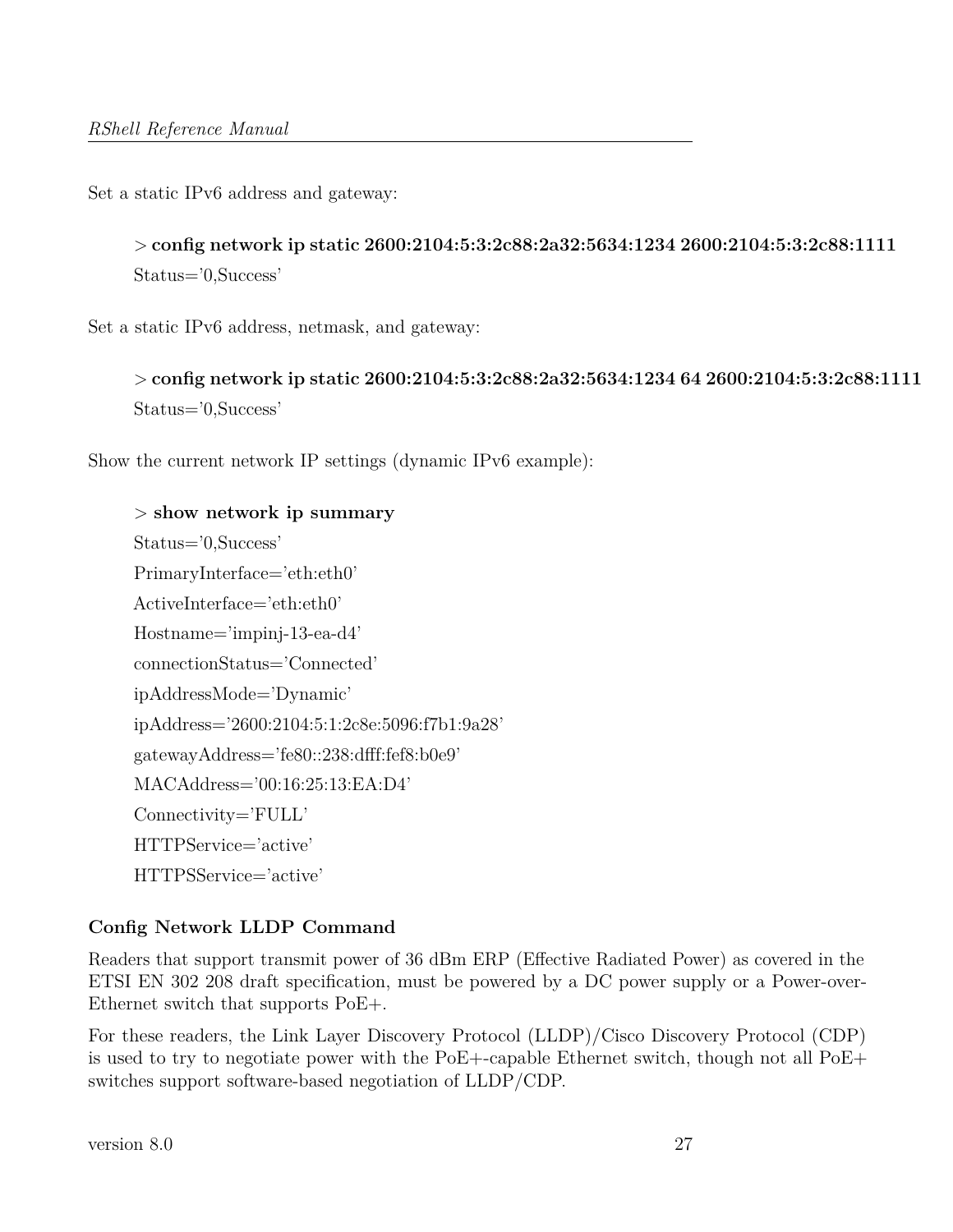LLDP/CDP is disabled by default on readers that require PoE+ power, but can be enabled with **config system power source auto** or disabled with **config system power source poe** or **config system power source poe+**.

Note: When the LLDP/CDP service is disabled and the Ethernet PoE+ switch cannot allocate sufficient electrical power, running an RO Spec on the reader may result in the reader rebooting.

|      |                     |      | Command Argument Format Description                                                                   |
|------|---------------------|------|-------------------------------------------------------------------------------------------------------|
| lldp | enable  <br>disable | enum | Enable and run or disable the LLDP service. When<br>enabled, LLDP negotiates power with a PoE switch. |

The **lldp** command might only be available in Reader models prior to the Impinj R700 RAIN RFID Reader.

Reader products that do not require PoE+ do not use LLDP/CDP and the rshell command is unsupported:

## > **config network lldp enable**

Status='7,Unsupported-Command'

## **Config Network NTP Command**

The **config network ntp** command allows the user to statically configure NTP servers. These servers are in addition to any provisioned through DHCP (up to six available DHCP servers may be automatically included as dynamic servers in the list of current NTP servers). You may add up to six statically configured NTP servers. The NTP service determines which of the available servers to synchronize with and will only synchronize to one server at a time.

The NTP service runs by default but may be disabled by entering the following RShell command:

## > **config network ntp disable**

Inclusion of dynamically configured NTP services (provisioned via DHCP) is enabled by default but may be disabled using the following command:

# > **config network ntp dynamicservers disable**

The command parameters are shown in the following table.

## **Table 4.18: Config Network NTP Command Parameters**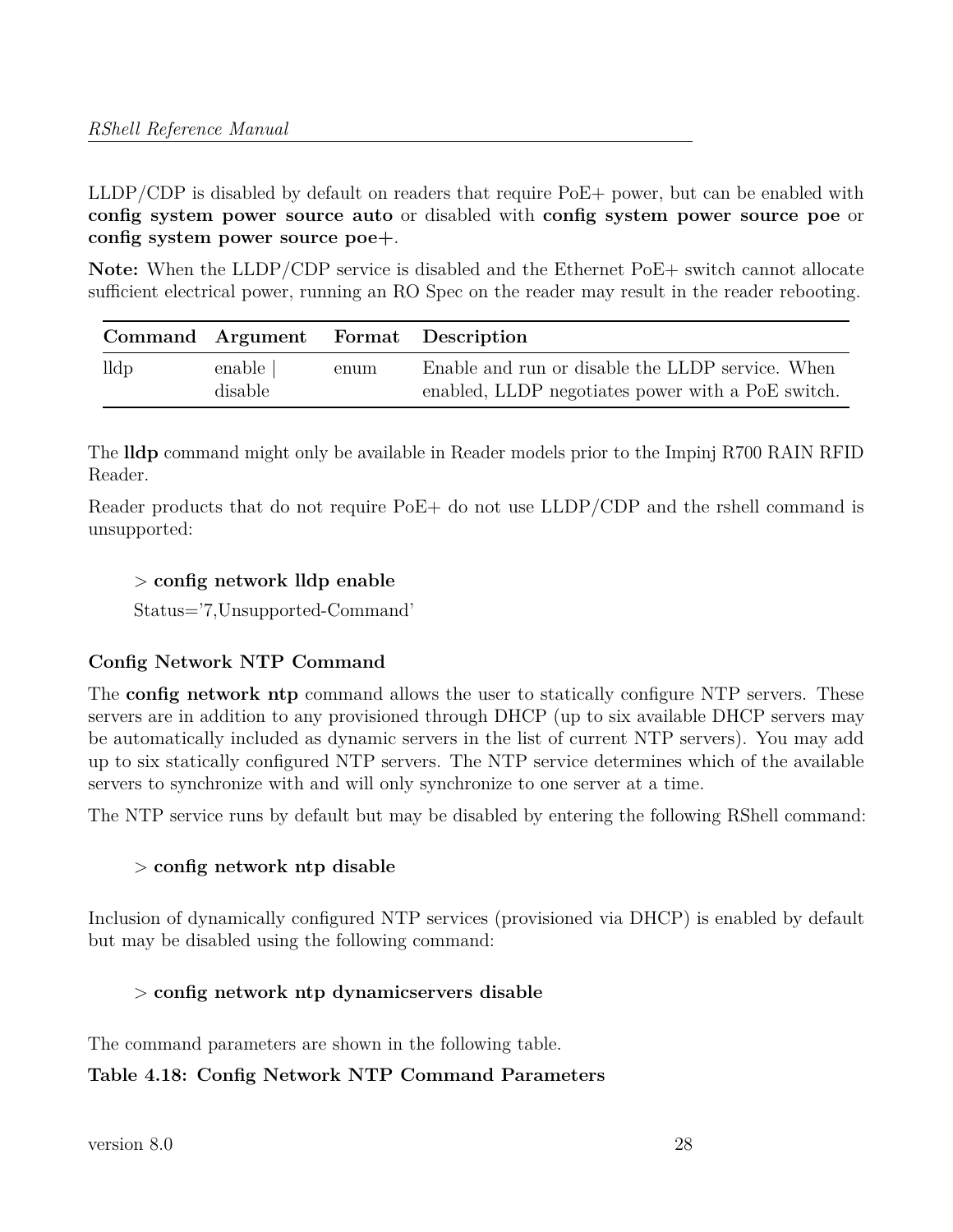| Command                   | Argument                 | Format | Description                                                                                                                                                                                                                    |
|---------------------------|--------------------------|--------|--------------------------------------------------------------------------------------------------------------------------------------------------------------------------------------------------------------------------------|
| enable<br>disable         |                          |        | <address> Enable and start the NTP service.<br/><address> Disable and stop the NTP service.</address></address>                                                                                                                |
| add                       | $<$ ntp<br>$s$ erver $>$ |        | <address> Add a static server (identified by either an IP<br/>address or hostname) to the list of current NTP<br/>servers. The NTP service must be disabled<br/>before adding a static server.</address>                       |
| del                       | $<$ ntp<br>server>       |        | <address> Delete a statically configured server (identified<br/>by either an IP address or hostname) from the<br/>list of current NTP servers. The NTP service<br/>must be disabled before deleting a static server.</address> |
| delall                    |                          |        | Delete all the statically configured NTP servers<br>from the current list. The NTP service must be<br>disabled before entering this command.                                                                                   |
| dynamicservers<br>enable  |                          |        | Enable automatic inclusion of NTP servers<br>provisioned via DHCP. The NTP service must<br>be disabled before entering this command.                                                                                           |
| dynamicservers<br>disable |                          |        | Disable automatic inclusion of NTP servers<br>provisioned via DHCP. The NTP service must<br>be disabled before entering this command.                                                                                          |

Note: Attempting to add an NTP server that has already been added will result in an error value of 3 (Invalid-Parameter-Value). Attempting to add more than six static NTP servers will result in an error value of 2 (Invalid-Command-Parameter). Attempting to change the system time (via "config system time") while the NTP service is enabled will result in an error value of 8 (Permission-Denied). To manually change the system time you must first disable the NTP service ("config network ntp disable"). Attempting to change NTP settings (adding/deleting a static server or enabling/disabling dynamic servers) while the NTP service is enabled will result in a error value of 8 (Permission-Denied). Disable the NTP service before making any NTP settings changes and then re-enable the service.

An example of the command is:

## > **config network ntp add myntpserver.com**

Status='0,Success'

## **Config Network Wlan Command**

The **config network wlan** command allows the user to configure WiFi interface parameters. Its configurable parameters are shown in the following table.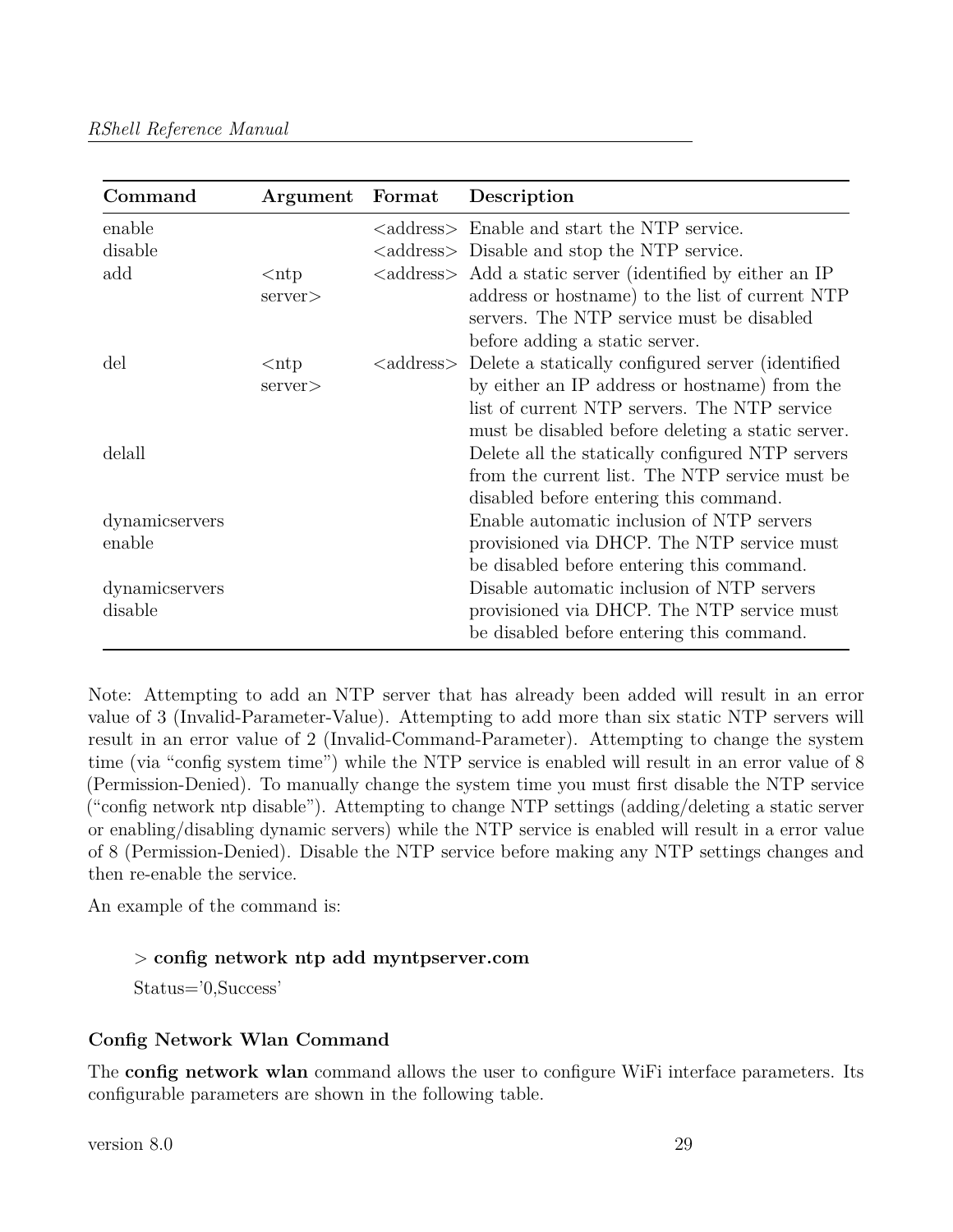# **Table 4.19: Config Network Wlan Command Parameters**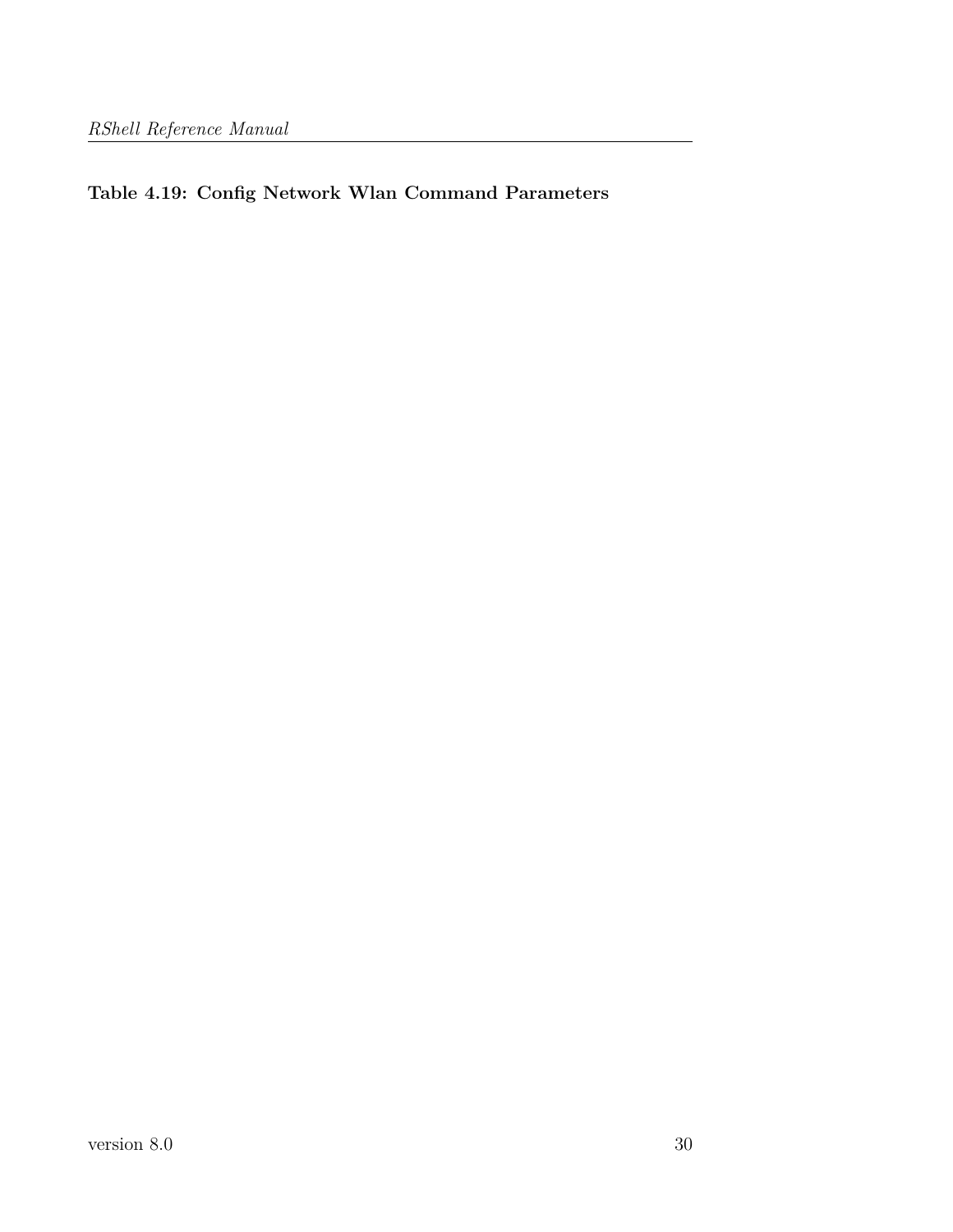| Command | Argument       | Format | Description                            |
|---------|----------------|--------|----------------------------------------|
| ssid    | $<$ ssid $>$   | string | Set the WiFi SSID, up to 32 characters |
| psk     | $<$ preshared- | string | Set the preashred key used for         |
|         | key            |        | WPA/WPA2 secured connection. Must      |
|         |                |        | be between 8 and 32 characters         |
|         |                |        | inclusive.                             |
| commit  | NA             | NA     | Save the parameters entered into       |
|         |                |        | persistent storage without applying    |
|         |                |        | them.                                  |
| quit    | NА             | ΝA     | Discard the parameters entered.        |

The parameters entered are inter-dependent as shown in the following table for all supported use cases.

| Use case                         | nettype | psk                           | Description                                                                      |
|----------------------------------|---------|-------------------------------|----------------------------------------------------------------------------------|
| Infrastructure, No.<br>security  | infra   | <b>NA</b>                     | No security, connect to APs wit<br>protection.                                   |
| Infrastructure, WPA<br>personal  | infra   | $\langle$ valid<br>psk        | Connect to APs using preshare<br>encryption.                                     |
| Infrastructure, WPA2<br>personal | infra   | $\langle$ valid<br>psk        | Connect to APs using preshared<br>encryption.                                    |
| Adhoc,                           | adhoc   | NA                            | No security, connect to                                                          |
| No security                      |         |                               | other WiFi stations<br>without any protection.                                   |
| Adhoc,<br><b>WPA</b>             | adhoc   | $\langle$ valid psk $\rangle$ | Connect to other WiFi<br>stations using<br>preshared key and<br>WPA encryption.  |
| Adhoc,<br>WPA2                   | adhoc   | $\langle$ valid psk $\rangle$ | Connect to other WiFi<br>stations using<br>preshared key and<br>WPA2 encryption. |

|  |  | Table 4.20: WLAN Configuration Parameter Dependency |  |  |
|--|--|-----------------------------------------------------|--|--|
|--|--|-----------------------------------------------------|--|--|

Inconsistent parameters will result in the following error:

Status='4,Parameter-Dependency-Error'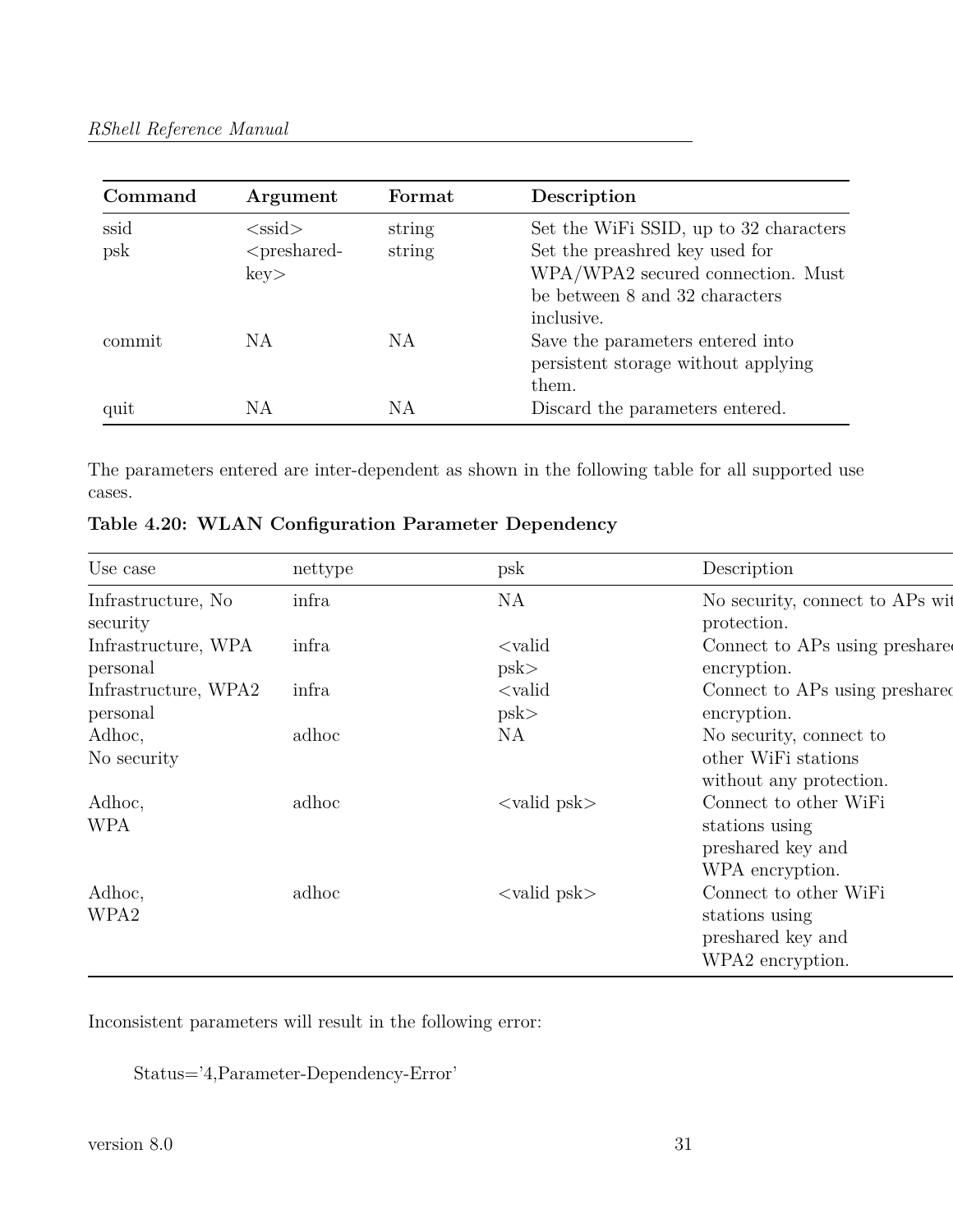Here is an example of the command sequences for connecting to an infrastructure network with WPA2 security:

```
> config network wlan ssid "my network"
```

```
> config network wlan psk <my-secret>
```
If you want to save the changes, type:

## > **config network wlan commit**

in which case the parameters are saved to flash memory and applied the next time the WiFi interface is activated.

#### **Config Network HTTP Menu**

The **config network http** menu allows the user to configure whether or not the http (web) server connection is enabled. There are only two configurable parameters, as shown in the following table. These settings will persist across reboots.

**Table 4.21: Config Network HTTP Command Parameters**

| Command | Description                                  |
|---------|----------------------------------------------|
| enable  | Enables and starts the http server           |
| disable | Disables and stops the http server (default) |

An example of the command is:

#### > **config network http enable**

Status='0,Success'

# **Config Network HTTPS Menu**

The **config network https** menu allows the user to configure whether or not the secure https (web) server connection is enabled. There are only two configurable parameters, as shown in the following table. These settings will persist across reboots.

**Table 4.22: Config Network HTTPS Command Parameters**

| Command | Description                                   |
|---------|-----------------------------------------------|
| enable  | Enables and starts the https server (default) |
| disable | Disables and stops the https server           |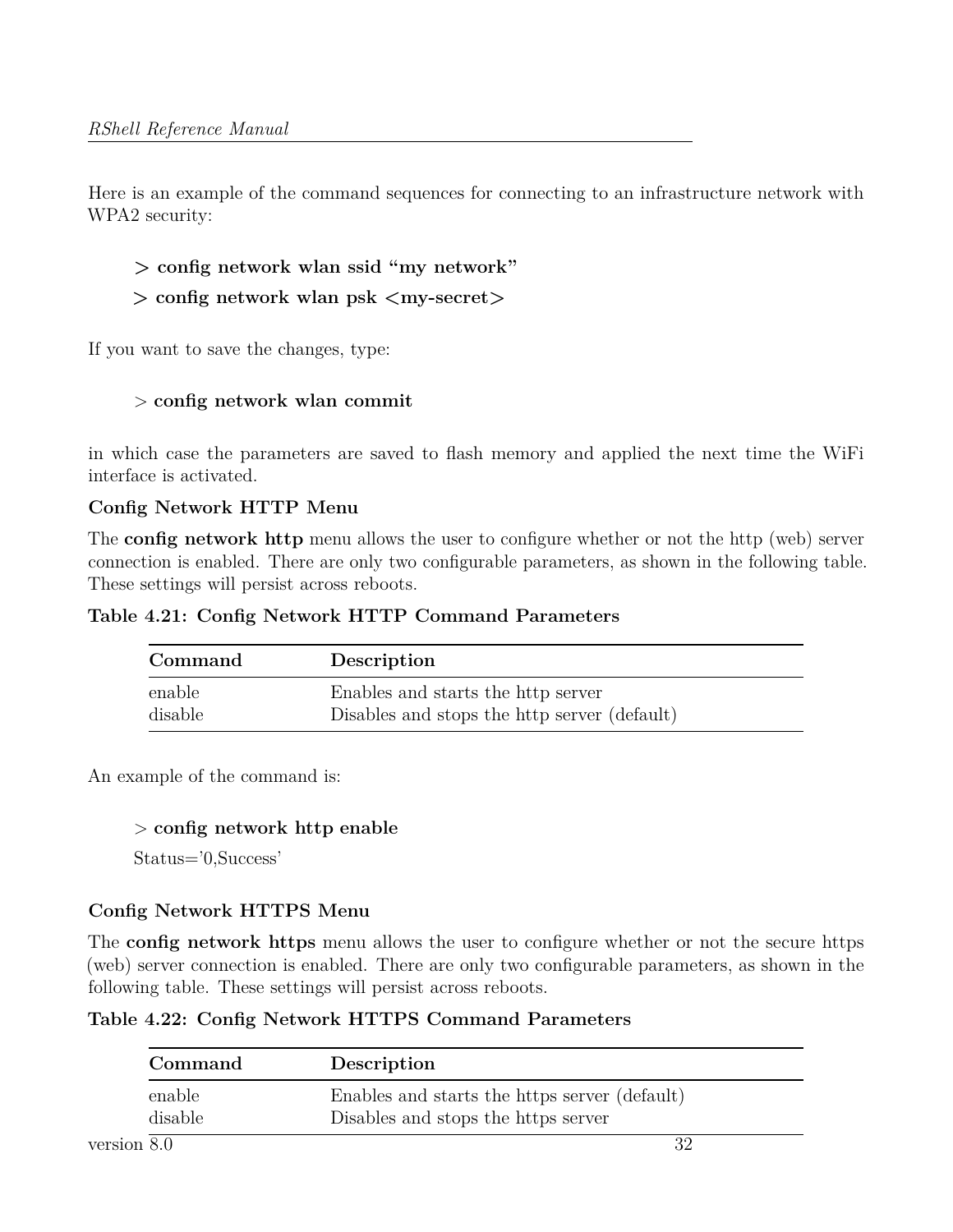An example of the command is:

#### > **config network https enable**

Status='0,Success'

#### **Config Network SSH Command**

The **config network ssh** command allows the user to configure whether or not the SSH server is enabled. There are only two configurable parameters as shown in the following table. These settings will persist across reboots.

|  |  |  |  |  | Table 4.23: Config Network SSH Command Parameters |
|--|--|--|--|--|---------------------------------------------------|
|--|--|--|--|--|---------------------------------------------------|

| Command | Description                                 |
|---------|---------------------------------------------|
| enable  | Enables and starts the ssh server (default) |
| disable | Disables and stops the ssh server           |

An example of the command is:

#### > **config network ssh enable**

Status='0,Success'

## **Config Network Port Security Command**

The **config network portsecurity** command allows the user to configure whether or not 802.1x port-based authentication is enabled for the Ethernet port. There are also three configurable parameters as shown in the following table. These settings will persist across reboots.

**Table 4.24: Config Network Port Security Command Parameters**

| Command                               | Description                                    |
|---------------------------------------|------------------------------------------------|
| $dot1x$ enable                        | Enables and starts the dot1x service           |
| dot1x disable                         | Disables and stops the dot1x service (default) |
| method MD5                            | Use MD5 authentication (default)               |
| method PEAP                           | Use PEAP authentication                        |
| method MSCHAP <sub>v2</sub>           | Use MSCHAPv2 authentication                    |
| $access$ username $\leq$ username $>$ | Set the username used for authentication       |
| $access$ password $<$ password $>$    | Set the password used for authentication       |
| reset                                 | Resets to defaults                             |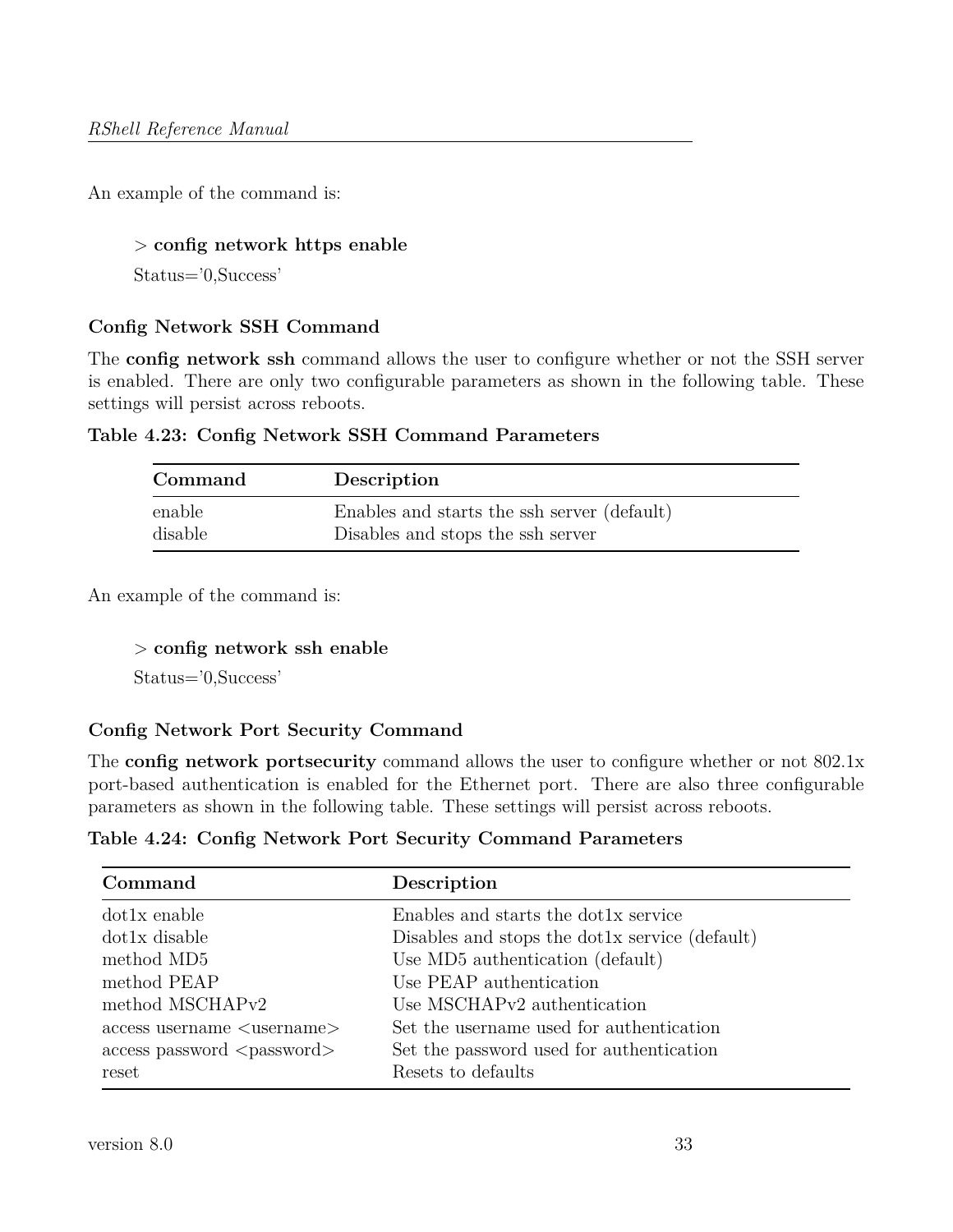Notes: If the dot1x service is currently enabled, changes to the **method**, **username**, and/or **password** will not take effect until the device is rebooted or the service is manually disabled and reenabled.

The **username** and **password** are encrypted and stored locally on the device. The **username** and **password** are displayed as '. . . ' when requesting portsecurity configuration via the **show network portsecurity** command. The **username** and **password** are limited to 127 characters each.

Defaults: The default **method** is MD5. The default **username** is an empty string (""). The default **password** is an empty string ("").

An example of the command sequence is:

#### **> config network portsecurity disable**

Status='0,Success'

```
> config network portsecurity method PEAP
```
Status='0,Success'

```
> config network portsecurity access username user1
```
Status='0,Success'

```
> config network portsecurity access password pwd1
```
Status='0,Success'

```
> config network portsecurity dot1x enable
```
Status='0,Success'

## **Config Network SFTP Command**

The **config network sftp access** command enables you to store the login credentials used to access an SFTP server. The commands are shown in the following table. This is presently used by the reader's upgrade mechanism. The reader uses these login credentials to gain access to the SFTP server.

The **config network sftp server** command enables you to change the password for the reader's built-in SFTP server.

| Table 4.25: Config Network SFTP Command Parameters |  |
|----------------------------------------------------|--|
|                                                    |  |
|                                                    |  |

| Command                                                                   | Description                                                                                   |
|---------------------------------------------------------------------------|-----------------------------------------------------------------------------------------------|
| reset                                                                     | Resets to defaults                                                                            |
| $access$ username $\leq$ username $>$                                     | Set client username for SFTP transfers                                                        |
| $access$ password $<$ password $>$                                        | Set client password for SFTP transfers                                                        |
| server password $\langle \text{old} \rangle$ $\langle \text{new} \rangle$ | Change SFTP server password from $\langle \text{old} \rangle$ to $\langle \text{new} \rangle$ |
| version $8.0$                                                             |                                                                                               |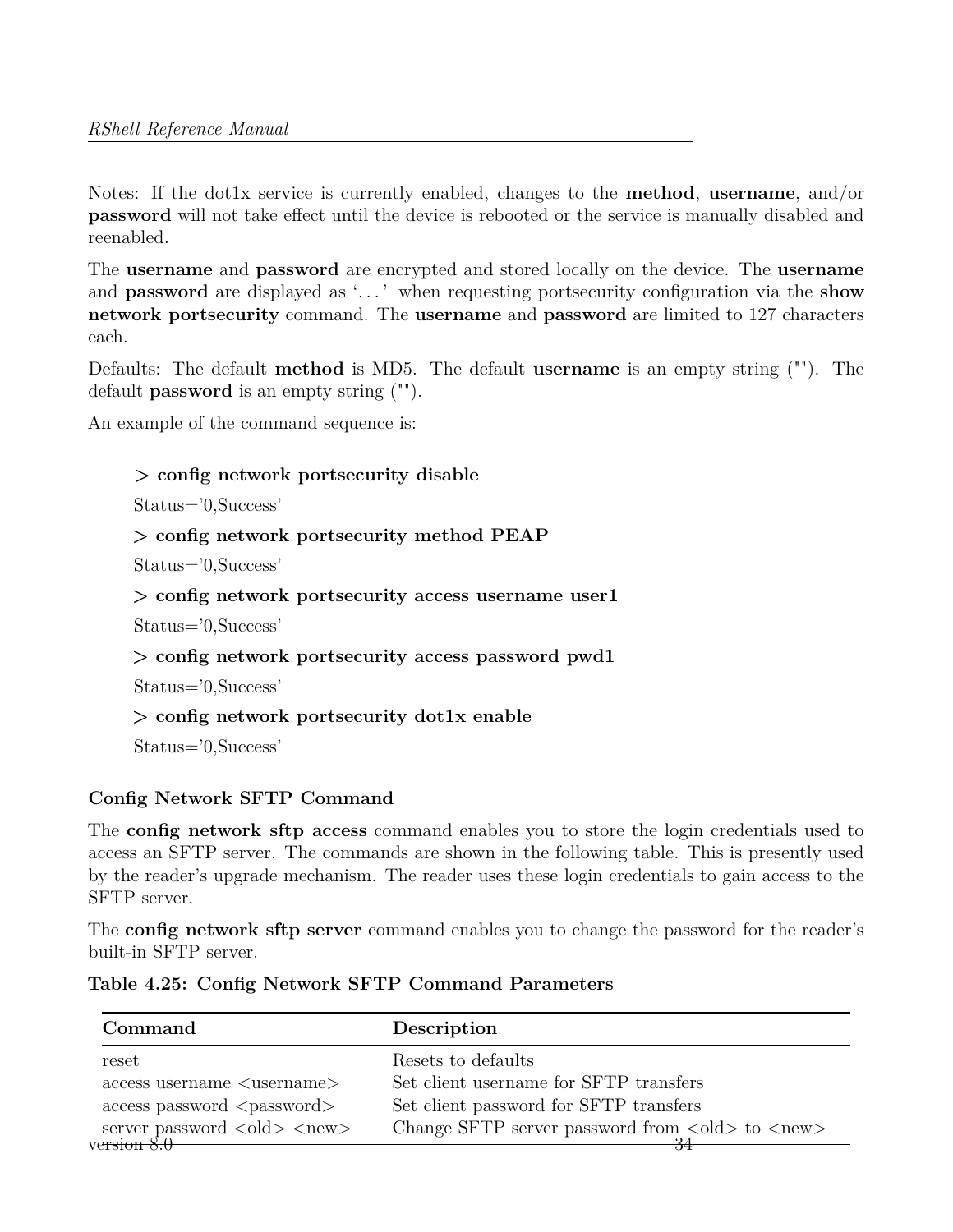#### **Notes**:

The SFTP client is used for firmware updates. The SFTP client **username** and **password** are limited to 127 characters each. Once captured, they are encrypted and stored in the reader's persistent partition. If the **username** and/or **password** are properly specified as part of the URI, the reader will not use the stored credentials.

The **reset** sub-command will remove the stored credentials from the reader, as will a **config image default** command.

The SFTP server is used for external access to the reader and is always on. The server **username** cannot be changed from the default **sftp**. The default server **password** is **impinj**. It's recommended you change this as soon as possible.

The SFTP server restricts access to certain directories. Here is the breakdown of directories that the SFTP service is limited to after a user logs in.

| $SFTP$ relative path + | Absolute path on system                    |
|------------------------|--------------------------------------------|
| core                   | $\frac{\text{data}}{\text{core}}$          |
| customer               | /customer                                  |
| $\log$                 | $\frac{\text{data}}{\log}$                 |
| scratch                | /scratch/sftpupload                        |
| tmp                    | $\sqrt{\text{var}/\text{tmp}}/\text{sftp}$ |
| watchdog               | /data/watchdog                             |

#### **Table 4.26: SFTP directories**

## <span id="page-34-0"></span>**4.2.5 Config RFID Menu**

The **config rfid** menu allows the user to set parameters of the Reader's RFID control interface. The parameters are shown in the following table.

**Table 4.27: Config RFID Command Parameters**

| Command            | Description                                                                            |
|--------------------|----------------------------------------------------------------------------------------|
| resetstats<br>llrp | Reset the current RFID statistics.<br>Submenu of LLRP-specific configuration commands. |
| interface          | Submenu of RFID interface configuration.                                               |

## **Config RFID ResetStats Command**

The **config rfid resetstats** command resets the RFID statistics maintained by the Reader.

An example of the command and response is shown below: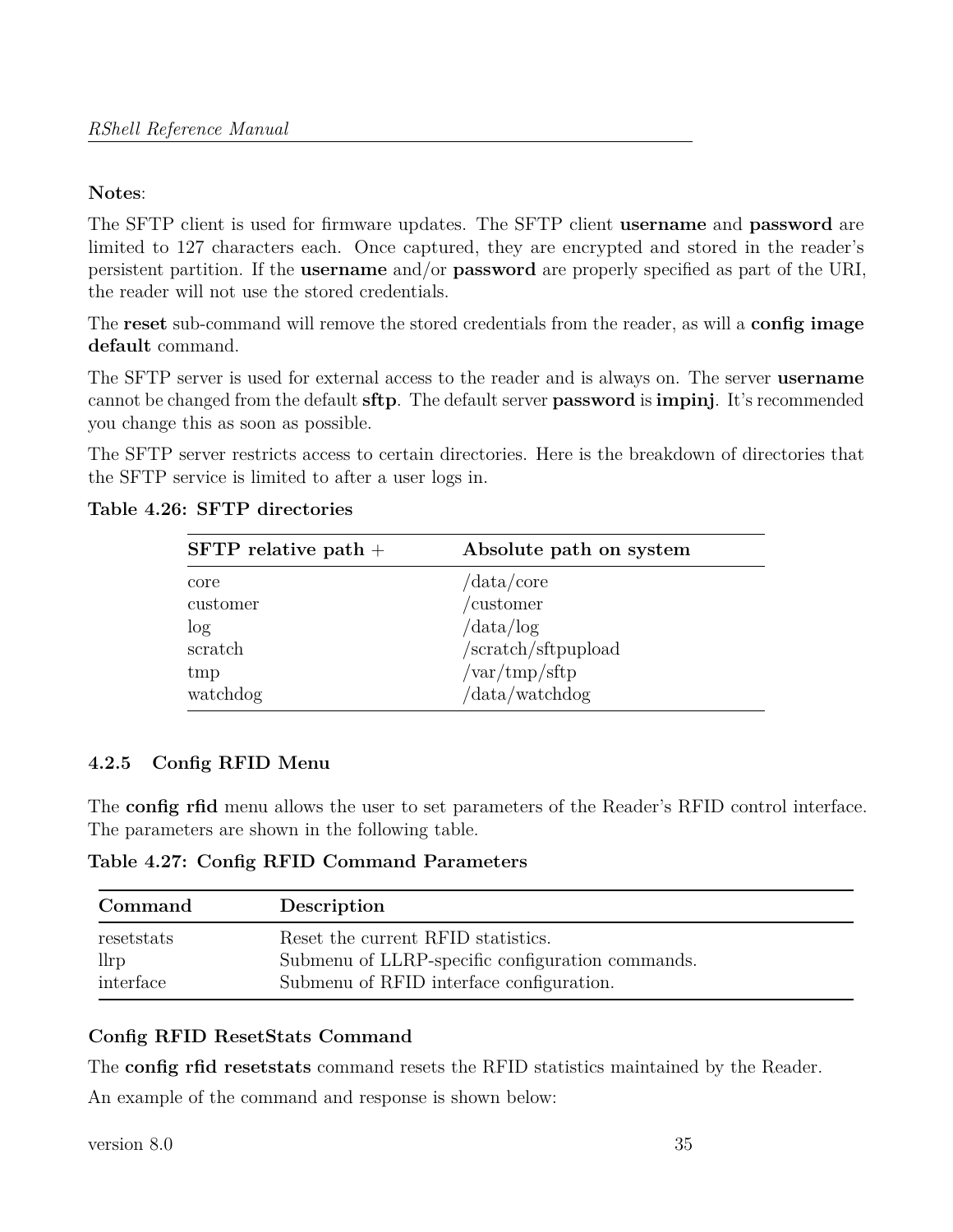#### **> config rfid resetstats**

Status='0,Success'

# **Config RFID LLRP Command**

The **config rfid llrp** command allows the user to configure the LLRP implementation. The parameters are shown in the following table.

**Table 4.28: Config RFID LLRP Commands**

| Command    | Description                                                                   |
|------------|-------------------------------------------------------------------------------|
| connclose  | Initiate a manual close of the current LLRP connection. If no connection      |
|            | exists, a status code of '8-Permission-Denied' will be returned.              |
| factory    | Resets the LLRP configuration to its factory defaults. Deletes all configured |
|            | RO Specs and Access Specs and restores the factory default LLRP               |
|            | configuration. This action resets only in-band configuration, not             |
|            | configuration items controlled by RShell. Note that this command will be      |
|            | rejected with a status code of '8-Permission-Denied' if a LLRP client         |
|            | connection exists                                                             |
| resetstats | Reset the current LLRP specific statistics maintained by the Reader.          |

# **Config RFID LLRP Inbound Commands**

The **config rfid llrp inbound** command provides a submenu of client-initiated connection configuration commands. Currently only the **tcp** subcommand is supported, which has its own series of subcommands, as described in the following table.

**Table 4.29: Config RFID LLRP Inbound TCP Command Parameters**

| CommandArgument |                    |         | Format Description                                                                                                                                                                                                                                                                                                                                                               |
|-----------------|--------------------|---------|----------------------------------------------------------------------------------------------------------------------------------------------------------------------------------------------------------------------------------------------------------------------------------------------------------------------------------------------------------------------------------|
| port            | $<$ port<br>number | integer | Configure the port on which TCP connections are<br>accepted. Default is IANA-assigned port of 5084 for the<br>standard LLRP connections (security set to none) and<br>port 5085 for secure LLRP connections (security set to                                                                                                                                                     |
| service         | on $\sigma$        | enum    | $\frac{1}{2}$ encrypt).<br>Turn on or off LLRP client-initiated TCP connections to<br>the Reader. Disabling this service will cause all future<br>connection attempts to be refused. Enabling this service<br>will cause the Reader to accept new connections at the<br>port configured using the port subcommand. Current<br>LLRP connections are not affected by this command. |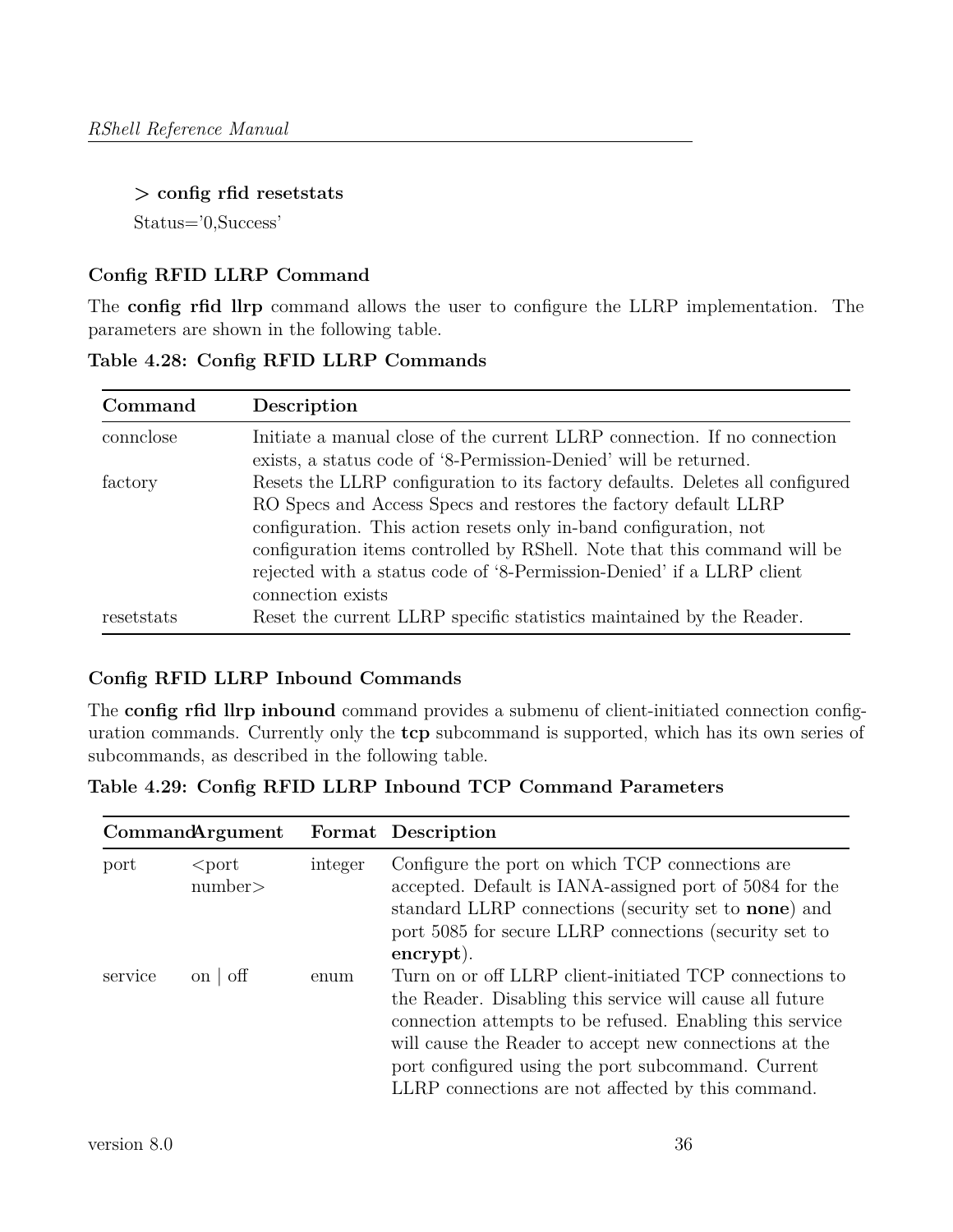| CommandArgument Format Description |                   |      |                                                                                                                                                           |
|------------------------------------|-------------------|------|-----------------------------------------------------------------------------------------------------------------------------------------------------------|
| security                           | none  <br>encrypt | enum | Selecting <b>none</b> will disable validation and encryption.<br>Selecting <b>encrypt</b> will encrypt but not validate data over<br>the LLRP connection. |

Note: Usage of port 5085 is not allowed for standard LLRP connections (security set to **none**) and usage of port 5084 is not allowed for usage of secure LLRP connections (security set to **encrypt**).

Usage: config rfid llrp inbound tcp port <port number> Usage: **config rfid llrp inbound tcp service <on|off>** Usage: **config rfid llrp inbound tcp security**  $\langle$  **none encrypt** $\rangle$ 

## **Config RFID LLRP Outbound Commands**

The **config rfid llrp outbound** command leads to a submenu of Reader-initiated connection configuration commands, as shown in the following table.

## **Table 4.30: Config RFID LLRP Outbound Command Parameters**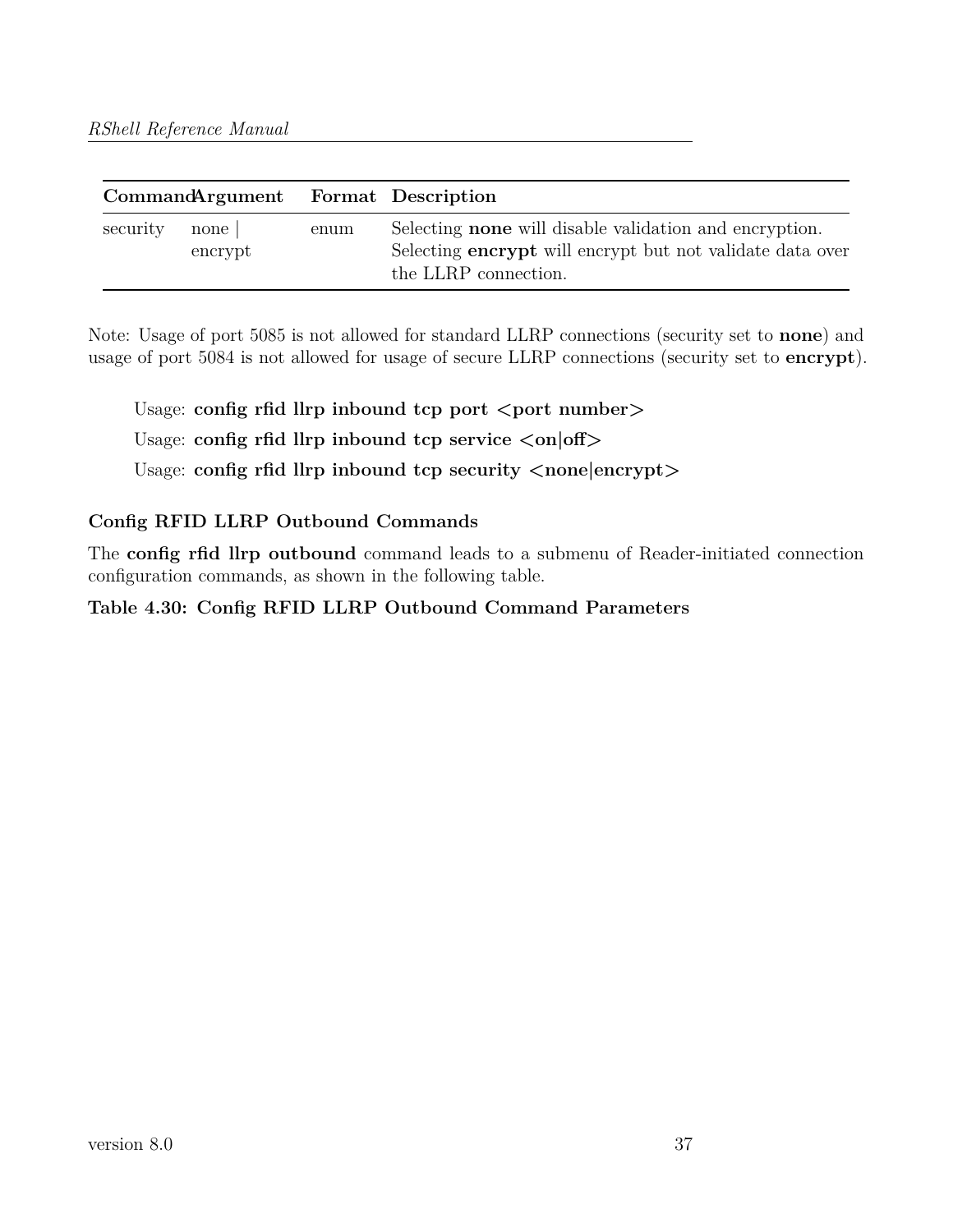| add    | $\langle$ hostname $\rangle$ [:port] | string               | Add a new host to                                                                                                                                                                                                                                                                                                                                                                                                                                                                                                                                                                                             |
|--------|--------------------------------------|----------------------|---------------------------------------------------------------------------------------------------------------------------------------------------------------------------------------------------------------------------------------------------------------------------------------------------------------------------------------------------------------------------------------------------------------------------------------------------------------------------------------------------------------------------------------------------------------------------------------------------------------|
|        |                                      | [:integer]           | which the Reader will<br>attempt<br>Reader-initiated LLRP<br>connections. This host<br>is mandatory, but the<br>port number is optional.<br>If the port number is<br>omitted, the Reader<br>will attempt to connect<br>to the remote host at $% \alpha$<br>the default IANA<br>LLRP port of 5084. A<br>maximum of 5 servers<br>can be added. The<br>Reader will attempt to<br>establish a connection<br>to each of the servers in<br>a round-robin manner.<br>After a connection is<br>established, the<br>procedure will stop. If<br>the connection is lost,<br>the procedure will<br>restart with the first |
| del    | $\langle$ hostname $\rangle$ [:port] | string<br>[:integer] | configured server.<br>Delete a specific remote<br>host to which the<br>Reader attempts<br>Reader-initiated LLRP<br>connections. The host<br>and port combination<br>must be preconfigured<br>for the command to                                                                                                                                                                                                                                                                                                                                                                                               |
| delall |                                      |                      | succeed.<br>Delete all remote hosts to which<br>attempts Reader-initiated LLR                                                                                                                                                                                                                                                                                                                                                                                                                                                                                                                                 |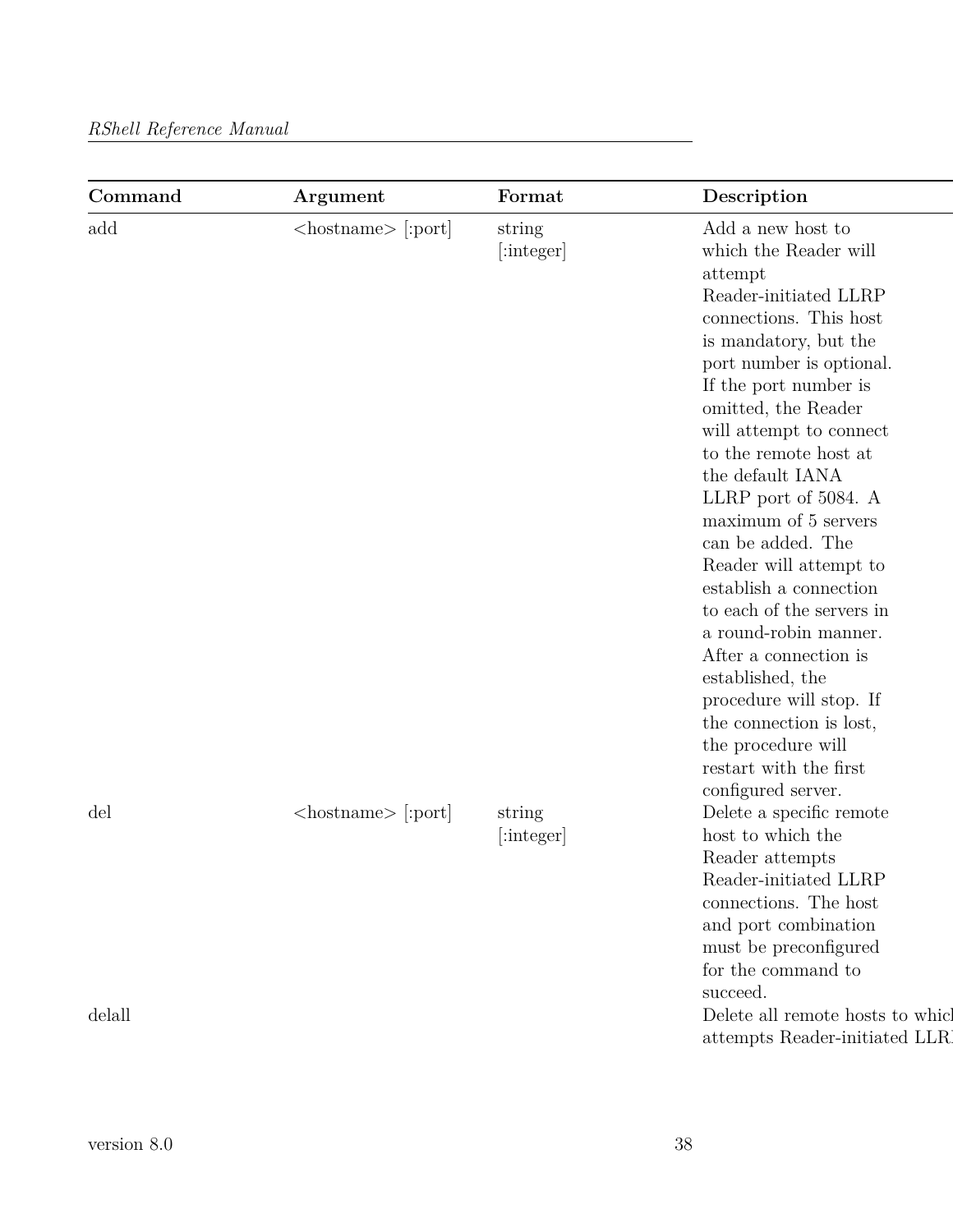| Command | Argument                    | Format               | Description                                                                                                                                                                                                                                                                                                                                                                                                        |
|---------|-----------------------------|----------------------|--------------------------------------------------------------------------------------------------------------------------------------------------------------------------------------------------------------------------------------------------------------------------------------------------------------------------------------------------------------------------------------------------------------------|
| open    | $<$ hostname $>$<br>[:port] | string<br>[:integer] | Attempt to open an LLRP con<br>specified remote host. and the<br>combination is not preserved. T<br>only be used as a debugging aid<br>scenarios using Reader-initiated<br>use the "add" command parameters"<br>This command will always retu<br>'10, Command-Being-Processed'<br>disposition of the connection at<br>immediately available. To deter<br>connection was successsful, use<br>summary command.       |
| retry   | $<$ retry<br>timeout>       | integer              | Configure the period in seconds<br>Reader-initiated connections are<br>number represents the minimur<br>failed connection attempt and t<br>attempt by the Reader. The Re<br>geometric progression back-off<br>if the retry timeout argument is<br>will attempt to connect to the :<br>seconds, 10 seconds, 20 seconds<br>etc. After a successful connection<br>reset to the minimum value and<br>connection fails. |
| service | on $\sigma$                 | enum                 | Turn on/off LLRP Reader-initia<br>connections. Disabling this serv<br>future connection attempts to b<br>Enabling this service will cause<br>connection attempts to any con<br>Current LLRP connections are<br>command.                                                                                                                                                                                            |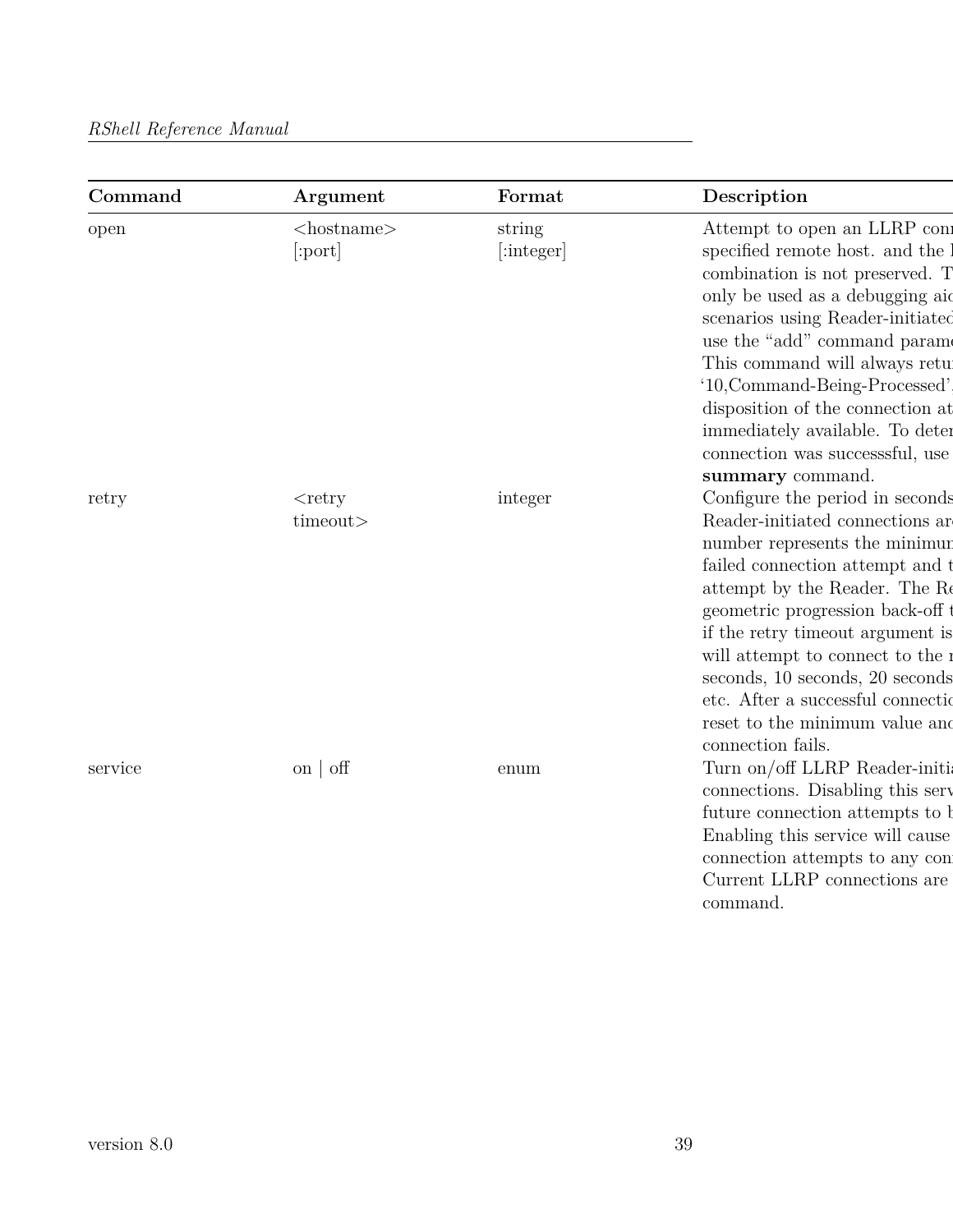| Command  | Argument                             | Format  | Description                                                                                                                                                                                                                                                                                                                                                                                |
|----------|--------------------------------------|---------|--------------------------------------------------------------------------------------------------------------------------------------------------------------------------------------------------------------------------------------------------------------------------------------------------------------------------------------------------------------------------------------------|
| timeout  | $\langle$ timeout $\rangle$          | integer | Configure the timeout (in secon<br>Reader-initiated connections be<br>If the TCP handshake has not<br>this timeout period, the next se<br>subject to the geometric back-of<br>high-latency WAN, one could t<br>higher so that the Reader waits<br>handshake to complete before d<br>the connection attempt. A faile<br>invoke the retry timer. For more<br>the <b>retry</b> command entry. |
| security | none<br>encrypt  <br>encryptvalidate | enum    | Set security options for reader-i<br>$(TLS 1.2)$ . You can disable the<br>reader-initiated connections (no<br>encryption (encrypt), or enable<br>and peer validation (encryptva                                                                                                                                                                                                            |

**Note**: The **security encryptvalidate** option supports only preinstalled certificates from wellknown CAs.

## **Config RFID Interface Command**

The **config rfid interface** command sets the RFID interface of the reader to either LLRP or REST. This command is only available on the R700 reader.

The **config rfid interface** command parameters are shown in the following table.

**Table 4.31: Config RFID Interface Command Parameters**

| Command       | Description                               |
|---------------|-------------------------------------------|
| $_{\rm llrp}$ | Enable Impinj LLRP Interface.             |
| rest          | Enable Impinj RESTful Interface (default) |

You can configure the reader interface through the reader webpage as well. Select either **Impinj LLRP Interface** or **Impinj RESTful Interface** from the **Available Interfaces** menu in the **READER INTERFACE** section of the page and then click the **Update** button (figure 4.2). The page will update the setting information in the **Reader Interface** section on the left side.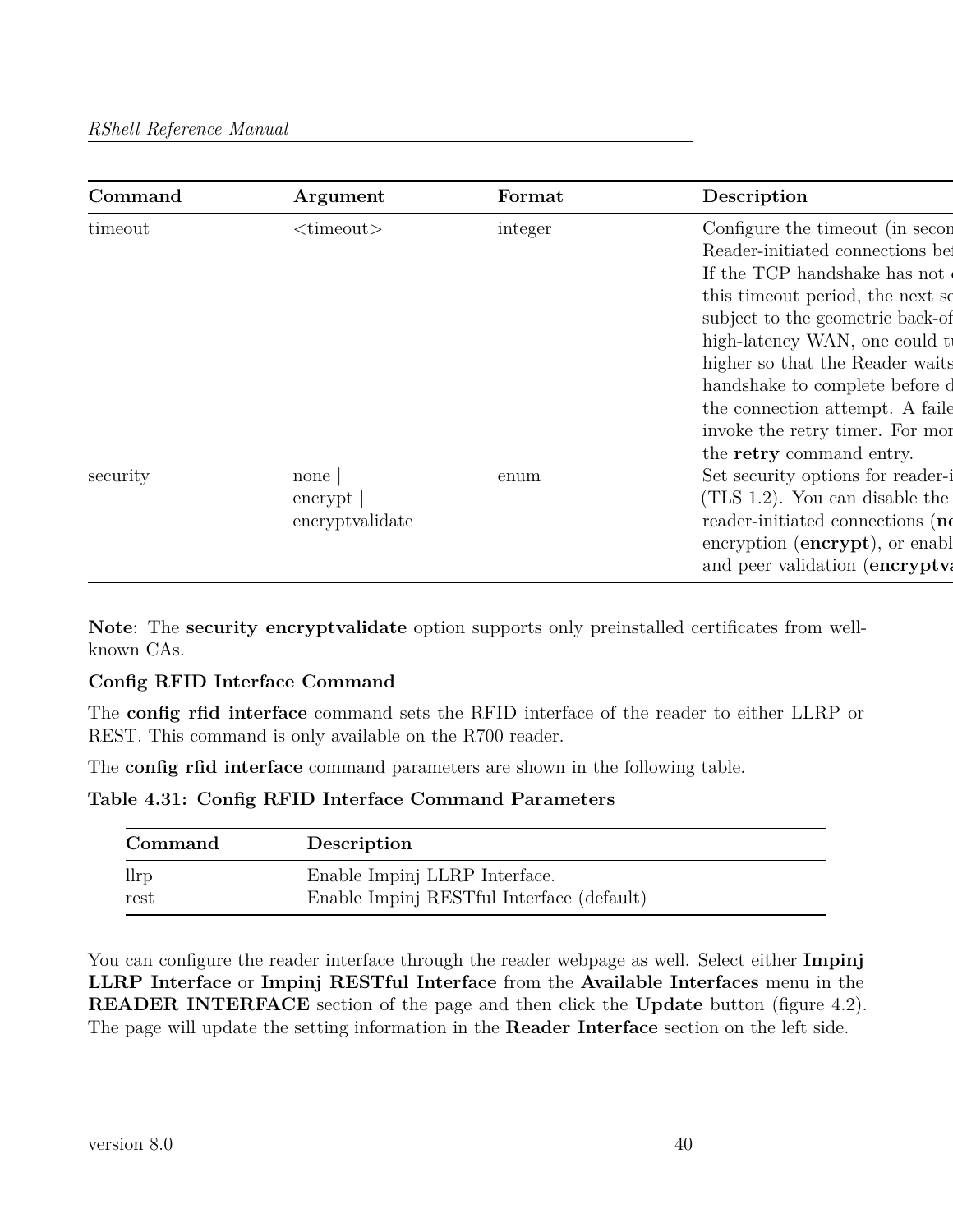| <b>READER INTERFACE</b>     |                       |  |  |  |
|-----------------------------|-----------------------|--|--|--|
| <b>Available Interfaces</b> | Impinj LLRP Interface |  |  |  |
| <b>Press to Update</b>      | <b>Update</b>         |  |  |  |

**Figure 4.2 Reader interface menu**

## **4.2.6 Config SNMP Command**

The **config snmp** menu allows the user to configure the SNMP settings for the Reader. The **config snmp** command parameters are shown in the following table.

| Table 4.32: Config SNMP Command Parameters |  |  |
|--------------------------------------------|--|--|
|                                            |  |  |

| Command     | Description                                    |
|-------------|------------------------------------------------|
| service     | Enable/Disable the SNMP service.               |
| trapservice | Enable/Disable SNMP trap service.              |
| reset       | Reset SNMP settings to default values.         |
| access      | Submenu of access specific commands.           |
| write       | Submenu of write specific commands.            |
| epcg        | Submenu of EPCglobal RM MIB specific commands. |
| trap        | Submenu of trap specific commands.             |
| version     | Submenu of version specific commands.          |
| v3          | Submenu of SNMP V3 specific commands.          |

## **Config SNMP Service Command**

The following table shows the **config snmp service** parameters.

## **Table 4.33: Config SNMP Service Command Parameters**

|         | Command Argument Format | Description                                                                                                                                                                                                                                             |
|---------|-------------------------|---------------------------------------------------------------------------------------------------------------------------------------------------------------------------------------------------------------------------------------------------------|
| service | enable disable enum     | Globally enable/disable the SNMP service. When the<br>service is enabled, it is started, and when it is<br>disabled, it is stopped. If the service is enabled when<br>the system boots, the SNMP service will be started.<br>It is disabled by default. |

Example to enable the service:

## > **config snmp service enable**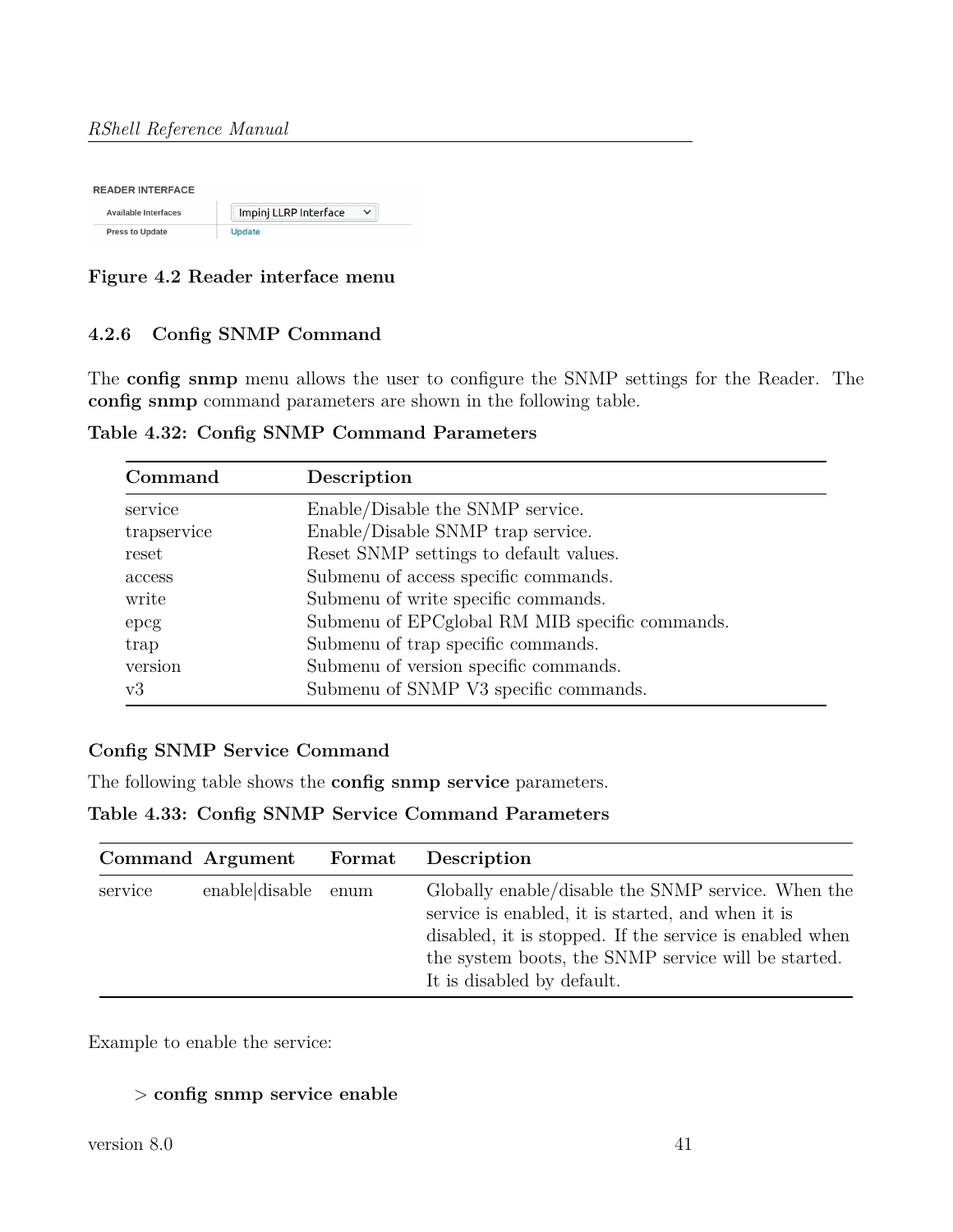Status='0,Success'

#### **Config SNMP TrapService Command**

The following table shows the **config snmp trapservice** parameters.

### **Table 4.34: Config SNMP TrapService Command Parameters**

| Command     | Argument         | Format | Description                                                                                                                                                                                                                       |
|-------------|------------------|--------|-----------------------------------------------------------------------------------------------------------------------------------------------------------------------------------------------------------------------------------|
| trapservice | enable   disable | enum   | Globally enable/disable the SNMP trap service.<br>When the service is enabled, it is started, and<br>when it is disabled, it is stopped. If the service<br>is enabled when the system boots, the SNMP<br>service will be started. |

When the trapservice is enabled, the following standard traps are sent:

#### > **coldStart (.1.3.6.1.6.3.1.1.5.1)**

This trap is sent when the SNMP service is restarted. The SNMP service is restarted when SNMP parameters are changed.

#### > **nsNotifyShutdown (.1.3.6.1.4.1.8072.4.0.2)**

This trap is sent when a normal shutdown is requested (e.g. an rshell reboot request).

#### > **nsNotifyRestart (.1.3.6.1.4.1.8072.4.0.3)**

This trap is sent when the SNMP service is reconfigured. The SNMP service is reconfigured when certain systems settings are changed (e.g. when the hostname changes).

#### > **authenticationFailure (.1.3.6.1.6.3.1.1.5.5)**

This trap is an unknown community name is used in a V2c request or an unknown passphrase is used in a V3 request.

When the trapservice is enabled, the following custom (Impinj-defined) traps may be explicitly enabled:

#### > **impUnexpectedRestart (.1.3.6.1.4.1.25882.4.1)**

This trap is sent when the reader experiences an unexpected shutdown.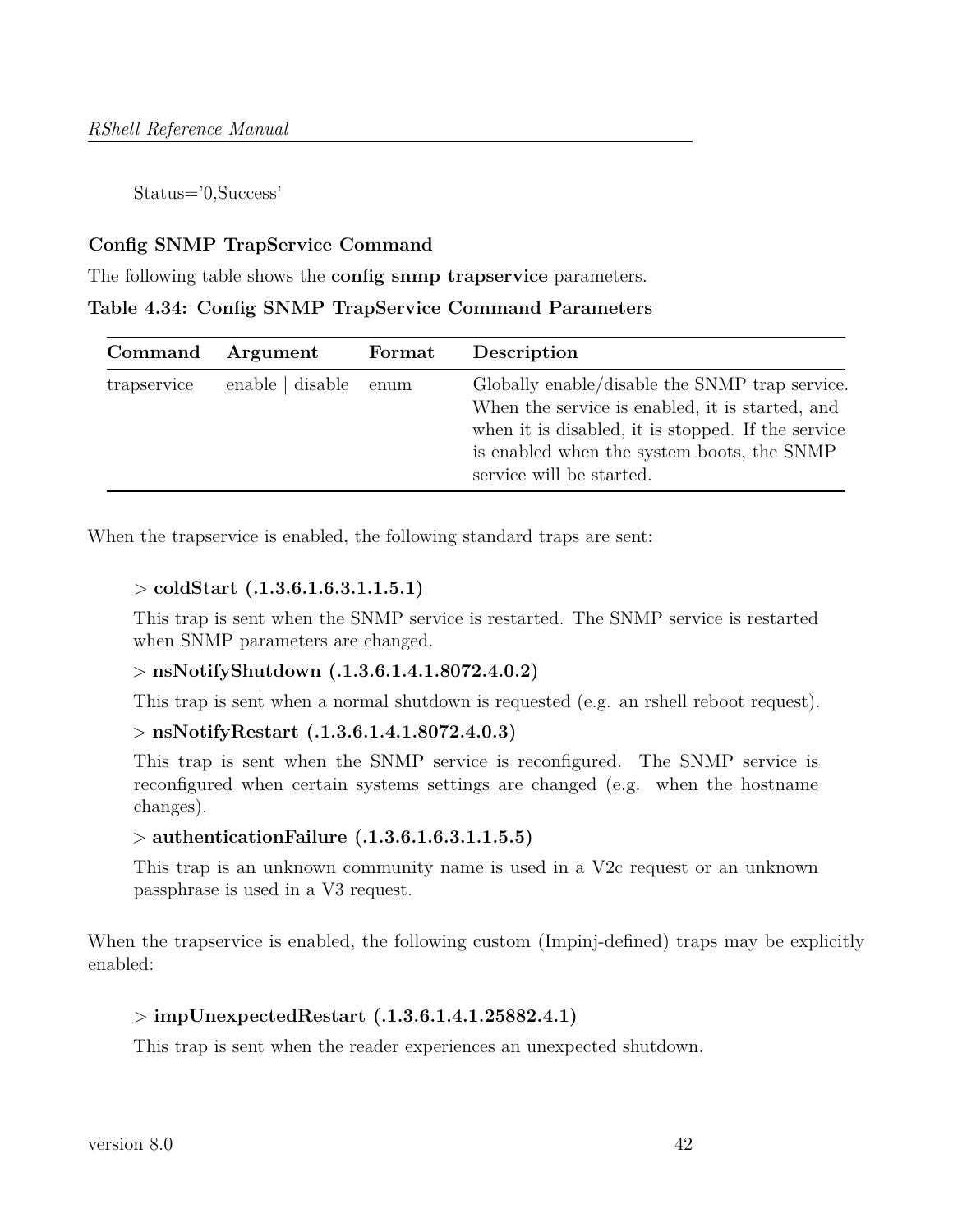Note: The exact circumstances under which these traps may be sent is subject to change in future releases of the Octane and R700 firmware.

Example to enable the trapservice:

```
> config snmp trapservice enable
```
Status='0,Success'

## **Config SNMP Reset Command**

This command resets the SNMP settings to the default values. There are no parameters required for this command.

Example to reset SNMP settings to default values:

#### > **config snmp reset**

Status='0,Success'

## **Config SNMP Access Command**

The **config snmp access** command allows the user to configure the SNMP read and write access settings for the Reader. The **config snmp access** command parameters are shown in the following table.

|  | Table 4.35: Config SNMP Access Command Parameters |  |  |  |
|--|---------------------------------------------------|--|--|--|
|--|---------------------------------------------------|--|--|--|

| Command                               | Argument                 |        | Format Description                                                                                                                                                  |
|---------------------------------------|--------------------------|--------|---------------------------------------------------------------------------------------------------------------------------------------------------------------------|
| rocommunity                           | $<$ read-only<br>string  | string | Sets the read-only community string for read<br>access to SNMP attributes.                                                                                          |
| rwcommunity                           | $<$ read-write<br>string | string | Sets the read-write community string for<br>read-write access to SNMP attributes. If SNMP<br>writes are disabled this string may still be used to<br>read via SNMP. |
| trapcommunity <trap string=""></trap> |                          | string | Sets the trap community string for allowing<br>receipt of SNMP notifications from the reader.                                                                       |

Note: The rocommunity and rwcommunity may not be set to the same string. Attempting to set both rocommunity and rwcommunity to the same string will result in the error: Status='3,Invalid-Parameter-Value'.

Example to set the rocommunity string to "my-read-only-password":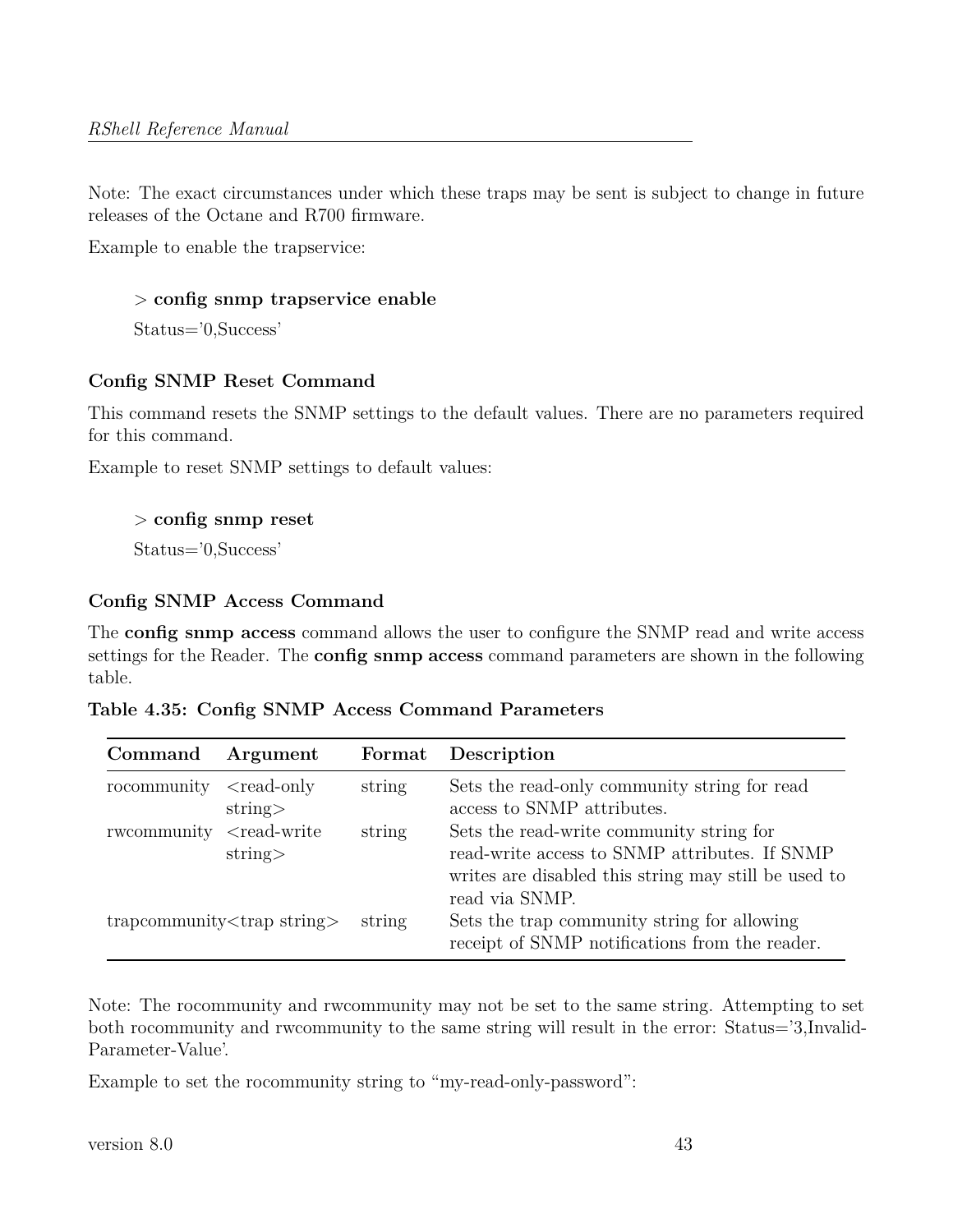## > **config snmp access rocommunity my-read-only-password**

Status='0,Success'

## **Config SNMP Write Command**

The **config snmp write** command allows the user to configure whether SNMP writes are allowed (enabled) or not (disabled). If writes are disabled, then SNMP writes are allowed (for any agents), even if the rwcommunity is set properly. If the SNMP service is enabled, writes are enabled, and the rwcommunity is set properly, then writable SNMP values can be modified. Note that no reader specific settings are currently writable via SNMP. Refer to the Octane SNMP document for more information. The **config snmp write** command parameters are shown in the following table.

|  |  |  |  |  | Table 4.36: Config SNMP Write Command Parameters |
|--|--|--|--|--|--------------------------------------------------|
|--|--|--|--|--|--------------------------------------------------|

| Command | Argument | Format | Description                                      |
|---------|----------|--------|--------------------------------------------------|
| enable  | all      | string | Enable SNMP writes on all writeable<br>objects.  |
| disable | all      | string | Disable SNMP writes on all writeable<br>objects. |

Example to enable SNMP writes:

#### > **config snmp write enable all**

Status='0,Success'

## **Config SNMP EPCG Command**

The **config snmp epcg** menu provides control of the EPCglobal RM MIB. There are no direct subcommands and only one submenu, device, for this command.

#### **Config SNMP EPCG Device Command**

The **config snmp epcg device** command is used to configure epcg device settings. Currently, the device **role** is the only settings that can be configured. The **config snmp epcg device** command parameters are shown in the following table.

**Table 4.37: Config SNMP EPCG Device Command Parameters**

| Command | Argument | ${\bf Format}$ | Description                                            |
|---------|----------|----------------|--------------------------------------------------------|
| role    | $role$   | string         | The string that should be reported for device<br>role. |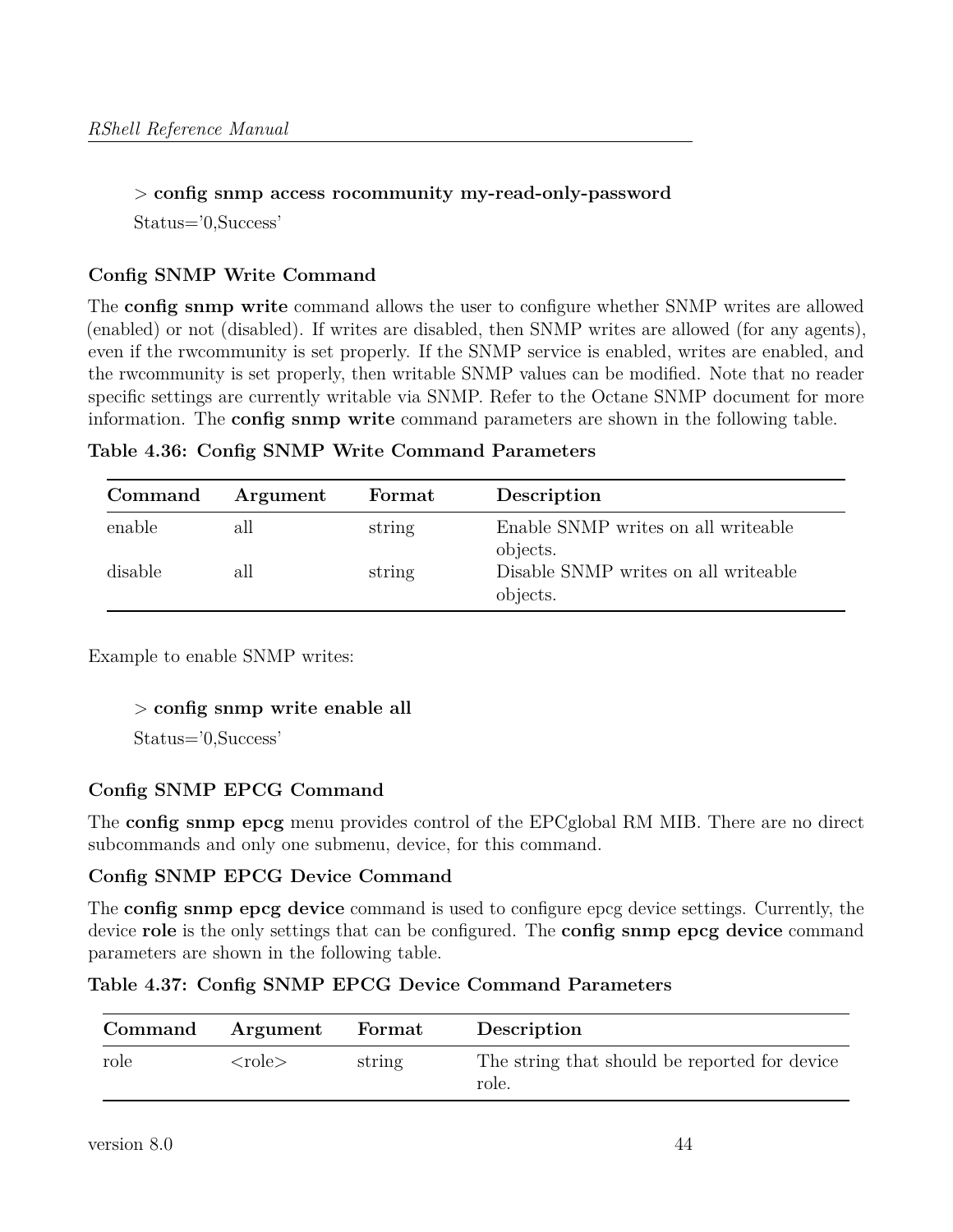Example to configure the epcg device role to "my-reader-role":

### > **config snmp epcg device role my-reader-role**

Status='0,Success'

## **Config SNMP Trap Command**

The **config snmp trap** command allows the user to configure whether sending SNMP traps from the reader are allowed (enabled) or not (disabled). The **config snmp trap** command parameters are shown in the following table.

| Command   | Argument      | Format | Description                                                                                                         |
|-----------|---------------|--------|---------------------------------------------------------------------------------------------------------------------|
| enable    | $<$ trap $>$  | string | Enable sending standard traps and the specified<br>custom SNMP trap. Supported custom traps:<br>unexpected restart  |
| disable   | $<$ trap $>$  | string | Disable sending standard traps and the specified<br>custom SNMP trap. Supported custom traps:<br>unexpected restart |
| sink      | $<$ host $>$  | string | Hostname or IP address to receive SNMP<br>notifications.                                                            |
| $\sin k2$ | $<$ host $>$  | string | Additional hostname or IP address to receive<br>SNMP notifications.                                                 |
| $\sin k3$ | $<$ host $>$  | string | Additional hostname or IP address to receive<br>SNMP notifications.                                                 |
| $\sin k4$ | <host></host> | string | Additional hostname or IP address to receive<br>SNMP notifications.                                                 |
| delall    |               |        | Clear all SNMP trap (notification) sinks.                                                                           |
| port      | <port></port> | string | UDP port to send SNMP traps to (default is 162).                                                                    |

**Table 4.38: Config SNMP Trap Command Parameters**

Note: The trap port setting applies to all SNMP trap sinks.

Note: The unexpected restart trap (.1.3.6.1.4.1.25882.4.1) is sent when the reader restarts due to an unexpected software or hardware error. Refer to the IMPINJ-ROOT-REG-MIB.mib file for more details.

Example to enable the unexpected restart trap:

#### > **config snmp trap enable unexpectedrestart**

Status='0,Success'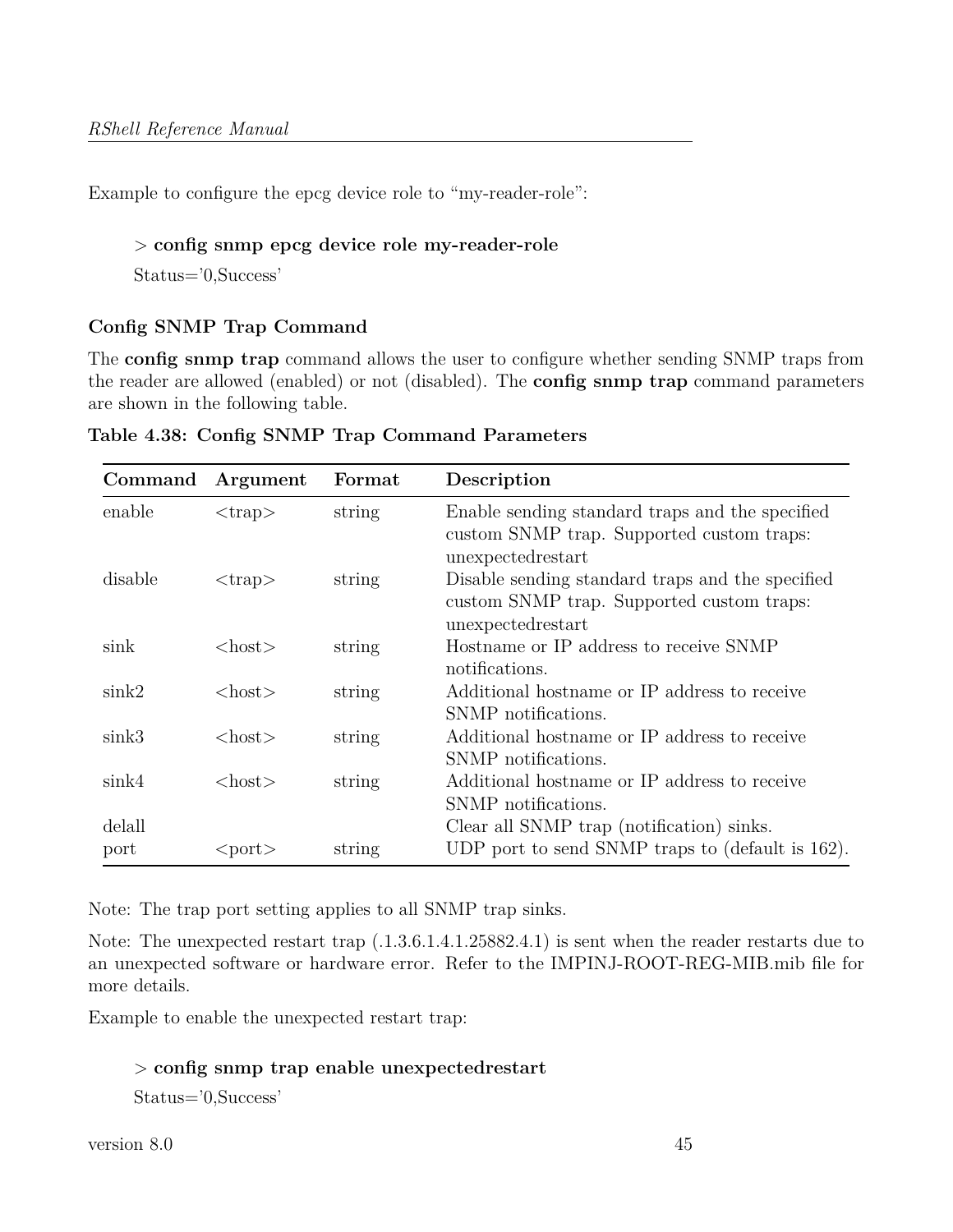## **Config SNMP Version Command**

The **config snmp version** command allows the user to configure whether SNMP version 2c and version 3 security models are enabled or disabled. Each model can be enabled or disabled separately. When version 2c is enabled, version 1 requests are also allowed (with the appropriate community string). The **config snmp version** command parameters are shown in the following table.

|    | Command Argument | Format | Description                                                                                                                                                          |
|----|------------------|--------|----------------------------------------------------------------------------------------------------------------------------------------------------------------------|
| 2c | enable   disable | enum   | Enable the SNMP version 1 and 2c security model.<br>When enabled, SNMP client applications can<br>communicate with the reader using using the v1<br>or v2c protocol. |
| 3  | enable   disable | enum   | Enable the SNMP version 3 security model. When<br>enabled, SNMP client applications can<br>communicate with the reader using the v3<br>protocol.                     |

**Table 4.39: Config SNMP Version Command Parameters**

Note: Refer to the Octane SNMP documentation and the IMPINJ-ROOT-REG-MIB.mib file for more details on Octane SNMP support.

Example to enable version 2c security model support:

#### > **config snmp version 2c enable**

Status='0,Success'

## **Config SNMP V3 Command**

The **config snmp v3** command allows the user to configure V3 security model specific parameters. Octane currently supports only one read-only user and no read-write users. The **config snmp v3** command parameters are shown in the following table.

**Table 4.40: Config SNMP V3 Command Parameters**

| Command               | Argument                             | Format | Description                                                             |
|-----------------------|--------------------------------------|--------|-------------------------------------------------------------------------|
| ro auth<br>rouser     | $username$                           | string | Specify the read-only username.                                         |
| ro<br>securitylevel   | $\alpha$ auth $\alpha$ auth $\alpha$ | enum   | Specify authentication and/or encryption of<br>read-only user requests. |
| ro auth<br>passphrase | $<$ passphrase $>$                   | string | Specify read-only authentication passphrase.                            |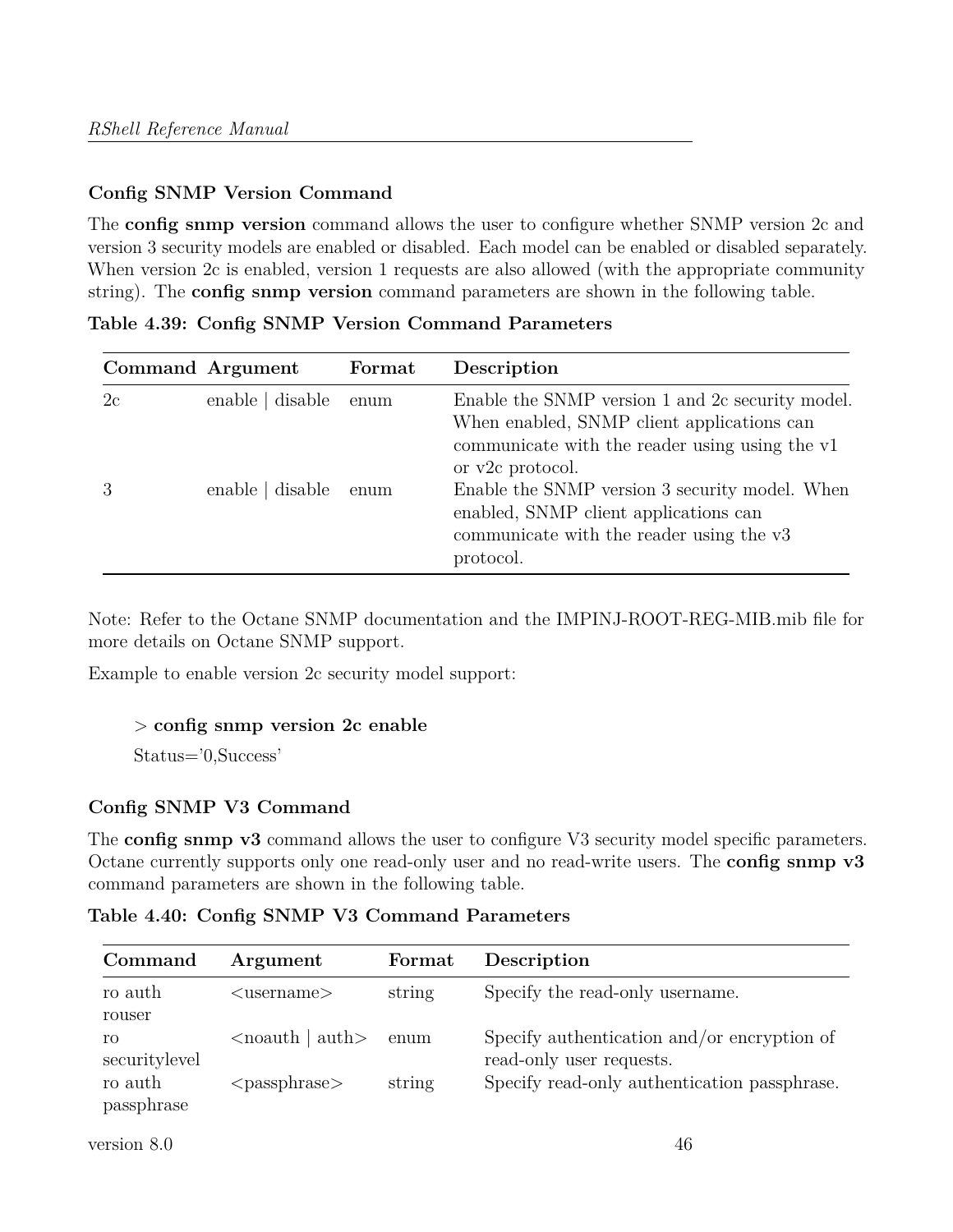| Command           | Argument    |      | Format Description                       |
|-------------------|-------------|------|------------------------------------------|
| ro auth<br>method | $<$ MD5 $>$ | enum | Specify read-only authentication method. |

Note: Refer to the Octane SNMP documentation and the IMPINJ-ROOT-REG-MIB.mib file for more details on Octane SNMP support.

Example to set the authentication method for the read-only user:

#### > **config snmp v3 ro auth method MD5**

Status='0,Success'

## **Config Version Compatibility**

Support for version 2c and version 3 get requests can be enabled or disabled independently.

Only version 2c traps are supported.

Version 2c traps are sent if both the SNMP service and trapservice are enabled (and appropriate sink, port and trapcommunity values are set).

Version 2c read (get, getnext, and walk) requests are supported if the SNMP service is enabled and version 2c is enabled (and the appropriate rocommunity is set).

Version 3 read (get, getnext, walk) requests are supported if the SNMP service is enabled and version 3 is enabled (and the appropriate v3 values are set).

## **4.2.7 Config System Menu**

This menu allows configuration of the system operating region, time and identification parameters. See the following table for a description of the configuration system command parameters.

**Warning:** By changing the Reader's operating region, you are changing the Reader's RF settings. The RF settings must match the country or region of operation to comply with local laws and regulations. You, the user, are responsible to ensure operation with the correct RF settings and are solely responsible for any fines and other damages due to incorrect or non-compliant country/region settings on your Reader.

## **Table 4.41: Config System Command Parameters**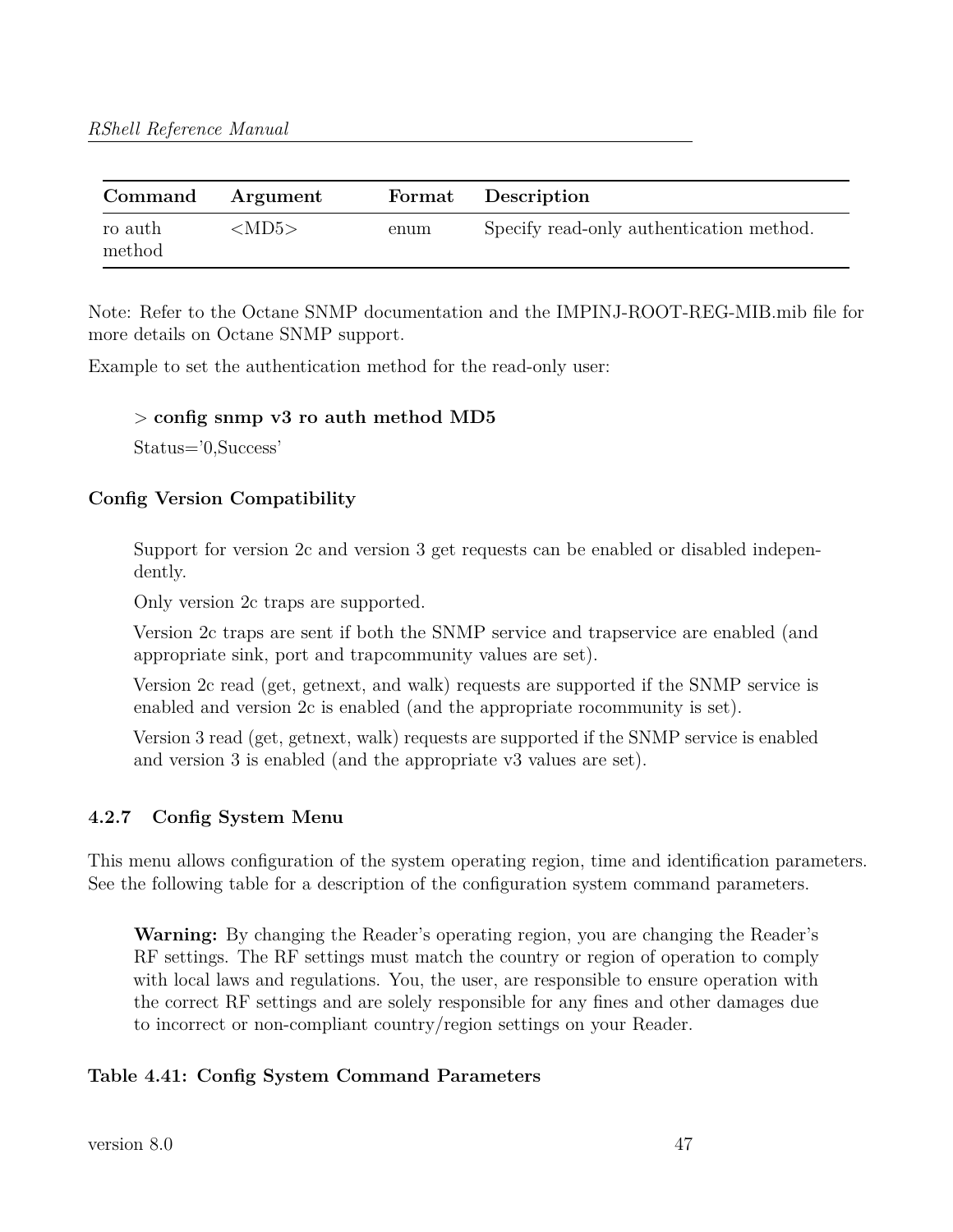| Command     | Argument                                 | Format  | Description                                                                                                                                                                                                                 |
|-------------|------------------------------------------|---------|-----------------------------------------------------------------------------------------------------------------------------------------------------------------------------------------------------------------------------|
| contact     | $\alpha$ < contact string $>$            | string  | Configure the system contact.<br>ASCII characters are allowed, e<br>for single and double quotes. D<br>and single quotes can only be u<br>leading and tailing characters if<br>string has white space.                      |
| description | $<$ description<br>string                | string  | Configure the system description<br>ASCII characters are allowed, e<br>for single and double quotes. D<br>and single quotes can only be u<br>leading and tailing characters if<br>string has white space.                   |
| location    | $\alpha$ <location string=""></location> | string  | ASCII characters are allowed, e<br>for single and double quotes. D<br>and single quotes can only be u<br>leading and tailing characters if<br>string has white space.                                                       |
| name        | $\langle$ ame string $\rangle$           | string  | ASCII characters are allowed, e<br>for single and double quotes. D<br>and single quotes can only be u<br>leading and tailing characters if<br>string has white space.                                                       |
| region      | $<$ region number $>$                    | Integer | Certain Reader models permit t<br>user to select an alternate opera<br>region. Each operating region is<br>encoded as an integer. Alternat<br>regions (if available) can be fou<br>issuing a show system region<br>command. |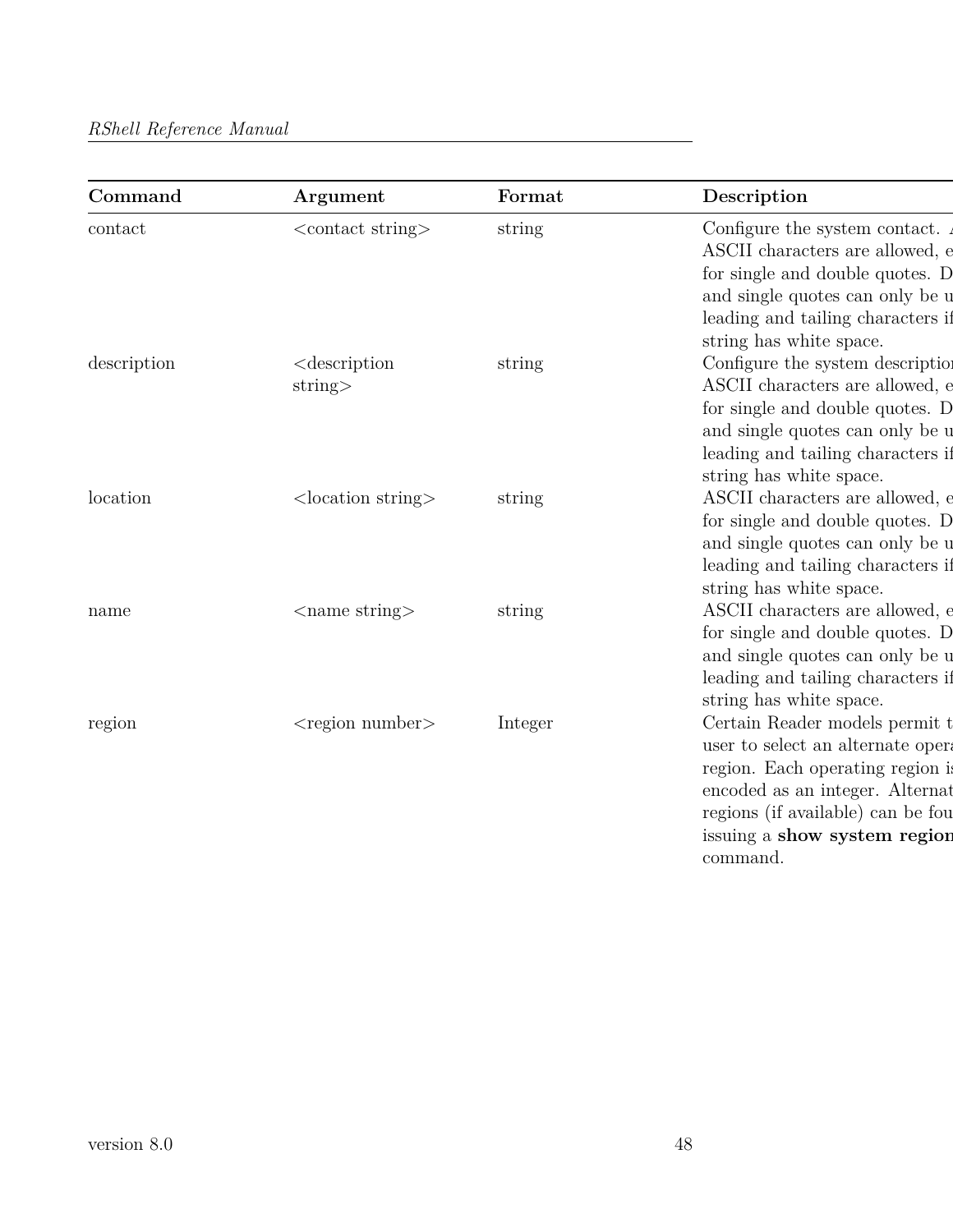| Command | Argument                       | Format                                                                                                   | Description                                                                                                                                                                                                                                                                |
|---------|--------------------------------|----------------------------------------------------------------------------------------------------------|----------------------------------------------------------------------------------------------------------------------------------------------------------------------------------------------------------------------------------------------------------------------------|
| time    | $\langle$ time value $\rangle$ | MMDDhhmmCCYY<br>$MM.DD-hh:mm:ss$<br>CCYY.MM.DD-<br>hh:mm:ss<br>CCYY.MM.DD-<br>hh:mm<br>hh:mm:ss<br>hh:mm | Configure the system<br>time. Time must be<br>entered in one of the<br>approved formats. If<br>the year is set explicitly<br>when setting the time,<br>the year must be at<br>least $2000$ . Also, the<br>date may not be<br>greater than January<br>2038. See Note below. |
| power   |                                |                                                                                                          | Submenu of power specific<br>configuration commands.                                                                                                                                                                                                                       |

**Note**: To use this command to set the system time, you must disable the NTP service ("config network ntp disable"). Failure to do so will result in a "Permission-Denied" error.

A sample command that sets the system location to "my-reader-location" is shown below:

## > **config system location my-reader-location**

Status='0,Success'

A sample command that sets the system time is shown below: (Time is set to April,  $27<sup>th</sup> 1:11:00$ ) p.m. 2012.)

> **config system time 042713112012**

Status='0,Success'

## **Config System Power Command**

Readers that support transmit power of 36 dBm ERP (Effective Radiated Power) as covered in the ETSI EN 302 208 draft specification, must be powered by a DC power supply or a Power-over-Ethernet switch that supports PoE+.

For these readers, the Link Layer Discovery Protocol (LLDP)/Cisco Discovery Protocol (CDP) is used to try to negotiate power with the PoE+-capable Ethernet switch, though not all PoE+ switches support software-based negotiation of LLDP/CDP.

LLDP/CDP is enabled by default on readers that require PoE+ power, but can be disabled with **config system power source auto**, or reenabled with **config system power source poe** or **config system power source poe+**.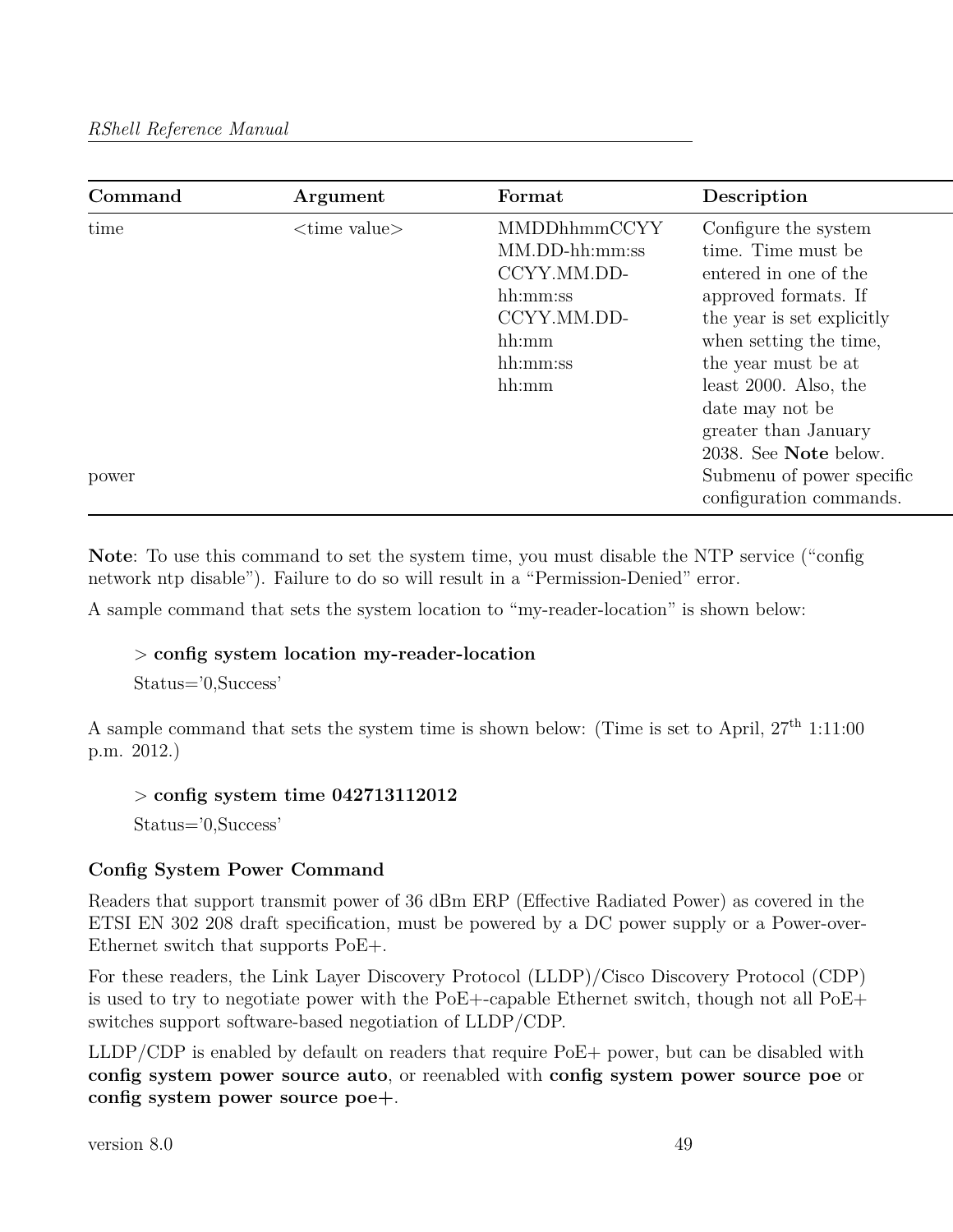The **config system power** command might only be available in the Impinj R700 RAIN RFID Reader and later models.

Note: When the LLDP/CDP service is disabled and the Ethernet PoE+ switch cannot allocate sufficient electrical power, running an RO Spec on the reader may result in the reader rebooting or browning out.

| Command | Argument                | Format  | Description                                                                                                                                                                                                                 |
|---------|-------------------------|---------|-----------------------------------------------------------------------------------------------------------------------------------------------------------------------------------------------------------------------------|
| source  | $PoE   PoE +  $<br>Auto | enum    | The power source (PoE or Power<br>Ethernet, PoE plus, or automat<br>negotiation).                                                                                                                                           |
| timeout | $\leq$ milliseconds $>$ | integer | The maximum time to<br>negotiate the power<br>source with a PoE<br>switch.<br>Only used if <b>source</b> is<br>set to <b>auto</b> . Can delay<br>startup if the PoE<br>switch is slow to send<br>LLDP power<br>information. |

Reader products that do not require PoE+ do not use LLDP/CDP and the rshell commands are unsupported:

> **config system power source poe+**

Status='7,Unsupported-Command'

#### > **config system power timeout 20000**

Status='7,Unsupported-Command'

## **Config System Region Command**

Use this command to set the operating region. Regions can be found by issuing a **show system region** command as shown below:

#### > **show system region**

Regions are set using **config**:

```
> config system region [region]
Status='0, Success'
```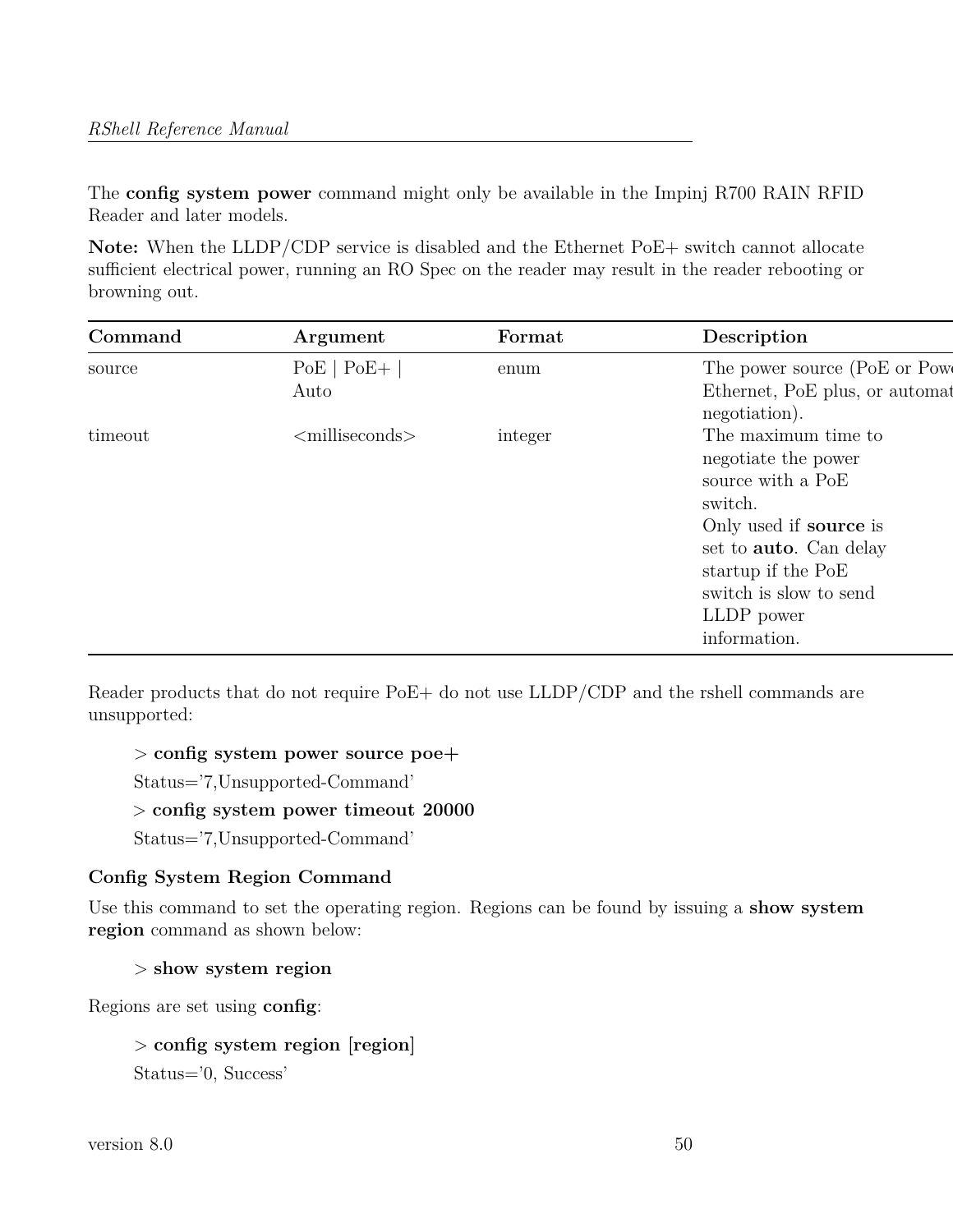| <b>Status</b> | Description                                        |
|---------------|----------------------------------------------------|
| ()            | Success - set to the current region                |
| -3            | Invalid-Parameter-Value                            |
| -8            | Permission-Denied - region unavailable             |
|               | Success - set to different region. Requires reboot |

Changes to the Reader's operating region do not take effect until the next reboot. Attempts to execute RFID operations on the Reader after you change the region but before you reboot the Reader will cause unexpected behavior.

## **4.2.8 Config Feature Menu**

The **config feature** menu allows the user to activate, enable and disable features in the Reader. The command parameters are shown in the following table.

**Table 4.42: Config Features Command Parameters**

| Command  | Description                    |
|----------|--------------------------------|
| activate | Activates a specified feature. |
| enable   | Enables an active feature.     |
| disable  | Disables an active feature.    |

## **Config Feature Activate Command**

The following table shows the **config feature activate** parameters.

**Table 4.43: Config Feature Activate Command Parameters**

|                                      |         | Argument Format Description                                                             |
|--------------------------------------|---------|-----------------------------------------------------------------------------------------|
| $\epsilon$ = $\epsilon$ = $\epsilon$ | enum    | Activates the specified $\langle$ feature name>, with a valid $\langle$ key>.           |
| name>                                |         |                                                                                         |
| $\langle \text{key} \rangle$         | integer |                                                                                         |
| $ $ < type > $ $                     | enum    | Optionally, a feature might need an additional $\langle \text{type} \rangle$ parameter. |

## **Config Feature Enable and Disable Commands**

The **config feature enable** command allows the user to enable a feature. The **config feature disable** command allows the user to disable a feature. The parameter for each command is shown in the following tables.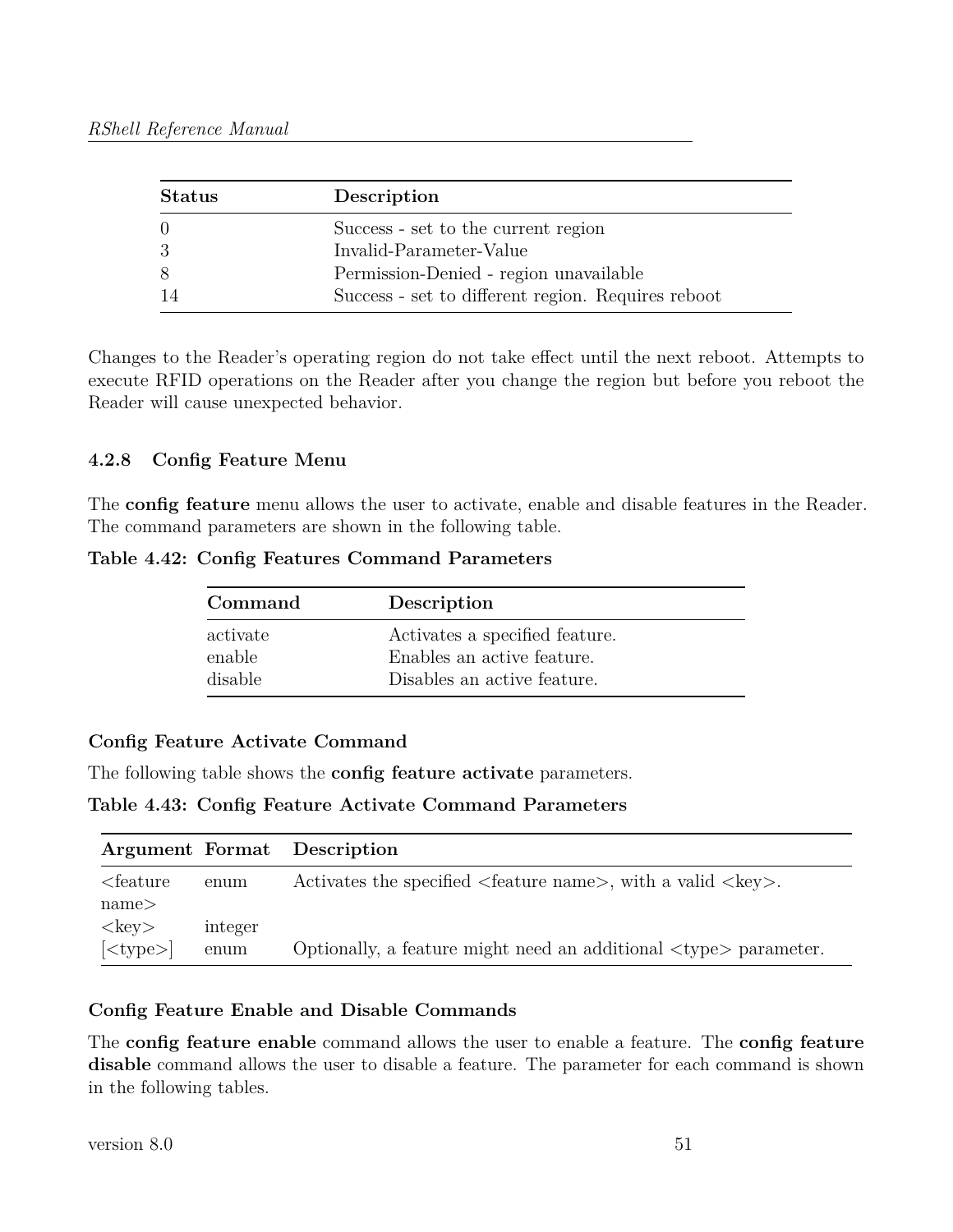#### **Table 4.44: Config Feature Enable and Disable Command Parameters**

| Command |                                      |      | Argument Format Description                                                                          |
|---------|--------------------------------------|------|------------------------------------------------------------------------------------------------------|
| enable  | $\epsilon$ = $\epsilon$ = $\epsilon$ | enum | Enable $\leq$ feature name $\geq$ . See the follwing table for                                       |
|         | name>                                |      | the list of supported features.                                                                      |
| disable | $\epsilon$ = feature<br>name<        | enum | Disable <feature name="">. See the following table for<br/>the list of supported features.</feature> |

#### **Table 4.45: Supported Enable/Disable Features**

| Feature | Description                                         |
|---------|-----------------------------------------------------|
| anthub  | The Impinj Antenna Hub (available on R120 and R420) |

For example, to enable the Antenna Hub feature:

> **config feature enable anthub**

Status='0,Success'

And to disable the Antenna Hub feature:

#### > **config feature disable anthub**

Status='0,Success'

## **4.3 Show Command**

The **show** command has several submenus, as shown in the following table, and described in the following sections.

|                    | Command | Description                           |
|--------------------|---------|---------------------------------------|
|                    | image   | Submenu of image status commands.     |
|                    | logging | Submenu of logging status commands.   |
|                    | network | Submenu of network status commands.   |
|                    | rfid    | Submenu of RFID status commands.      |
|                    | snmp    | Submenu of SNMP status commands.      |
|                    | system  | Submenu of system status commands.    |
|                    | feature | Submenu of feature status commands.   |
| version 8.0 anthub |         | Submenu of anthub status commands. 52 |
|                    |         |                                       |

**Table 4.46: Show Command Parameters**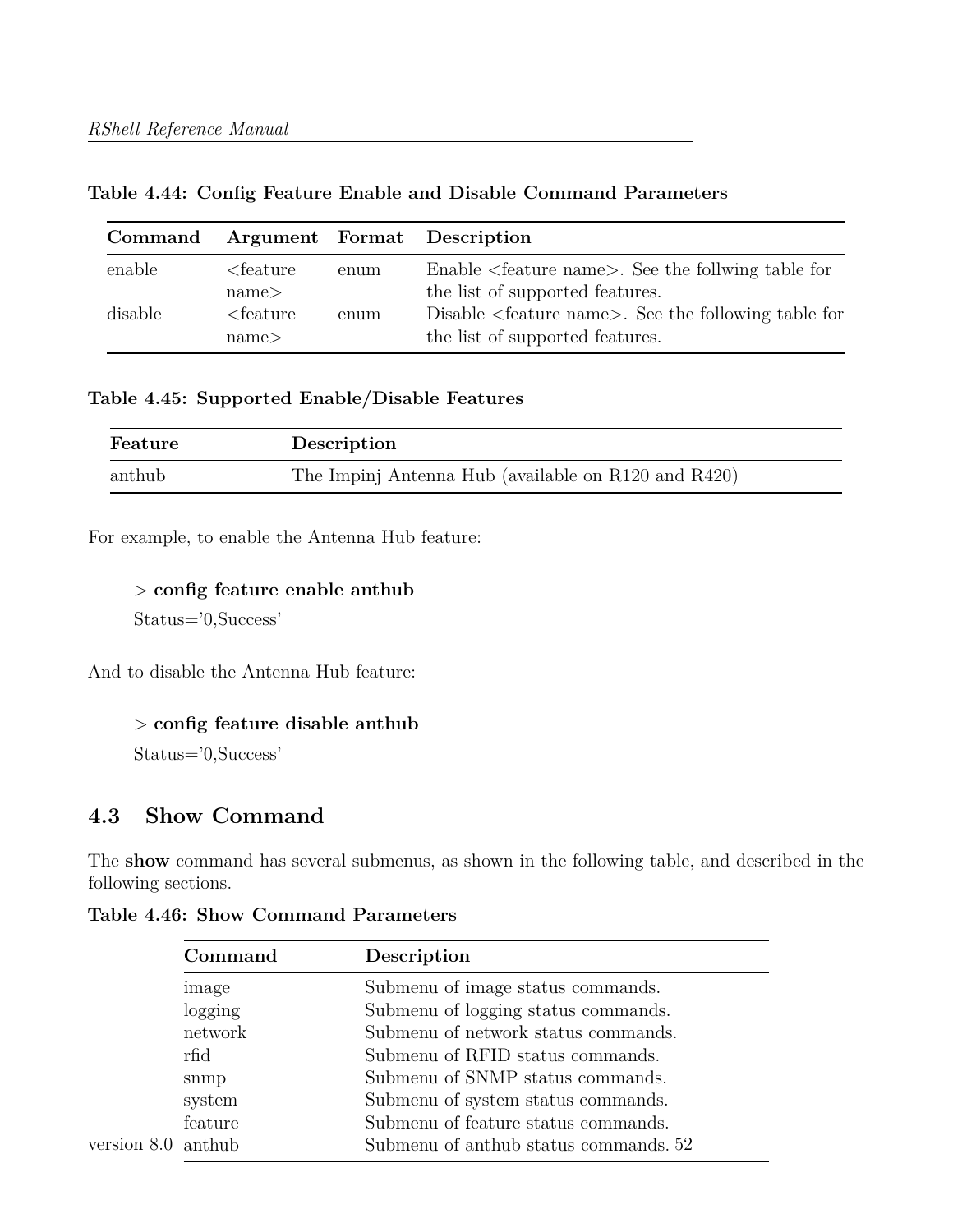#### **4.3.1 Show Access Menu**

The **show access** menu contains commands that are shown in the following table.

**Table 4.47: Show Access Command Parameters**

| Command        | Description                                        |
|----------------|----------------------------------------------------|
| authentication | Displays the current authentication configuration. |

#### Usage: **show access authentication**

An example:

> **show access authentication**

Status='0,Success'

Authentication='none'

#### **4.3.2 Show Image Menu**

The **show image** menu contains commands that are shown in the following table.

#### **Table 4.48: Show Image Command Parameters**

| <b>CommandDescription</b> |                                                                                                                                                                        |  |  |
|---------------------------|------------------------------------------------------------------------------------------------------------------------------------------------------------------------|--|--|
| metafile                  | Displays information about the current upgrade metafile. If no metafile has ever<br>been successfully downloaded, only a subset of the available fields are shown. See |  |  |
|                           | the following table for command responses.                                                                                                                             |  |  |
| summary                   | Displays the Reader's image information. See the following table.                                                                                                      |  |  |
| version                   | Displays all version information for a partition on the current image.                                                                                                 |  |  |
| cap                       | Displays the current CAP installation configuration.                                                                                                                   |  |  |

The upgrade command, **UpgradeStatus** can take any of the arguments values shown in the following table. For each abnormal status, a reason parameter is given to indicate the reason for the status. The reason values are also given in the following table.

#### **Table 4.49: Show Image Metafile Response Parameters**

| Argument    | Format | Description                       |
|-------------|--------|-----------------------------------|
| MetafileUri | string | The current upgrade metafile URI. |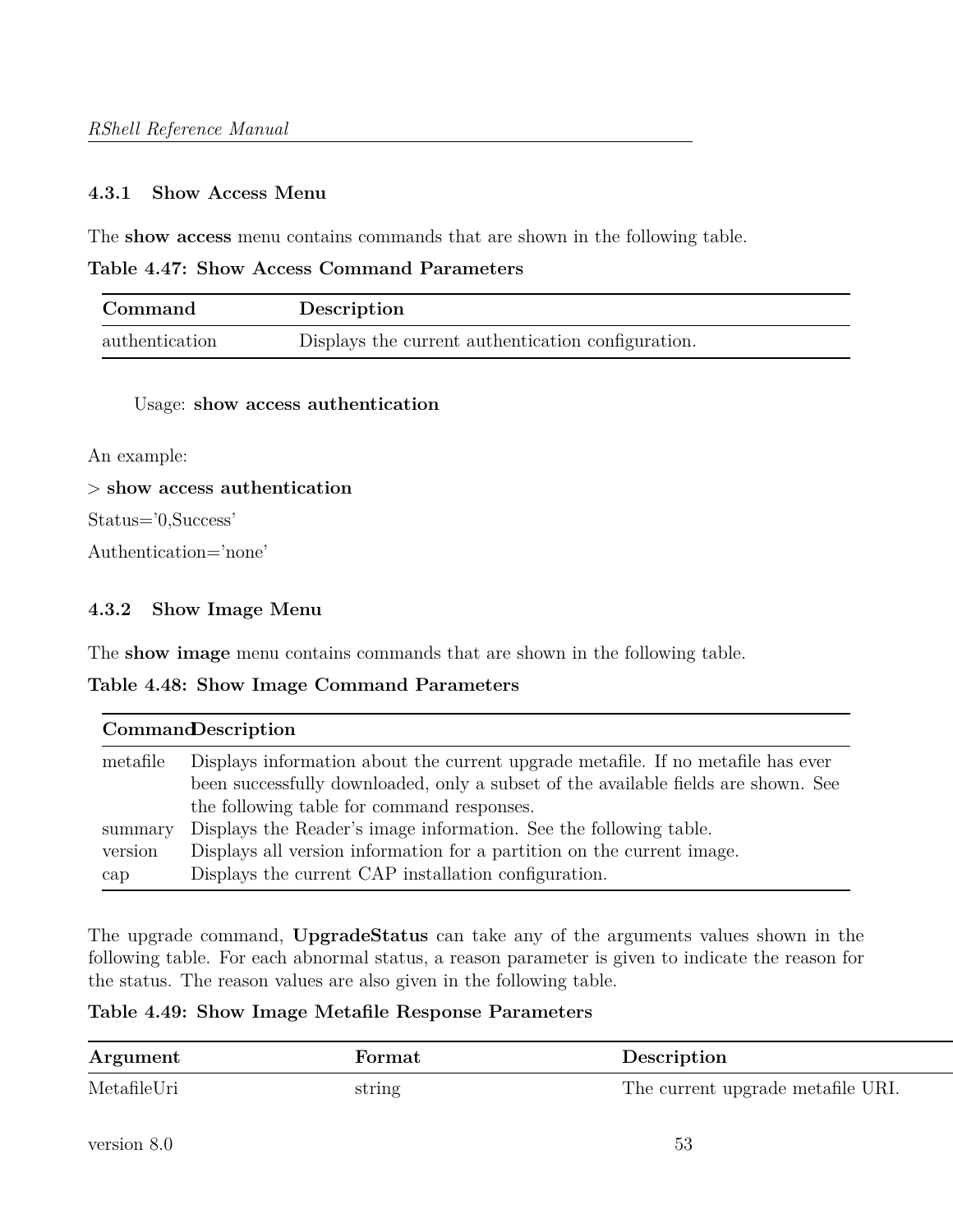| Argument              | Format                                | Description                                                                                                                                                                    |
|-----------------------|---------------------------------------|--------------------------------------------------------------------------------------------------------------------------------------------------------------------------------|
| RetrieveMode          | Manual                                | The current retrieve mode.                                                                                                                                                     |
|                       | Auto                                  |                                                                                                                                                                                |
| <b>RetrievePeriod</b> | integer                               | The current retrieve period, present only<br>mode is <b>auto</b> . This period is specified in                                                                                 |
| UpgradeMode           | auto                                  | The upgrade mode in use if the                                                                                                                                                 |
|                       | forced                                | metafile is currently available                                                                                                                                                |
| CommitMode            | immediate                             | The commit mode if metafile is                                                                                                                                                 |
|                       | scheduled                             | currently available                                                                                                                                                            |
|                       | wait-4-cmd                            |                                                                                                                                                                                |
| CommitTime            | string                                | The scheduled commit time, which is pres<br>commit mode is set to scheduled. The f<br><timezone-yyyy-mm-dd-hh-mm-ss>. Cur<br/>GMT is supported.</timezone-yyyy-mm-dd-hh-mm-ss> |
|                       |                                       |                                                                                                                                                                                |
| EarlyActOk            | yes                                   | Indicates whether an early                                                                                                                                                     |
|                       | $\mathbf{n}$                          | activation of the upgrade image<br>is allowed if the commit mode                                                                                                               |
|                       |                                       | is scheduled. Present only if                                                                                                                                                  |
|                       |                                       | the metafile has the                                                                                                                                                           |
|                       |                                       |                                                                                                                                                                                |
| DownloadRetries       |                                       | early-act-ok field.                                                                                                                                                            |
| DownloadRetryPeriod   | integer                               | Number of times to retry a failed downloa<br>Number of seconds between retry attemp                                                                                            |
| ReaderModelName       | integer                               | The model name of the Reader. This indi-                                                                                                                                       |
|                       | string                                | model section of the metafile was used to                                                                                                                                      |
| ImageType             | integer                               | Firmware image upgrade file type (presen                                                                                                                                       |
| DownloadMode          | immediate                             | Indicates the current download                                                                                                                                                 |
|                       | fixed-delay $\langle$ delay $\rangle$ | mode. For fixed or random                                                                                                                                                      |
|                       | random-delay <delay></delay>          | delay, the DownloadDelay                                                                                                                                                       |
|                       |                                       | field indicates the                                                                                                                                                            |
|                       |                                       |                                                                                                                                                                                |
|                       |                                       | corresponding the delay value.                                                                                                                                                 |
| DownloadDelay         | integer                               | For fixed delay, this is a constaint offset.                                                                                                                                   |
|                       |                                       | delay, this is the maximum value for a ran-                                                                                                                                    |
|                       |                                       | offset.                                                                                                                                                                        |
| ImageFileUri          | uri                                   | URI from which the file image is retrieved                                                                                                                                     |

Examples of possible **show image summary** command responses are shown in the following two tables, along with the corresponding field formats. A code example follows these two tables.

## **Table 4.50: Show Image Summary Response Parameters**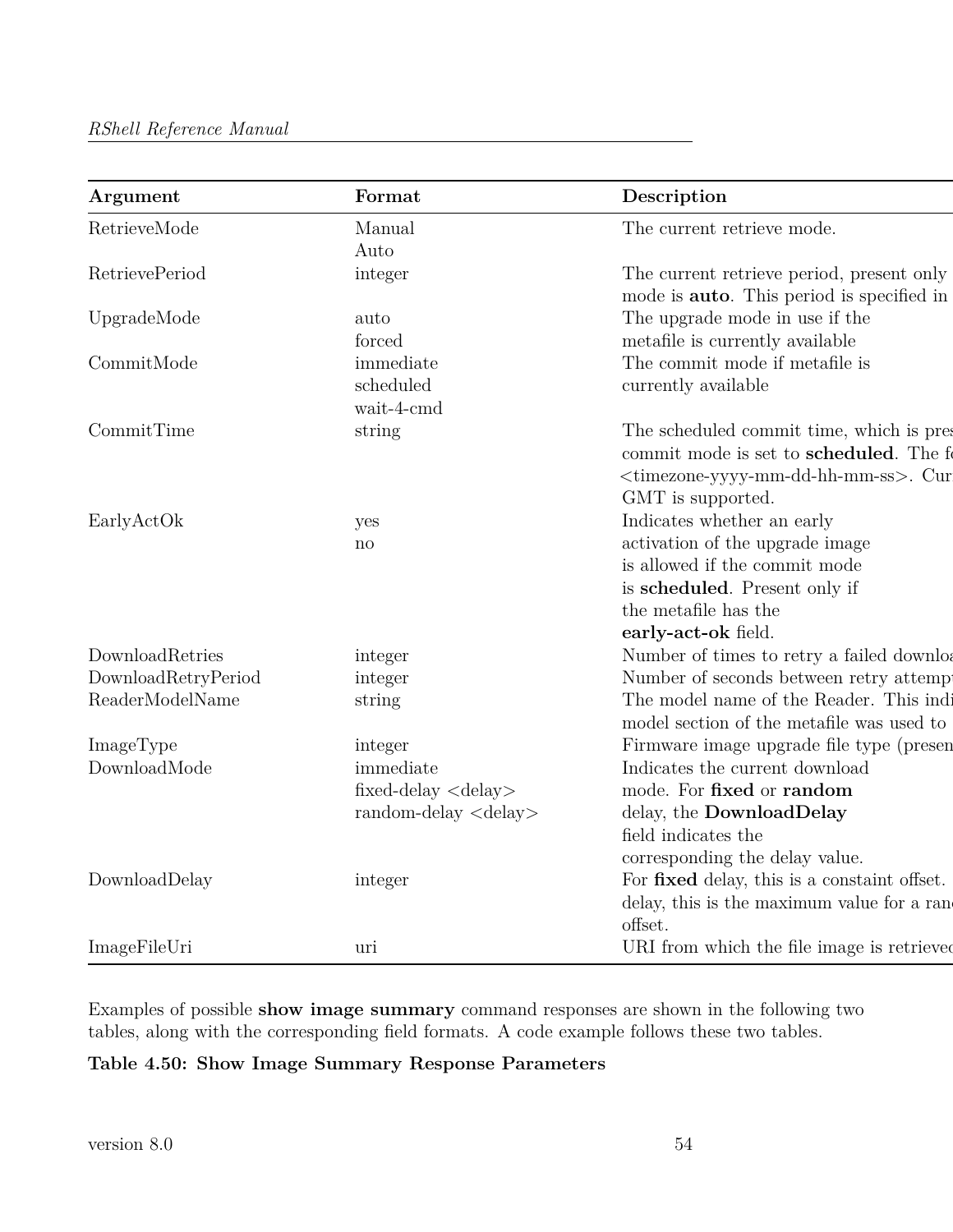| Argument      | Format                                                | Description                                                                                                                        |
|---------------|-------------------------------------------------------|------------------------------------------------------------------------------------------------------------------------------------|
| UpgradeStatus |                                                       | The upgrade status of the last executed<br>upgrade. The following enumerations are<br>possible values for the UpgradeStatus field. |
|               | Ready                                                 | Application is ready for additional<br>commands.                                                                                   |
|               |                                                       |                                                                                                                                    |
|               | WaitingForMetafileTransfer<br>WaitingForMetafileRetry | Metafile is being transferred from server.<br>Metafile transfer timed out, waiting for<br>subsequent transfer.                     |
|               | ProcessingMetafile                                    | Metafile was received and is being validated.                                                                                      |
|               |                                                       | DeterminingNeedForImageFile Version information is being examined to<br>determine if the image file needs to be<br>retrieved.      |
|               | WaitingForImageFileTransfer                           | Image file is being transferred from server.                                                                                       |
|               | WaitingForImageFileRetry                              | Image file transfer timed out, waiting for<br>subsequent transfer.                                                                 |
|               | ProcessingImageFile                                   | Image file is being validated.                                                                                                     |
|               | WaitingForCommitImage                                 | Image file is being committed to flash<br>memory.                                                                                  |
|               | SchedulingActivation                                  | Image activation is being scheduled.                                                                                               |
|               | WaitingToActivateImmediate                            | Image is being activated, and will be<br>followed by immediate reboot.                                                             |
|               | WaitingToActivateScheduled                            | Image is being activated, and reboot is<br>scheduled based on user specified commit<br>time.                                       |
|               | WaitingRandomRebootDelay                              | System is in the random delay window<br>(provided as part of commit time<br>specification) prior to system reboot.                 |
|               | WaitingForFallback                                    | A config image fallback command is being<br>processed and preparing to reboot the<br>system.                                       |
|               | WaitingForCDR                                         | A config image default command is being<br>processed and preparing to reboot the<br>system.                                        |
|               | WaitingForRequestedReboot                             | Reader is about to be rebooted.                                                                                                    |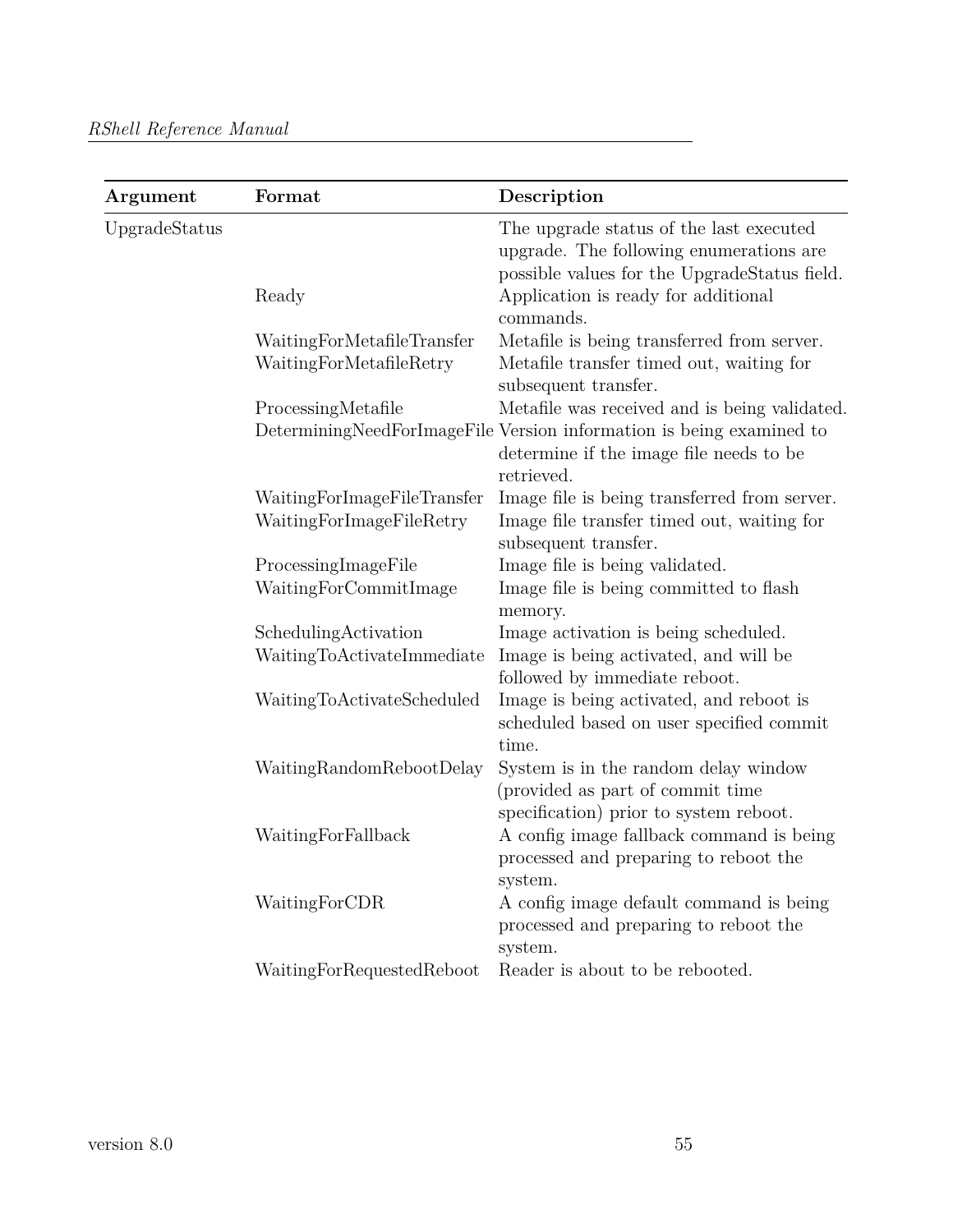| Argument      | Format                                  | Description                                                                                                                                                                                                                                                                                                                                                                                                    |
|---------------|-----------------------------------------|----------------------------------------------------------------------------------------------------------------------------------------------------------------------------------------------------------------------------------------------------------------------------------------------------------------------------------------------------------------------------------------------------------------|
| LastOperation |                                         | This supplements the UpgradeStatus field to<br>give a reason for the status. This is only<br>displayed or provided in conjunction with<br>the next line (LastOperationStatus).<br>Typically status reasons are provided only<br>when additional information is required,<br>such as under error scenarios or when a<br>system reboot has been scheduled. This<br>generally reports the condition leading up to |
|               | Unknown Host                            | the current status.<br>Download failed because of an unknown<br>host.                                                                                                                                                                                                                                                                                                                                          |
|               | Unsupported Scheme                      | Download failed because of unsupported<br>URI scheme (only HTTP, HTTPS, and<br>SFTP are supported).                                                                                                                                                                                                                                                                                                            |
|               | Syntax Error                            | Metafile has a syntax error.                                                                                                                                                                                                                                                                                                                                                                                   |
|               | Timeout                                 | Download timed out.                                                                                                                                                                                                                                                                                                                                                                                            |
|               | File Not Found                          | Download file not found.                                                                                                                                                                                                                                                                                                                                                                                       |
|               | <b>Access Denied</b>                    | Download failed because of access denied by<br>server, such as for a bad password.                                                                                                                                                                                                                                                                                                                             |
|               | LastOperationStatuNot Matching Metafile | Upgrade image did not match the version<br>specified in the metafile.                                                                                                                                                                                                                                                                                                                                          |
|               | <b>Bad File Format</b>                  | Bad upgrade image file format.                                                                                                                                                                                                                                                                                                                                                                                 |
|               | Bad CRC                                 | Bad image CRC.                                                                                                                                                                                                                                                                                                                                                                                                 |
|               | No Matching Hardware                    | Image file does not contain a hardware                                                                                                                                                                                                                                                                                                                                                                         |
|               | Version                                 | version that matches the Reader hardware<br>version.                                                                                                                                                                                                                                                                                                                                                           |
|               | No Newer Version                        | Upgrade not needed because no newer<br>version in the metafile or upgrade image.                                                                                                                                                                                                                                                                                                                               |
|               | File Mismatch                           | Metafile has mismatched partition image<br>types.                                                                                                                                                                                                                                                                                                                                                              |
|               | No File                                 | Metafile does not contain upgrade file<br>information.                                                                                                                                                                                                                                                                                                                                                         |
|               | Missing SOP                             | Metafile does not contain SOP partition<br>while an SPP is present.                                                                                                                                                                                                                                                                                                                                            |
|               | Duplicated Partition                    | Upgrade failed because either the metafile or<br>the upgrade file has a duplicated partition<br>in it.                                                                                                                                                                                                                                                                                                         |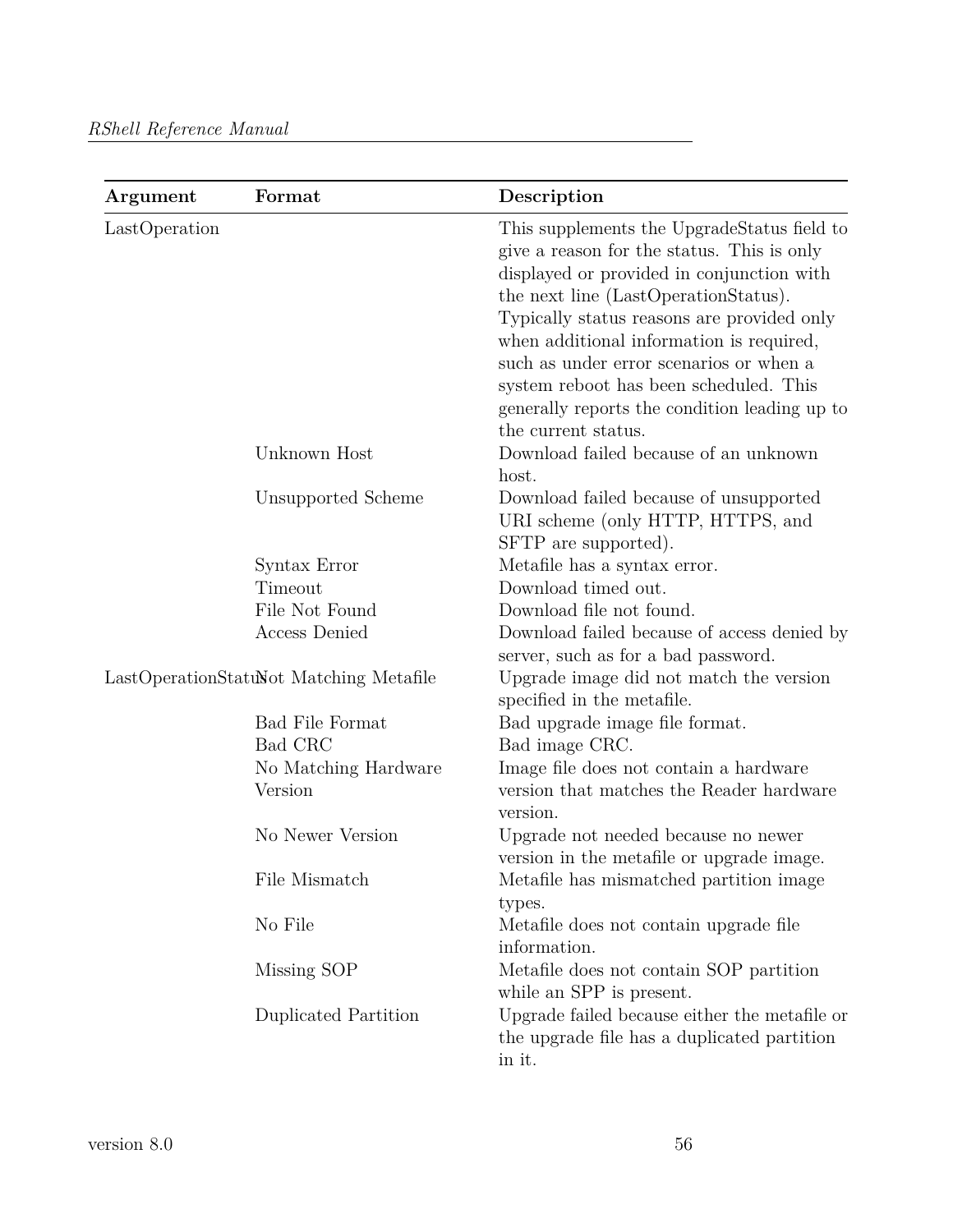| Argument | Format                      | Description                                 |
|----------|-----------------------------|---------------------------------------------|
|          | Incompatible                | Upgrade failed because                      |
|          | Upgrade/Downgrade Path      | upgrading/downgrading to the intended       |
|          |                             | SOP version or type is not allowed by       |
|          |                             | current image.                              |
|          | Flash Programming Failed    | Failed to write the flash memory.           |
|          | Current Image Invalidated   | The current image has been invalidated by a |
|          |                             | previous "fallback" command.                |
|          | No Fallback Image Available | This reason applies to the rejection of     |
|          |                             | multiple commands following a "fallback"    |
|          |                             | command.                                    |
|          | Generic Error               | Download error other than those specified   |
|          |                             | above.                                      |

| Argument      | Format                     | Description                                                                                                                               |
|---------------|----------------------------|-------------------------------------------------------------------------------------------------------------------------------------------|
| UpgradeStatus |                            | The upgrade status of the last executed<br>upgrade. The following enumerations are<br>possible values for the UpgradeStatus<br>field.     |
|               | Ready                      | Application is ready for additional<br>commands.                                                                                          |
|               | WaitingForMetafileTransfer | Metafile is being transferred from server.                                                                                                |
|               | WaitingForMetafileRetry    | Metafile transfer timed out, waiting for<br>subsequent transfer.                                                                          |
|               | ProcessingMetafile         | Metafile was received and is being<br>validated.                                                                                          |
|               |                            | DeterminingNeedForImageFileVersion information is being examined to<br>determine if the image file needs to be<br>retrieved.              |
|               |                            | WaitingForImageFileTransfer Image file is being transferred from<br>server.                                                               |
|               | WaitingForImageFileRetry   | Image file transfer timed out, waiting for<br>subsequent transfer.                                                                        |
|               | ProcessingImageFile        | Image file is being validated.                                                                                                            |
|               | WaitingForCommitImage      | Image file is being committed to flash<br>memory.                                                                                         |
|               | SchedulingActivation       | Image activation is being scheduled.<br>WaitingToActivateImmediate Image is being activated, and will be<br>followed by immediate reboot. |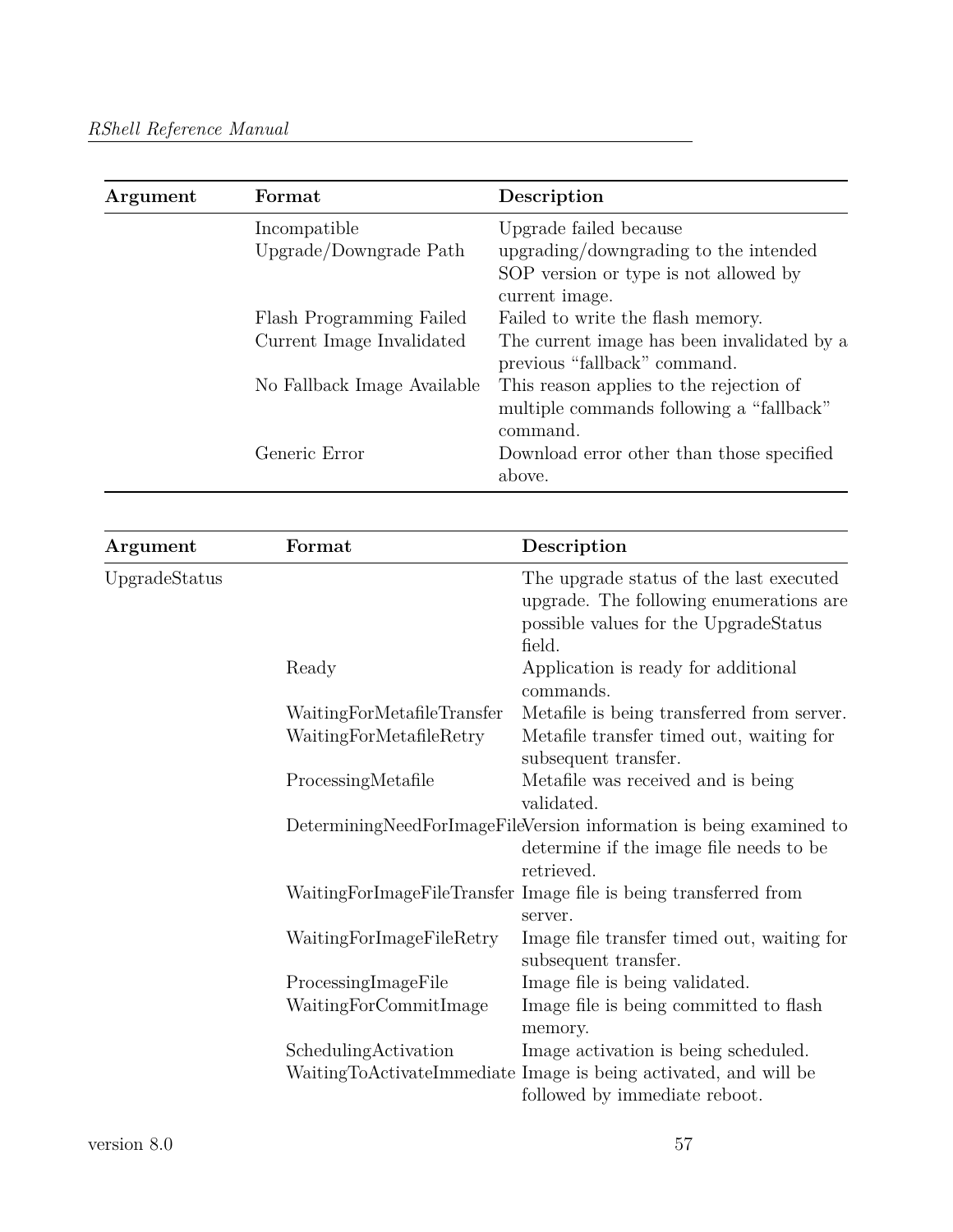| Argument            | Format                                                          | Description                                                                                                                                                                                                                                                                                                                                                                                                                                                                                                                                                      |
|---------------------|-----------------------------------------------------------------|------------------------------------------------------------------------------------------------------------------------------------------------------------------------------------------------------------------------------------------------------------------------------------------------------------------------------------------------------------------------------------------------------------------------------------------------------------------------------------------------------------------------------------------------------------------|
|                     |                                                                 | WaitingToActivateScheduled Image is being activated, and reboot is<br>scheduled based on user specified commit<br>time.                                                                                                                                                                                                                                                                                                                                                                                                                                          |
|                     |                                                                 | WaitingRandomRebootDelay System is in the random delay window<br>(provided as part of commit time)<br>specification) prior to system reboot.                                                                                                                                                                                                                                                                                                                                                                                                                     |
|                     | WaitingForFallback                                              | A config image fallback command is<br>being processed and preparing to reboot<br>the system.                                                                                                                                                                                                                                                                                                                                                                                                                                                                     |
|                     | WaitingForCDR                                                   | A config image default command is being<br>processed and preparing to reboot the<br>system.                                                                                                                                                                                                                                                                                                                                                                                                                                                                      |
| LastOperation       | WaitingForRequestedReboot<br>Unknown Host<br>Unsupported Scheme | Reader is about to be rebooted.<br>This supplements the UpgradeStatus field<br>to give a reason for the status. This is<br>only displayed or provided in conjunction<br>with next line (LastOperationStatus).<br>Typically status reasons are provided<br>only when additional information is<br>required, such as under error scenarios or<br>when a system reboot has been scheduled.<br>This generally reports the condition<br>leading up to the current status.<br>Download failed because of an unknown<br>host.<br>Download failed because of unsupported |
|                     |                                                                 | URI scheme (only HTTP, HTTPS, and<br>SFTP are supported).                                                                                                                                                                                                                                                                                                                                                                                                                                                                                                        |
|                     | Syntax Error                                                    | Metafile has a syntax error.                                                                                                                                                                                                                                                                                                                                                                                                                                                                                                                                     |
|                     | Timeout                                                         | Download timed out.                                                                                                                                                                                                                                                                                                                                                                                                                                                                                                                                              |
|                     | File Not Found                                                  | Download file not found.                                                                                                                                                                                                                                                                                                                                                                                                                                                                                                                                         |
|                     | Access Denied                                                   | Download failed because of access denied<br>by server, e.g., bad password.                                                                                                                                                                                                                                                                                                                                                                                                                                                                                       |
| LastOperationStatus | Not Matching Metafile                                           | Upgrade image did not match the version<br>specified in the metafile.                                                                                                                                                                                                                                                                                                                                                                                                                                                                                            |
|                     | <b>Bad File Format</b>                                          | Bad upgrade image file format.                                                                                                                                                                                                                                                                                                                                                                                                                                                                                                                                   |
|                     | Bad CRC                                                         | Bad image CRC.                                                                                                                                                                                                                                                                                                                                                                                                                                                                                                                                                   |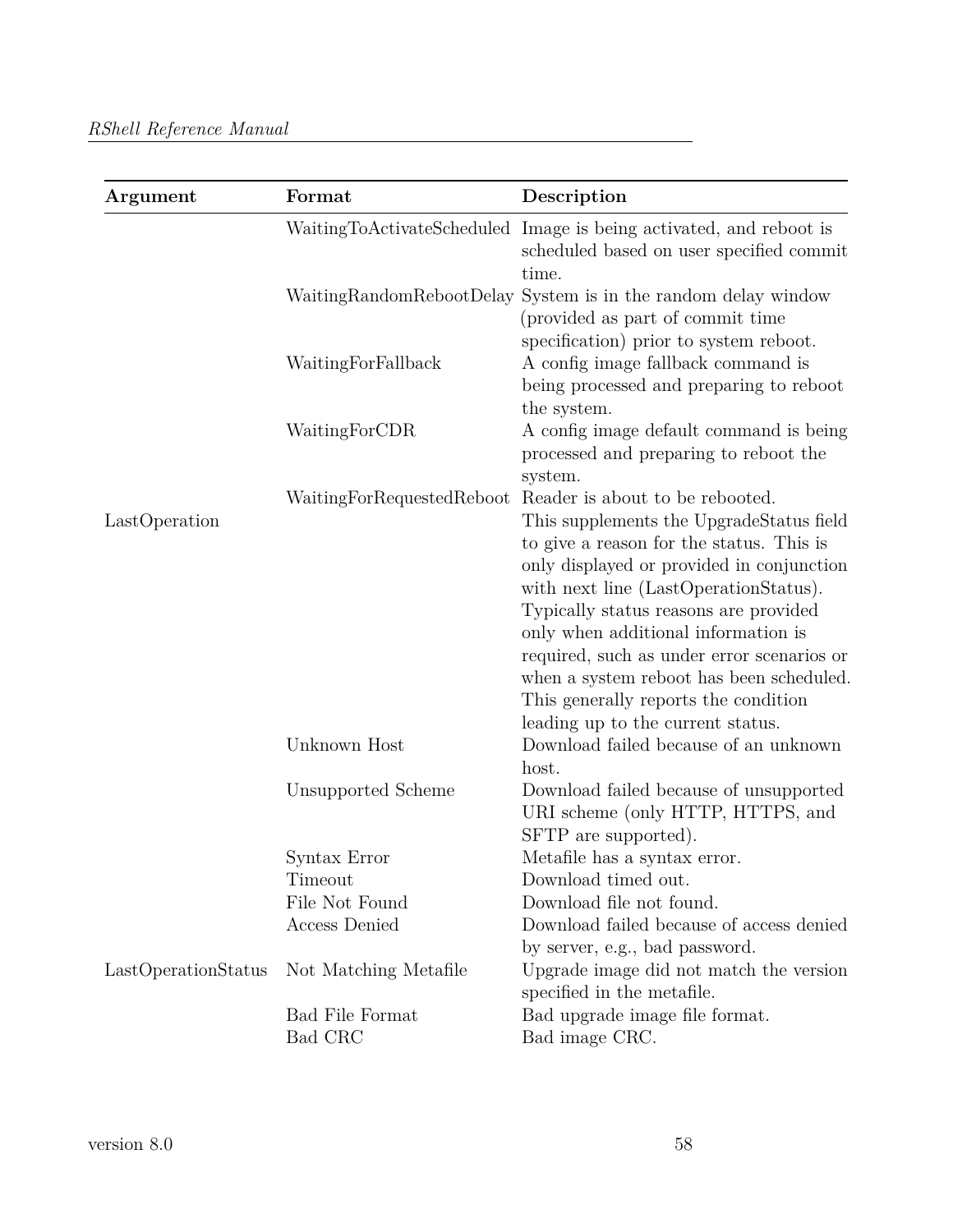| Argument | Format                          | Description                                                                                            |
|----------|---------------------------------|--------------------------------------------------------------------------------------------------------|
|          | No Matching Hardware<br>Version | Image file does not contain a hardware<br>version matching the Reader hardware                         |
|          | No Newer Version                | version.<br>Upgrade not needed because no newer<br>version in the metafile or upgrade image.           |
|          | File Mismatch                   | Metafile has mismatched partition image<br>types.                                                      |
|          | No File                         | Metafile does not contain upgrade file<br>information.                                                 |
|          | Missing SOP                     | Metafile does not contain SOP partition<br>while an SPP is present.                                    |
|          | Duplicated Partition            | Upgrade failed because either the<br>metafile or the upgrade file has a<br>duplicated partition in it. |
|          | Incompatible                    | Upgrade failed because                                                                                 |
|          | Upgrade/Downgrade Path          | upgrading/downgrading to the intended<br>SOP version or type is not allowed by<br>current image.       |
|          | Flash Programming Failed        | Failed to write the flash memory.                                                                      |
|          | Current Image Invalidated       | The current image has been invalidated<br>by a previous "fallback" command.                            |
|          | No Fallback Image<br>Available  | This reason applies to the rejection of<br>multiple commands following a "fallback"<br>command.        |
|          | Generic Error                   | Download error other than those<br>specified above.                                                    |

**Table 4.51: Show Image Summary Response Parameters (continued)**

| Argument            | Format  | Description                                              |
|---------------------|---------|----------------------------------------------------------|
| PrimaryImageType    | integer | The image type number for the primary image $(10)$ .     |
| PrimaryImageState   | enum    | The current state of the primary image (this should      |
|                     |         | always be Active). Refer to the Show Image Summary       |
|                     |         | Response Parameters Table for details of image state     |
|                     |         | values.                                                  |
| PrimaryImageSystem- | string  | The version of the primary image's system OS             |
| Version             |         | partition.                                               |
| PrimaryImageConfig- | string  | The current version of the primary image's persistent    |
| Version             |         | partition. '255.255.255.255' is the default SPP version. |
| version 8.0         |         | 59                                                       |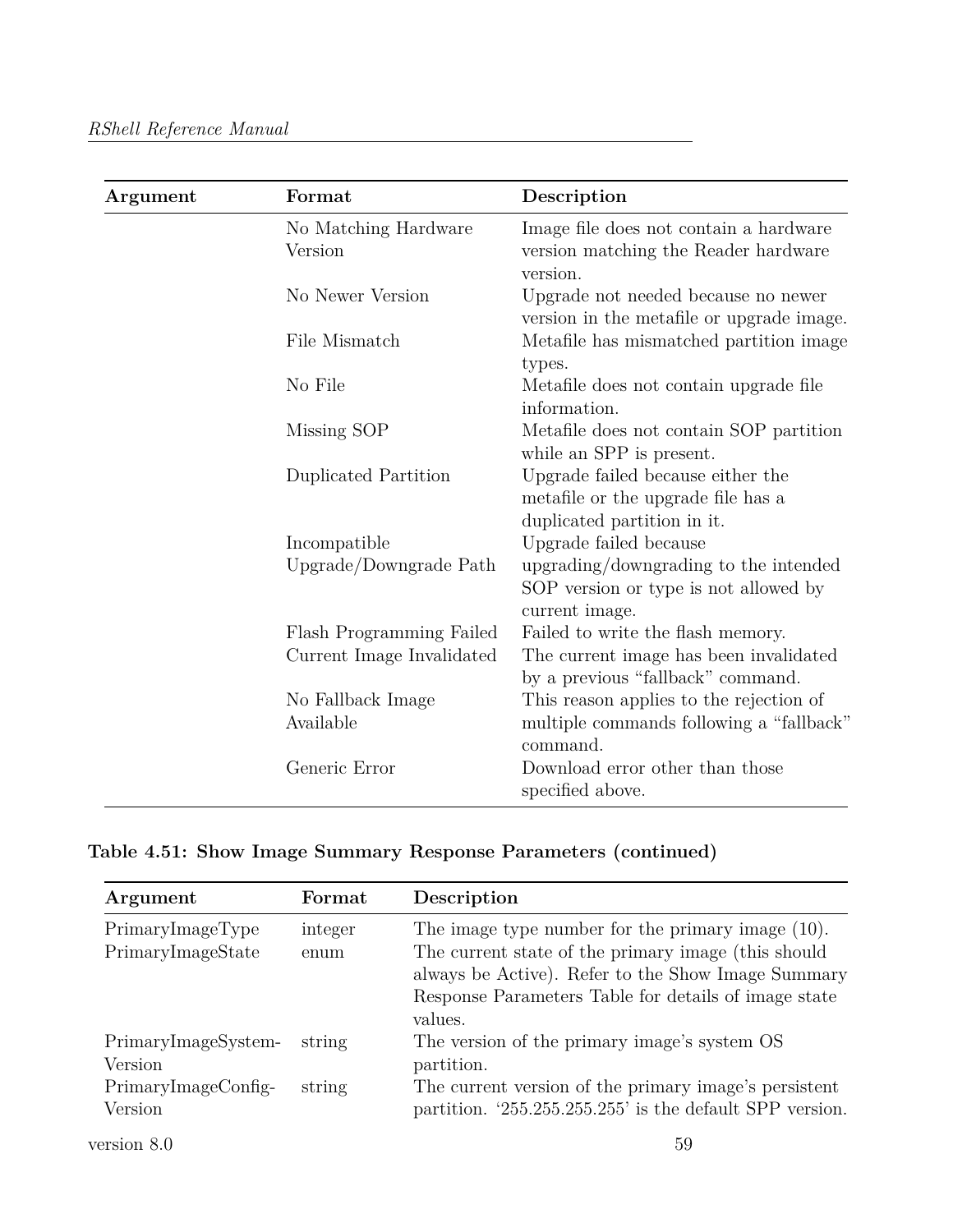#### *RShell Reference Manual*

| Argument                           | Format  | Description                                                                                                                                                                                                     |
|------------------------------------|---------|-----------------------------------------------------------------------------------------------------------------------------------------------------------------------------------------------------------------|
| PrimaryImage-<br>CustomApp-Version | string  | The version of the primary image's custom application<br>partition. This displays only if CAP is present.                                                                                                       |
| SecondaryImageType                 | integer | The image type number for the secondary image $(10)$ .<br>If the secondary image is not valid this argument is not<br>shown.                                                                                    |
| SecondaryImageState                | enum    | The current state of the secondary image would<br>typically have one of the values from the Show Image<br>Summary Response Parameters table. If the secondary<br>image is not valid this argument is not shown. |
| SecondaryImageSystem-string        |         | The version of the secondary image's system OS<br>partition. If the secondary image is not valid this                                                                                                           |
| Version                            |         | argument is not shown.                                                                                                                                                                                          |
| SecondaryImageConfig-              | string  | The current version of the secondary image's persistent<br>partition. '255.255.255.255' is the default SPP version.                                                                                             |
| Version                            |         | If the secondary image is not valid this argument is not<br>shown.                                                                                                                                              |
| SecondaryImageCustom-string        |         | The version of the primary image's custom application<br>partition. This displays only if CAP is present. If the                                                                                                |
| AppVersion                         |         | secondary image is not valid this argument is not<br>shown.                                                                                                                                                     |

An example:

```
> show image summary
Status='0,Success'
UpgradeStatus='Ready'
PrimaryImageType='10'
PrimaryImageState='Active'
PrimaryImageSystemVersion='5.2.0.240'
PrimaryImageConfigVersion='255.255.255.255'
PrimaryImageCustomAppVersion='1.0.0.0'
SecondaryImageType='10'
SecondaryImageState='Active'
SecondaryImageSystemVersion='4.12.0.240'
SecondaryImageConfigVersion='255.255.255.255'
```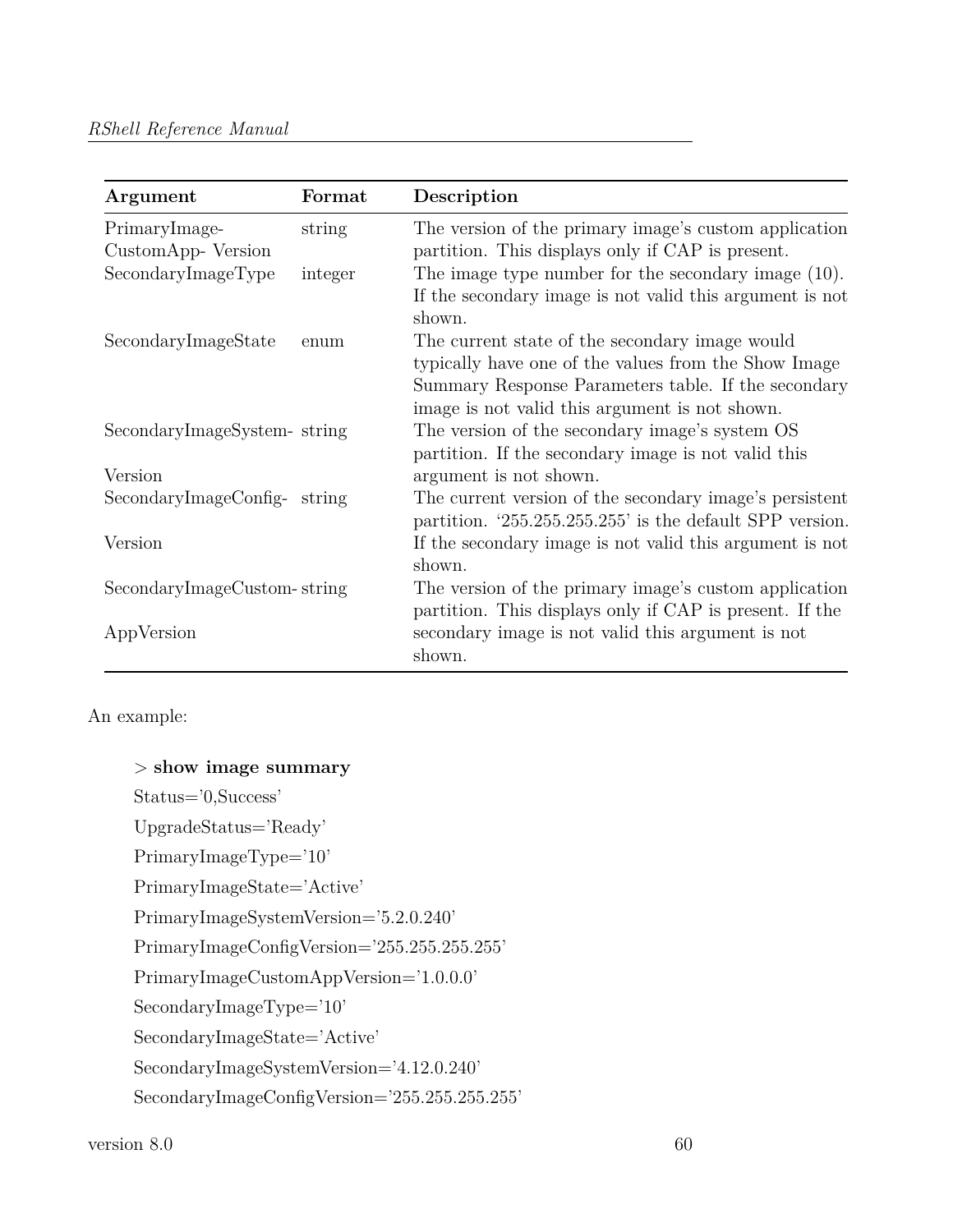SecondaryImageCustomAppVersion='1.0.0.0'

### **Image State**

An image state has four possible values, active, pre-active, pending, and obsolete, which are described in the following table.

| <b>State Value</b> | Meaning                                                                                                  |
|--------------------|----------------------------------------------------------------------------------------------------------|
| Active             | Image has been previously run and is eligible to fallback to.                                            |
| Pre-Active         | Image has been activated and is ready to become the Primary image on next<br>reboot.                     |
| Pending            | Image has been committed to flash memory, waiting for commit time to move<br>it to the Pre-Active state. |
| Obsolete           | Image has been invalidated, typically due to a fallback operation                                        |

**Table 4.52: Image State Values**

## **Table 4.53: Show Image CAP Command Parameters**

| Argument  | Format                   | Description                              |
|-----------|--------------------------|------------------------------------------|
| CAPStatus | disabled<br>enabled open | The current CAP installation<br>setting. |

## **4.3.3 Show Logging Menu**

The **show logging** menu displays the logging configuration for the system and for displaying the actual logged information in text form. The commands are described in the following table. Log entries are shown in chronological order, with the most recent entry displayed last.

Response parameters for the **show logging** events and the **show logging summary** command (which displays the summary of response parameters along with security levels) are shown in the following tables.

**Table 4.54: Show Logging Command Parameters**

|        | <b>CommandArguments</b>     |         | Format Description                                |
|--------|-----------------------------|---------|---------------------------------------------------|
| events | $(\text{err}   \text{app})$ | enum,   | Uses the event count number to determine how many |
|        |                             | integer | of the last internal log entries to display.      |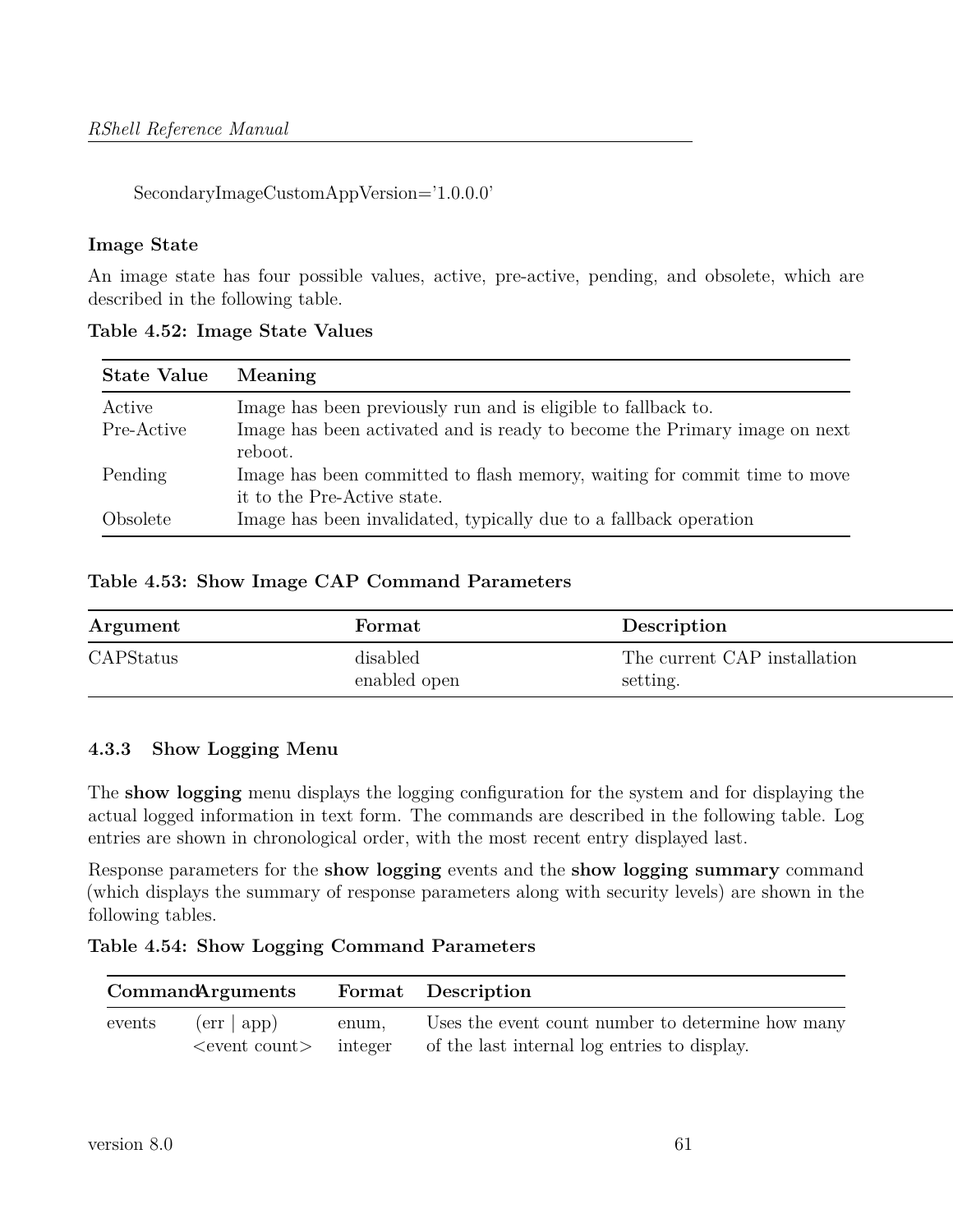| <b>CommandArguments</b> | Format Description                                                                                                                                                                     |
|-------------------------|----------------------------------------------------------------------------------------------------------------------------------------------------------------------------------------|
| summary                 | Displays the current user logging configuration. The<br>"Show Logging Summary Response Parameters" table<br>displays the summary of response parameters along<br>with severity levels. |

**Table 4.55: Show Logging Events Response Parameters**

| Argument                                 | Format                            | Description                               |
|------------------------------------------|-----------------------------------|-------------------------------------------|
| Event <sub>1</sub><br>Event <sub>2</sub> | string<br>string                  | The string responses from the log events. |
| $\cdot$ $\cdot$ $\cdot$<br>Event < n     | $\cdot$ $\cdot$ $\cdot$<br>string | $\cdot$ $\cdot$ $\cdot$                   |

The following table displays the summary of response parameters along with severity levels.

**Table 4.56: Show Logging Summary Response Parameters**

| Argument        | Format                                                                 | Description                   |
|-----------------|------------------------------------------------------------------------|-------------------------------|
| Managementlevel | Emergency   Alert   Critical   Error Log severity level for Management |                               |
| RFIDLevel       | Warning   Notice   Info   Debug                                        | Log severity level for RFID   |
| SystemLevel     |                                                                        | Log severity level for System |

Samples of the commands are shown below:

> **show logging summary**

Status='0,Success'

ManagementLevel='Error'

SystemLevel='Error'

RFIDLevel='Error'

## > **show logging events app 3**

Status='0,Success'

Event1='Dec 4 00:22:46 (none) sshd[20090]: lastlog\_openseek: Couldn't stat /var/log/lastlog: No such file or directory'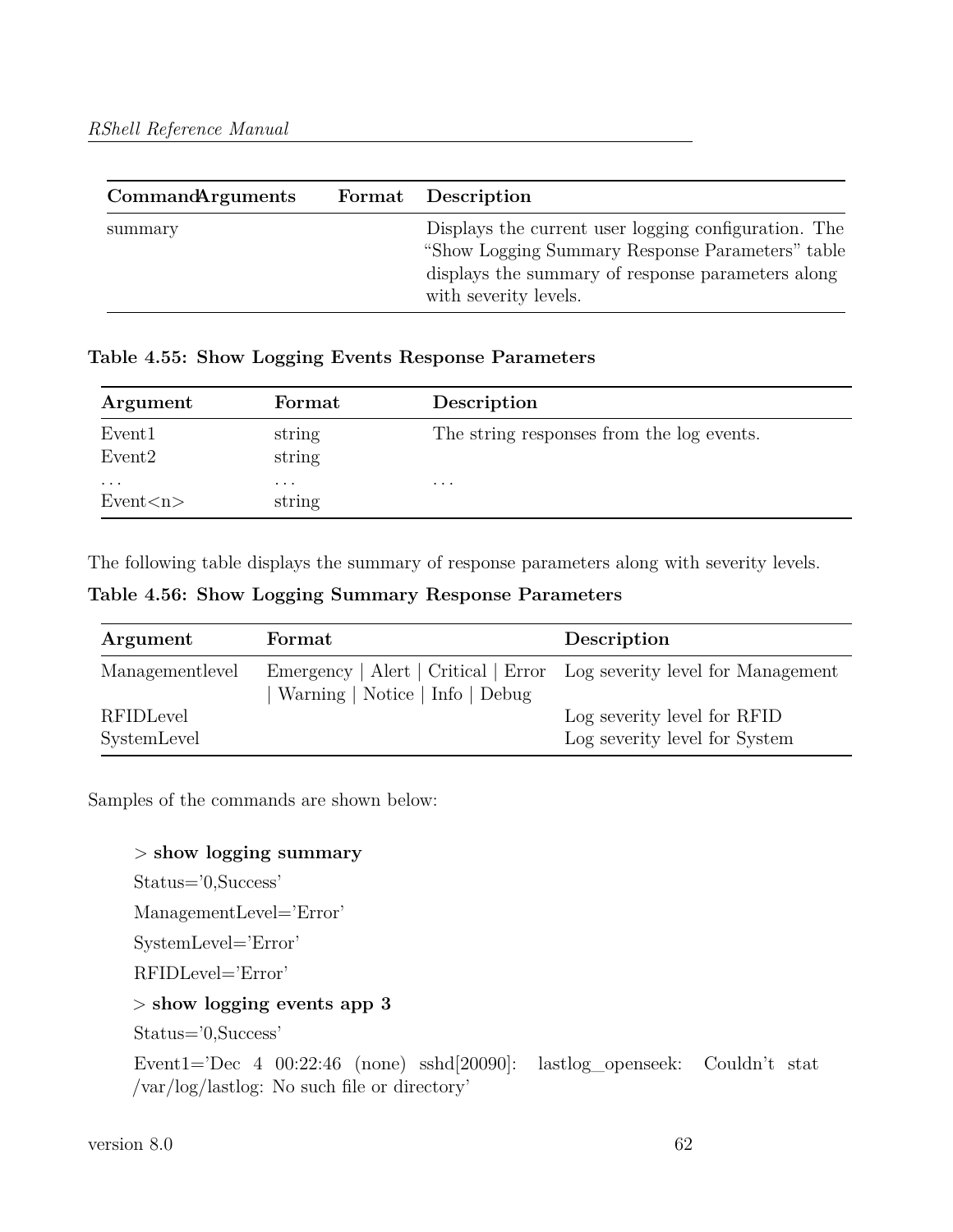Event2='Dec 4 00:22:53 (none) Rshell: User entered "show logging summary" ' Event3='Dec 4 00:22:53 (none) Rshell: ICTL target syslogconf returned status 0 '

#### **4.3.4 Show Network Menu**

The **show network** menu contains commands to display networking parameters and statistics. All commands are single word commands and take no arguments. Commands are shown in the following table, while the response parameters are shown in the tables that follow this table.

| Command         | Description                        |
|-----------------|------------------------------------|
| $\mathrm{dns}$  | Summary of DNS settings            |
| icmp            | ICMP statistics                    |
| dnssd           | Summary of DNSSD settings          |
| mdns            | Display current status of mDNS     |
| ntp             | Summary of NTP settings            |
| summary         | Summary of network settings        |
| tcp             | TCP statistics                     |
| udp             | UDP statistics                     |
| http            | Http server status                 |
| https           | Https server status                |
| ssh             | SSH server status                  |
| portsecurity    | Port Security Settings             |
| sftp            | <b>SFTP</b> settings               |
| lldp            | Display LLDP status                |
| wlan (sub-menu) | WiFi adapter configuration submenu |
| ip (sub-menu)   | IP statistics submenu              |

**Table 4.57: Show Network Menu Commands**

The **lldp** and **wlan** commands might only be available in Reader models prior to the Impinj R700 RAIN RFID Reader.

**Table 4.58: Show Network DNS Response Parameters**

| Argument                          | Format     | Description                                  |
|-----------------------------------|------------|----------------------------------------------|
| Domain $\langle n \rangle$ Static | string     | Statically configured domain (if configured) |
| $Domain < n>$ Dynamic             | string     | DNS domain obtained from DHCP (if available) |
| Server < n > Static               | ip address | Address of the Nth static DNS server         |
| $Server \langle n\rangle$ Dynamic | ip address | Address of the Nth dynamic DNS server        |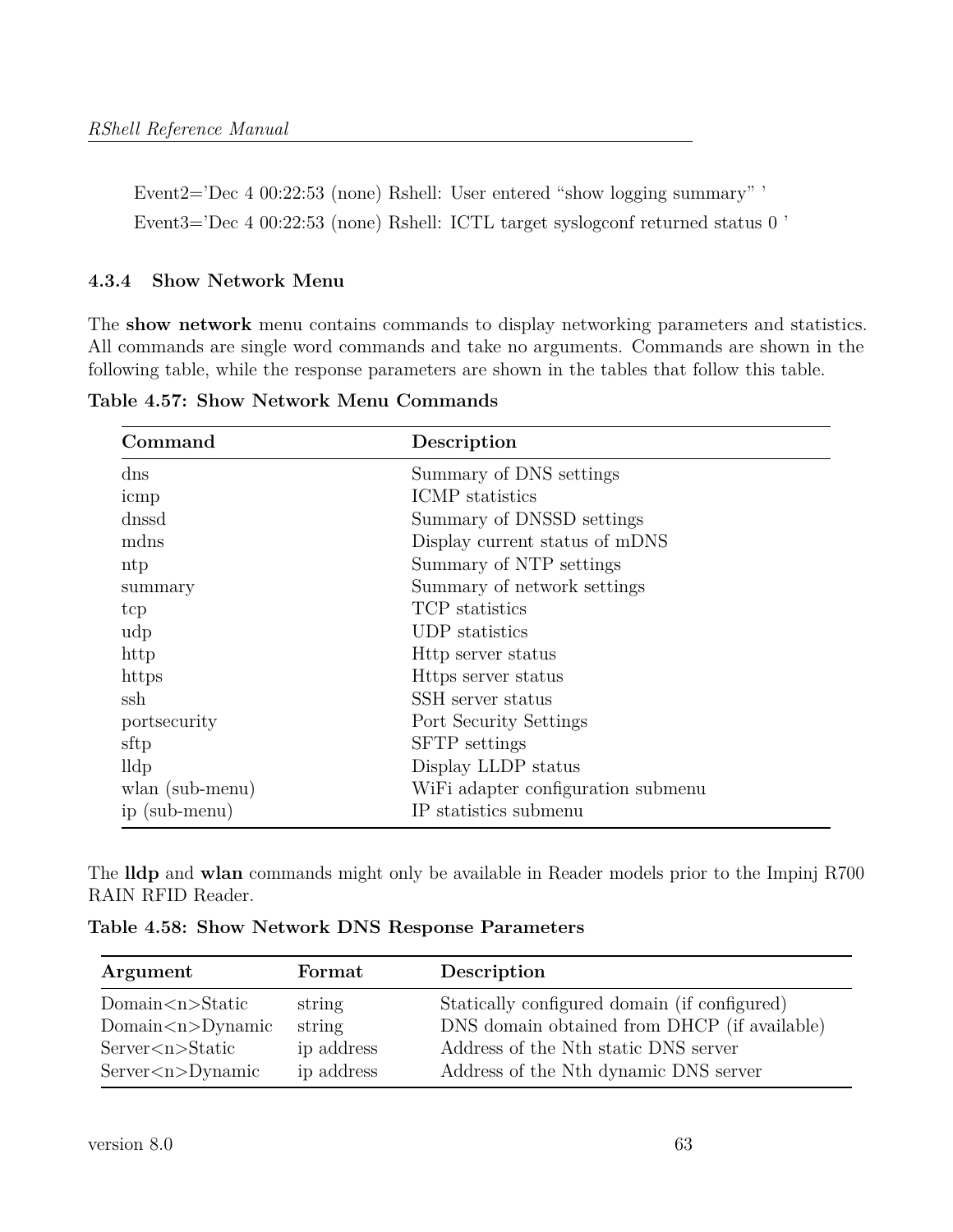| Argument                | Format  | Description        |
|-------------------------|---------|--------------------|
| icmpInMsgs              | integer | See MIB-2 RFC 1213 |
| icmpInErrors            | integer |                    |
| icmpInDestUnreachs      | integer |                    |
| icmpInTimeExcds         | integer |                    |
| icmpInParmProbs         | integer |                    |
| icmpInSrcQuenchs        | integer |                    |
| icmpInRedirects         | integer |                    |
| icmpInEchos             | integer |                    |
| icmpInEchoReps          | integer |                    |
| icmpInTimestamps        | integer |                    |
| icmpInTimestampReps     | integer |                    |
| icmpInAddrMasks         | integer |                    |
| icmpInAddrMaskReps      | integer |                    |
| icmpOutMsgs             | integer |                    |
| icmpOutErrors           | integer |                    |
| icmpOutDestUnreachs     | integer |                    |
| icmpOutTimeExcds        | integer |                    |
| <i>icmpOutParmProbs</i> | integer |                    |
| icmpOutSrcQuenchs       | integer |                    |
| icmpOutRedirects        | integer |                    |
| icmpOutEchos            | integer |                    |
| icmpOutEchoReps         | integer |                    |
| icmpOutTimestamps       | integer |                    |
| icmpOutTimestampReps    | integer |                    |
| icmpOutAddrMasks        | integer |                    |
| icmpOutAddrMaskReps     | integer |                    |

# **Table 4.59: Show Network ICMP Response Parameters**

## **Table 4.60: Show Network mDNS Response Parameters**

| Argument   | Format                | Description                                                                                                                                           |
|------------|-----------------------|-------------------------------------------------------------------------------------------------------------------------------------------------------|
| mDNSStatus | enabled  <br>disabled | Indicates the current state of the mDNS service. When<br>the active interface is <b>cellular</b> and the status is<br>NotAvailableOnCurrentInterface. |

## **Table 4.61: Show Network HTTP Response Parameters**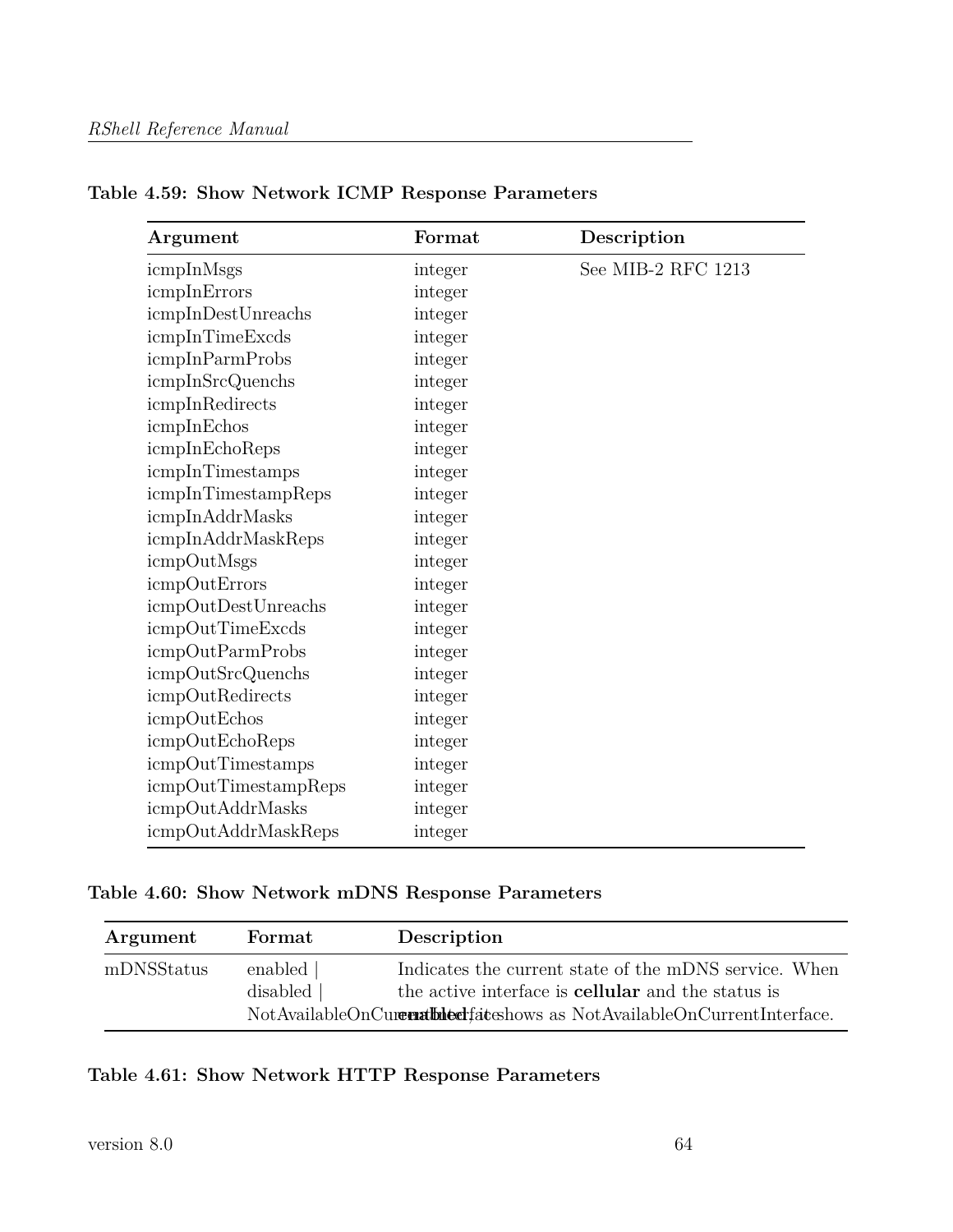| Argument                    | Format | Description                                                           |
|-----------------------------|--------|-----------------------------------------------------------------------|
| ServiceEnabled True   False |        | Indicates whether or not the service will be started at boot<br>time. |

## **Table 4.62: Show Network HTTPS Response Parameters**

| Argument                    | Format | Description                                                           |
|-----------------------------|--------|-----------------------------------------------------------------------|
| ServiceEnabled True   False |        | Indicates whether or not the service will be started at boot<br>time. |

## **Table 4.63: Show Network SSH Response Parameters**

| Argument                    | ${\rm \bf Format}$ | Description                                                           |
|-----------------------------|--------------------|-----------------------------------------------------------------------|
| ServiceEnabled True   False |                    | Indicates whether or not the service will be started at boot<br>time. |

## **Table 4.64: Show Network NTP Response Parameters**

| Argument              | Format              | Description                                                                                                                            |
|-----------------------|---------------------|----------------------------------------------------------------------------------------------------------------------------------------|
| ServiceEnabled        | True   False        | Indicates whether or not the<br>NTP service will be started at<br>boot time.                                                           |
| DynamicServersEnabled | True   False        | Indicates whether or not NTP<br>servers discovered via DHCP<br>will be included in the list of<br>NTP servers.                         |
| Synchronized          | True   False        | Indicates whether or not the<br>NTP service has successfully<br>synchronized with an NTP<br>server.                                    |
| SynchronizedServer    | string   IP Address | If the NTP service has<br>successfully synchronized with<br>an NTP server, that server IP<br>address or hostname is<br>specified here. |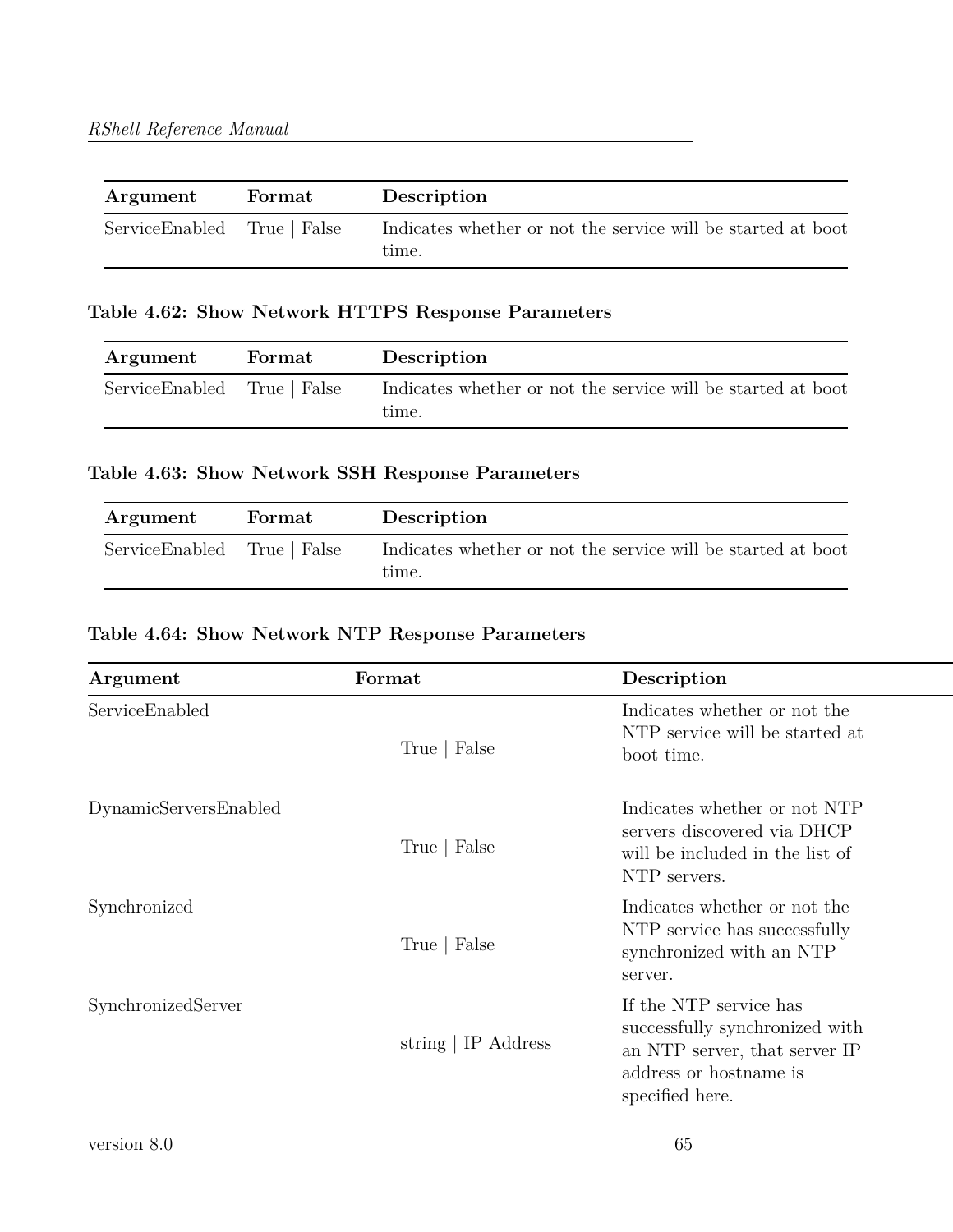| Argument                                                                    | Format                                                                                                           | Description                                                                                                                                                                                                                                                                                                                                                                                                                                                        |
|-----------------------------------------------------------------------------|------------------------------------------------------------------------------------------------------------------|--------------------------------------------------------------------------------------------------------------------------------------------------------------------------------------------------------------------------------------------------------------------------------------------------------------------------------------------------------------------------------------------------------------------------------------------------------------------|
| NtpServerDynamic < n><br>Address NtpServerStatic <n>-<br/>Address</n>       | string $\vert$ IP Address                                                                                        | Hostname or IP address of the<br>Nth static or dynamic NTP<br>server                                                                                                                                                                                                                                                                                                                                                                                               |
| NtpServerDynamic < n><br>State<br>NtpServerStatic <n>-<br/><b>State</b></n> | Synchronized<br>Polled  <br>SymmetricActive<br><b>SymmetricPassive</b><br>ReceivingBroadcast<br>SendingBroadcast | The current state of the first dynamic NT<br>server. When the Reader is trying to use<br>server, it will remain in the state Polled<br>it has successfully communicated with the<br>server eight times. During this process, the<br>NtpServerDynamic/Static < n >Reach<br>parameter will generally transition through<br>3, 7, 17, 37, 77, 177, and 377. When the<br>Reader has selected a server and locked o<br>the state parameter will become<br>Synchronized. |
| NtpServerDynamic < n><br>Stratum NtpServerStatic <n>-<br/>Stratum</n>       | integer                                                                                                          | The current stratum number of<br>the NTP server.                                                                                                                                                                                                                                                                                                                                                                                                                   |
| $NtpServerDynamic < n>$ - Reach<br>$NtpServerStatic < n$ - Reach            | integer                                                                                                          | The reachability register of the<br>NTP server.                                                                                                                                                                                                                                                                                                                                                                                                                    |

Note: If a pooled NTP server, such as pool.ntp.org, is specified as a dynamic or static NTP server, rshell may not be able to correctly display the NTP server status in the NtpServerDyanamic $\langle n \rangle$ -Xxx or NtpServerStatic<n>-Xxx response parameters. The Synchronized and SynchronizedServer response parameters will, however, display the correct state.

Note: The "show network ntp" command will display any avialable dynamic NTP servers and any previously configured static NTP servers, whether or not the NTP service is enabled. If the NTP service is disabled, only the server names are displayed. If the NTP service is enabled, the name and status for each NTP server will be displayed.

## **Table 4.65: Show Network Summary Response Parameters**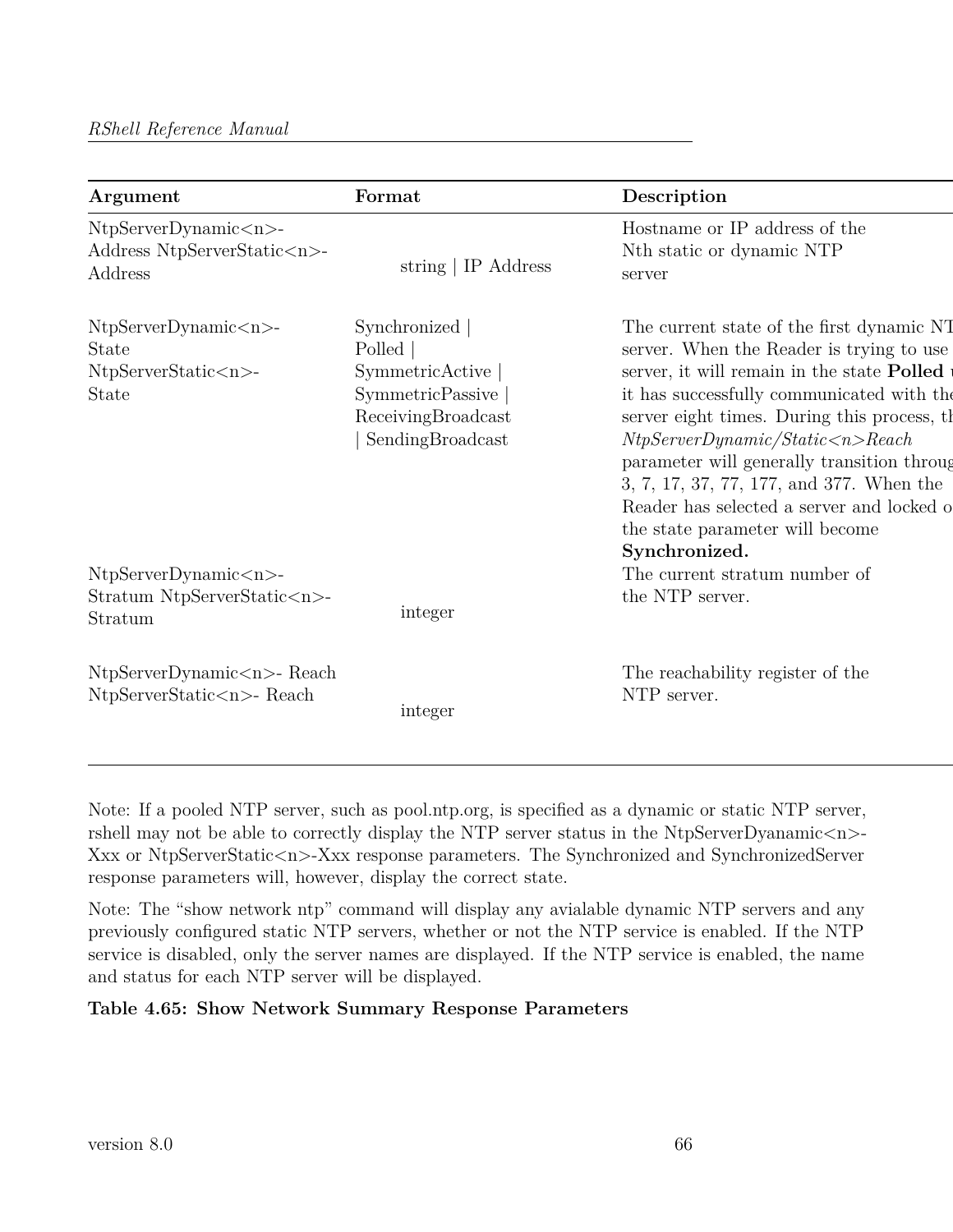| Argument         | Format                               | Description                                                                                                                                                                                                                                                                        |
|------------------|--------------------------------------|------------------------------------------------------------------------------------------------------------------------------------------------------------------------------------------------------------------------------------------------------------------------------------|
| PrimaryInterface | string                               | The primary network device<br>enabled at start (e.g. 'eth:eth0'<br>for Ethernet).                                                                                                                                                                                                  |
| ActiveInterface  | string                               | The currently active network<br>device, such as 'eth:eth0' for<br>Ethernet.                                                                                                                                                                                                        |
| Hostname         | string                               | The current hostname of the<br>Reader.                                                                                                                                                                                                                                             |
| connectionStatus | AdminUp<br>Connected<br>Disconnected | The connection status of the<br>current active interface. The<br>value is one of the following:<br>• AdminUp: Interface is<br>started but not yet<br>connected. This state is<br>temporary.<br>• Connected: Interface is<br>up and running.<br>Disconnected: Interface is<br>down. |
| ipAddressMode    | Dynamic   Static                     | Indicates the current<br>configuration of the network<br>interface. Dynamic (using<br>DHCP for IP configuration) or<br>Static (using manual IP                                                                                                                                     |
| ipAddress        | IP address                           | configuration).<br>Reports the current IP address<br>assigned to the Reader. This<br>value will not be reported if it<br>is not currently assigned or the<br>network is disconnected.                                                                                              |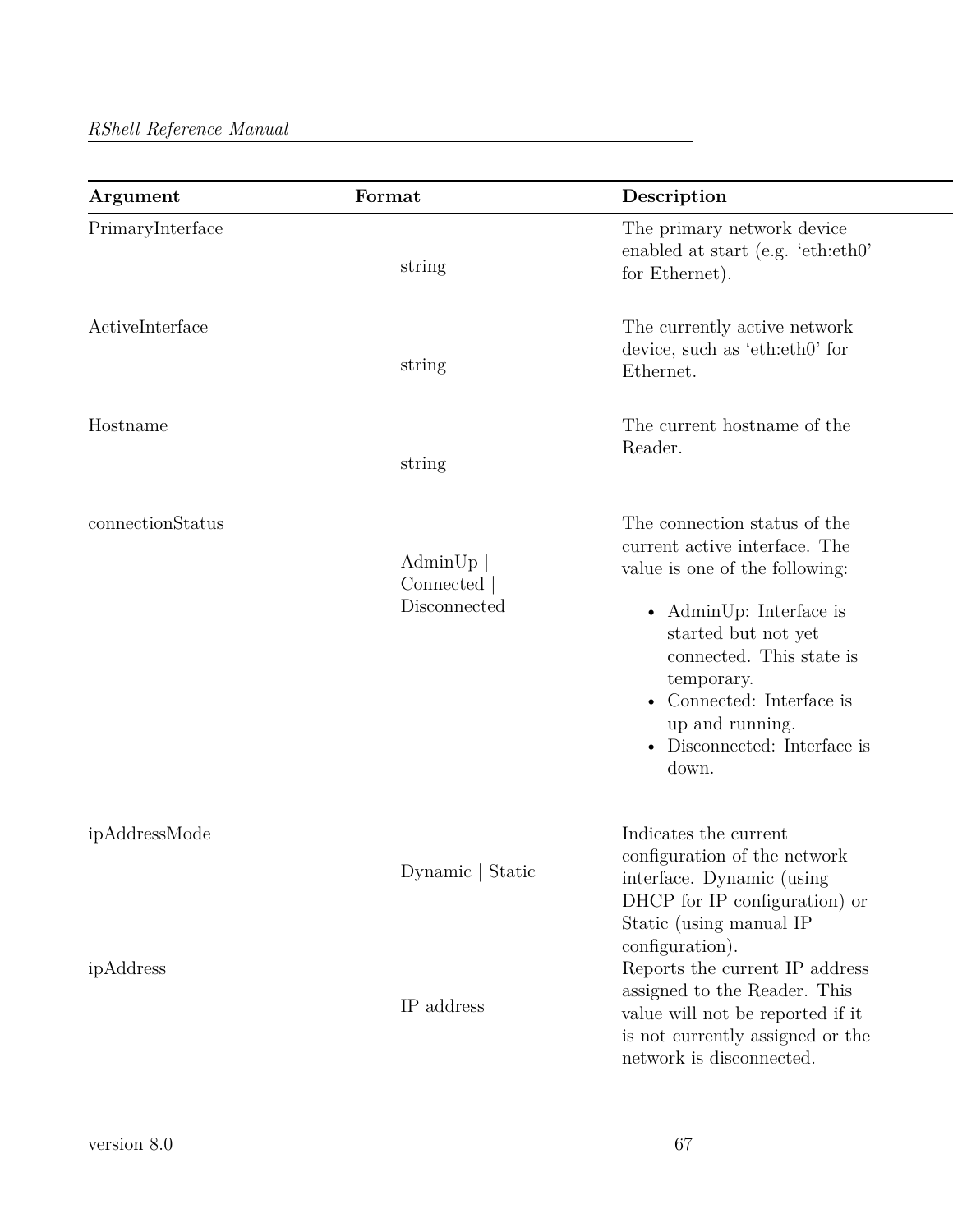| Argument                          | Format                                                                                                                                                                                                                         | Description                                                                                                                                                                                                                                                                                                                                                                                                                                  |
|-----------------------------------|--------------------------------------------------------------------------------------------------------------------------------------------------------------------------------------------------------------------------------|----------------------------------------------------------------------------------------------------------------------------------------------------------------------------------------------------------------------------------------------------------------------------------------------------------------------------------------------------------------------------------------------------------------------------------------------|
| gatewayAddress                    | IP address                                                                                                                                                                                                                     | Reports the current network<br>gateway assigned to the Reader.<br>This value will not be reported<br>if it is not currently assigned or                                                                                                                                                                                                                                                                                                      |
| <b>MACAddress</b><br>Connectivity | MAC address<br>unknown $ $ none $ $ portal $ $<br>limited   full                                                                                                                                                               | the network is disconnected.<br>The MAC address of the reader's Etherne<br>The Internet connectivity of<br>the Reader. The value is one of<br>the following:                                                                                                                                                                                                                                                                                 |
|                                   |                                                                                                                                                                                                                                | • unknown: Connectivity<br>unknown. Connectivity<br>checks have not run.<br>• none: Device not<br>connected, so<br>connectivity checks not<br>tried.<br>• portal: Connection<br>hijacked by captive portal<br>gateway for purposes of<br>authentication.<br>limited: Host connected<br>to network, but cannot<br>reach full Internet. No<br>captive portal detected.<br>• full: Host connected to<br>network and can reach<br>full Internet. |
| TTTTTTDA                          | the contract of the contract of the contract of the contract of the contract of the contract of the contract of the contract of the contract of the contract of the contract of the contract of the contract of the contract o | $\mathbf{H}$                                                                                                                                                                                                                                                                                                                                                                                                                                 |

| <b>HTTPService</b>  | $active \mid inactive$ | Whether the HTTP server is turned on  |
|---------------------|------------------------|---------------------------------------|
| <b>HTTPSService</b> | active   inactive      | Whether the HTTPS server is turned on |

## **Table 4.66: Show Network IP Stat Response Parameters**

| Argument                                     | Format                        | Description        |
|----------------------------------------------|-------------------------------|--------------------|
| ipForwarding<br>ipDefaultTTL<br>ipInReceives | integer<br>integer<br>integer | See MIB-2 RFC 1213 |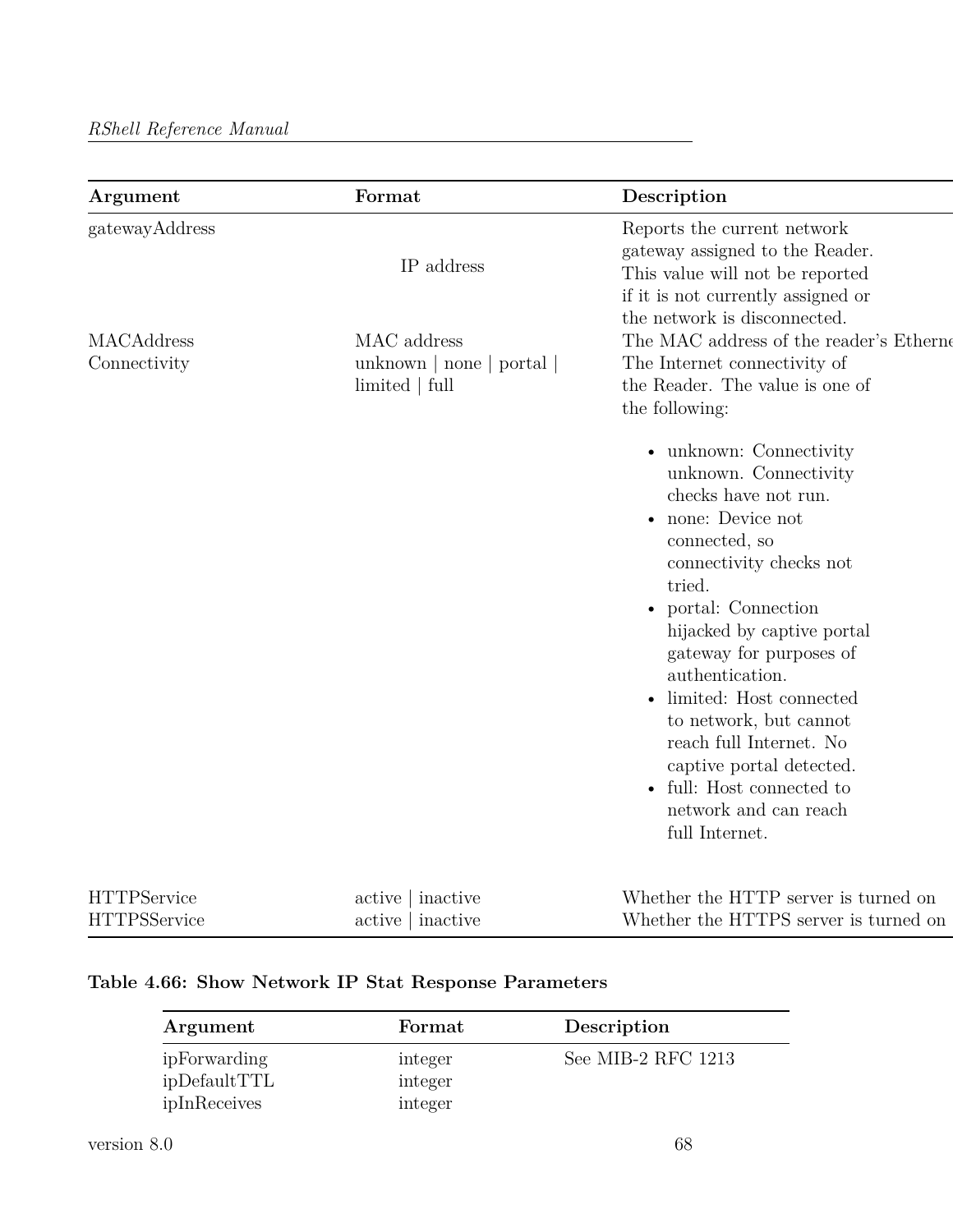| Argument             | Format  | Description        |
|----------------------|---------|--------------------|
| <b>IpInHdrErrors</b> | integer |                    |
| ipInAddrErrors       | integer |                    |
| ipForwDatagrams      | integer |                    |
| ipInUnknownProtos    | integer |                    |
| ipInDiscards         | integer |                    |
| ipInDelivers         | integer |                    |
| ipOutRequests        | integer |                    |
| ipOutDiscards        | integer |                    |
| ipOutNoRoutes        | integer |                    |
| ipReasmTimeout       | Integer |                    |
| ipReasmReqds         | integer |                    |
| <b>IpReasmOKs</b>    | integer |                    |
| IpReasmFails         | integer |                    |
| ipFragOKs            | integer |                    |
| ipFragFails          | integer | See MIB-2 RFC 1213 |
| ipFragCreates        | integer |                    |
| IpRoutingDiscards    | integer |                    |

|  |  |  |  |  |  | Table 4.67: Show Network IP Summary Response Parameters |
|--|--|--|--|--|--|---------------------------------------------------------|
|--|--|--|--|--|--|---------------------------------------------------------|

| Argument         | Format                                                                                    | Description                                                                                                                                                                                                    |
|------------------|-------------------------------------------------------------------------------------------|----------------------------------------------------------------------------------------------------------------------------------------------------------------------------------------------------------------|
| connectionStatus | $\text{AdminUp} \mid \text{Connected}$<br>Disconnected<br>MismatchedModem<br>Unauthorized | Current state of the network interface.                                                                                                                                                                        |
| ipAddressMode    | Dynamic   Static                                                                          | If configuration is currently dynamic, the<br>dynamic values returned by DHCP are<br>given. If a value is not currently set (such)<br>the gateway address when LLA is in use,<br>the argument does not appear. |
| ipAddress        | IP address                                                                                | Reports the current IP address assigned to<br>the Reader. This value will not be report<br>if it is not currently assigned or the netwo<br>is disconnected.                                                    |
| gatewayAddress   | IP address                                                                                | Reports the current network gateway<br>assigned to the Reader. This value will no<br>be reported if it is not currently assigned<br>the network is disconnected.                                               |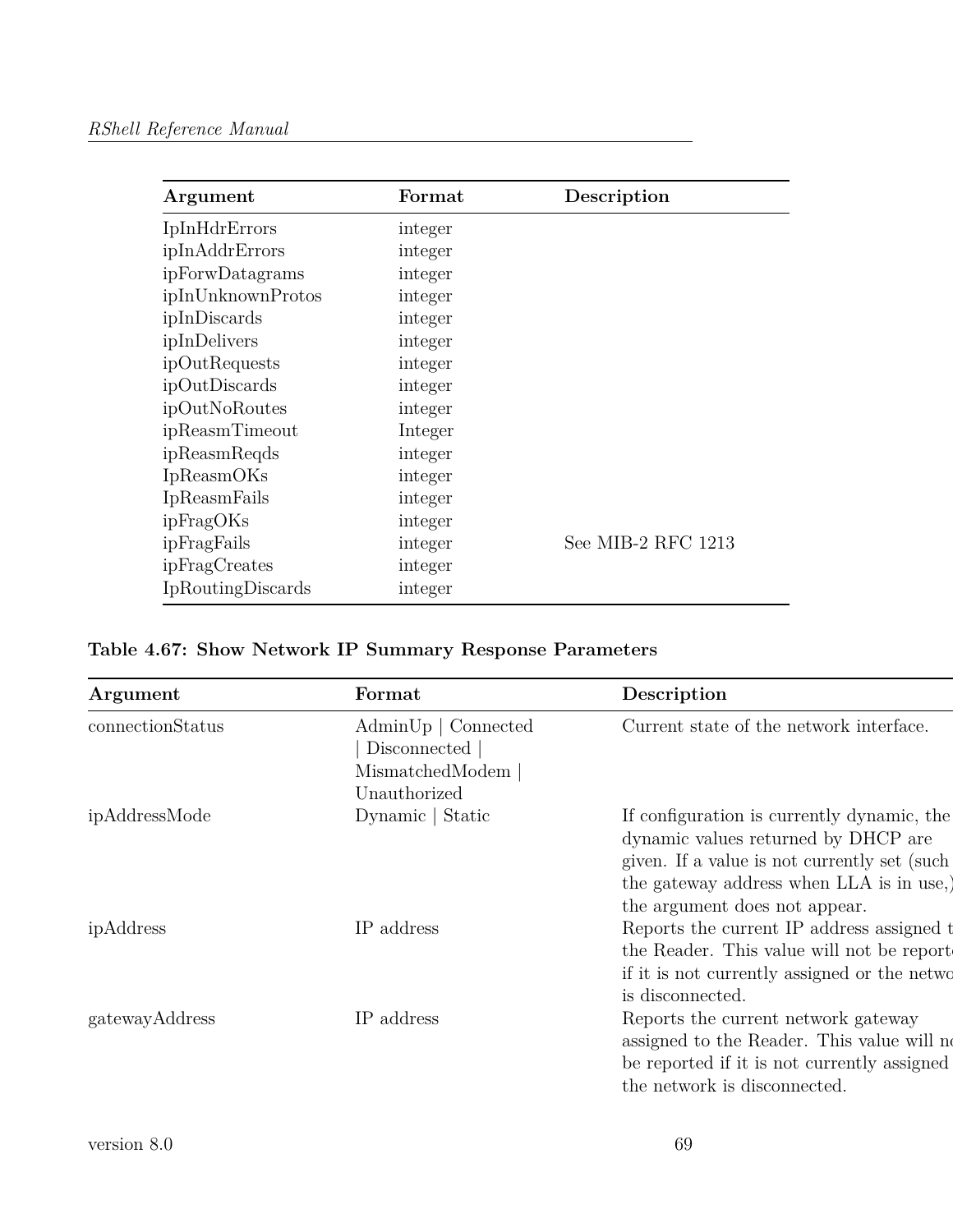| Argument     | Format                                      | Description                                                                                                                                                                                                                                                                                                                                                                                                                                             |
|--------------|---------------------------------------------|---------------------------------------------------------------------------------------------------------------------------------------------------------------------------------------------------------------------------------------------------------------------------------------------------------------------------------------------------------------------------------------------------------------------------------------------------------|
| MACAddress   | MAC address                                 | The MAC address of the reader's Etherne<br>port                                                                                                                                                                                                                                                                                                                                                                                                         |
| Connectivity | unknown   none   portal  <br>limited   full | The Internet connectivity of<br>the Reader. The value is one of<br>the following:                                                                                                                                                                                                                                                                                                                                                                       |
|              |                                             | • unknown: Connectivity<br>unknown. Connectivity<br>checks have not run.<br>• none: Device not<br>connected, so<br>connectivity checks not<br>tried.<br>• portal: Connection<br>hijacked by captive portal<br>gateway for purposes of<br>authentication.<br>limited: Host connected<br>to network, but cannot<br>reach full Internet. No<br>captive portal detected.<br>full: Host connected to<br>$\bullet$<br>network and can reach<br>full Internet. |

# **Table 4.68: Show Network LLDP Response Parameters**

| Argument                     | Format       | Description                               |
|------------------------------|--------------|-------------------------------------------|
| ServiceEnabled               | True   False | Indicates whether or not the service will |
|                              |              | be started at boot time.                  |
| PoePlusRequired True   False |              | Indicates whether or not the reader       |
|                              |              | requires PoE+ to ramp full power.         |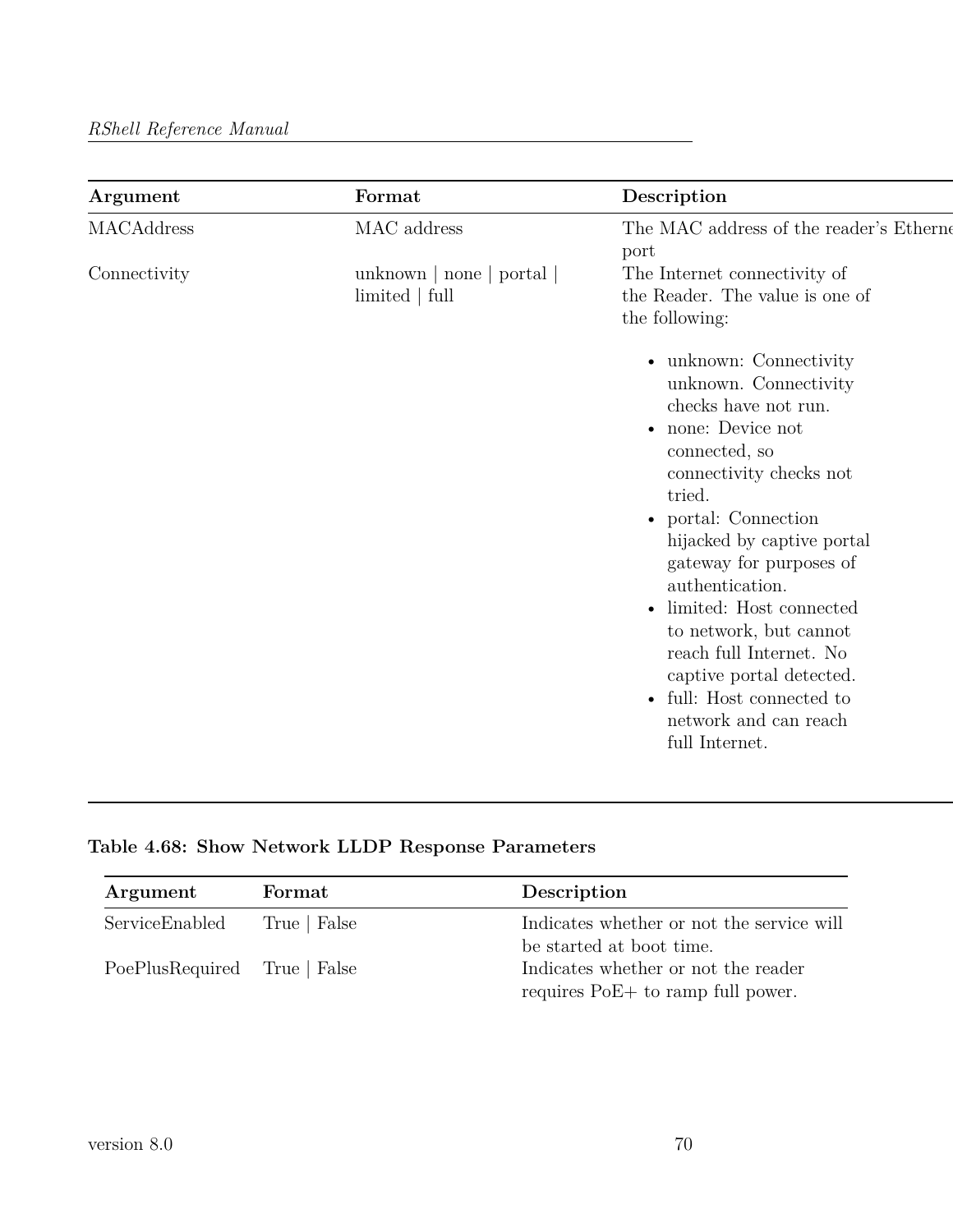| Argument                        | Format                                               | Description                                                                                                                                                                                                                                                                                                                   |
|---------------------------------|------------------------------------------------------|-------------------------------------------------------------------------------------------------------------------------------------------------------------------------------------------------------------------------------------------------------------------------------------------------------------------------------|
| NegotiationState                | Unknown   PowerRequested  <br>PowerAllocated   Error | The state of the reader/switch<br>$LLDP/CDP$ negotiation. When a $PoE$<br>power injector or a switch that does not<br>support LLDP is used, the state will<br>remain Unknown. When an LLDP/CDP<br>switch is used, after the switch responds,<br>the state is PowerAllocated. See<br>Required Power Available to tell if power |
| RequiredPowerAvailanche   False |                                                      | requirements can be met.<br>After LLDP/CDP negotiation, this is<br>True if the PoE+ switch can supply<br>enough electrical power to the reader.                                                                                                                                                                               |
| RequestedPower                  | integer                                              | Power in milliwatts that the reader has<br>requested from the Poe+ switch.                                                                                                                                                                                                                                                    |
| AllocatedPower                  | integer                                              | Power in milliwatts that the switch has<br>allocated to the PoE port.                                                                                                                                                                                                                                                         |

The **show network lldp** command might only be available in Reader models prior to the Impinj R700 RAIN RFID Reader.

An example of successful LLDP/CDP negotiation with a PoE+ switch that can meet the reader's power requirements:

## > **show network lldp**

Status='0,Success' ServiceEnabled='True' PoePlusRequired='True' RequestedPower='20000' AllocatedPower='25500' NegotiationState='PowerAllocated' RequiredPowerAvailable='True'

An example of the LLDP/CDP state for a PoE+ switch that has not replied to a power negotiation request or a power injector that does not support LLDP/CDP. In this state, the reader assumes that there is sufficient electrical power and will allow RFID operation.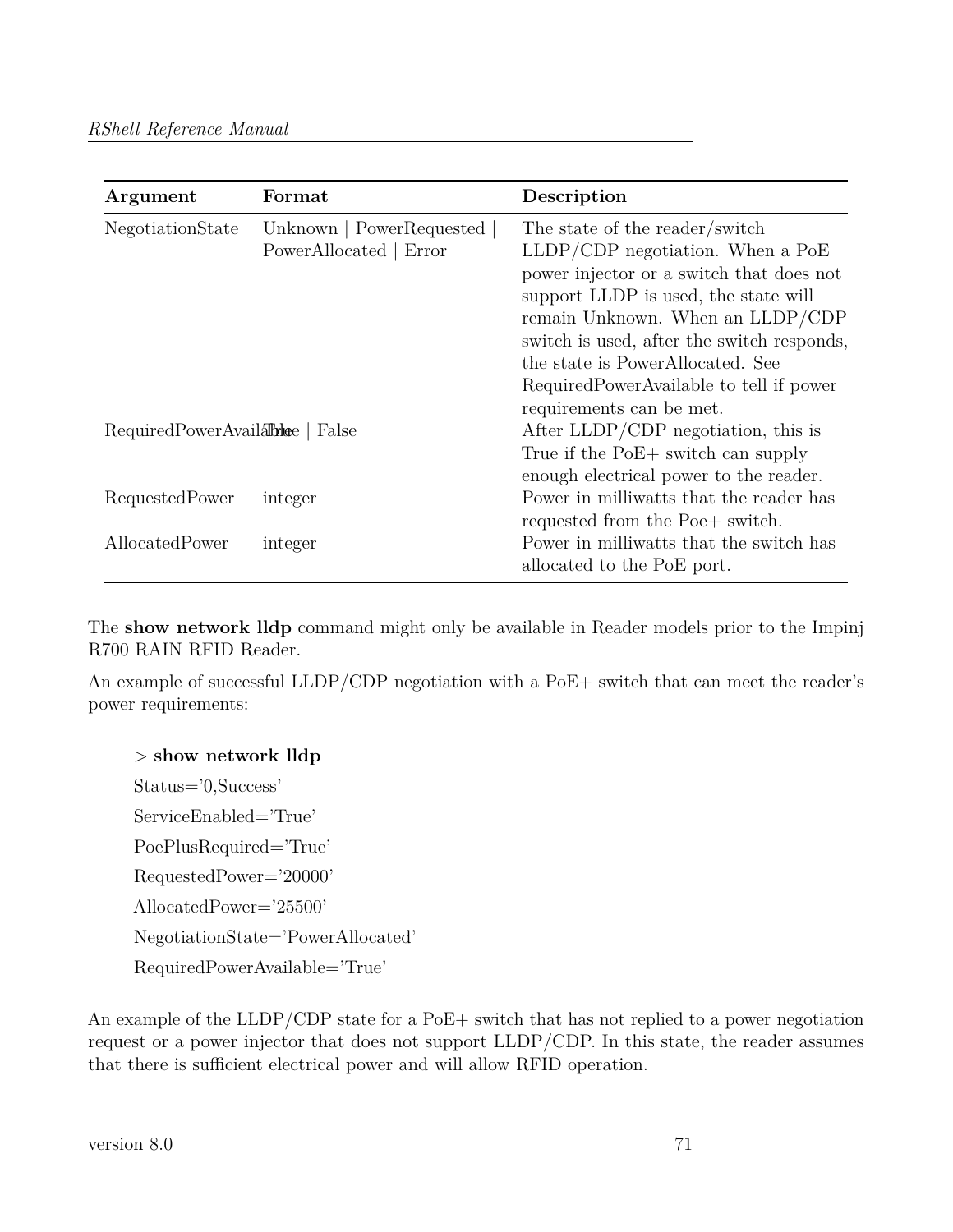```
> show network lldp
Status='0,Success'
ServiceEnabled='True'
PoePlusRequired='True'
RequestedPower='0'
AllocatedPower='0'
NegotiationState='Unknown'
RequiredPowerAvailable='AssumedTrue'
```
Example of LLDP/CDP status after a successful negotiation, but full power requirements cannot be met. In this state, an LLRP ROSpec will not be run and an LLRP error will result since the reader may reset as it increases RF power past the switch's capacity to supply power.

> **show network lldp** Status='0,Success' ServiceEnabled='True' PoePlusRequired='True' NegotiationState='PowerAllocated' RequiredPowerAvailable='False' RequestedPower='20000' AllocatedPower='13000'

Reader products that do not require PoE+ do not use LLDP/CDP and the rshell command is unsupported:

> **show network lldp** Status='7,Unsupported-Command'

The description for all arguments displayed in the following two tables are described in MIB-2 RFC 1213.

**Table 4.69: Show Network TCP Response Parameters**

| Argument        | Format  | Description        |
|-----------------|---------|--------------------|
| tcpRtoAlgorithm | integer | See MIB-2 RFC 1213 |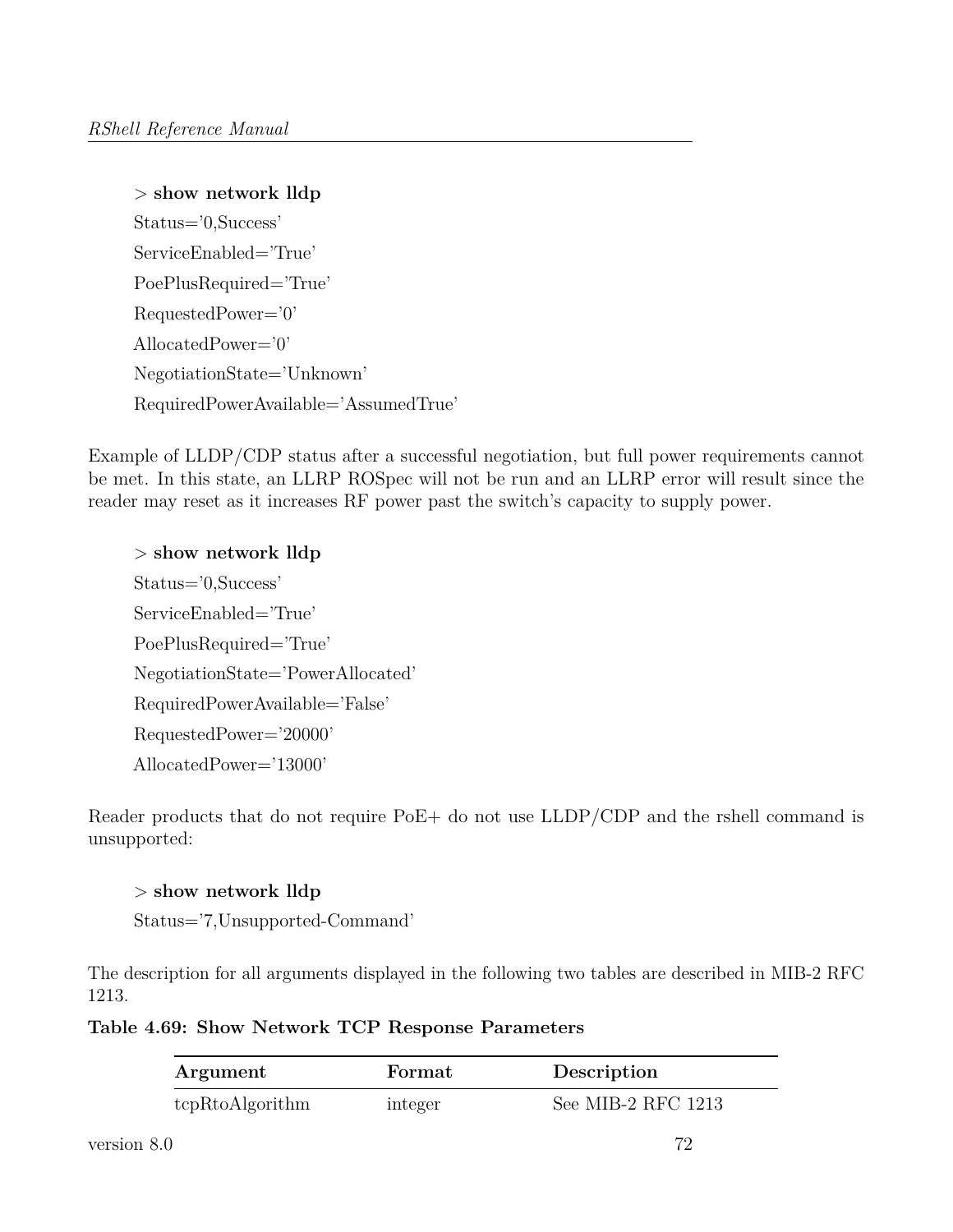| Argument        | Format  | Description |  |
|-----------------|---------|-------------|--|
| tcpRtoMin       | integer |             |  |
| tcpRtoMax       | integer |             |  |
| tcpMaxConn      | integer |             |  |
| tcpActiveOpens  | integer |             |  |
| tcpPassiveOpens | integer |             |  |
| tcpAttemptFails | integer |             |  |
| tcpEstabResets  | integer |             |  |
| tcpCurrEstab    | integer |             |  |
| tcpInSegs       | integer |             |  |
| tcpOutSegs      | integer |             |  |
| tcpRetransSegs  | integer |             |  |
| tcpInErrs       | integer |             |  |
| tcpOutRsts      | integer |             |  |

**Table 4.70: Show Network UDP Response Parameters**

| Argument        | Format  | Description        |
|-----------------|---------|--------------------|
| udpInDatagrams  | integer | See MIB-2 RFC 1213 |
| udpNoPorts      | integer |                    |
| udpInErrors     | integer |                    |
| udpOutDatagrams | integer |                    |

## **Table 4.71: Show Network Wlan Summary Response Parameters**

The **show network wlan** command might only be available in Reader models prior to the Impinj R700 RAIN RFID Reader.

**Warning**: You should reboot the reader after inserting or removing the WiFi dongle, or unexpected behavior might occur.

| Argument               | Format                                | Description                                                                                                                                                                                                                                                                                                                             |
|------------------------|---------------------------------------|-----------------------------------------------------------------------------------------------------------------------------------------------------------------------------------------------------------------------------------------------------------------------------------------------------------------------------------------|
| FeatureStatus Disabled | NotSupportedByHW<br>NotSupportedOnPoE | Present if WLAN is not supported, in which case all<br>other fields are absent. Disabled: Feature is explicitly<br>disabled for whatever reason. Currently not<br>supported. NotSupportedByHw: The hardware does<br>not support WiFi feature. NotSupportedOnPoE:<br>WiFi feature not supported when Reader is powered<br>over Ethernet. |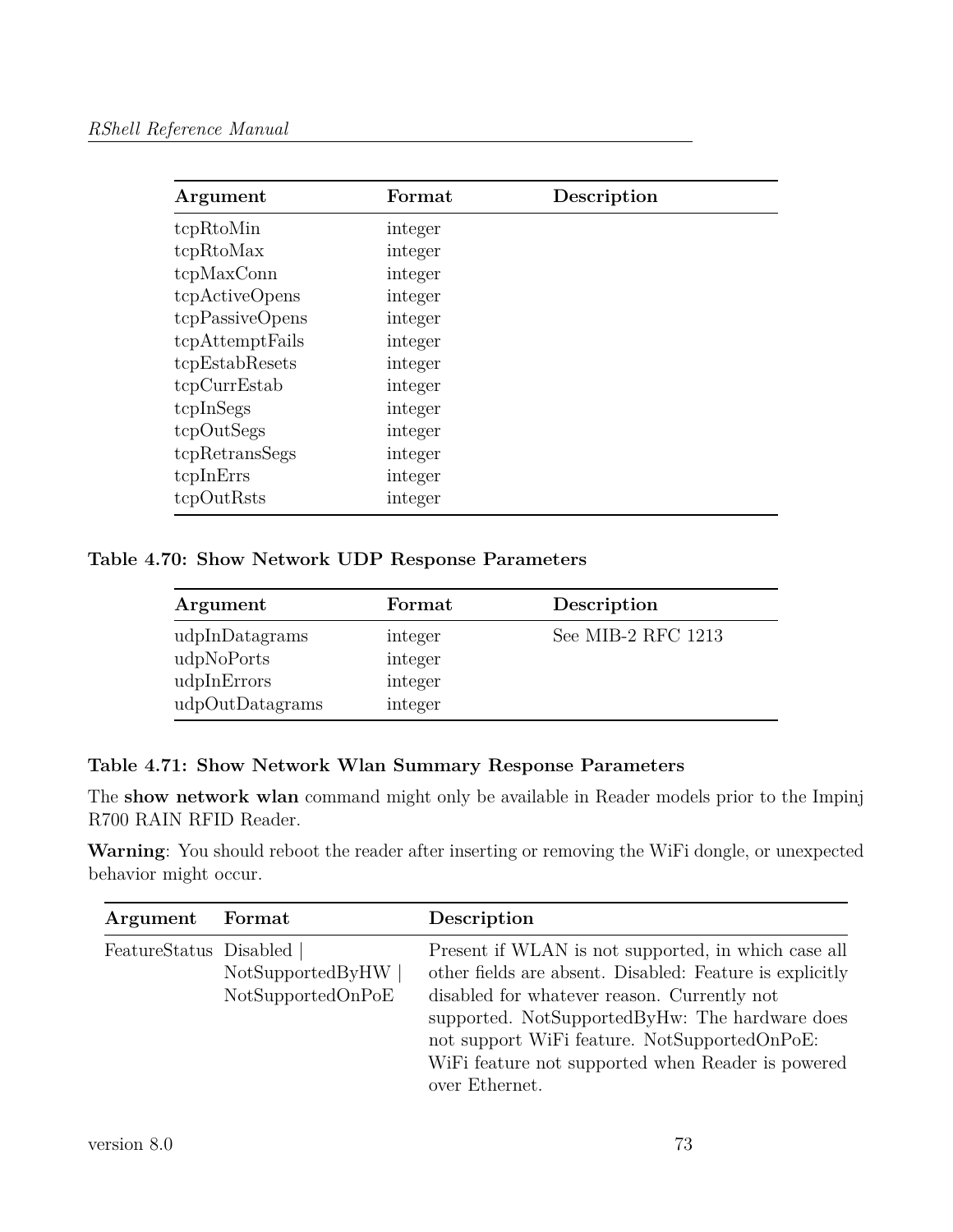| Argument     | Format                     | Description                                       |
|--------------|----------------------------|---------------------------------------------------|
|              | ConnectionStatAsminDown    | See the Show Network Summary Response             |
|              | Searching                  | Parameters table.                                 |
|              | Disconnected               |                                                   |
|              | Connected                  |                                                   |
| DeviceStatus | Absent   Loading           | Present only when connection Status is not        |
|              | Loaded                     | <b>Connected or Searching.</b> Indicates the WiFi |
|              |                            | device status. Absent: The USB WiFi module is not |
|              |                            | plugged in. Loading: The WiFi driver is loading.  |
|              |                            | Loaded: The WiFi driver is loaded.                |
| <b>SSID</b>  | String                     | The SSID of the currently connected network.      |
| <b>BSSID</b> | MAC Address                | The BSSID of the currently connected AP for       |
|              |                            | infrastructure network. Or the (random) BSSID of  |
|              |                            | the adhoc network initiator.                      |
| SignalLevel  | $\langle$ integer $>\,dBm$ | The signal level of the currently connected AP.   |
|              | MyMacAddressMAC Address    | The Mac address of the Reader's WiFi card.        |
|              | PeerMacAddresWAS Address   | Present on in adhoc network. The MAC address of   |
|              |                            | the i'th station that is connected on the above   |
|              |                            | network.                                          |

The **show network wlan config active/persistent** command shows the configuration that is currently active, or that is in persistent storage.

**Table 4.72: Show Network Wlan Config Active/Persistent**

| adhoc   infra                       | The active/persistent network type.                                                                                       |
|-------------------------------------|---------------------------------------------------------------------------------------------------------------------------|
| String                              | The active/persistent SSID.                                                                                               |
| $wpa-psk   wpa-none  $<br>none      | The active/persistent Key management protocol.                                                                            |
| wpa2   wpa<br>none<br><b>String</b> | The active/persistent encryption type.<br>The active/persistent preshared key shown as ******<br>if set, otherwise empty. |
|                                     |                                                                                                                           |

|  |  |  |  |  |  | Table 4.73: Show Network Wlan Scanlist Response Parameters |
|--|--|--|--|--|--|------------------------------------------------------------|
|--|--|--|--|--|--|------------------------------------------------------------|

| Argument     | Format          | Description                      |
|--------------|-----------------|----------------------------------|
| NetType < i> | adhoc $ $ infra | The i'th BSSID's network type    |
| BSSID < i>   | MAC address     | The BSSID of the <i>i</i> 'th AP |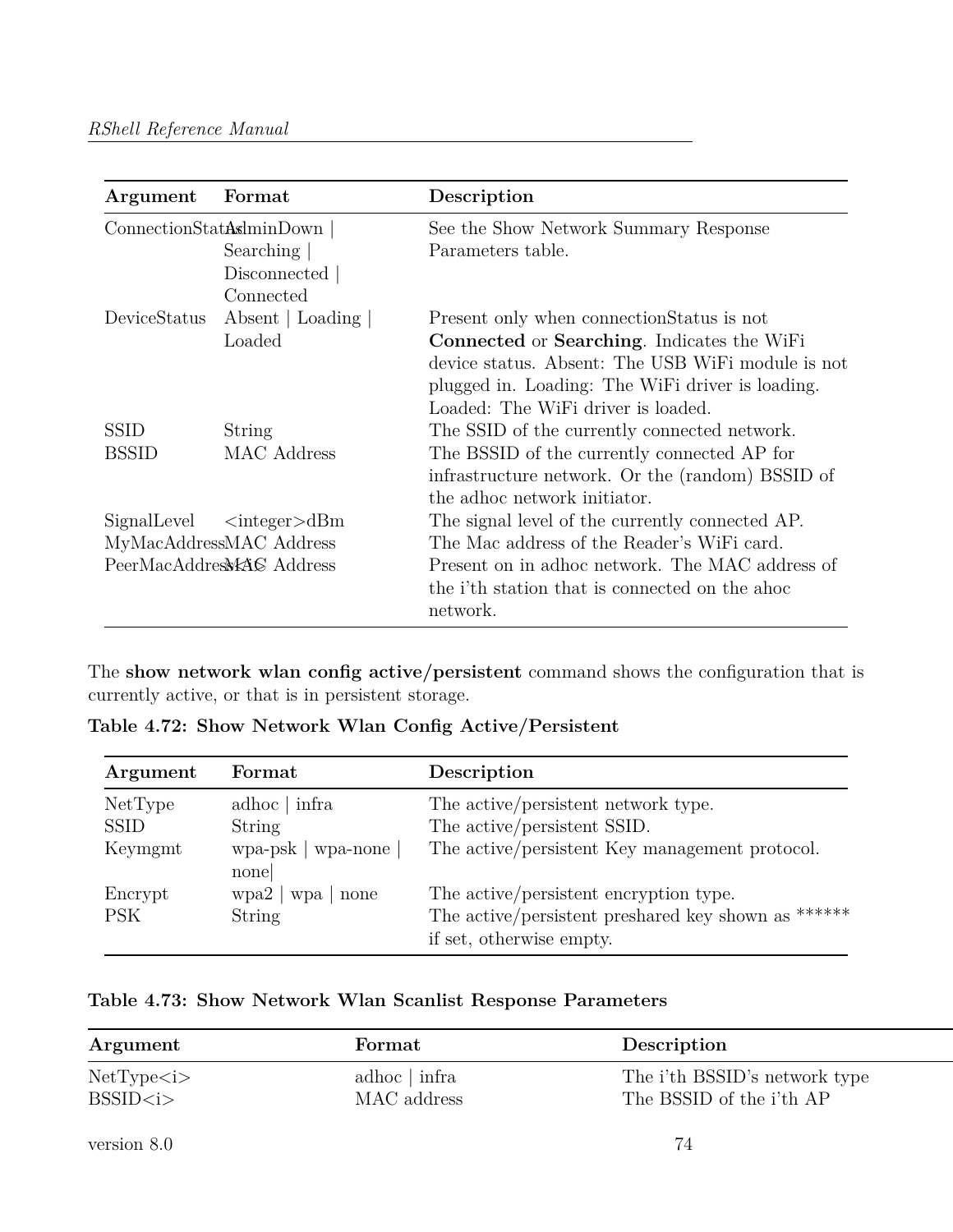| Argument              | Format                    | Description                                             |
|-----------------------|---------------------------|---------------------------------------------------------|
| SSID < i>             | <b>String</b>             | The SSID of the <i>i</i> 'th AP.                        |
| Security < i>         | <b>String</b>             | The i'th AP's security settings,                        |
|                       |                           | e.g.<br>'WPA2PSK/AES'                                   |
| Frequency < i         | $\langle$ integer $>$ Mhz | The i'th AP's channel as repsenetd by the<br><b>MHz</b> |
| SignalLevel <i>is</i> | $\langle$ integer $>$ dBm | The i'th AP's signal level.                             |

**Table 4.74: Show Network SFTP Response Parameters**

| Argument | Format | Description                                         |
|----------|--------|-----------------------------------------------------|
| Username | string | Shows '' if the username is stored, otherwise empty |
| Password | string | Shows '' if the password is stored, otherwise empty |

**Note: Username and Password are for the SFTP client used** for firmware updates, not the server, used for external access to the reader.

#### **4.3.5 Show RFID Menu**

The **show rfid** menu contains commands to display RFID parameters and statistics. Submenu commands are shown in the following table.

**Table 4.75: Show RFID Command Parameters**

| Command           | Description                                                             |
|-------------------|-------------------------------------------------------------------------|
| Stat<br>Interface | Display RFID statistics for the Reader.<br>Show enabled RFID Interface. |
| Llrp              | Leads to submenu of LLRP status statistics.                             |

#### **Show RFID Stat**

The **show rfid stat** command displays the RFID statistics for that Reader. See the following table for the complete stat response parameters. These parameters are reset by a call to config rfid resetstats or a reboot.

#### **Table 4.76: Show RFID Stat Response Parameters**

version 8.0 75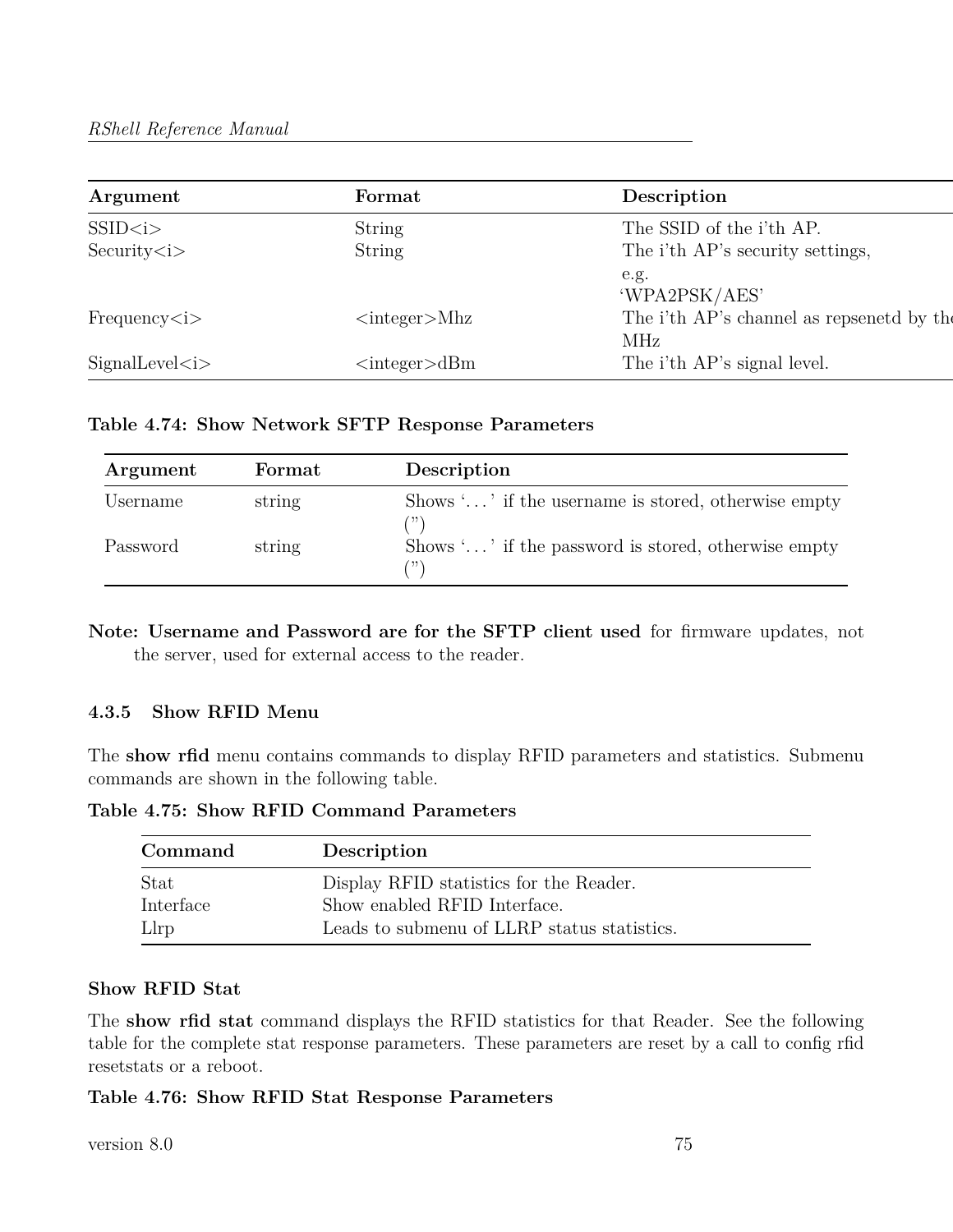| Argument                                    | Format                          | Description                                                                                                                                                                                                                                                                                                                                                                                                                                                                                                                                                                                       |
|---------------------------------------------|---------------------------------|---------------------------------------------------------------------------------------------------------------------------------------------------------------------------------------------------------------------------------------------------------------------------------------------------------------------------------------------------------------------------------------------------------------------------------------------------------------------------------------------------------------------------------------------------------------------------------------------------|
| LastStatisticReset                          | integer                         | The elapsed time [in seconds]<br>since the RFID statistics were<br>last reset.                                                                                                                                                                                                                                                                                                                                                                                                                                                                                                                    |
| ReaderOperational-Status                    | enabled   disabled              | Indicates whether RFID<br>applications are running on the<br>Reader.                                                                                                                                                                                                                                                                                                                                                                                                                                                                                                                              |
| ReaderAdministrative-Status                 | enabled                         | Desired status by<br>administration is always<br>enabled.                                                                                                                                                                                                                                                                                                                                                                                                                                                                                                                                         |
| Antenna <n>- Administrative-<br/>Status</n> | enabled                         | Desired status of antenna by<br>administration - always<br>enabled.                                                                                                                                                                                                                                                                                                                                                                                                                                                                                                                               |
| Antenna <n>- Operational-<br/>Status</n>    | enabled   disabled  <br>unknown | Indicates if an antenna is<br>physically connected to the<br>Reader and operating properly.<br>If no RFID operation has been<br>performed, and no in-band<br>LLRP checks of antenna status<br>have been performed, the<br>Reader will report unknown for<br>this statistic. Once an RFID<br>operation has occurred, or an<br>in-band check is performed, the<br>Reader will update this value<br>Enabled=connected antenna<br>Disabled=disconnected from<br>antenna. Note that accurate<br>reports are only available on<br>in-use antennas. Antennas<br>currently not in use are not<br>checked. |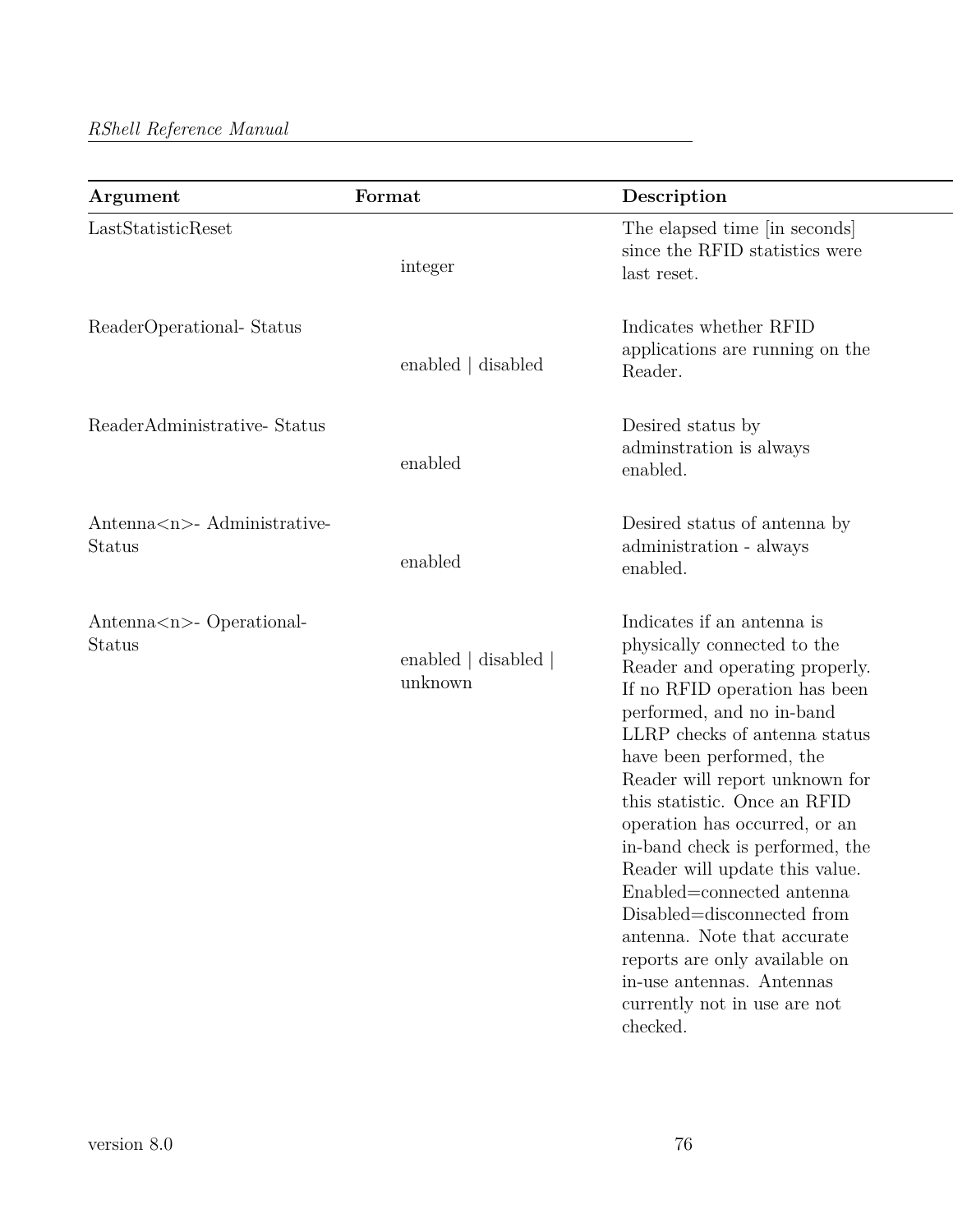| Argument                                  | Format  | Description                                                                                                                                               |
|-------------------------------------------|---------|-----------------------------------------------------------------------------------------------------------------------------------------------------------|
| Antenna <n>Last-PowerLevel</n>            | integer | 100 times the dBm setting of<br>Antenna $\langle n \rangle$ .                                                                                             |
| Antenna <n>Last-NoiseLevel</n>            | integer | Always 0.                                                                                                                                                 |
| Antenna <n>- Energized- Time</n>          | integer | Time Antenna $\langle n \rangle$ has been<br>powered, in milliseconds.                                                                                    |
| Antenna < n>Unique<br>InventoryCount      | integer | Number of unique tags seen at<br>Antenna $\langle n \rangle$ .                                                                                            |
| $Antenna < n > Total-$<br>InventoryCount  | integer | Total Inventory Count for<br>Antenna $\langle n \rangle$ .                                                                                                |
| Antenna <n>Failed-<br/>InventoryCount</n> | integer | Always 0.                                                                                                                                                 |
| Antenna <n>Read-Count</n>                 | integer | Number of tags read at<br>Antenna $\langle n \rangle$ that matched<br>the configured filters.                                                             |
| $Antenna < n > Failed-$<br>ReadCount      | integer | Number of tags where a read<br>was attempted at Antenna $\langle n \rangle$<br>because the tag matched the<br>configured filters, but the read<br>failed. |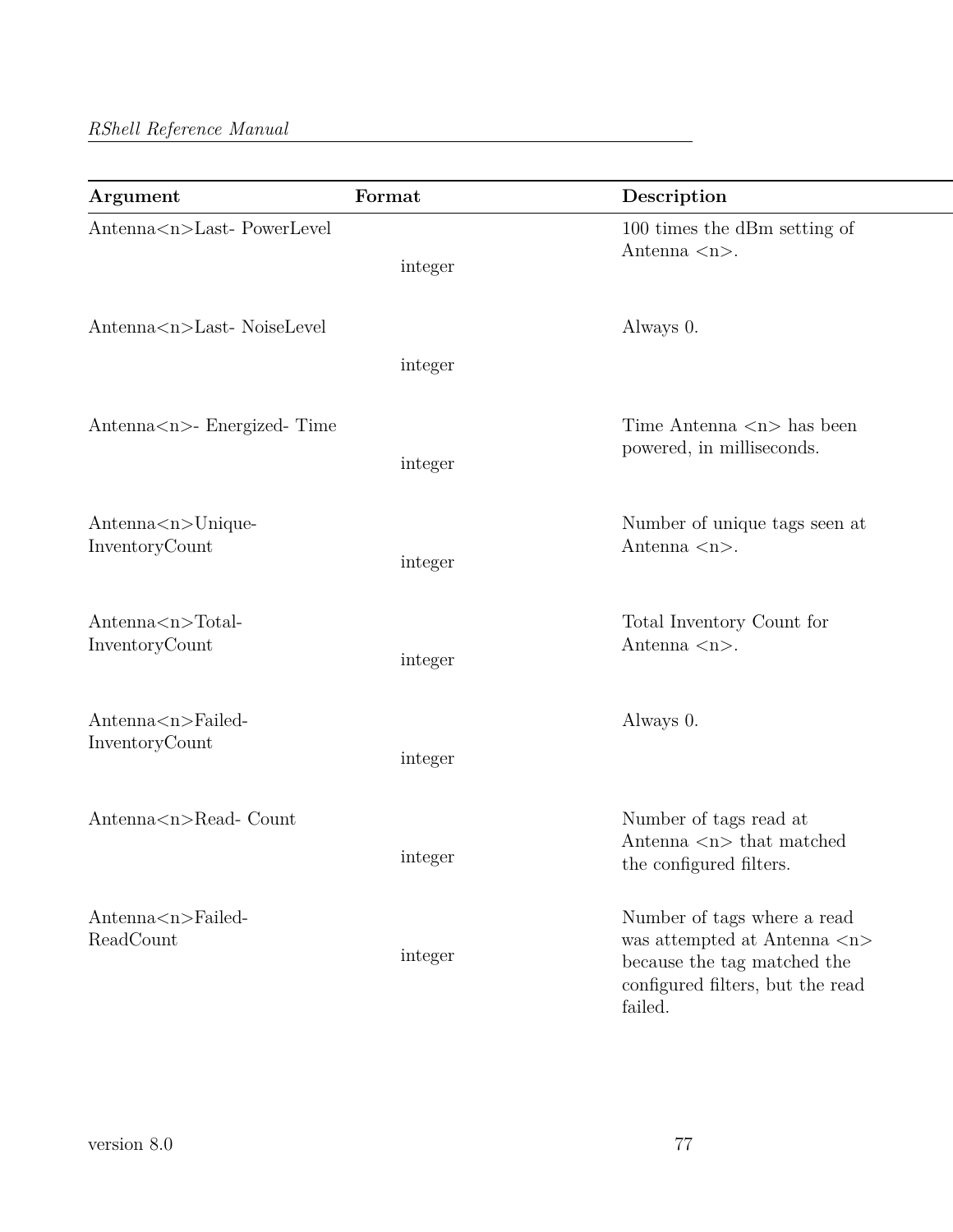| Argument                                | Format  | Description                                                                                                                                                 |
|-----------------------------------------|---------|-------------------------------------------------------------------------------------------------------------------------------------------------------------|
| Antenna <n>- WriteCount</n>             | integer | Number of tags written at<br>Antenna $\langle n \rangle$ that matched<br>the configured filters.                                                            |
| $Antenna < n > Failed-$<br>WriteCount   | integer | Number of tags where a write<br>was attempted at Antenna $\langle n \rangle$<br>because the tag matched the<br>configured filters, but the write<br>failed. |
| Antenna $\langle n \rangle$ - LockCount | integer | Number of tags locked at<br>Antenna $\langle n \rangle$ that matched<br>the configured filters.                                                             |
| Antenna <n>Failed-LockCount</n>         | integer | Number of tags where a lock<br>was attempted at Antenna $\langle n \rangle$<br>because the tag matched the<br>configured filters, but the lock<br>failed.   |
| Antenna <n>Kill- Count</n>              | integer | Number of tags killed at<br>Antenna $\langle n \rangle$ that matched<br>the configured filters.                                                             |
| Antenna <n>Failed-KillCount</n>         | integer | Number of tags where a kill<br>was attempted at Antenna $\langle n \rangle$<br>because the tag matched the<br>configured filters, but the kill<br>failed.   |
| Antenna <n>- EraseCount</n>             | integer | Number of tags erased at<br>Antenna $\langle n \rangle$ that matched<br>the configured filters.                                                             |
| $Antenna < n > Failed-$<br>EraseCount   | integer | Number of tags where an erase<br>was attempted at Antenna $<\!\!n\!\!>$<br>because the tag matched the<br>configured filters, but the erase<br>failed.      |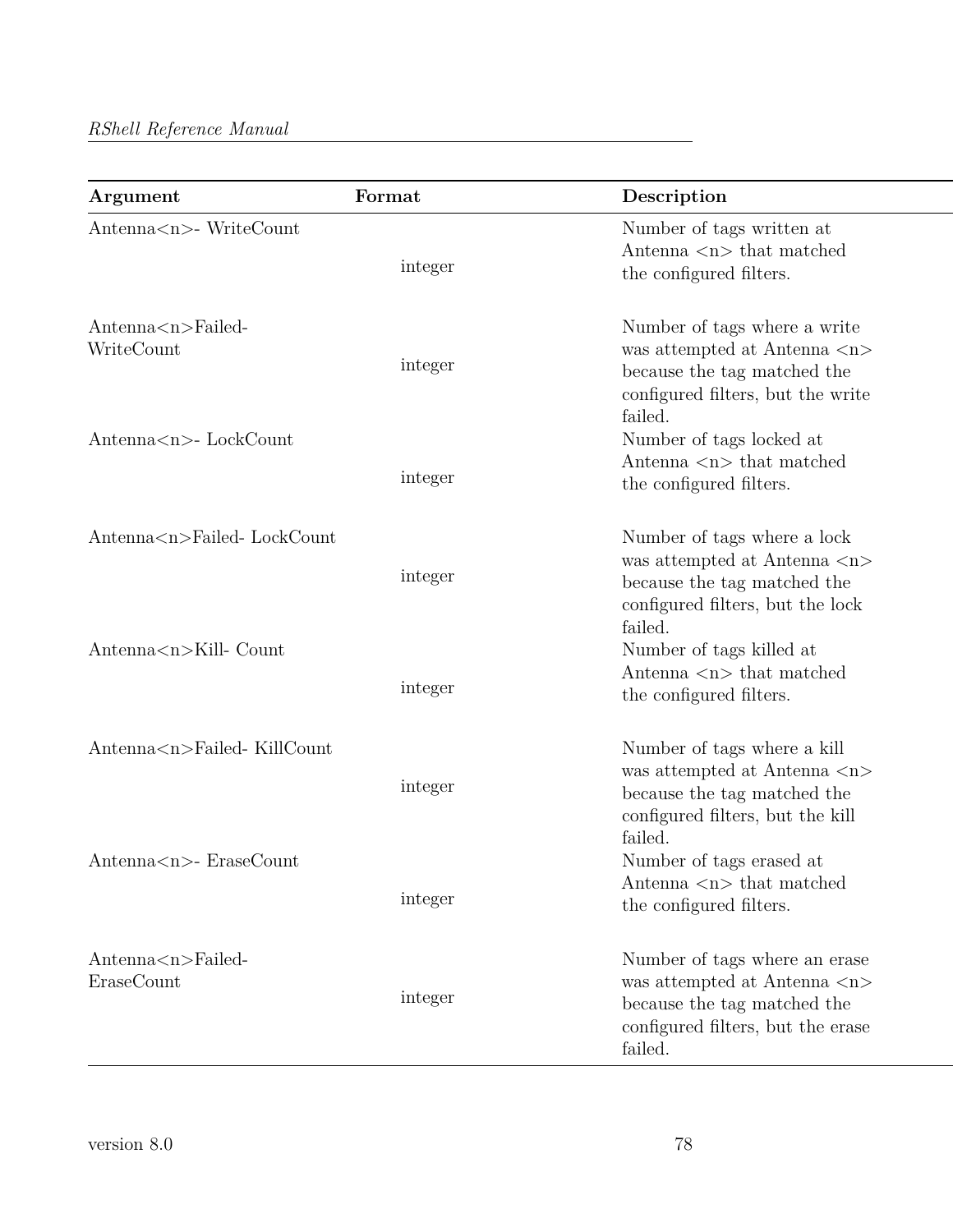# **Show RFID Interface Command**

The **show rfid interface** command displays the enabled RFID interface. Here is an example of successfully showing the RFID interface, changing it, and then showing the new interface.

> show rfid interface Status='0,Success' interface='Impinj LLRP Interface' > config rfid interface rest Status='0,Success' > show rfid interface Status='0,Success' interface='Impinj RESTful Interface'

This command is only available on the R700 reader.

## **Show RFID LLRP Commands**

The **show rfid llrp** command provides statistics on the LLRP interface and includes the subcommands listed in the following table.

| Command      | Argument | Format  | Description                                                      |
|--------------|----------|---------|------------------------------------------------------------------|
| accessspec   | id       | integer | Displays the XML text of a specified AccessSpec.                 |
| capabilities |          |         | Displays the XML text of the LLRP capabilities                   |
|              |          |         | advertised by this Reader. Note: For readers that                |
|              |          |         | support more than one region, the capabilities                   |
|              |          |         | may not be accurate if no region is selected.                    |
| config       |          |         | Displays the XML text of the LLRP configuration.                 |
| inbound      |          |         | Displays information about LLRP client-initiated<br>connections. |
| outbound     |          |         | Displays information about LLRP                                  |
|              |          |         | Reader-initiated connections.                                    |
| region       |          |         | Displays the LLRP region and Impinj sub-region                   |
|              |          |         | at which the Reader is currently operating. Also                 |
|              |          |         | will display sub-regulatory region information                   |
|              |          |         | when configured by LLRP extensions.                              |
| rospec       | id       | integer | Displays the XML text of a specified ROSpec.                     |
| stat         |          |         | Reports LLRP statistics.                                         |
| summary      |          |         | Displays a summary of the LLRP configuration                     |
| version 8.0  |          |         | and status.<br>79                                                |

**Table 4.77: Show RFID LLRP Command Parameters**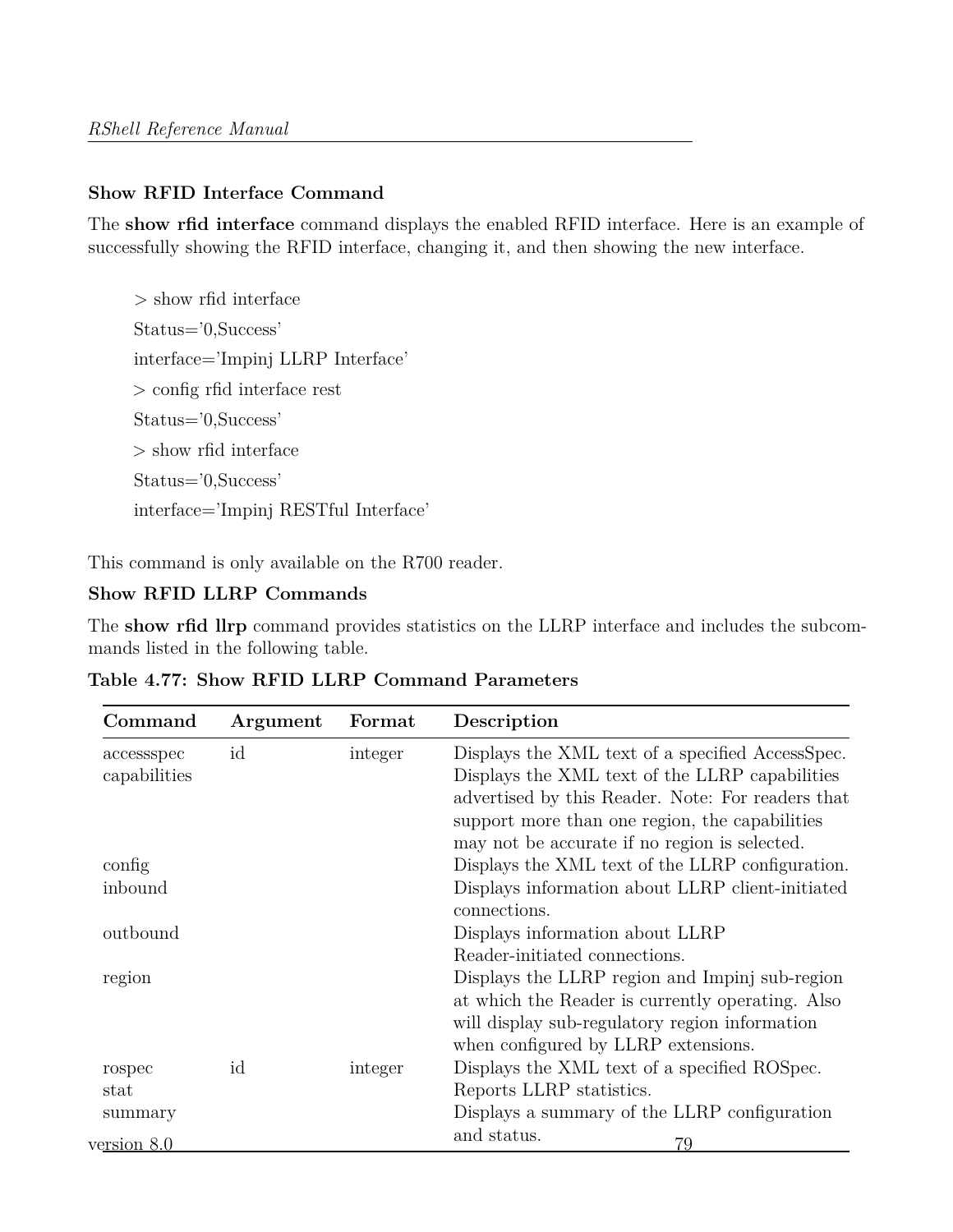# **Show RFID LLRP Outbound Command**

This command displays information about LLRP Reader-initiated connections. Here is an example of successfully showing this information.

```
> show rfid llrp outbound
Status='0,Success'
LLRPOutboundTCPEnabled='True'
LLRPOutboundRetrySec='5'
LLRPOutboundTimeoutSec='2'
LLRPOutboundSecurity='None'
LLRPOutboundTCPServer1="
LLRPOutboundTCPServer2="
LLRPOutboundTCPServer3="
LLRPOutboundTCPServer4="
LLRPOutboundTCPServer5="
>
```
## **4.3.6 Show SNMP Menu**

The **show snmp** menu displays information about the SNMP configuration. The following table provides a list of the available **show snmp** subcommands.

**Table 4.78: Show SNMP Command Parameters**

| Command | Description                                |
|---------|--------------------------------------------|
| all     | Displays all of the the SNMP settings.     |
| summary | Displays summary of generic SNMP settings. |
| epcg    | Displays EPCG RM MIB specific settings.    |

The response parameters for **show snmp summary** and for **show snmp epcg** are shown in the following two tables. The response parameters for **show snmp all** is a concatenation of the summary and **epcg** response parameters.

#### **Table 4.79: Show SNMP Summary Response Parameters**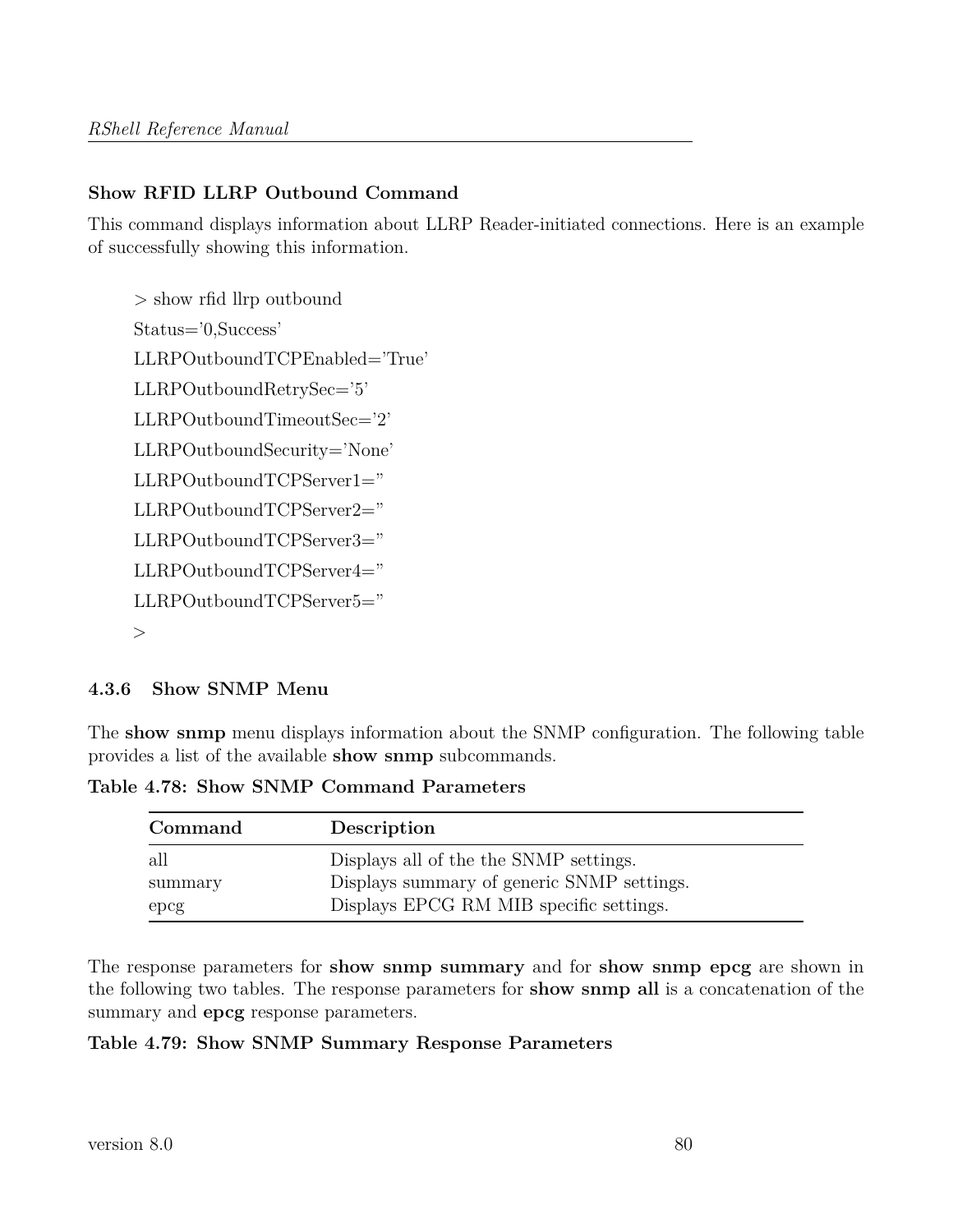| Argument      | Format             | Description                                       |
|---------------|--------------------|---------------------------------------------------|
| SnmpService   | Enabled   Disabled | The status of the SNMP service.                   |
| ROCommunity   | string             | The value of the read-only community string.      |
| RWCommunity   | string             | The value of the read-write community string.     |
| TrapCommunity | string             | The value of the trap community string.           |
| WriteEnabled  | True   False       | Indicates whether SNMP writes are enabled or      |
|               |                    | disabled.                                         |
| TrapService   | Enabled   Disabled | The status of the SNMP trap service.              |
| Sink          | string             | The hostname or IP address that will receive SNMP |
|               |                    | traps.                                            |
| Sink2         | string             | Additional hostname or IP address to receive SNMP |
|               |                    | traps.                                            |
| Sink3         | string             | Additional hostname or IP address to receive SNMP |
|               |                    | traps.                                            |
| Sink4         | string             | Additional hostname or IP address to receive SNMP |
|               |                    | traps.                                            |
| Port          | string             | The UDP port that SNMP traps will be sent to.     |

|  |  |  |  |  | Table 4.80: Show SNMP EPCG Response Parameters |
|--|--|--|--|--|------------------------------------------------|
|--|--|--|--|--|------------------------------------------------|

| Argument                                | Format | Description                                                                              |
|-----------------------------------------|--------|------------------------------------------------------------------------------------------|
| EpcgRmMib-Revision                      | string | The Epcglobal Reader management MIB revision,<br>example. 200703080000Z.                 |
| $EpcgRdrDev-$<br>Description            | string | Reader description: The same value that is reported for<br>SNMP system description.      |
| EpcgRdrDevRole                          | string | The value of the configured device role.                                                 |
| EpcgNotifChan-<br>Name1                 | string | The name of notification channel 1. Always the LLRP<br>Client.                           |
| EpcgNotifChan-                          | string | The name of notification channel 2. Always the LLRP                                      |
| Name2                                   |        | Reader.                                                                                  |
| EpcgRdrDevOper-                         | string | Indicates whether Reader operation state change                                          |
| StateEnable                             |        | notifications are enabled. Always False.                                                 |
| EpcgRdrDevOperNotif-string              |        | The severity level for Reader operation state change<br>notifications. Always Error.     |
| StateLevel                              |        |                                                                                          |
| EpcgReadPointOper-<br>StateNotifyEnable | string | Indicates whether read point operation state notifications<br>are enabled. Always False. |
| EpcgReadPointOper-<br>NotifyStateLevel  | string | The severity level for read point operation state change<br>notifications. Always Error. |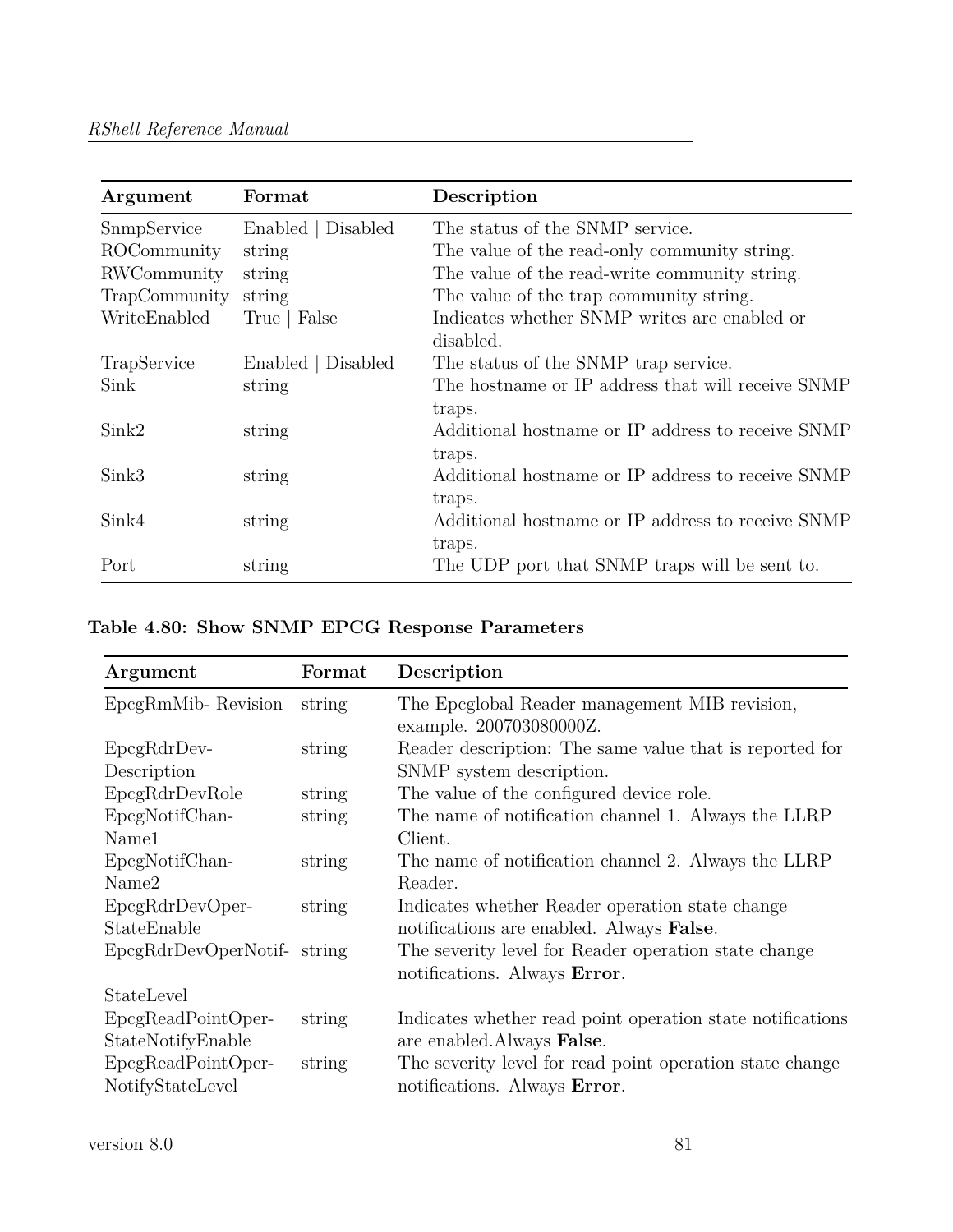| Argument                          | Format | Description                                                                                               |
|-----------------------------------|--------|-----------------------------------------------------------------------------------------------------------|
| EpcgSrcOper-<br>StatusNotifEnable | string | Indicates whether source state change notifications are<br>enabled. Always False.                         |
| EpcgSrcOper-<br>StatusNotifyLevel | string | The severity level for source state change<br>notifications. Always Error.                                |
| EpcgNotifChan-<br>OperNotifEnable | string | Indicates whether notification channel operation state<br>change notifications are enabled. Always False. |
| EpcgNotifChan-<br>OperNotifLevel  | string | The severity level for notification channel operation state<br>change notifications. Always Error.        |

# **4.3.7 Show System Menu**

The **show system** menu displays information about the state of the Reader. The following table provides a list of the available **show system** subcommands. The next four tables after that summarize the respective response parameters.

**Table 4.81: Show System Command Parameters**

| Command  | Description                                                                   |
|----------|-------------------------------------------------------------------------------|
| cpu      | Displays statistics regarding platform memory usage and available application |
|          | space                                                                         |
| platform | Displays generic platform statistics                                          |
| summary  | Displays a summary of system info                                             |
| region   | Displays alternative regions options (if any)                                 |
| power    | Display powersource info (LLDP status)                                        |

#### **Table 4.82: Show System CPU Response Parameters**

| Argument            | Format  | Description                                    |
|---------------------|---------|------------------------------------------------|
| TotalMemory         | integer | Total available RAM in bytes                   |
| FreeMemory          | integer | Total free RAM in bytes                        |
| CpuUtilization      | integer | CPU utilization in percent                     |
| TotalConfiguration- | integer | Total configuration/persistent partition space |
| StorageSpace        |         | in bytes                                       |
| FreeConfiguration-  | integer | Free configuration/persistent partition space  |
| StorageSpace        |         | in bytes                                       |
| TotalApplication-   | integer | Total application partition space in bytes     |
| StorageSpace        |         |                                                |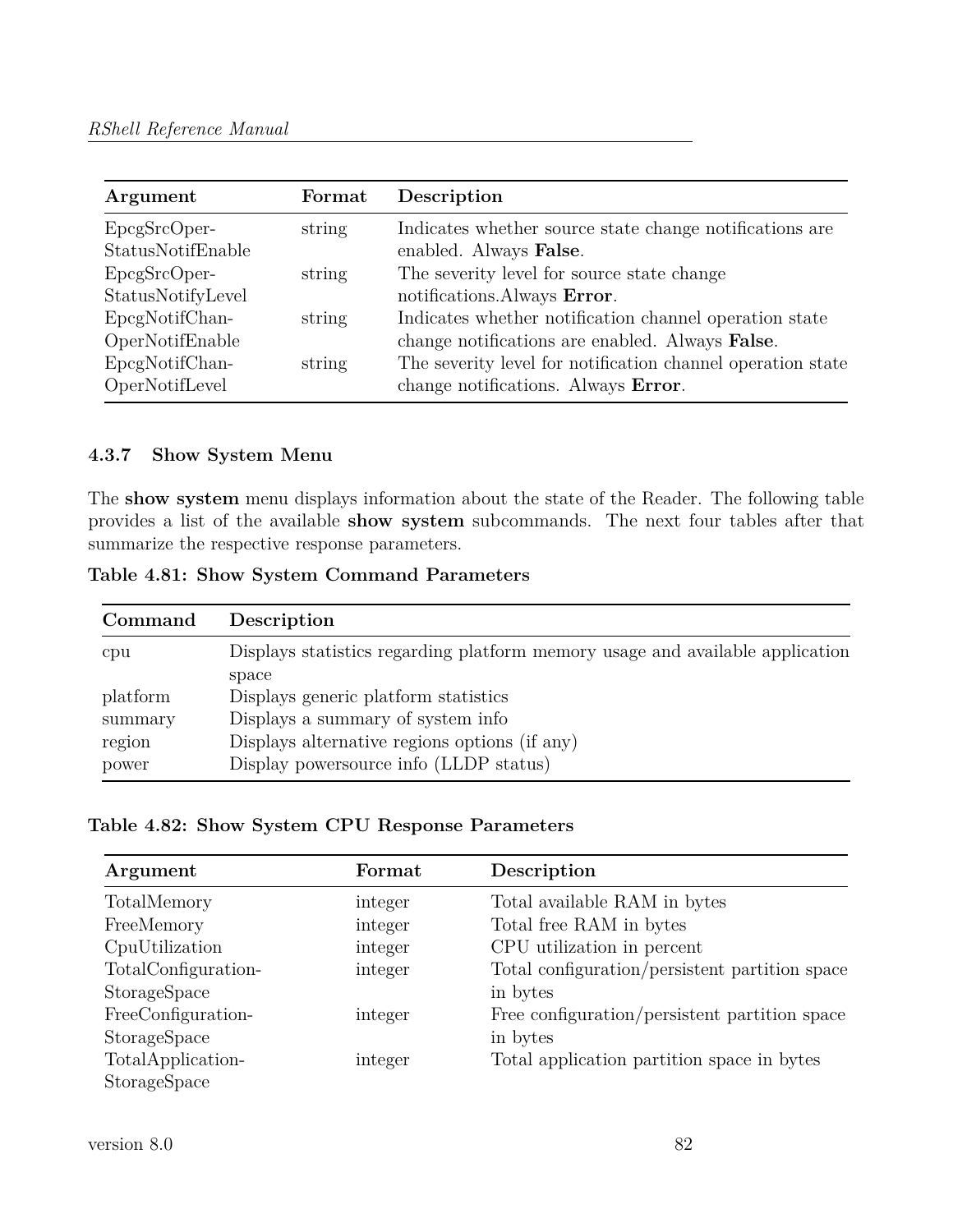| Argument                         | Format  | Description                               |
|----------------------------------|---------|-------------------------------------------|
| FreeApplication-<br>StorageSpace | integer | Free application partition space in bytes |

# **Table 4.83: Show System Platform Response Parameters**

| Argument                 | Format                              | Description                                  |
|--------------------------|-------------------------------------|----------------------------------------------|
| BootEnv- Version         | integer                             | Internal 'Boot Environment' data version     |
| Hardware- Version        | string                              | Returns the hardware version                 |
| IntHardware-Version      |                                     | information for the Reader and               |
|                          |                                     | internal hardware.                           |
| SerialNumber             | string                              | Returns the Reader's hardware                |
| IntSerialNumber          |                                     | serial number for thr Reader                 |
|                          |                                     | and internal hardware.                       |
| MACAddress               | string                              | MAC address of the unit's Ethernet port.     |
| <b>HLAVerison</b>        | string                              | Returns the High Level Assembly (HLA)        |
|                          |                                     | information for the Reader.                  |
| RegionsValid             | integer[integer,]                   | Indicates the numerical values of the region |
|                          |                                     | on this hardware.                            |
| FeaturesValid            | $integer[, integer, \ldots]$        | Indicates features enabled on this hardwa    |
| <b>BIOSVersion</b>       | string                              | Returns the version information for the Re   |
| <b>PTN</b>               | integer.integer                     | Product Type Number This is used to dif      |
|                          |                                     | Reader models.                               |
| UptimeSeconds            | integer                             | Time since last reboot in seconds.           |
| BootStatus               | integer                             | Bootloader status. This indicates various    |
|                          |                                     | detected by the boot loader.                 |
| BootReason               | $\text{Gold} \mid \text{Processor}$ | The reason for the last reboot. A Cold re    |
|                          | Reboot   External                   | when power is first applied to the Reader    |
|                          | Watchdog                            | Processor / Reboot occurs when software      |
|                          | External                            | reboot. External Watchdogs are the resul     |
|                          | Watchdog Fallback                   | Reader being reset by the embedded wate      |
|                          |                                     | feature. An External Watchdog Fallback       |
|                          |                                     | after repeated watchdog resets and an au-    |
|                          |                                     | rollback of the image (if available).        |
| PowerFailTime            | integer                             | Linux time of last power fail expressed in   |
|                          |                                     | Only defined for the first boot following a  |
|                          |                                     | failure.                                     |
| <b>ActivePowerSource</b> | $PoE$   jack                        | Indicates power source as either Power over  |
|                          |                                     | (PoE) or power jack.                         |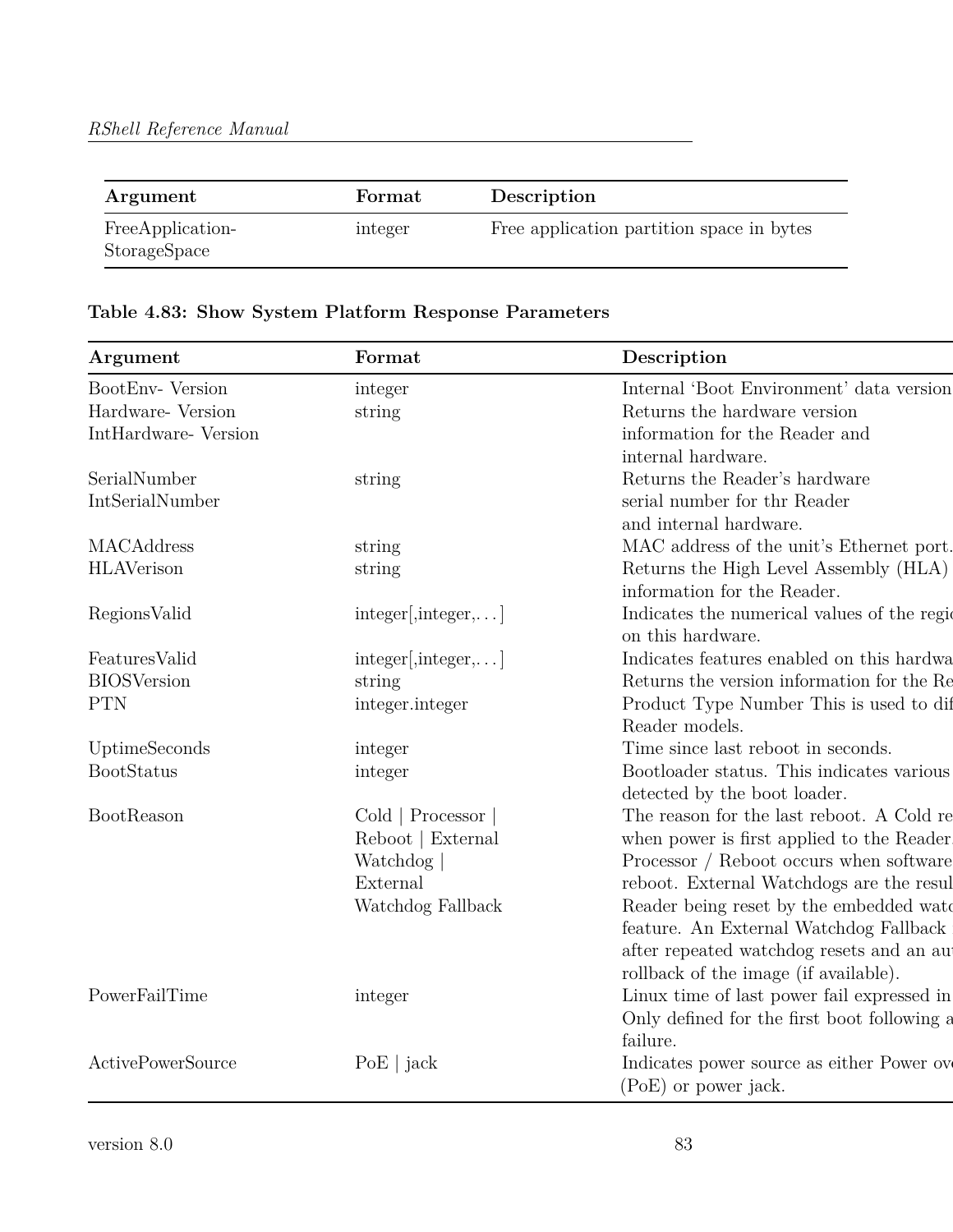| Argument                                        | Format                               | Description                                                                                                                                                                                             |
|-------------------------------------------------|--------------------------------------|---------------------------------------------------------------------------------------------------------------------------------------------------------------------------------------------------------|
| SysDesc                                         | string                               | The system description. Defaults to model name of the<br>Reader.                                                                                                                                        |
| SysContact<br>SysName<br>SysLocation<br>SysTime | string<br>string<br>string<br>string | The system contact information. Defaults to 'unknown'.<br>The system name. Defaults to hostname of the Reader.<br>The system location. Defaults to 'unknown'.<br>The current time on the Reader in UTC. |

**Table 4.84: Show System Summary Response Parameters**

|  |  | Table 4.85: Show System Region Response Parameters |
|--|--|----------------------------------------------------|
|  |  |                                                    |

| Argument                   | Format                    | Description                                                                                                                 |
|----------------------------|---------------------------|-----------------------------------------------------------------------------------------------------------------------------|
| Operating-Region           | integer                   |                                                                                                                             |
|                            |                           | Current operating<br>region number.                                                                                         |
| Selectable-Regions         | $integer[integer, \dots]$ |                                                                                                                             |
|                            |                           | Available operating<br>region numbers.                                                                                      |
| Selectable-<br>Region < n> | integer, string           | List of the available operating region num<br>along with a short descriptive string. $\langle n \rangle$<br>starts at zero. |

# **Table 4.86: Show System Power Response Parameters**

| Argument                   | Format       | Description                                                              |
|----------------------------|--------------|--------------------------------------------------------------------------|
| ServiceEnabled             | True   False | Indicates whether or not the service will be started<br>at boot time.    |
| NegotiationTimeout integer |              | The maximum time to negotiate the power source,<br>in milliseconds.      |
| PoePlusRequired            | True   False | Indicates whether or not the reader requires PoE+<br>to ramp full power. |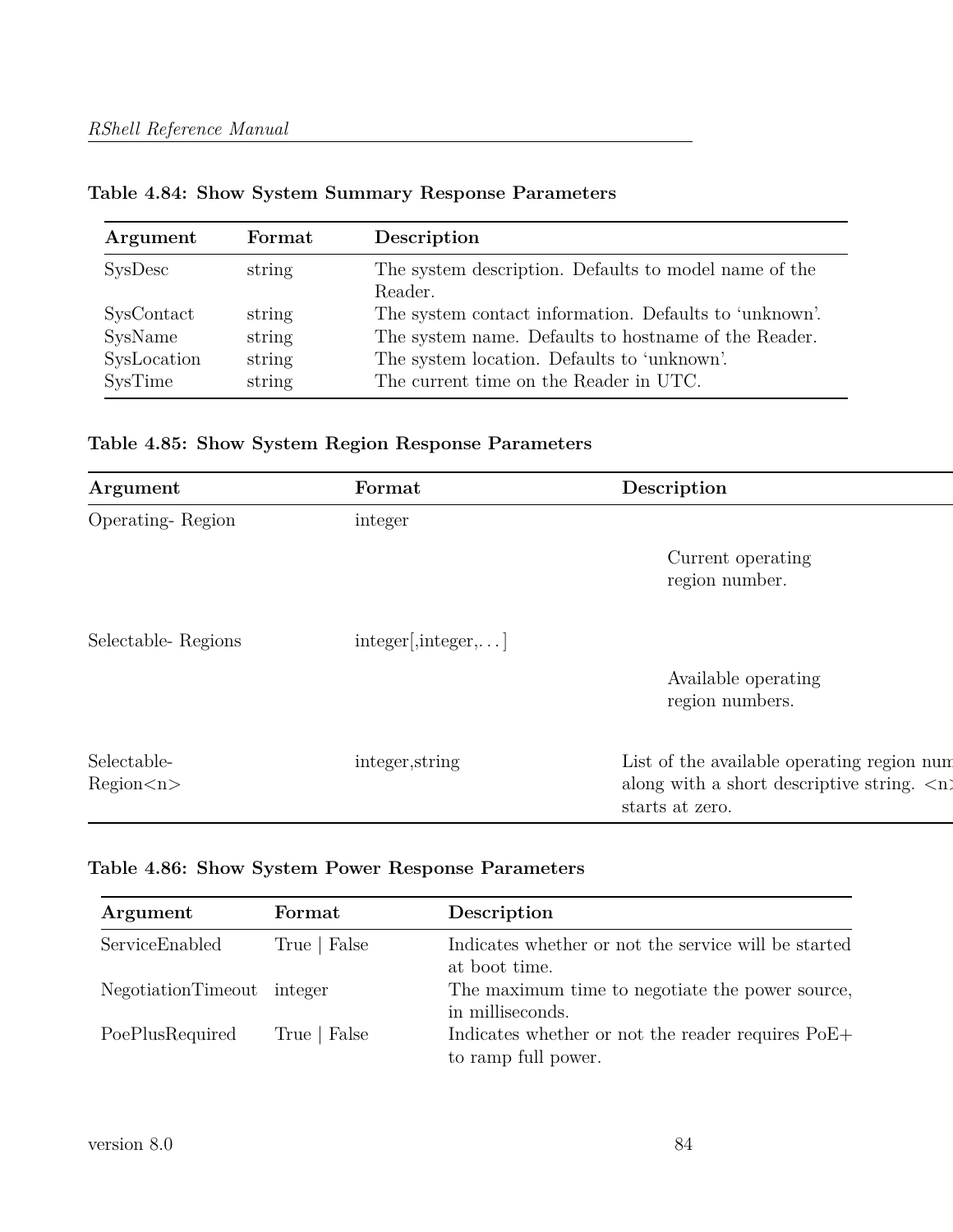| Argument                          | Format                                               | Description                                                                                                                                                                                                                                                                                                                                   |
|-----------------------------------|------------------------------------------------------|-----------------------------------------------------------------------------------------------------------------------------------------------------------------------------------------------------------------------------------------------------------------------------------------------------------------------------------------------|
| NegotiationState                  | Unknown<br>PowerRequested<br>PowerAllocated<br>Error | The state of the reader/switch LLDP/CDP<br>negotiation. When a PoE power injector or a<br>switch that does not support LLDP is used, the<br>state will remain Unknown. When an LLDP/CDP<br>switch is used, after the switch responds, the state<br>is PowerAllocated. See RequiredPowerAvailable to<br>tell if power requirements can be met. |
| RequiredPowerAvailabTerue   False |                                                      | After LLDP/CDP negotiation, True if the $PoE+$<br>switch can supply enough electrical power to the<br>reader.                                                                                                                                                                                                                                 |
| RequestedPower                    | integer                                              | Power in milliwatts that the reader has requested<br>from the PoE+ switch.                                                                                                                                                                                                                                                                    |
| AllocatedPower                    | integer                                              | Power in milliwatts that the switch has allocated to<br>the PoE port.                                                                                                                                                                                                                                                                         |
| PowerSource                       | $PoE+$<br>PoE<br>Auto                                | The power source (PoE or Power over Ethernet,<br>PoE plus, or automatic negotiation).                                                                                                                                                                                                                                                         |

The **show system power** command might only be available in the Impinj R700 RAIN RFID Reader and later models.

An example of successful LLDP/CDP negotiation with a PoE+ switch that can meet the reader's power requirements:

#### > **show system power**

Status='0,Success' ServiceEnabled='True' NegotiationTimeout='20000' PoePlusRequired='True' RequestedPower='20000' AllocatedPower='25500' NegotiationState='PowerAllocated' RequiredPowerAvailable='True' PowerSource='auto (PoE+)'

An example of the LLDP/CDP state for a PoE+ switch that has not replied to a power negotiation request or a power injector that does not support LLDP/CDP. In this state, the reader assumes that there is sufficient electrical power and will allow RFID operation.

version 8.0 85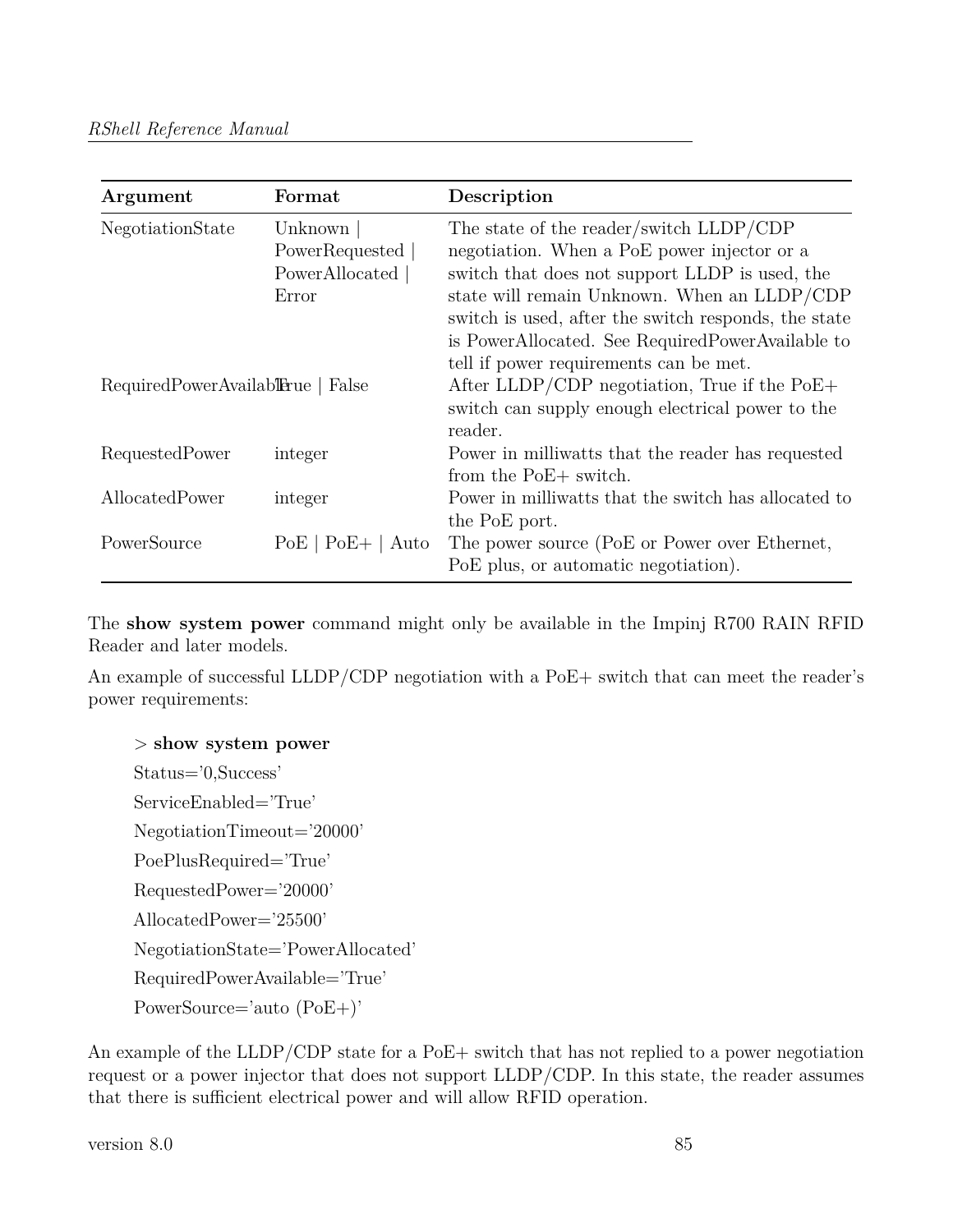```
> show system power
Status='0,Success'
ServiceEnabled='True'
NegotiationTimeout='20000'
PoePlusRequired='True'
RequestedPower='0'
AllocatedPower='0'
NegotiationState='Unknown'
RequiredPowerAvailable='AssumedTrue'
PowerSource='auto (PoE)'
```
Example of LLDP/CDP status after a successful negotiation, but full power requirements cannot be met. In this state, an LLRP ROSpec will not be run and an LLRP error will result since the reader may reset as it increases RF power past the switch's capacity to supply power.

```
> show system power
Status='0,Success'
ServiceEnabled='True'
NegotiationTimeout='20000'
PoePlusRequired='True'
NegotiationState='PowerAllocated'
RequiredPowerAvailable='False'
RequestedPower='20000'
AllocatedPower='13000'
PowerSource='auto (PoE)'
```
Reader products that do not require PoE+ do not use LLDP/CDP and the rshell command is unsupported:

> **show system power** Status='7,Unsupported-Command'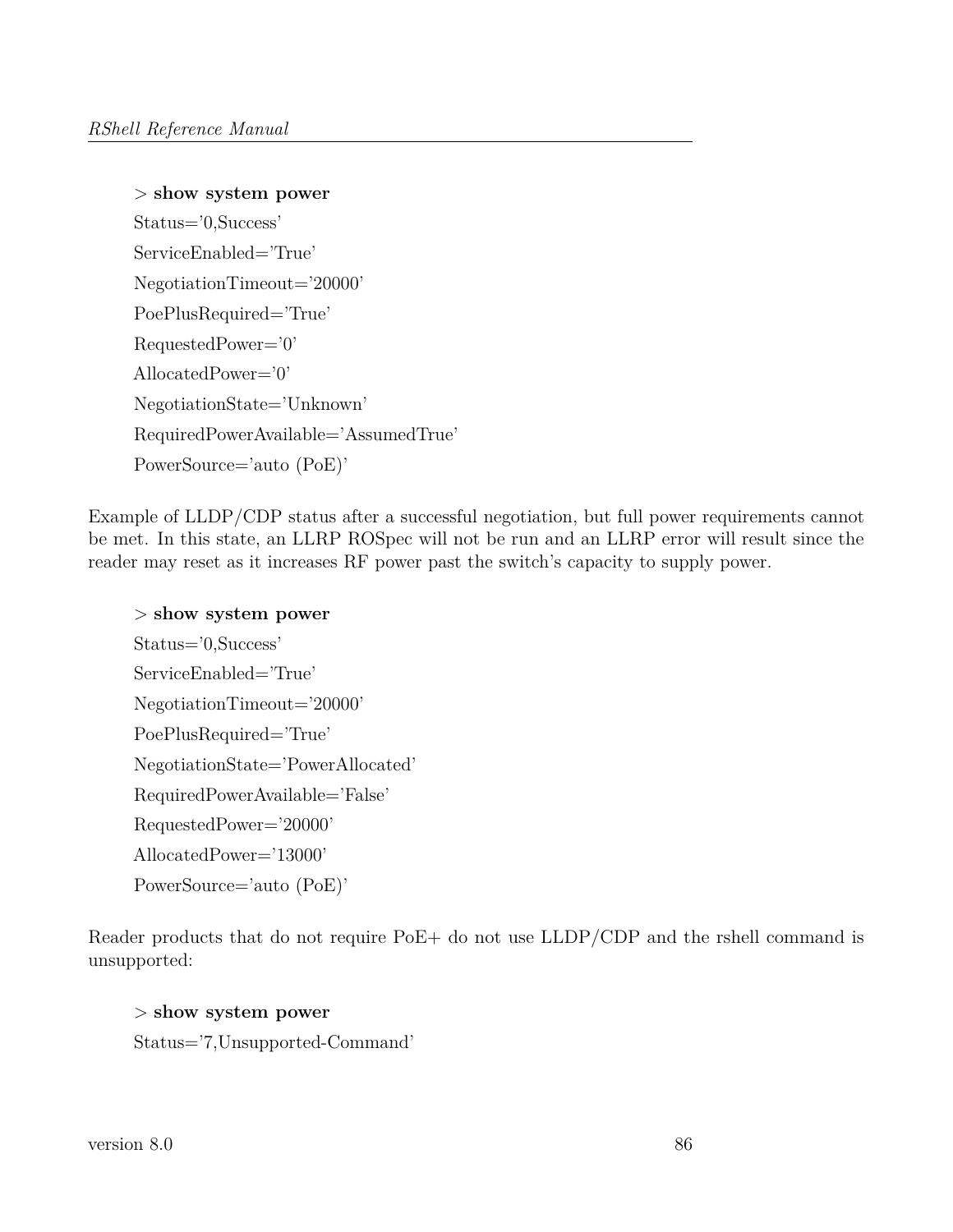#### **4.3.8 Show Feature Menu**

The **show feature** menu displays information regarding features enabled on the Reader. The following table provides a list of the available parameters. The table after that summarizes the respective response parameters for the Antenna Hub feature. The **show feature all** command includes all the feature response parameters defined in this section.

**Command Description** all Display information for all defined features. stp2 Display information for the STP2 feature group. anthub Display information for the Antenna Hub feature.

**Table 4.87: Show Feature Command Parameters**

#### **Table 4.88: Show Feature Anthub Response Parameters**

| Argument      | Format             | Description                                        |
|---------------|--------------------|----------------------------------------------------|
| anthubKey-    | Activated          | R120 and R420 always display Activated, All others |
| <b>Status</b> | Deactivated        | display Deactivated.                               |
| anthubStatus  | Enabled   Disabled | Operational status of the Antenna Hub feature.     |

#### **4.3.9 Show Anthub Command**

The **show anthub** command has a parameter as shown in the following table.

**Table 4.89: Show Anthub Command Parameters**

| Command | Description                       |
|---------|-----------------------------------|
| summary | Display a summary of Anthub info. |

The **show anthub summary** command has a response as shown in the following table.

**Table 4.90: Show Anthub Summary Response**

| Argument                                                       | Format                       | Description                                                                                                                                                               |
|----------------------------------------------------------------|------------------------------|---------------------------------------------------------------------------------------------------------------------------------------------------------------------------|
| FeatureStatus                                                  | Enabled  <br><b>Disabled</b> | Displays whether anthub mode is configured as enabled<br>or disabled.                                                                                                     |
| $\text{AntennaHub}[n]$ Unknown<br>ConnectionStatusDisconnected | Connected                    | Indicates if an Antenna Hub was detected at boot up.<br>'Unknown' indicates that the feature was disabled at<br>boot up. Note that this field is not dynamically updated. |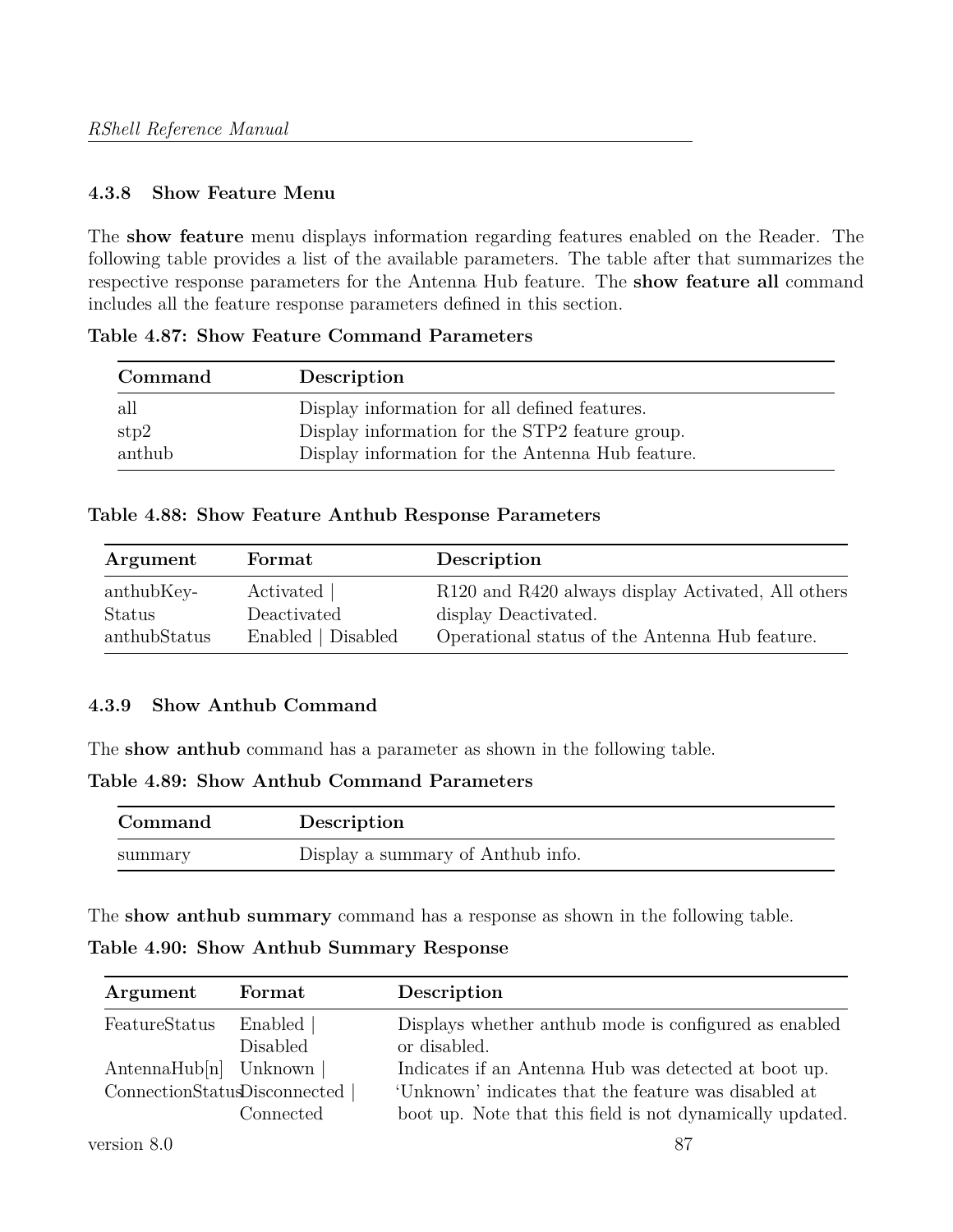| Argument           | Format                | Description                                             |
|--------------------|-----------------------|---------------------------------------------------------|
| AntennaHub[n]      | None $\vert$ RF power |                                                         |
| Fault              | RF power seen         |                                                         |
|                    | on Hub $n \mid Not$   |                                                         |
|                    | initialized   Serial  |                                                         |
| AntennaHub[n]      | string                | Displays the version of firmware that is running on the |
| <b>FWVersion</b>   |                       | Antenna Hub microcontroller.                            |
| AntennaHub[n]      | string                | Displays the Antenna Hub's hardware version.            |
| <b>PCBAVersion</b> |                       |                                                         |
| AntennaHub[n]      | string                | Displays the Antenna Hub's serial number.               |
| SerialNumber       |                       |                                                         |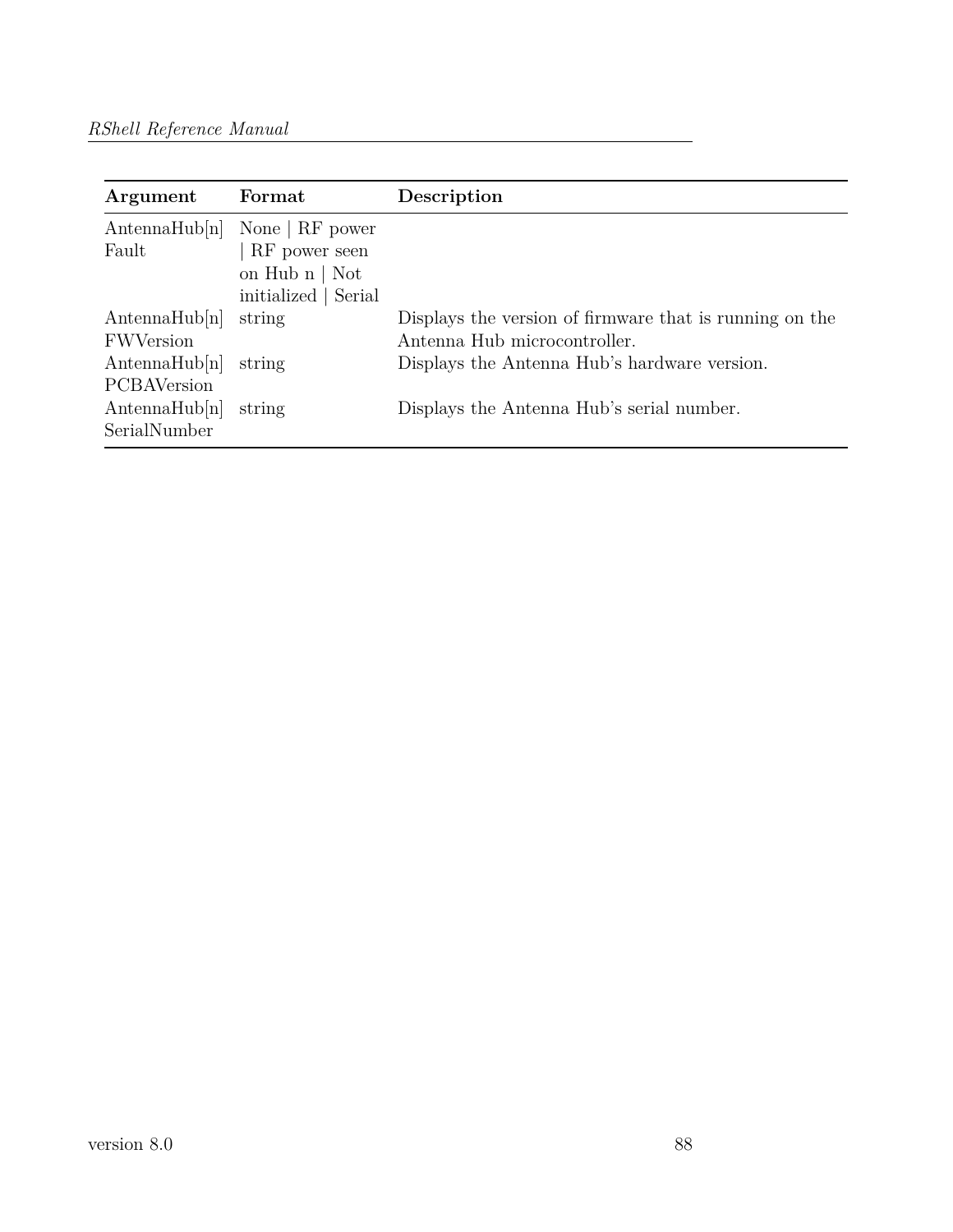| Date       | Revision | Comments                               |
|------------|----------|----------------------------------------|
| 04/02/2009 | 1.0      | Initial release                        |
| 04/20/2009 | 1.1      | Updated for first release              |
| 08/27/2009 | 4.2      | Added SNMP support                     |
|            |          | Added mDNS and LLA support             |
|            |          | Updated Upgrade error                  |
|            |          | message for a non-matching             |
|            |          | hardware version between the           |
|            |          | image file and the Reader.             |
|            |          | Clarified LLRP connection              |
|            |          | management                             |
|            |          | Added comment for "show                |
|            |          | image summary" that                    |
|            |          | secondary parameters/values            |
|            |          | are only shown if the secondary        |
|            |          | image is valid.                        |
|            |          | Corrected strings to match             |
|            |          | RShell counterparts.                   |
|            |          | Finalized for release                  |
| 02/24/2010 | 4.4      | Added DNS-SD support                   |
|            |          | Updated status code table with         |
|            |          | new values                             |
| 03/05/2010 | 4.4      | Added cellular and GPS support.        |
| 03/31/2010 | 4.4      | Added "show network dnssd" to show htt |
|            |          | status                                 |
| 10/27/2010 | 4.6      | Updates for Octane 4.6 release         |
|            |          |                                        |

# **5 Revision History**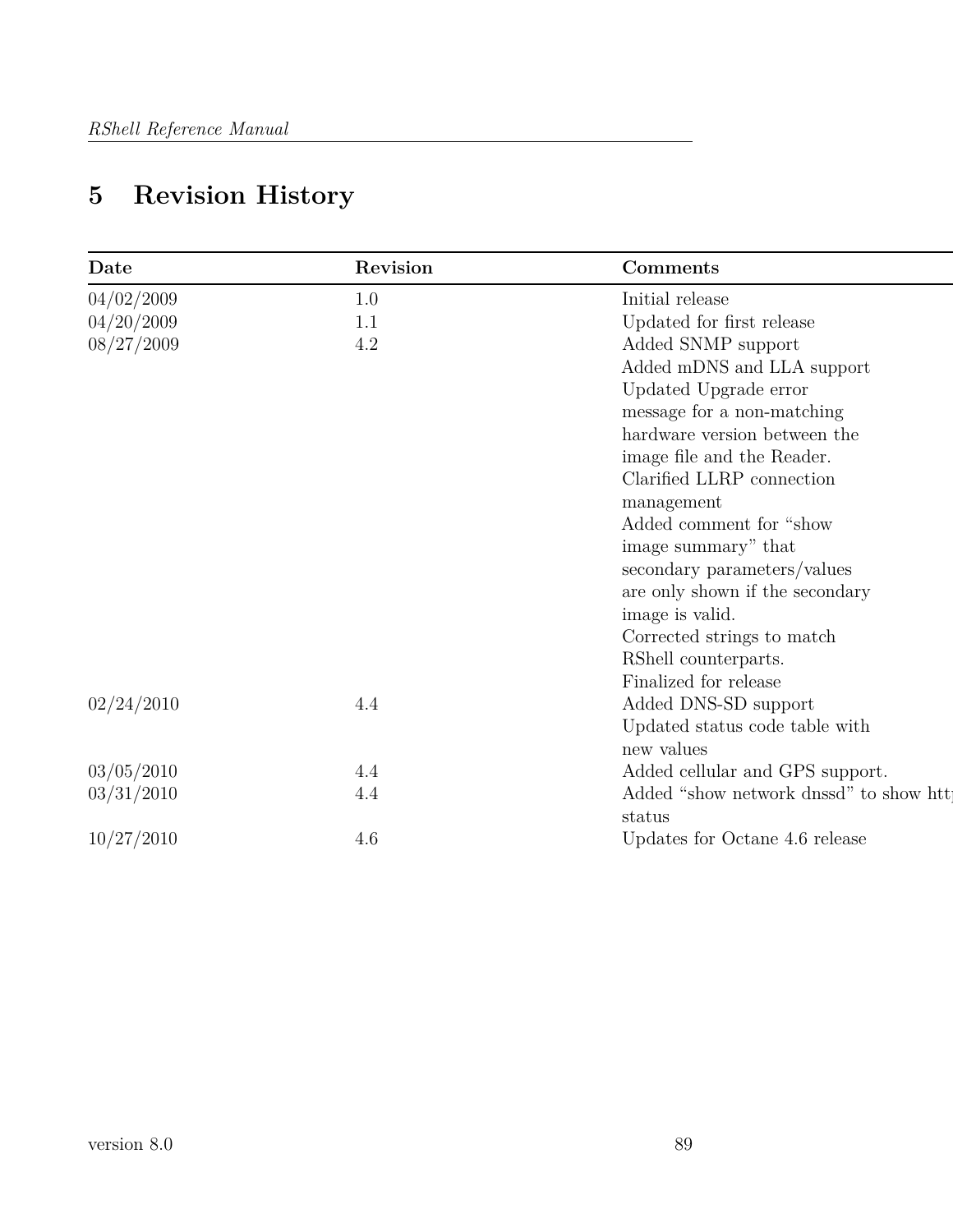| Date       | Revision | Comments                                  |
|------------|----------|-------------------------------------------|
| 4/25/2011  | 4.8      | Updates for Octane 4.8 release            |
|            |          | Added: Config System Region               |
|            |          | Command                                   |
|            |          | Added: Config Image                       |
|            |          | RemoveCAP Command                         |
|            |          | Added: Config Feature                     |
|            |          | Command                                   |
|            |          | Added: Show System Region                 |
|            |          | Command                                   |
|            |          | Added: Show Feature                       |
|            |          | Command                                   |
|            |          | Added: Warning regarding                  |
|            |          | changing region                           |
|            |          | Added: Configuration for wlan             |
|            |          | Other minor clarifications                |
| 5/20/2012  | 4.10     | Updates for Octane $4.10$ release         |
|            |          | Added: Antenna Hub feature                |
| 12/16/2014 | $5.2\,$  | Updates for Octane 5.2 release            |
| 5/29/2015  | $5.4\,$  | Updates for Octane 5.4 release            |
|            |          | Added: portsecurity feature for           |
|            |          | wire $802.1x$ configuration               |
|            |          | support                                   |
|            |          | Added: SFTP as a supported                |
|            |          | protocol and related commands             |
|            |          | to set credentials                        |
| 9/2/2015   | 5.6      | Updates for Octane 5.6 release            |
|            |          | Added: SNMP trap and V3                   |
|            |          | support                                   |
| 12/21/2015 | 5.6.2    | Updates for Octane 5.6.2 release          |
| 10/10/2016 | $5.8\,$  | Updates for Octane 5.8 release, including |
| 11/29/2016 | 5.10     | Updates for Octane 5.10 release           |
|            |          | Modified: zeroconf related                |
|            |          | RShell Commands                           |
|            |          | Modified: config network ip               |
|            |          | command requires a reboot                 |
| 2/21/2017  | 5.12     | Updates for Octane 5.12 release Modified: |
|            |          | allowed syslog servers. Modified: Docume  |
|            |          | the NTP service before changing NTP set   |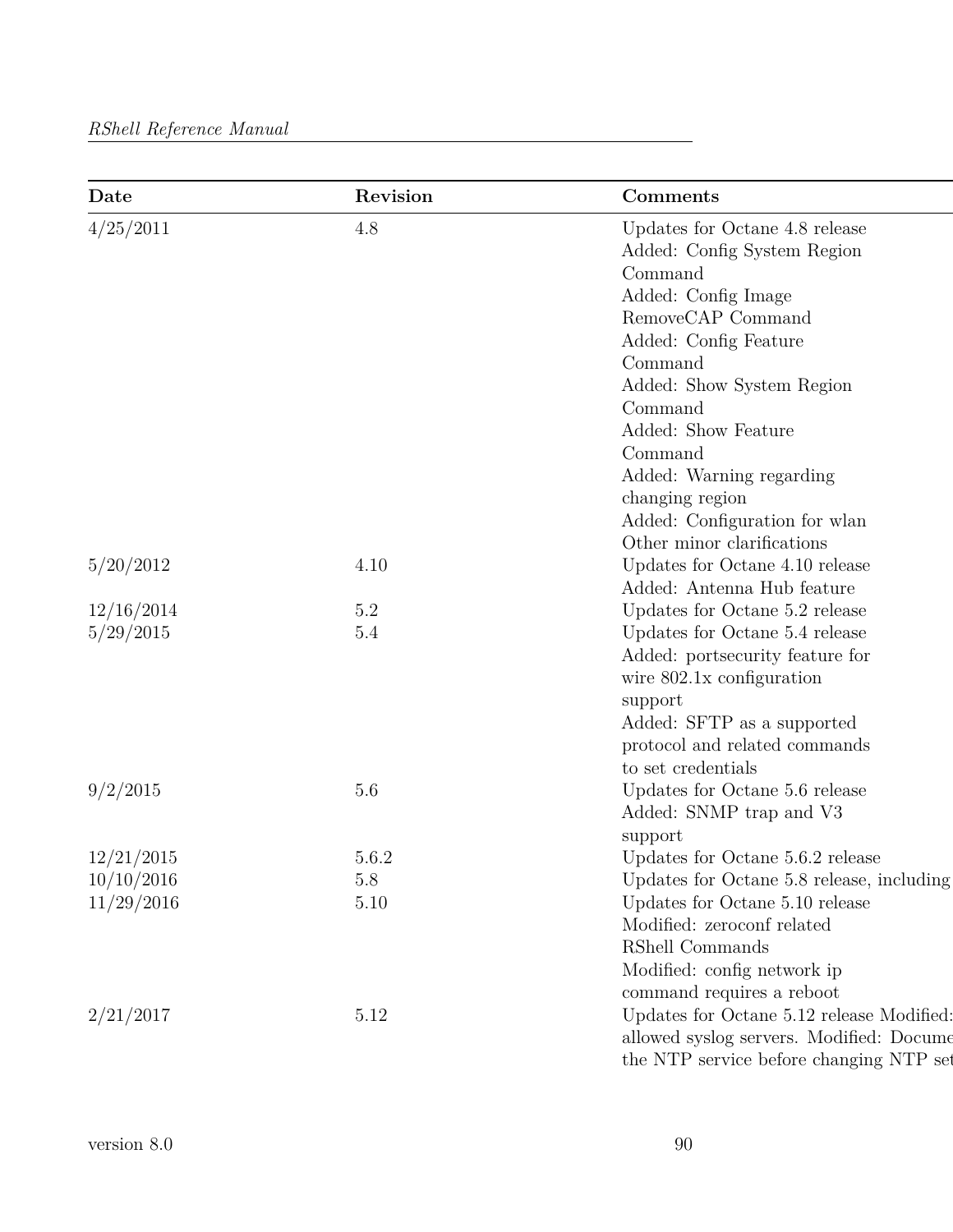| Date       | Revision | Comments                                                                                      |
|------------|----------|-----------------------------------------------------------------------------------------------|
| 5/15/2017  | 5.12     | Updated for R120 support. Removed spec<br>of antennas with or without Antenna Hul<br>command. |
| 1/30/2020  | 7.00     | Updated for Octane 7.00 release and R70                                                       |
|            |          | Supplemented Ildp commands with power                                                         |
| 5/15/2020  | 7.1      | Updated for Octane 7.1 release. Included<br>and show/config rfid interface.                   |
| 9/18/2020  | 7.3      | Updated for Octane 7.3 release. Included<br>authentication.                                   |
| 2/17/2021  | 7.5      | Updated for Octane 7.5 release. Deleted of<br>nettype/update.                                 |
| 7/7/2021   | 7.6      | Updated for Octane 7.6 release. Added wa                                                      |
| 12/10/2021 | 8.0      | Updated for Octane 8.0 release. Deleted a                                                     |
|            |          | Expanded and edited SFTP sections.                                                            |